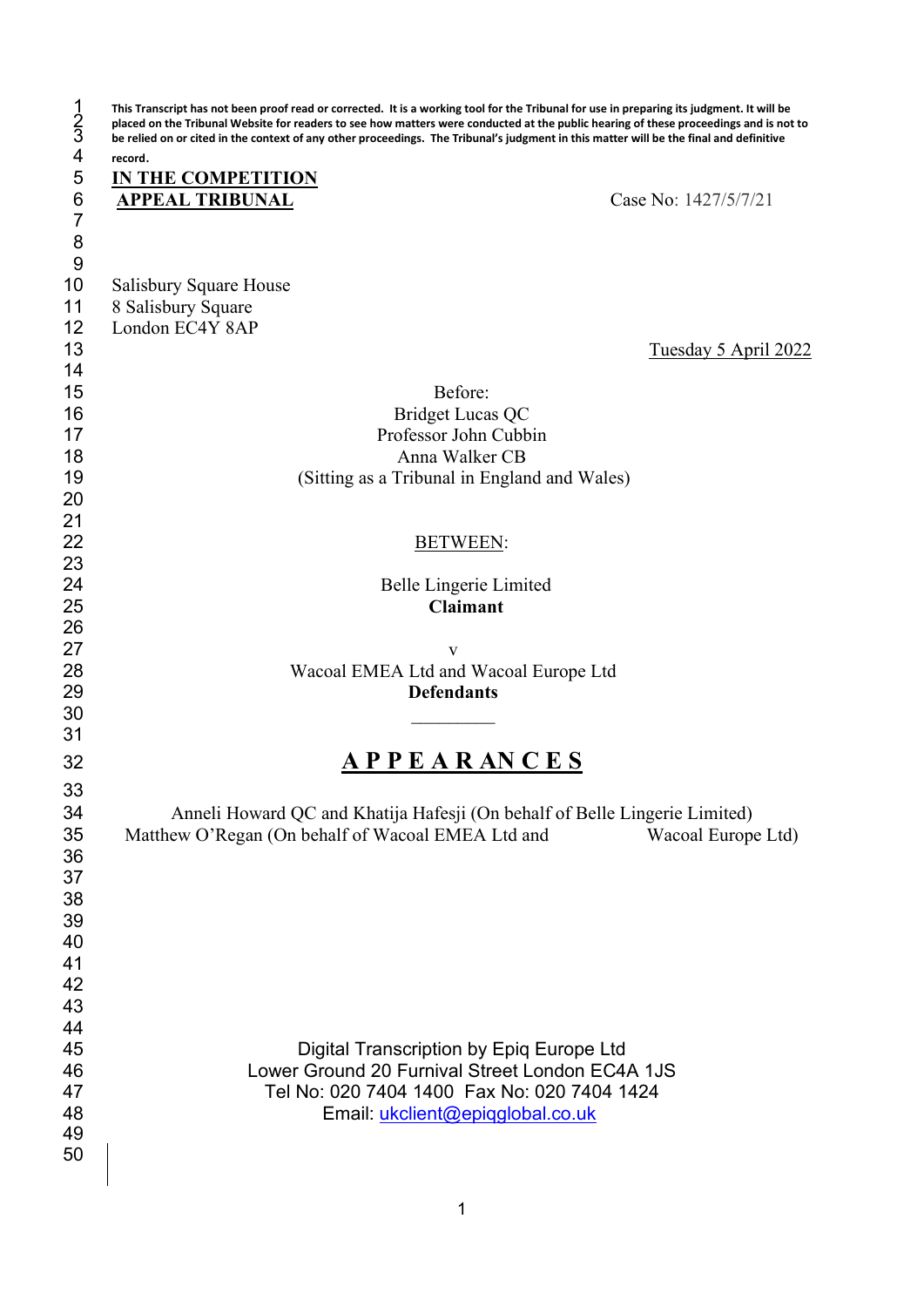| 1              | Tuesday, 5 April 2022                                                                          |
|----------------|------------------------------------------------------------------------------------------------|
| $\overline{2}$ | (10.30 am)                                                                                     |
| $\mathfrak{S}$ | <b>Case Management Conference</b>                                                              |
| $\overline{4}$ | Housekeeping                                                                                   |
| $\sqrt{5}$     | THE CHAIRWOMAN: Good morning. We are doing a bit of musical chairs. I will                     |
| $\,6$          | just sort my bundles out.                                                                      |
| $\overline{7}$ | Right. Good morning everyone. Some of you are joining on a Microsoft Teams                     |
| 8              | platform. I start therefore with the customary warning: an official recording is               |
| 9              | being made and an authorised transcript will be produced, but it is strictly                   |
| 10             | prohibited for anyone else to make an unauthorised recording, whether audio                    |
| 11             | or visual, of the proceedings and breach of that provision is punishable as a                  |
| 12             | contempt of court.                                                                             |
| 13             | If you could just give me one second I am going to check everybody has the papers              |
| 14             | in the right seat.                                                                             |
| 15             | Thank you. Yes, Ms Howard.                                                                     |
| 16             | MS HOWARD: I am grateful.                                                                      |
| 17             | We are hearing today the Claimant's application for a costs capping order,                     |
| 18             | alternatively cost management of the Defendants' costs in these proceedings                    |
| 19             | and just by way of housekeeping you should have two additional bundles to                      |
| 20             | the original bundles for the CMC. So there is a supplementary costs CMC                        |
| 21             | bundle which contains the applications and a further witness statement from                    |
| 22             | Ms Sheppard<br>and the<br>relevant<br>correspondence.<br>There's<br>also                       |
| 23             | a supplementary authorities bundle relating to costs. We did inform the                        |
| 24             | Tribunal this morning and my learned friend that we would be relying on one                    |
| 25             | other authority, which is the Red and White case that I think the Tribunal has                 |
| 26             | been given copies of. I think there was a further reference to another case,<br>$\overline{2}$ |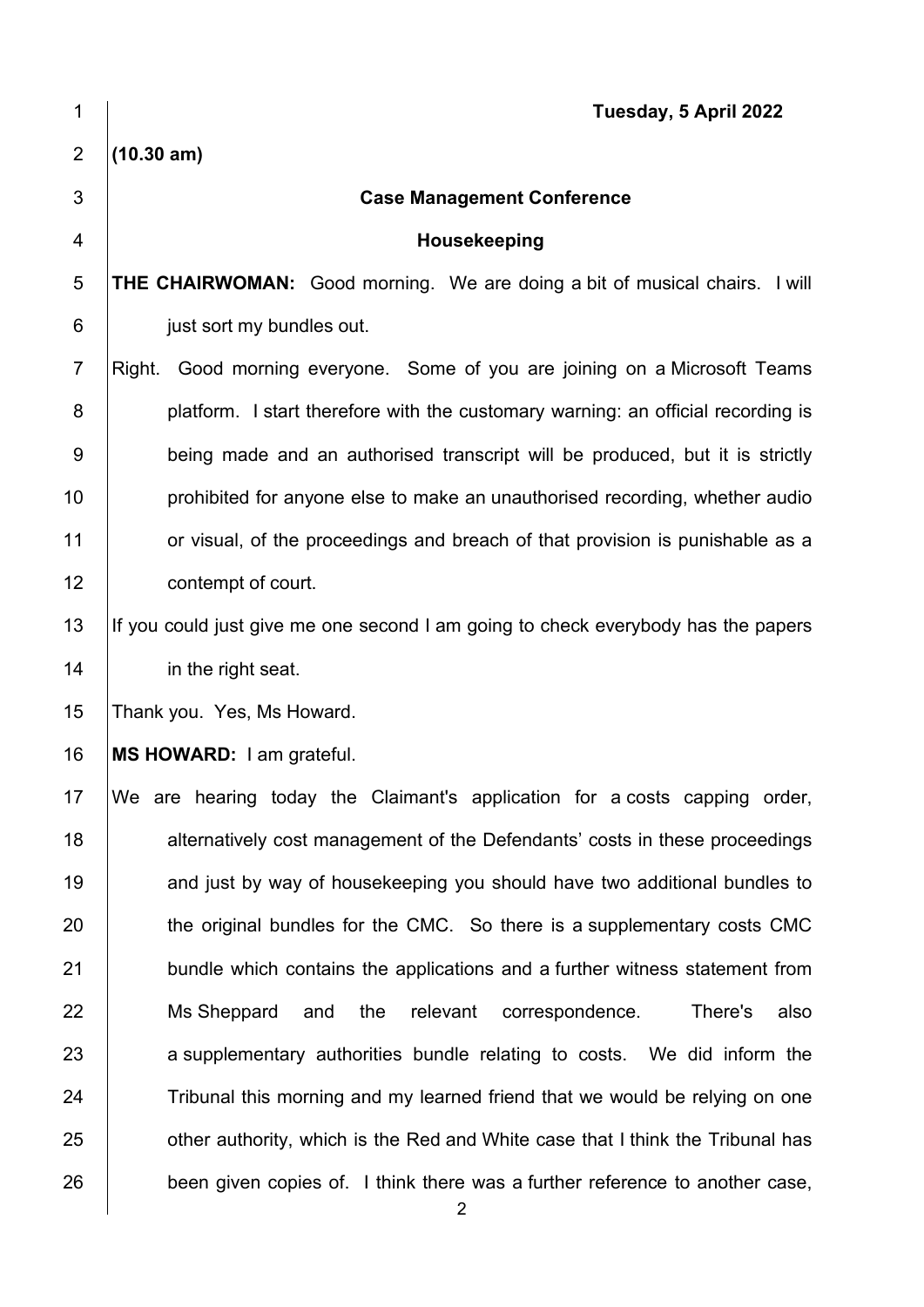1 Harrison. We are not relying on that case, that's a case related to detailed 2 **assessment.** There should also be extracts of correspondence from the  $3$  | parties relating to the timetable that I think we have also arranged for hard 4 copies to be given to you.

5 **THE CHAIRWOMAN:** Yes, we have those.

6 **MS HOWARD:** Then there was just one aspect that was missing from the bundle,  $7$   $\parallel$  which was the draft order for this CMC, which the parties have liaised over. 8 We've produced a composite version of that order and I am arranging for hard 9 copies to be delivered shortly for you and we suggest that as tab 5 of the 10 **costs CMC** bundle is empty it could be inserted there.

11 **THE CHAIRWOMAN:** Thank you.

12 **MR O'REGAN:** Madam, I hesitate to rise but the agenda for this morning, it seems 13 | to me, in our submission, that the first issue is to address costs budgeting 14 management and then to consider whether it's appropriate, having done so, to 15 **consider the application for the costs capping order, because costs capping** 16 **16** orders are only imposed where costs which are considered to be reasonable 17 **and proportionate, which is the object of cost management, are nevertheless** 18 **considered in the specific circumstances to be, for want of a better word,** 19 excessive and therefore should be reduced to a level that is below what the 20 Tribunal considers it is just and proportionate for the Defendants to incur in 21 **defending these proceedings.** So until one has determined the question of 22 the Defendants' and the Claimant's approved budgets one can't then consider 23 the issue of costs capping at all, in our submission.

24 **THE CHAIRWOMAN:** Yes. Thank you, Mr O'Regan. I think there may be 25 Something in your point but there's probably a point I should raise with you 26 **first and that is I have seen a suggestion in the correspondence that the time**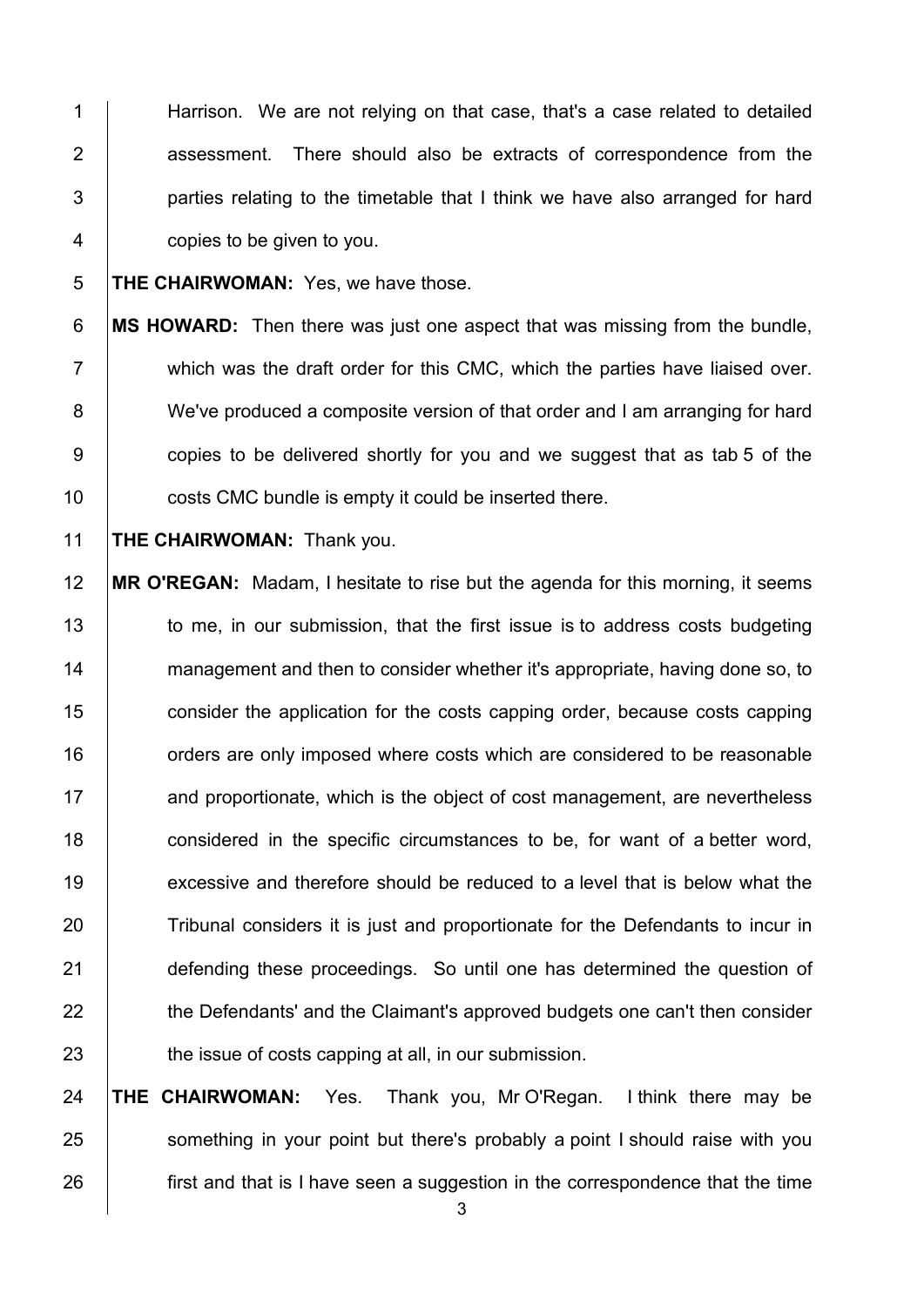estimate for this trial isn't actually even long enough now in your clients' view. **MR O'REGAN:** Well, yes, madam. We have worked with my learned friend last 3 week to try and move tiles on the chessboard around so as to try and | squeeze everything into five days and whilst we've managed to achieve **S** something, in our view that's not actually realistic or practical in practice

 $6$  | because it involves sitting for -- I think starting at ten on four mornings,

 $7 \mid$  finishing at five on three, with two days or maybe three days it is with hearings 8 **between ten and five with absolutely no slippage in that timetable to get** 9 everything done within the five days. That also involves, and we don't agree 10 this, moving the timetable for trial out of the usual order of opening, witness 11 Statements, dealing with factual witnesses first and then secondly dealing with 12 the experts and then having closing submissions at the end. I don't know if it 13 would be helpful if we were to first address the issue of timetable then, 14 madam, rather than --

 **THE CHAIRWOMAN:** It seems to us it may have an impact on costs budgeting and **indeed on any direction or guidance we can give as to how the timetable will proceed at the ultimate hearing.** Are you making a formal application to **diourn before us?** 

19 **MR O'REGAN:** No, madam. We are intending to deal with the issue of the trial 20 budget as directed by the Tribunal -- the trial timetable as directed in 21 **correspondence from the Registry, which I think is an indicative timetable.** 22 Then we would then see where we get to at the end of that process as to 23 whether or not the Tribunal considers that five days is appropriate because if 24 that is the Tribunal's order then we will obviously comply with those directions 25 and have to squeeze things as best we can. But in our submission it's just not 26 **possible to achieve that realistically within the five days given the number of**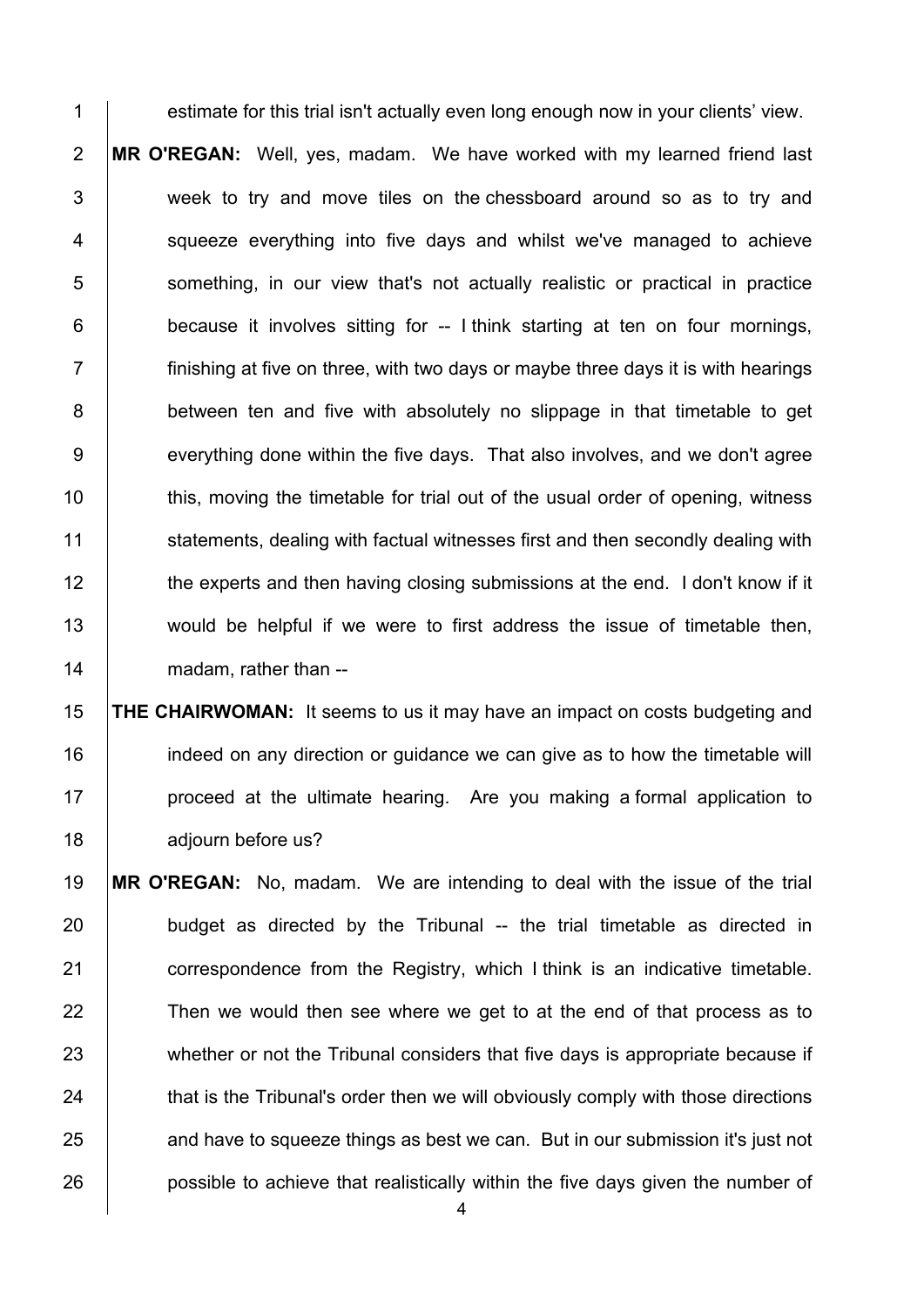- 1 factual witnesses and experts that need to be heard, plus there is the issue of **the injunction.**
- **THE CHAIRWOMAN:** Mr O'Regan, this presents us with a certain difficulty because 4 if you are saying that the time estimate is inadequate then that needs to be  $\overline{5}$  | raised of course at the first possible moment and that is today.
- **MR O'REGAN:** I will just take instructions then, madam.
- **THE CHAIRWOMAN:** Yes.
- **MR O'REGAN:** Yes, madam, in that case we make a formal application now to **consider the appropriateness of the five-day trial timetable.**
- **THE CHAIRWOMAN:** The difficulty with that is I haven't got a skeleton argument or 11 any background to that application. We've just got a letter in correspondence **Fig.** relating to it and, as you say, the costs budgets have been prepared on basis 13 of a five-day estimate and so it seems that this is being raised rather late in 14 the day.
- **MR O'REGAN:** Well, I apologise for that, madam, but it was only on, I think, last Thursday that I spoke to my learned friend in the evening as to how we might 17 Squeeze everything into five days and then I don't know when it was sent to 18 the Tribunal. It might have been yesterday, I think, that matters aren't agreed. **THE CHAIRWOMAN:** Well, at the moment you are quite right to say it's listed for five days. If you wanted to formally apply to adjourn then I think that would --21 well, I think that would have to be on another date, but I suspect we will  $\parallel$  traverse this ground because what is the reason you say that five days is 23 | inadequate?
- **MR O'REGAN:** I don't know if it would be helpful to bring up the timetable that the Claimant's solicitors sent through to the Tribunal.
- **THE CHAIRWOMAN:** Yes, we have that.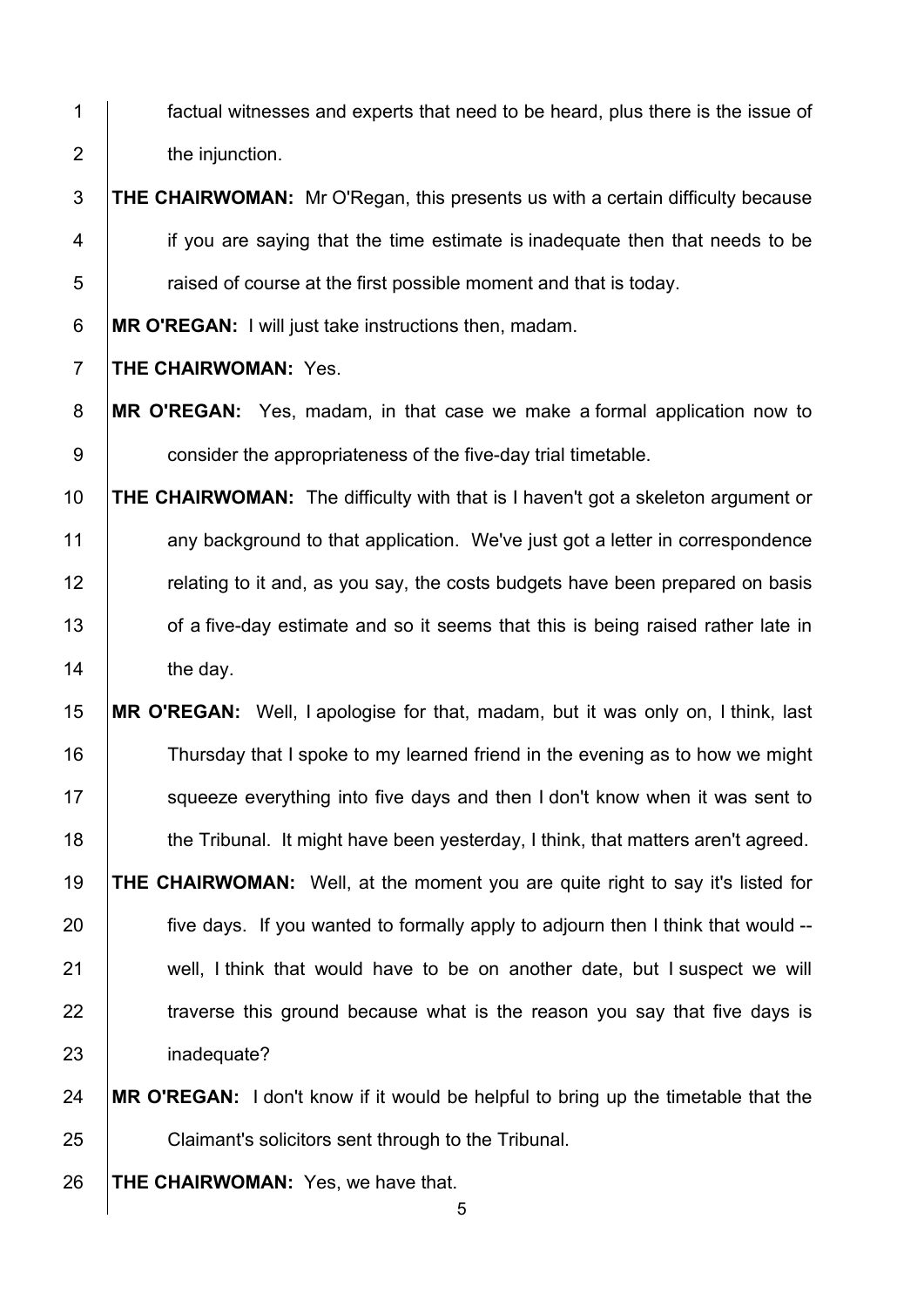**MR O'REGAN:** Which I think is in a freestanding document.

**THE CHAIRWOMAN:** Yes, we have it.

**MR O'REGAN:** You will see that there are on days one, two, three and four starting 4 at ten and I think on days two, four and five we are finishing at five. Now, we are obviously prepared to work within that but that's effectively an extra day | and a half of trial hearing, that's three and a half hours, so it's more than half an extra day. It's only allowing 4 hours for experts, when I think I had 8 understood that five would be the appropriate number for that, effectively a full **hearing day possibly with some time at the beginning of that day to finish off the factual witnesses if we were unable to do so.** 

### **THE CHAIRWOMAN:** So of course the difficulty we have is we don't have your 12 | proposed draft timetable.

 **MR O'REGAN:** No, madam. Unfortunately I can only apologise. I mean, I think 14 what's agreed, madam, is that opening will be one day, closing is a day and **oral argument on the injunction will be approximately half a day, although it's not agreed as to how that time will be split.** The Claimant seems to want 17 Significantly longer than would be allocated to us. Industry experts we are **agreed would be two to two and a half hours, so a morning.** 

**THE CHAIRWOMAN:** And the factual witnesses?

 **MR O'REGAN:** Well, the Claimant says that it could deal with all of the Defendants' 21 | witnesses in, I think, about 4 hours.

 **MS HOWARD:** I will let you speak and then I will respond, otherwise I will be **popping up and down.** 

# **MR O'REGAN:** I think we agreed four to four and a half hours is what you are 25 saying would be required but we don't really know because we haven't seen 26 any witness evidence yet from either side, so at the moment everything is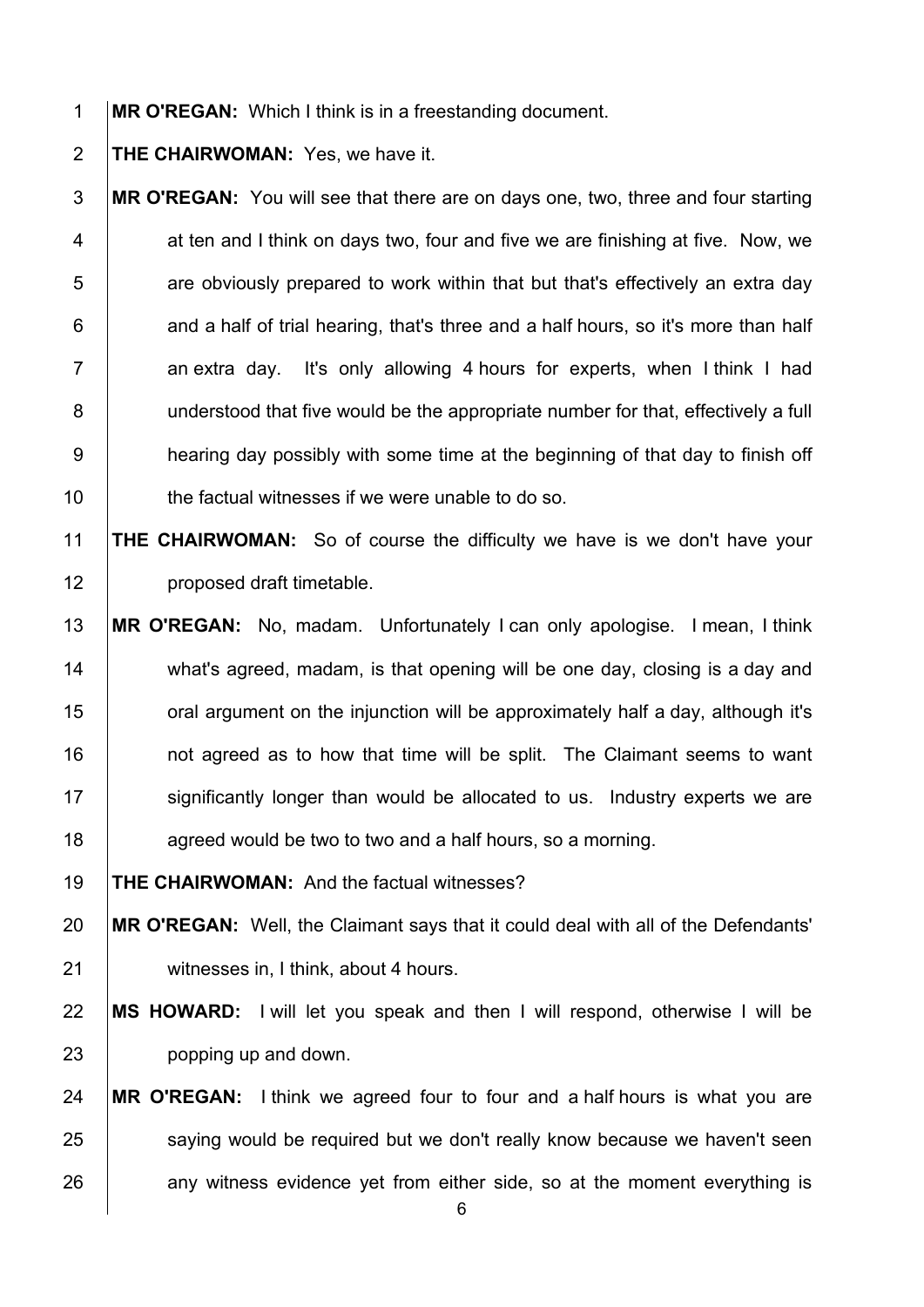1 entirely indicative.

**THE CHAIRWOMAN:** I understand that.

**MR O'REGAN:** And the same to some extent with the experts.

**THE CHAIRWOMAN:** What I am struggling with, Mr O'Regan, is that you are telling | me that you have formed the view that five days is inadequate but then I don't **have a timetable from you which shows why you say that. We are keen to get**  $7 \mid$  this trial determined quickly --

**MR O'REGAN:** As are we, madam.

**THE CHAIRWOMAN:** -- and expeditiously and when we gave a direction of five **days** we thought that that was appropriate and it seems everyone has **prepared their costs budgets on the basis that it is. So I am slightly perturbed now to hear that that might not be the case.** 

 **MR O'REGAN:** If the matter is to do with cost budgeting then perhaps the practical answer is an extra day of time is allowed as a contingency should the Tribunal **order that we move the trial from five days to six. Because there's absolutely no slippage whatsoever in the time that's been allowed on the Claimant's** 17 | timetable.

 **THE CHAIRWOMAN:** Of course the issue we have with that is that no one can sit **on 22 September.** 

**MR O'REGAN:** We understand that, madam.

**THE CHAIRWOMAN:** Yes.

 **MR O'REGAN:** I mean, one possibility that I would traverse is whether we have **openings and then all the witness evidence in days 1 to 5 and then come back for a further day of closing submissions which can, if necessary, include the** 25 injunction, because the injunction issue, whilst it really falls within liability, is **only something that will need to be finally determined if the Tribunal were to**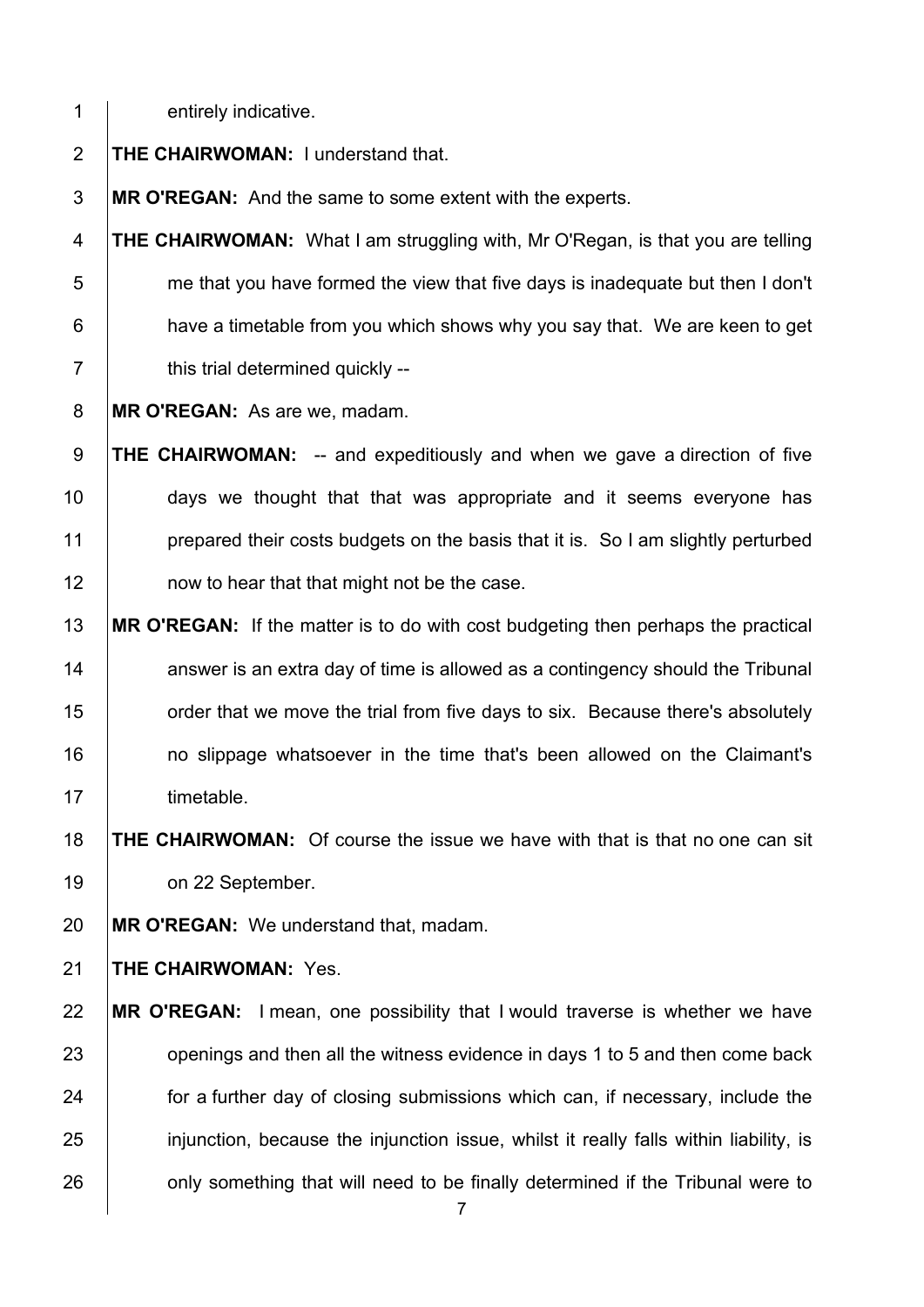**find for the Claimant on liability.** If the Tribunal finds for the Defendants, then  $\parallel$  the issue never arises. Even where the Claimant would be successful at trial, it is by no means certain that the necessity for an iniunction would still arise **because the Defendants in that situation may well take stock of the situation b** and decide to resupply the Claimant in any event.

6 Now, that's obviously just a hypothetical at this stage but if that were to be the case  $7 \mid$  then there would be no need to hear argument on an injunction either. In that 8 **case we could then have the hearing within five days.** 

9 We also of course object to, effectively, the witnesses being taken out of order, 10 **particularly as regards the submissions on the injunction.** I had agreed with 11 my learned friend that we could deal with the industry experts first, not least 12 because that may then provide some kind of context for what is to follow given 13 that one of the key issues in this case is to do with the selling of products on 14 eBay and it may well be very helpful for the Tribunal and for the parties to 15 **have heard that evidence first.** It may well be that then some of the issues are 16 | further narrowed down at that point. So no objection to hearing of the industry 17 experts first. Of course what we were also trying to achieve was to 18 **18** accommodate both my learned friend but also the understandable position of 19 Mr and Mrs Dutton, who would not wish to be cross-examined either side of 20 the weekend. So it really is extremely difficult to try and fit everything together 21 **and to squeeze it into the standard five hearing days.** 

22  $\parallel$  appreciate that we have not submitted a trial timetable of our own, although you do 23 of course have the -- there is a consolidated version which has the parties' 24 **positions on it that was filed by the Claimant.** 

25 **THE CHAIRWOMAN:** Yes, and as I understood that, I thought you didn't agree to 26 **the industry experts being on the Friday.**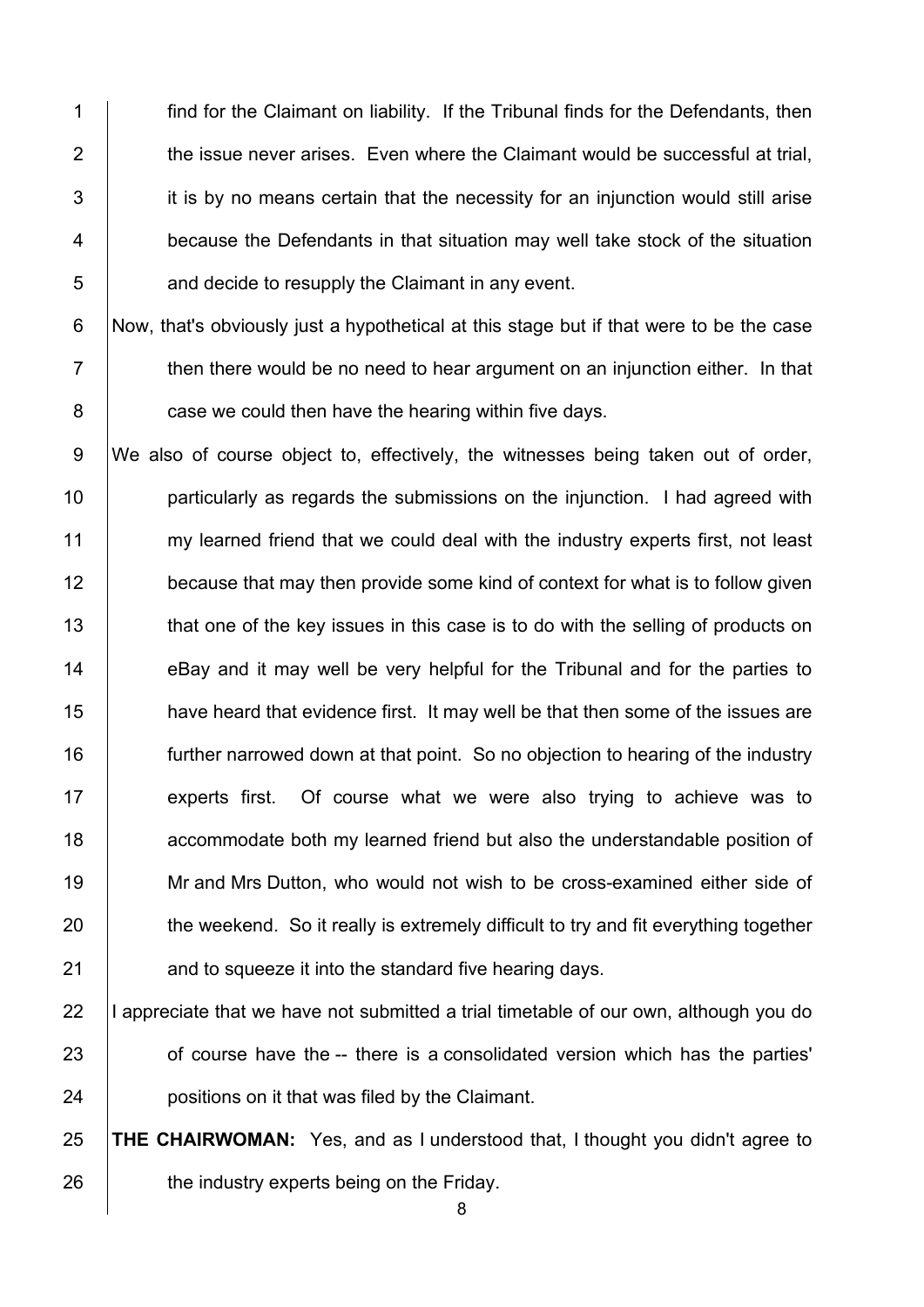**MR O'REGAN:** Well, in the ordinary course of events they would follow on but if it 2 would make practical sense for them to go first we would not object to that.  $\vert$  Again that was to try and accommodate my learned friend's unavailability on 4 the Friday. Of course, madam, the only reason we are looking at September 5 is because the Claimant didn't accept a hearing date in August, which then of **course would have provided some extra time in September if needs be for**  $7 \mid$  closing submissions. But it's not that we are trying to delay this hearing, not at 8 all. But it's simply that trying to be as realistic as we can be as to ensuring 9 | that the trial takes place both expeditiously but also fairly and that all issues **are appropriately dealt with.** 

 **THE CHAIRWOMAN:** So if we look at the timetable which is not agreed for the trial, 12 | I just want to get this out of the way before we start on costs, am I to take it 13 that you wouldn't object in principle to the Claimant's industry expert and the **Defendants' industry expert being heard on the Friday morning but you would biect to the injunctive relief?** 

 **MR O'REGAN:** Yes, madam, because it's not a preliminary issue. If it were a | preliminary issue we would be determining it before the trial takes place. It's **not something, in our submission, that should take place in the middle of** 19 evidence, it should be left to the end; indeed, in my submission, it may well be **appropriate** given the practical difficulties we are facing trying to get everything into five days that that then be moved off to a post-judgment **hearing if and when it's required. Clearly that does not sit within the quantum phase of these proceedings, if we ever get to those. It's not something that necessarily needs to be considered in the trial.** Then the extra half a day or so that would give us may mean that we can get this hearing done within the **five days.**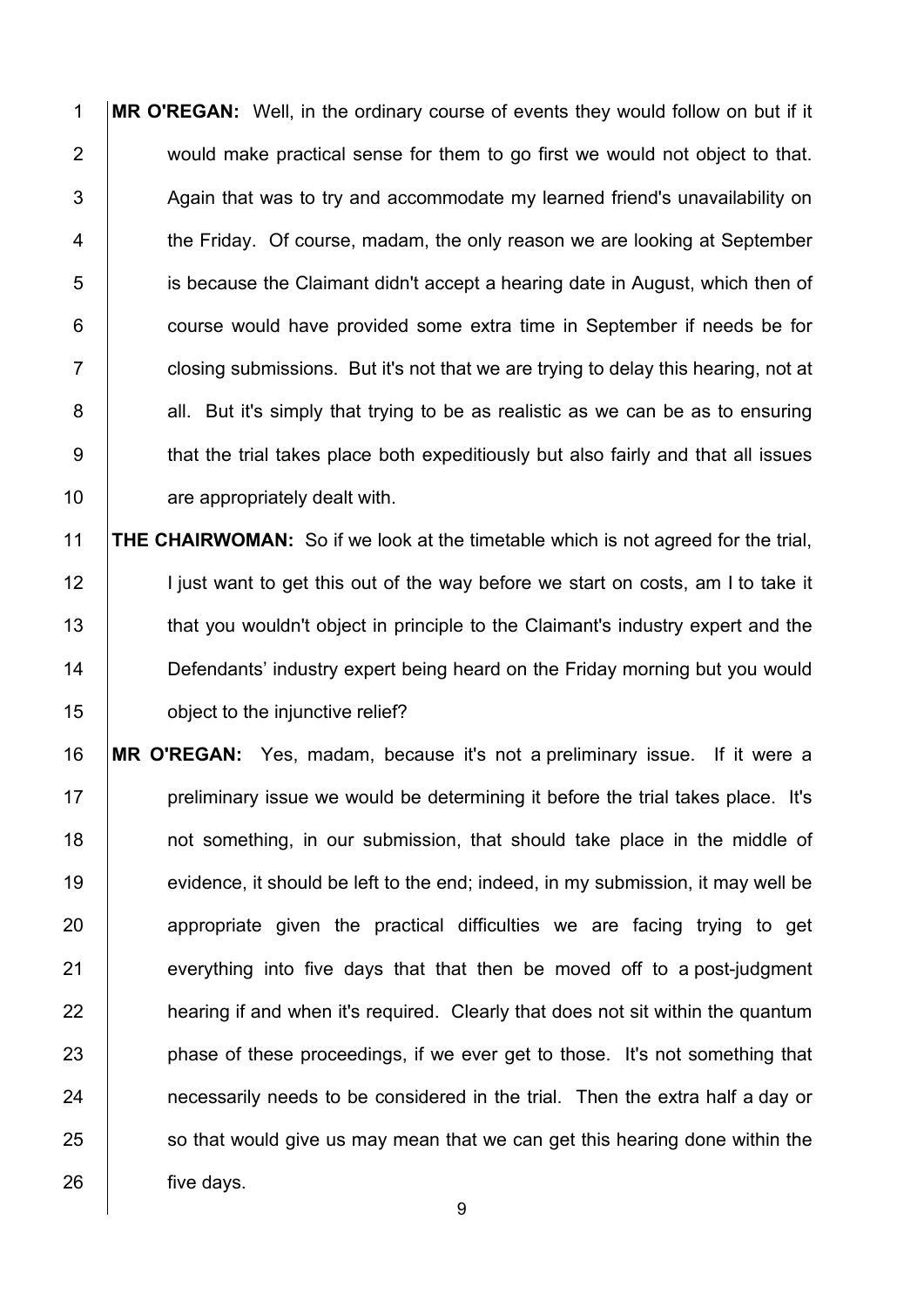1 **THE CHAIRWOMAN:** Yes. Okay, thank you, Mr O'Regan.

2  $\vert$  Ms Howard, what do you say about --

**MS HOWARD:** Well, the first that we heard of this was Thursday evening and it was  $\vert$  rather a shock to hear the Defendants protesting against the very order that  $\vert$  they themselves had asked for, which was for the injunctive relief to be heard | as part of this phase 1 hearing. They said this was a very discrete issue  $7 \mid$  involving a narrow question of law that wouldn't take more than half a day and **on that basis the Tribunal ordered that it should be heard and it was efficient b** to hear it together with the liability issues in phase 1.

 What we are concerned about, and it is a discrete issue, it is separate from the factual evidence, it is separate from the legal issues on liability, but obviously 12 it's a very useful precursor to have before we go into any kind of settlement or **quantum phase 2 hearing.** 

14 We are at a stage at the moment where we don't know exactly how many witnesses 15 **are going to be called and how long that cross-examination is going to take.** 16 We've allowed a run-over onto the morning of day 4 for the Defendants' 17 Witnesses and obviously I want to make sure that the Claimant has sufficient 18 time to cross-examine the Defendants' witnesses but we already anticipate 19 that we may not need to cross-examine all six, so that space does provide 20 | some leeway.

21 The other issue is that we are concerned and put down a marker, and we have done 22 in the costs budgeting submissions, that the economic evidence in this case 23 will be able to take on a life of its own and this is a very common feature in 24 competition claims of this nature but we feel that this unwarranted exploration 25 **of economic issues is not necessary, relevant or indeed helpful to the Tribunal** 26 in this case because we've been at pains to explain that this is an RPM case,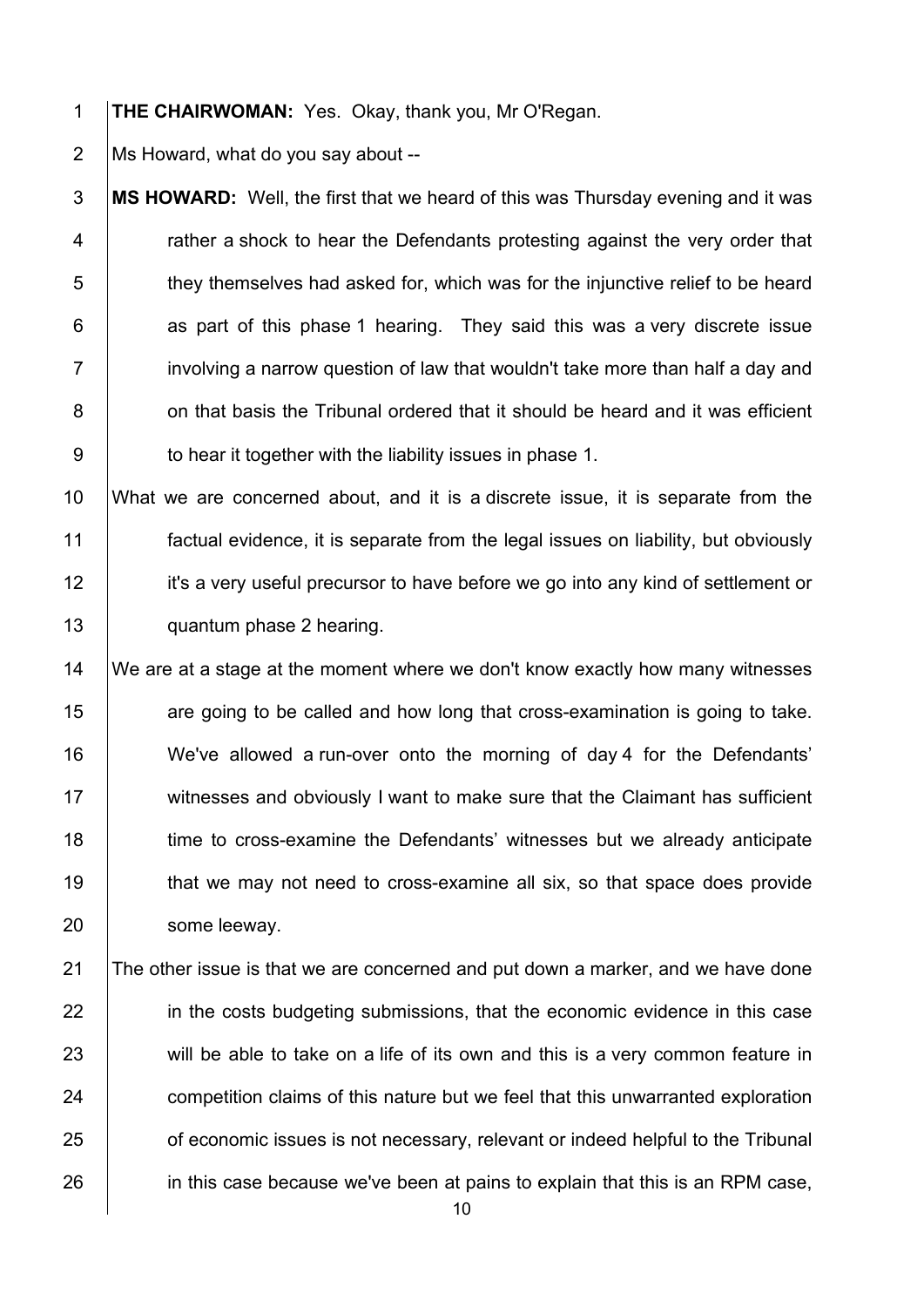1 **it's an object infringement, the conduct that has been complained about are all** 2 **manifestations directly or indirectly or RPM behaviour and therefore it's very** 3 difficult to see what evidence is really going to need to involve detailed 4 empirical analysis of anti-competitive effects when we are dealing with 5 an object case.

6 We are concerned because the economic expert evidence is probably the most  $7$  | expensive element of this trial and so there is an implication between cost 8 management and cost budgeting and we do think it needs to be very carefully 9 Scrutinised and controlled and to give the Defendants free rein to call their 10 **economic expert to explore all of these issues in great detail, which actually** 11 isn't going to assist the Tribunal and will have a materially adverse impact on 12 **costs, we think is not appropriate or fair or proportionate.** 

 $\vert$  So for day 4 at the moment we have allowed what we think is a generous allowance **14** of 4 hours for economic experts, which I have only been given permission to **help the Tribunal on four narrow issues, if we go back to the CMC order, and especially if we use a hot-tub to hear evidence concurrently we don't see why that estimate is unrealistic.** But in any event there may be some leeway in **using that prior slot in the morning.** 

19 So I think that is the main issue of my learned friend's objections to the timetable. 20 Then we have the problem of day 2. Why we thought it was sensible to bring 21 both the industry experts forward and the injunctive relief is because those are 22 witwo discrete issues that do not depend on the factual witness evidence and 23 I am desperately conscious that the problems on Friday arise as a problem 24 with my availability, for which I give heartfelt apologies, but I am trying to 25 **had invertigate a very tricky balance here of having to work through August and not** 26 **completely destroy the weekend that has been organised as a surprise.**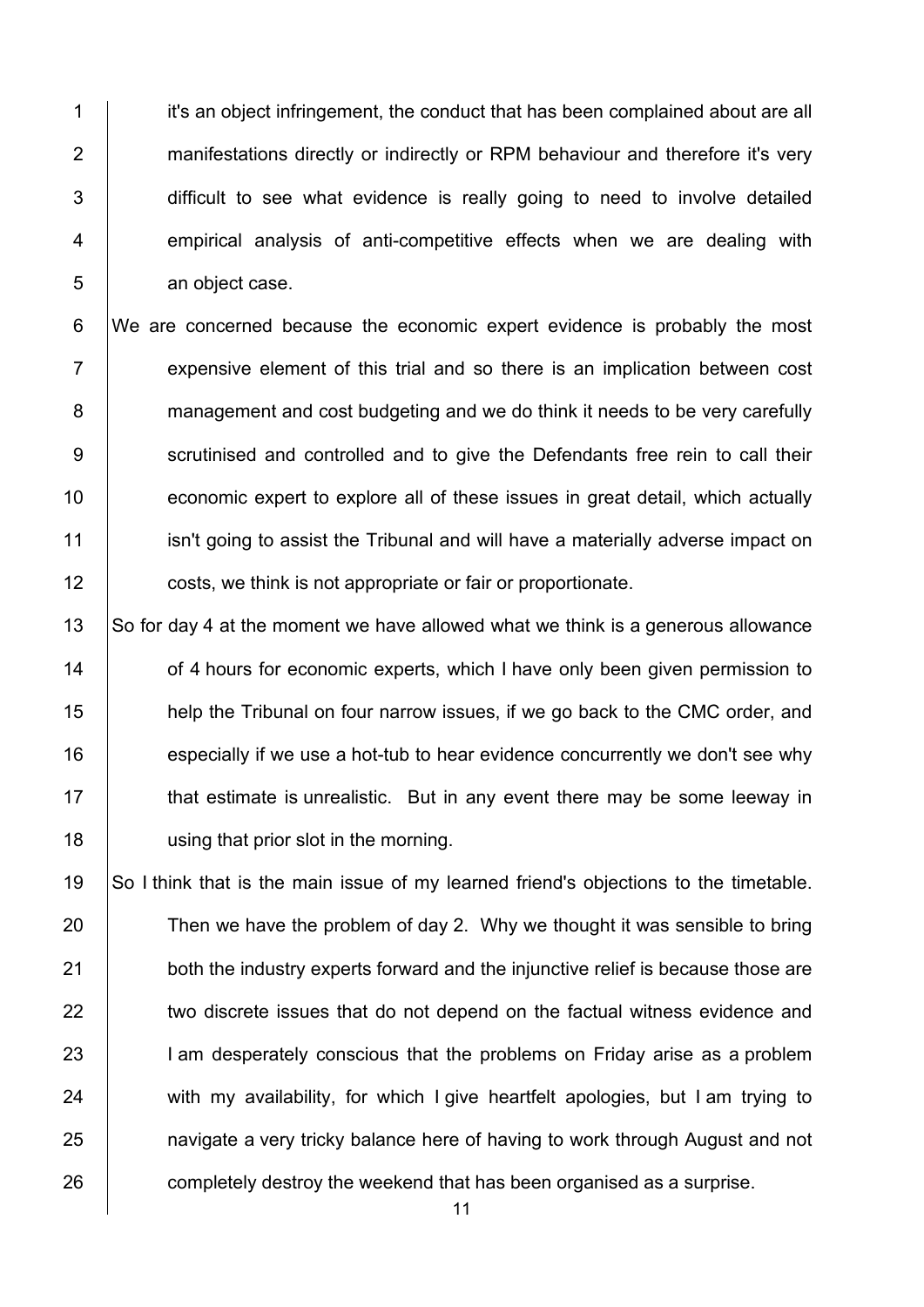1 I am worried that because I am not available in the afternoon we are then going to 2 **leave a gap that can't be used, which is not an efficient use of the Tribunal's** 3 T resources. The Claimant would not be content for the lead witness to appear 4 **1** on Friday afternoon without leading counsel there during cross-examination  $5$  and I don't think that would be fair as a matter of the administration of justice, 6 **let alone holding them over the weekend.** So it either leaves a fallow period 7 during the Friday afternoon, and we felt that it would be better to make use of 8 **that time by bringing the injunctive relief arguments forward where we have** 9 | arranged for alternative counsel to make those discrete points of legal 10 Submissions to the Tribunal, which should not then affect the rest of the 11 timetable to trial. We thought that was the most efficient way to proceed and 12 **to make sure that the full trial window is utilised for all parties.** 

 We would be very concerned if we effectively have any adjournment or any run-over 14 which means that that trial window is lost because we are facing a moving target at the moment. Obviously we thought this would be a fast-track case. 16 We had budgeted for a hearing of two to three days. Even a slippage of one day additional, making it a six-day hearing, will be a vast increase in costs. 18 We only have to look at the costs budgets for not just the Defendants' 19 Solicitors, which are £10,000 a day; but their expert evidence, another  $\vert$  £10,000 a day; and their industry expert, another £10,000 a day. So we are **letch** looking at a minimum of £30,000 and that's not including their counsel fees for an extra day of the hearing, which imposes a disproportionate burden for the **Claimant in managing their adverse cost risk.** 

24  $\vert$  So we would urge the Tribunal to maintain the timetable as we propose and to 25 maintain the five-day window and make the parties cut their cloth accordingly. 26 This is a small claim. It is relatively narrow issues and we feel that five days is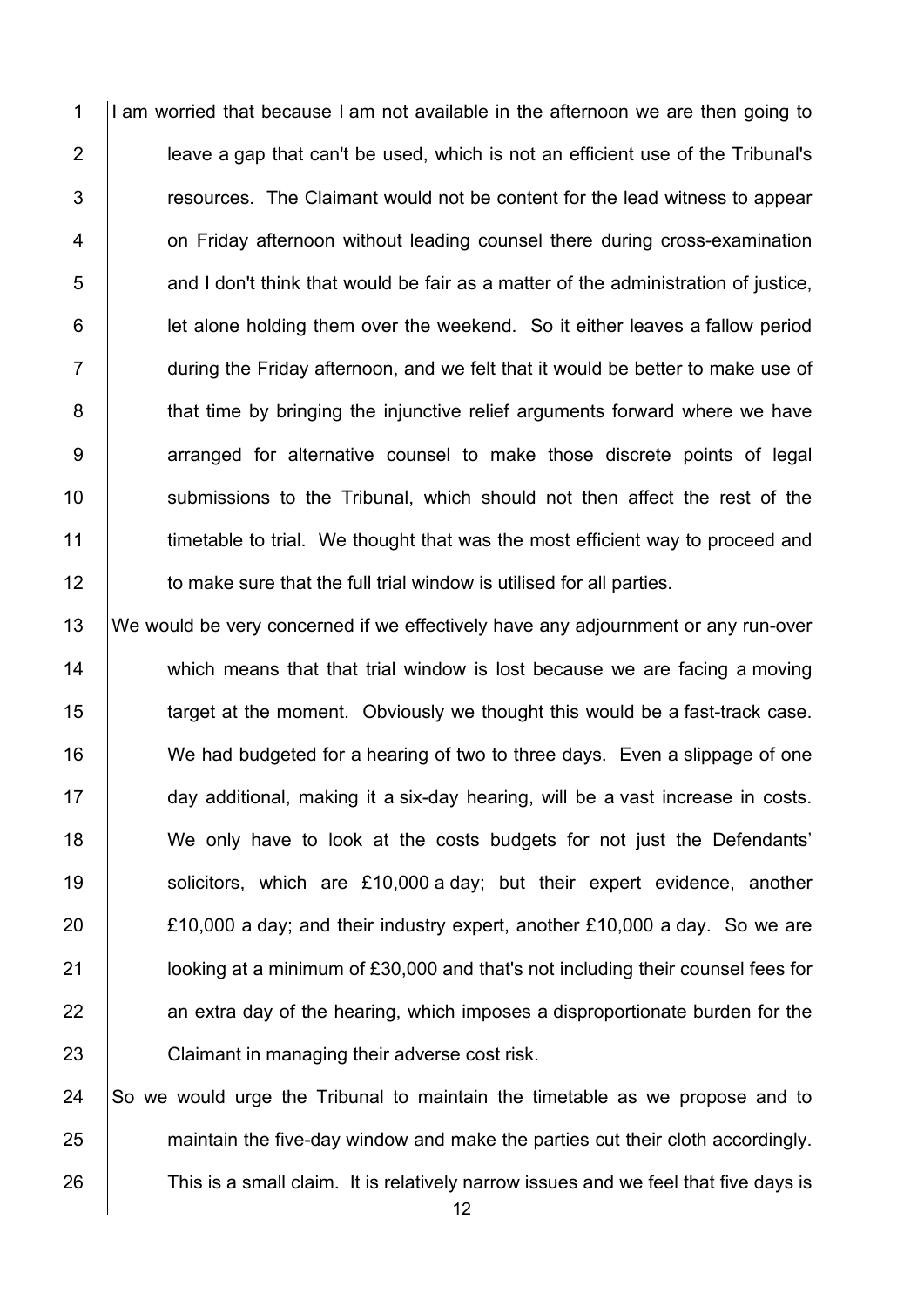1 adequate to deal with this.

2 **THE CHAIRWOMAN:** Mr O'Regan, can I ask you --

3 **MR O'REGAN:** Yes, madam.

4 **THE CHAIRWOMAN:** -- do you accept the proposition that the injunctive relief 5 **Fig.** argument would not require any factual evidence to have been heard before 6 hand?

7 **MR O'REGAN:** Well, it's predicated on the basis that there is a finding of 8 infringement, so a submission whether it's at the beginning or the end is going 9 to be on that basis, so it's not going to require any evidence at all because it 10 **is, as my learned friend says, a stand-alone issue.** But it can't be put on the 11 basis of a finding of infringement because the Tribunal, even if it's heard at the 12 end, will not have determined that because that will still be a matter for 13 **judgment.** So, yes, it is something to that extent that is discrete.

14 | Our main point is whether or not this is actually an effective use of the trial timetable. 15 Now, I understand my learned friend's difficulty on the Friday but that's not,  $16$  with all due respect -- and it's no personal criticism on her at all, it's actually 17 **none of her fault and it's something that could happen to any of us, and** 18 **indeed we have a witness who is in a similar position and will need to give** 19 evidence remotely because since the last CMC a family member has decided 20 to get married overseas at that time, so I fully understand my learned friend's 21 **personal difficulty and I am not trying in any way to undermine that, but that is** 22 what it is. There's no reason why my learned friend's junior cannot attend on 23 that day if that is what is required. Of course we are only here because the 24 August date was not acceptable. I understand that was for other reasons but 25 the Claimant needs to start making some choices, in our submission, as to 26 whether it wanted it heard in August, in September with the attendant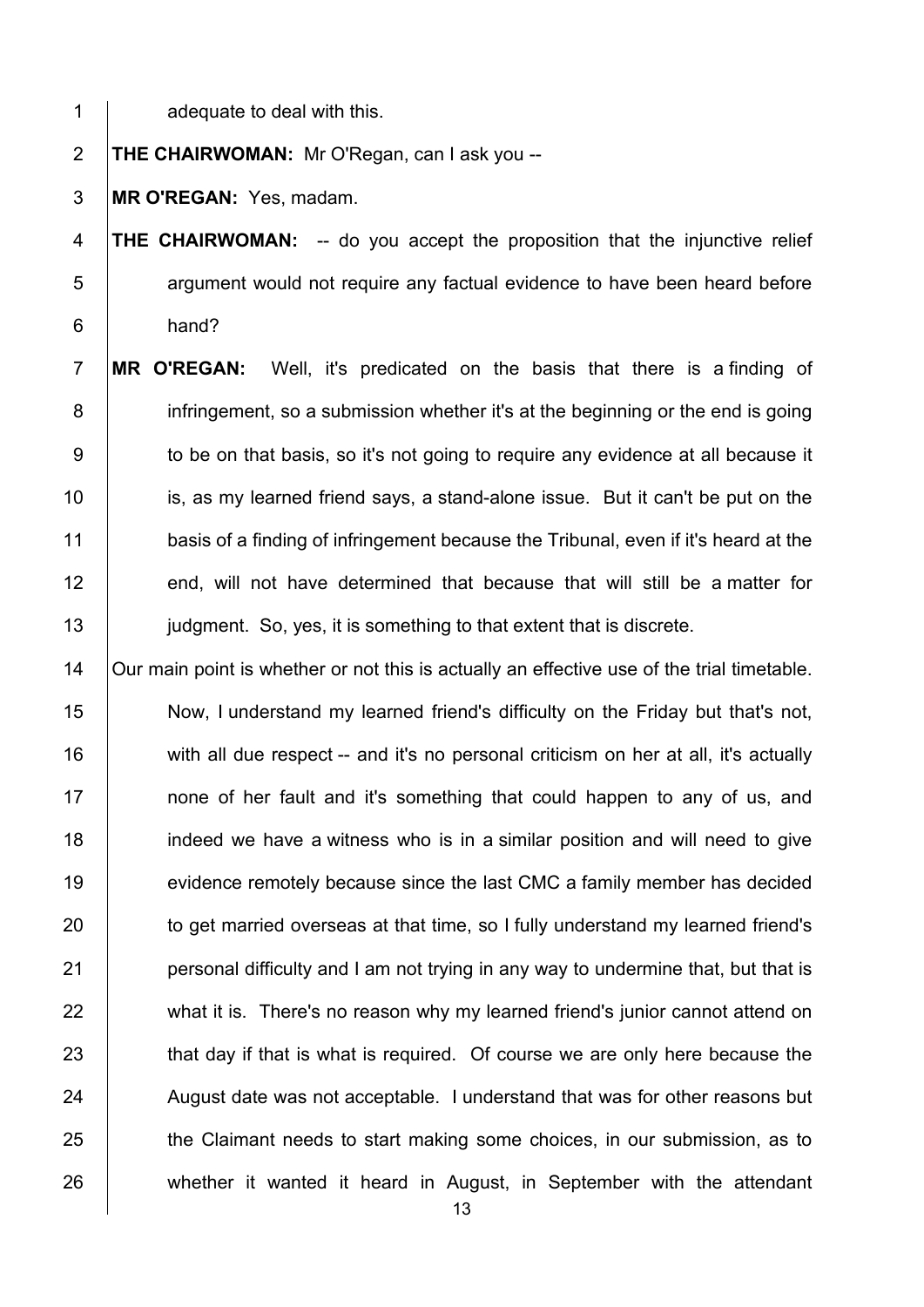1 difficulties or, as we think is the most appropriate timetable, is the longer 2  $\parallel$  timetable which will probably have to be in January due to the unavailability of 3 **both leaders from probably I think it is the beginning of October onwards** 4 | I think for a five-week trial listed for November into December.

 So we are trying to move around a huge number of pieces and our overriding **purpose in all of this is to get a trial timetable that's realistic and allows all of**   $\parallel$  the issues. It's not about extending things out. We are not going to allow our 8 expert economist to roam over anything and everything. They have been 9 <br>9 asked to provide their fee estimate and their work plan on the basis of the four **ignor** issues that were covered in the Tribunal's order. So from memory it's market definition and then there's issues to do with the VAPs and the platform ban. 12 I regret I can't remember the other one off the top of my head but they are the **four points.** And there won't be much empirical evidence because most of the 14 evidence is going to go to the question of whether or not the conduct that is **complained of, if established, and that's for the Tribunal, is conduct that by its** 16 very nature is capable of having a negative effect on competition so as to **constitute a restriction of competition by object under the Chapter 1 prohibition.** It's really that straightforward. It is going to be largely evidence 19 on economic principle but looking of course at whether or not the conduct 20 complained of is capable of having those effects and it's really limited to that, **there's going to be no empirical evidence except possibly in relation to the platform ban and that is because a platform ban is not in itself a restriction of competition by object but only by effect.** That's the Claimant's pleaded case. 24 So that's what we've asked them to respond to. It's not about trying to spin **things out and incur additional unnecessary cost. The Defendants are equally costs conscious.** Now, it's been put to us on numerous occasions that we are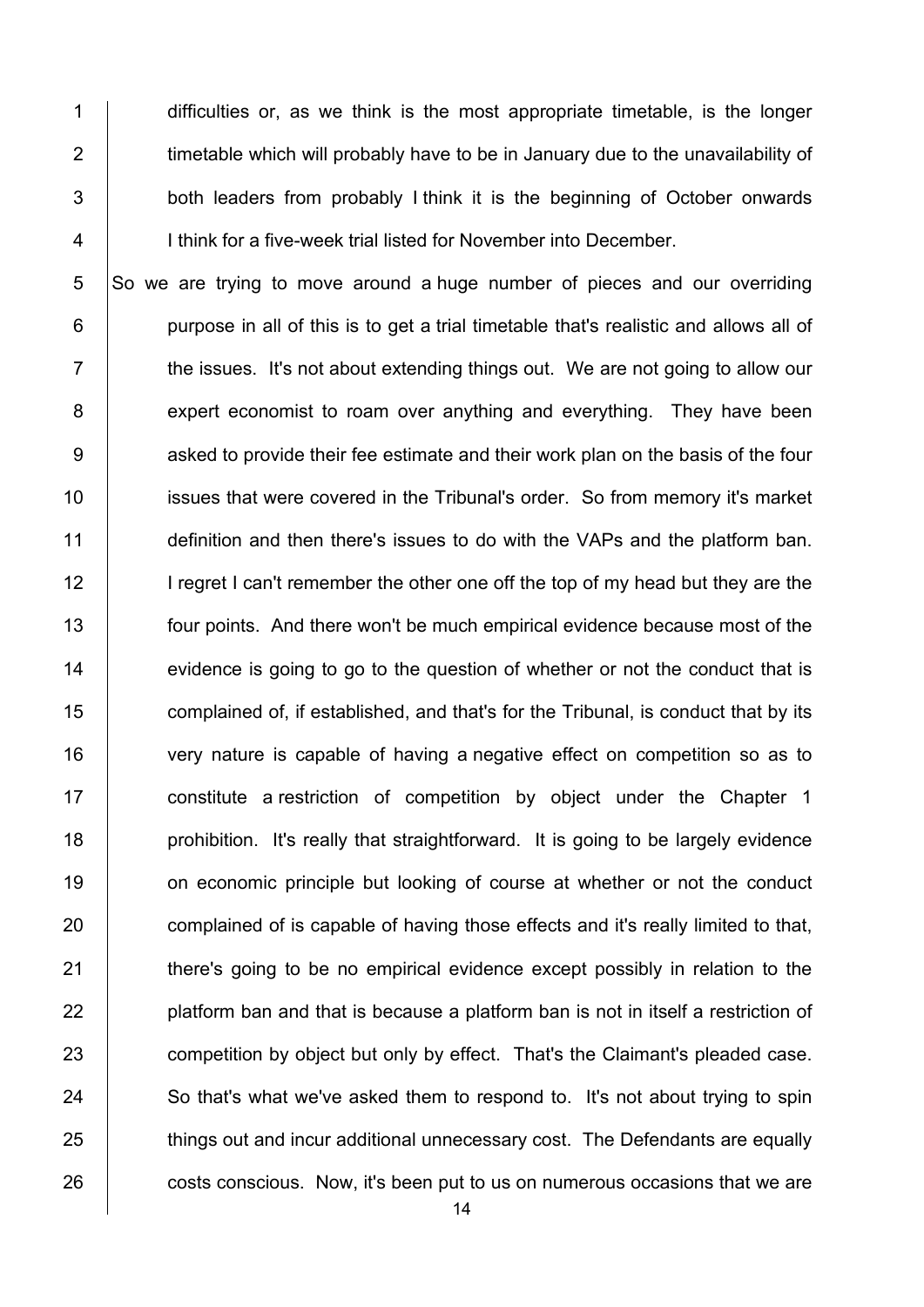1 Tunning some kind of Rolls-Royce, gold-plated defence. That simply isn't the 2 **case at all.** 

3 **THE CHAIRWOMAN:** We'll come to that.

4 **MR O'REGAN:** We'll come to that in due course, but I just wanted to make that 5 **b** point. As regards the attendance of the industry experts, they will only be in  $6$  | attendance for such time as they are required to give evidence which, on  $7 \mid$  current timing, would be on the Friday morning, or whenever it is. We will not 8 be expecting them to attend the entirety of the trial. The position is different 9 <br>9 as regards the member of the economist team, we'll get to that in due course 10 as well, but we are just really trying to be realistic as to how long this trial will 11 **take and what can be achieved.** 

 **THE CHAIRWOMAN:** Yes. No, I understand that. Do you agree the time estimate **that's been given for the argument on injunctive relief, so that is 4 hours? MR O'REGAN:** Is it 4 hours? Yes. Well, we think that can be dealt with in 4 hours **as a matter of legal submission.** There is an issue I think as to how that time **igns** is shared out. The Claimant seems to think they can have two hours and then 17 30 minutes in reply as opposed to the Defendants having an hour and a half. Obviously there will need to be time for reply, that's accepted, but it would be 19 more appropriate and fair, in our submission, if time for submission on that 20 were equalised, which would be I think an hour and three-quarters each.

21 **MS HOWARD:** If I could maybe explain why there is a difference. Obviously it's our 22 | application so we allowed ourselves an extra 30 minutes in opening 23 essentially to lay the ground work for the application and to explain the wider 24 grounds that make an injunction necessary in this case. We do think there's 25 quite a lot of extensive case law that we'll need to go to on that case, not just 26 **from the United Kingdom but in other states, so we will need additional time to**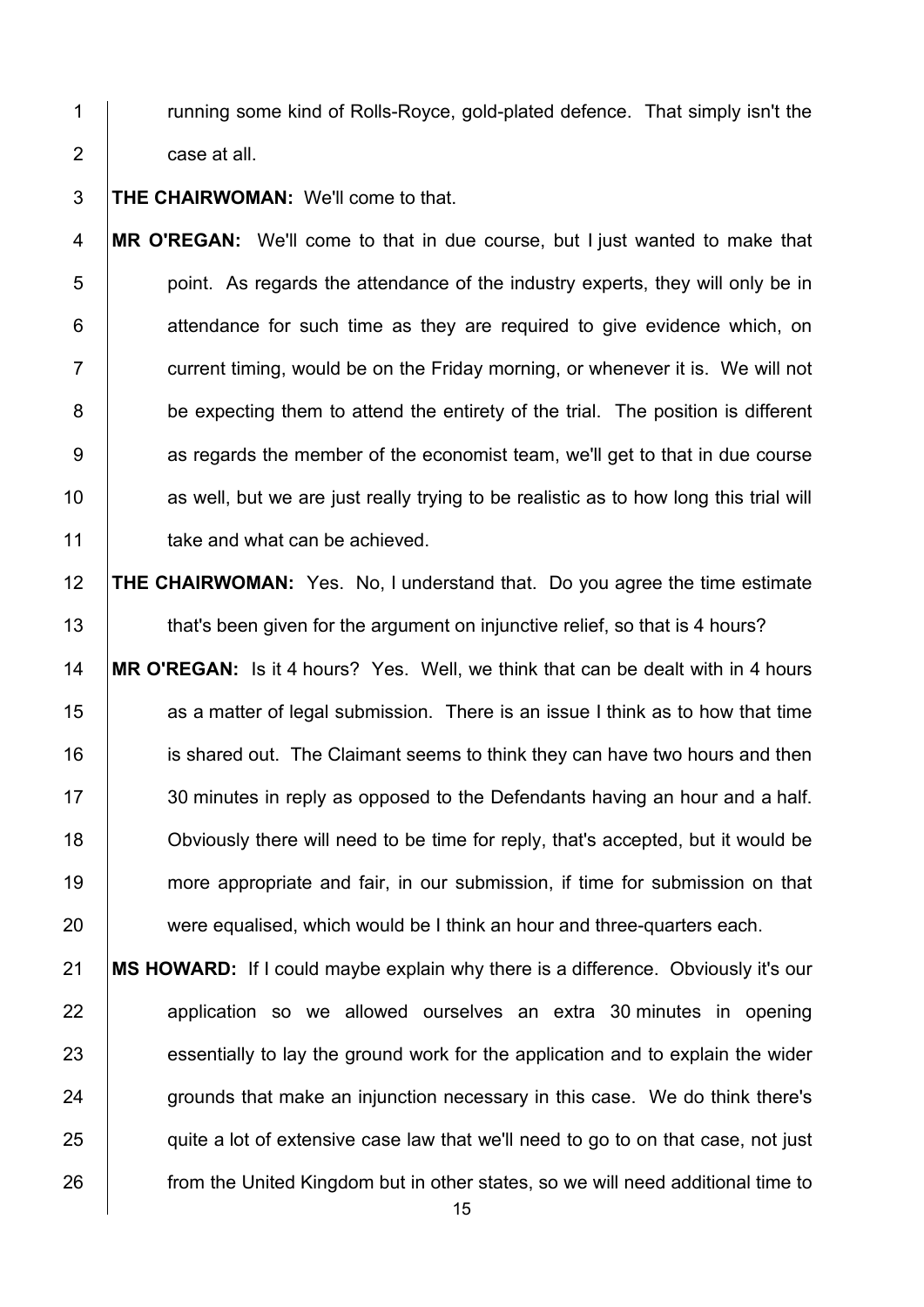1 make those arguments and the Defendant's arguments will largely be **Fig.** 7 responsive, I would imagine, to the points that we have mad, so that's why  $3 \mid$  there is a slight difference in that time.

**MR O'REGAN:** It's going to take as long to respond as to make, in my submission, 5 those arguments. There won't be any less material to traverse. That's why 6 we say an hour and three quarters each, if it is that we have 4 hours to deal  $7 \mid$  with it. I have made the point before, and this may be something actually in **costs, if we are going to get this done in five days it may be more efficient to move this off to a half-day hearing post-judgment if required.** 

 **THE CHAIRWOMAN:** Now, I take it the parties would like to have an indication from us as to whether we thought the time estimate was still appropriate at five 12 days and as to the Claimant's proposal as to what we can do with the Friday? **MS HOWARD:** I think that would be very helpful because then it will frame the **discussions on the costs management of these proceedings as well.** 

 **THE CHAIRWOMAN:** I suspect everybody will want to know what the answer to **that is so that everyone can start planning and know where they are.**  Because of course if we don't accept the proposal for the Claimants to take 18 these items out of order, then of course that has implications for the Claimant.

 **MS HOWARD:** That is correct. Because whether we preserve this trial window or 20 we have to move to another date or instruct alternative counsel, we'll have to **take those considerations into account.** Thank you.

 **THE CHAIRWOMAN:** We will rise for 10 minutes to consider the points that you 23 have made.

**(11.06 am)**

 **(A short break)** 

**(11.16 am)**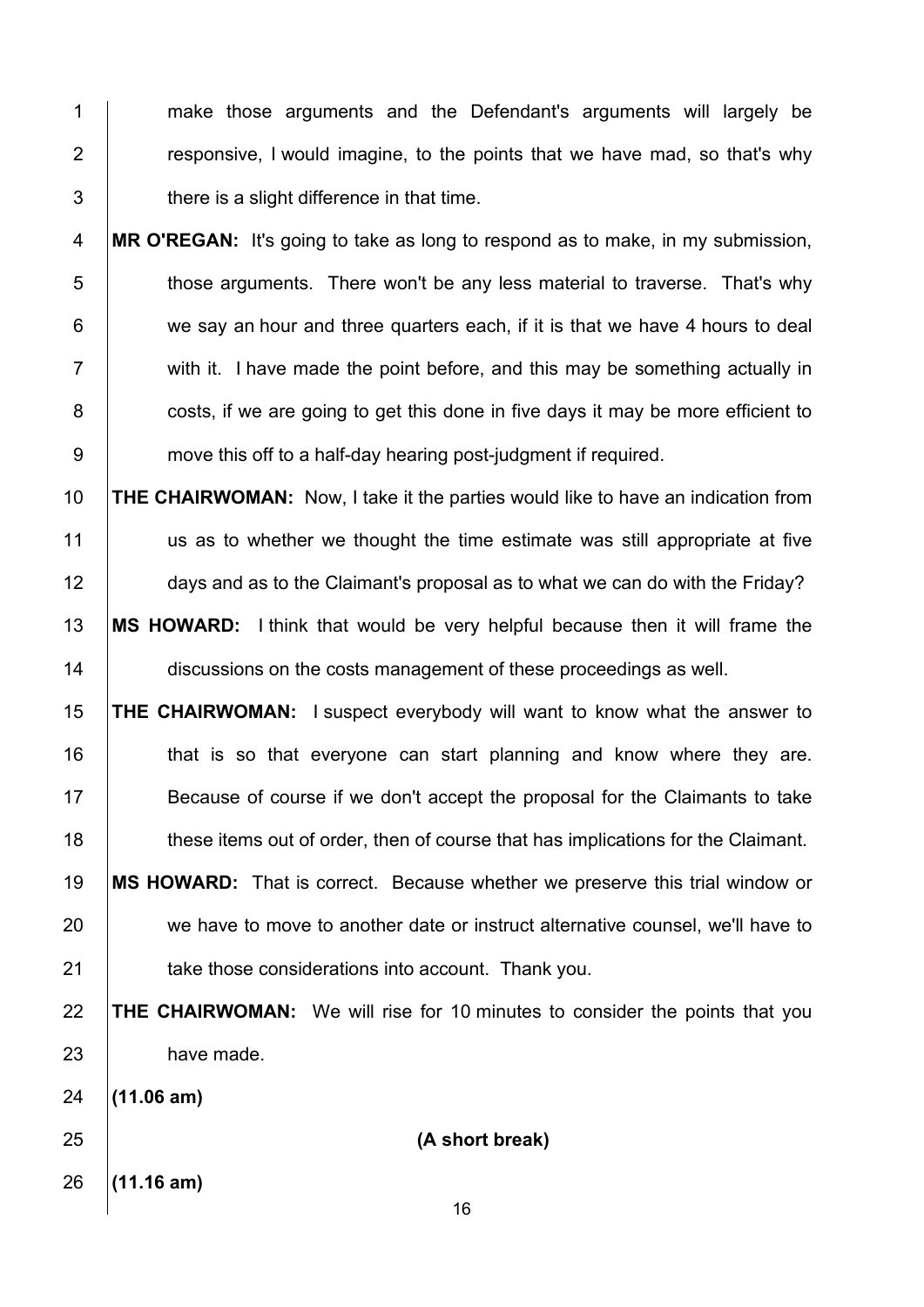**Ruling THE CHAIRWOMAN:** We have considered the suggestion made in Gateley's letter **6 1 April 2022 that a five-day trial estimate in this case is unrealistic and** 5 unworkable. This matter has been raised in the course of this second case **6** management conference which is primarily fixed to consider cost budgeting. 7 There is no formal adiournment application before us and whilst I did press 8 Mr O'Regan whether he was asking us to adjourn the trial on the basis the 9 time estimate was inadequate I will not treat it as such. At the moment we **consider this remains a five-day case.** We are concerned at the suggestion  $\parallel$  the trial may take longer. It appears that the possibility that it might take **lups** longer principally arises because of a material difference in view between the **parties as to the extent of expert evidence and consequently the time that will be needed at trial to address expert evidence.** 

 That is an issue that has principally arisen in the context of costs and cost budgeting, 16 which we'll come to later in this CMC. I think the best position is that if, having 17 explored the issues in this CMC relating to expert evidence, Mr O'Regan's **clients consider the time estimate to be inadequate, they will have to make a** formal application to the Tribunal to adjourn at that point.

20 I think that deals with the suggestion that the time estimate is inadequate and we can **proceed in this hearing on the basis of a five-day estimate.** 

 We have also been considering a proposed trial timetable which has been put **forward principally by the Claimant with a view to accommodating some**  availability issues that have arisen for Ms Howard QC. We have heard this 25 morning that the proposal involves a slight change of order to the normal 26 course of events in the trial timetable such that day 1 would consist of the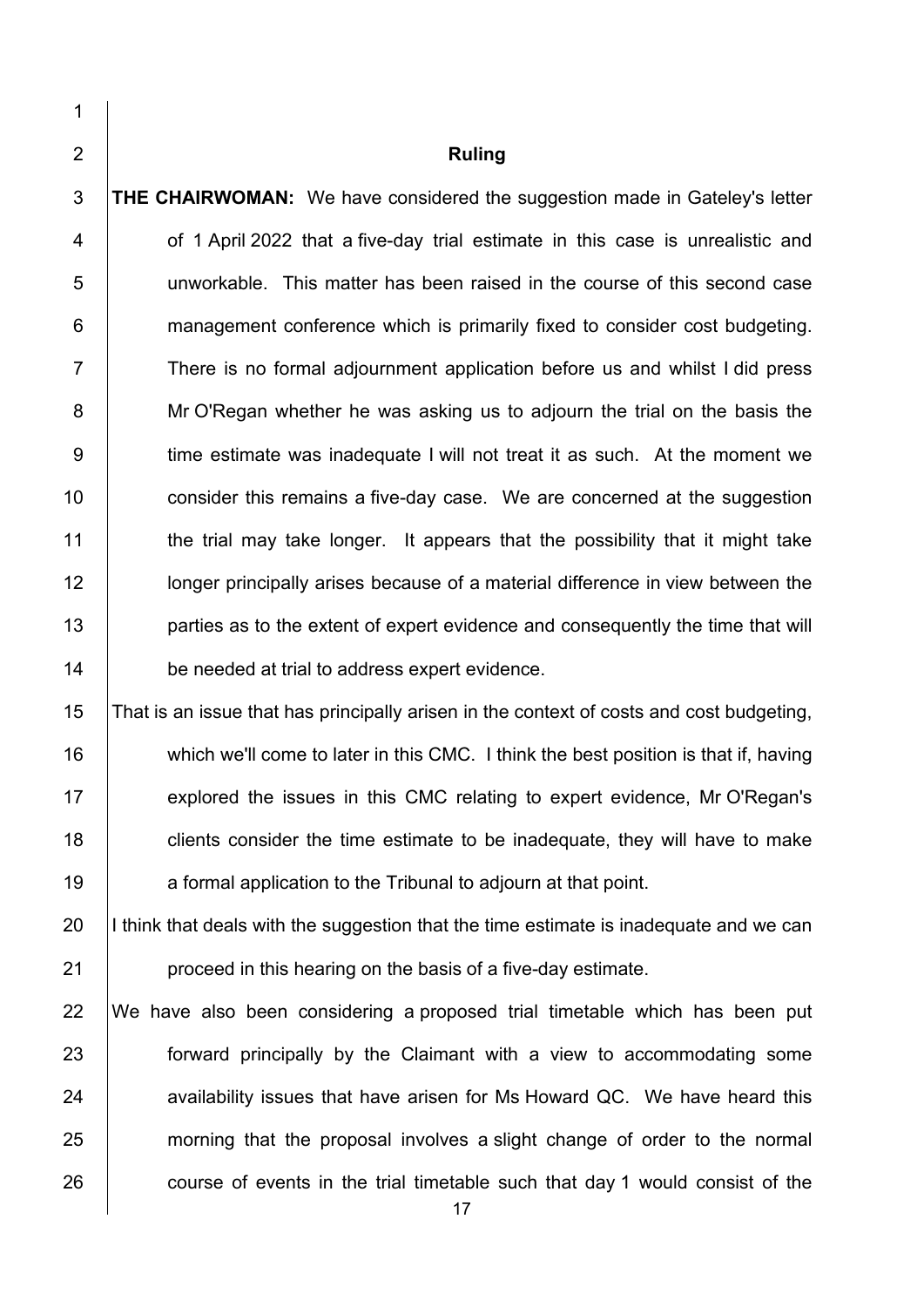1 Claimant's openings and the Defendants' openings and day 2 would consist of 2 the industry experts being heard in the morning and arguments on injunctive  $3$   $\parallel$  relief in the afternoon. Ms Howard would hope to attend in the morning of day 4 2 remotely and in the afternoon her presence would on that basis, if we were 5 **to accept the proposal, not be required.** 

6 We do not necessarily consider it to be wholly satisfactory that the order of events is  $7$  being changed, but on the other hand we have heard this morning from the 8 **Defendants that they do not object to the industry experts proceeding in the** 9 morning and further that - in relation to the arguments on injunctive relief - $10$  they are not fact dependent; in other words, it is not essential that the factual 11 witnesses are heard before we hear arguments on the issue of whether or not 12 **injunctive relief is appropriate in this case.** 

13 Bearing that in mind, and the availability issues of Ms Howard, which we have some 14 Sympathy with, we would be prepared to consider a proposal along these 15 lines. So, in essence as a fallback position that is how we see day 2 could 16 | pan out and that would mean that Ms Howard's issues could be  $17$  accommodated. If, on the other hand, the parties have other proposals to 18 make nearer the time as to how her availability could be accommodated 19 which they'd like to put forward for we would obviously consider those. So if, 20 **for example, there was another discrete issue that could be included on that** 21 day either in addition to or in replacement for one of those then we would 22  $\parallel$  consider it, but as a fallback position so that the parties know where they 23 Stand we would be prepared to proceed on the basis of that sort of timetable 24 | on day 2 which should mean Ms Howard can attend to her other 25 commitments.

26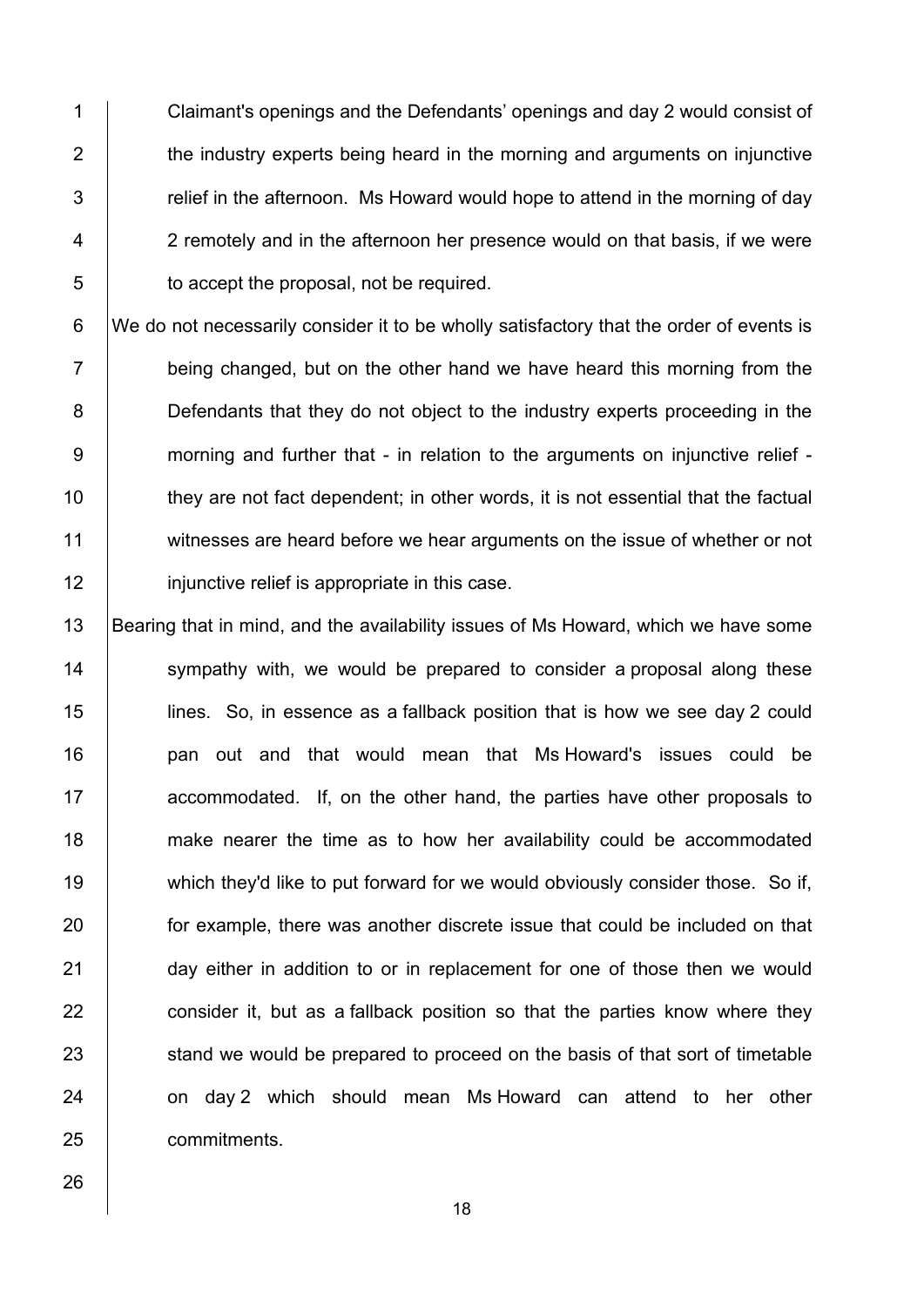1 **Submissions by MS HOWARD** 2 **MS HOWARD:** Thank you. I am very grateful for the Tribunal's leniency and  $3$   $\vert$  accommodation on my behalf. How I propose to deal with it is in reality there 4 is a spectrum of case management here for the Tribunal to consider which 5 **Fig.** Franges from cost budgeting through to cost management and through to  $6$  | a cost cap and really it depends on the level of the scrutiny and control that 7 T the Tribunal wishes to have over the likely costs. So I had actually prepared 8 my arguments on the basis that I could give you survey of the terrain, as it 9 were, and I was going to start with just -- because my learned friends object to 10 the Tribunal having any cost capping powers at all I was actually going to just 11 above the land of the show where the Tribunal could derive its powers and the 12 **Fig.** criteria and then those criteria actually deal with cost budgeting and cost 13 management anyway and whether that's an adequate mechanism for dealing 14 with the issues. So at that point I was planning to delve into cost 15 management and cost budgeting before returning to the cost cap. So I'm 16 wondering if that would be a helpful structure for my arguments.

17 **THE CHAIRWOMAN:** Yes, that would be, thank you.

18 **MS HOWARD:** So I present them as a whole.

19 So at the moment the Tribunal's case law on costs capping involves two claims in 20 Socrates and in the Melanie Meigh case where claims have been allocated to 21 **the fast-track, but that does not mean that the Tribunal does not have** 22 ageneral power to impose a cost cap in an appropriate case in order to 23 **Secure that proceedings are dealt with justly and at proportionate cost.** We 24  $\vert$  submit that the specific cost management powers in rule 53.2(m) do include 25 the provisions of incurred and estimated costs and it also has a general power 26 under rule 53.1 to give such other directions as it thinks fit in order to secure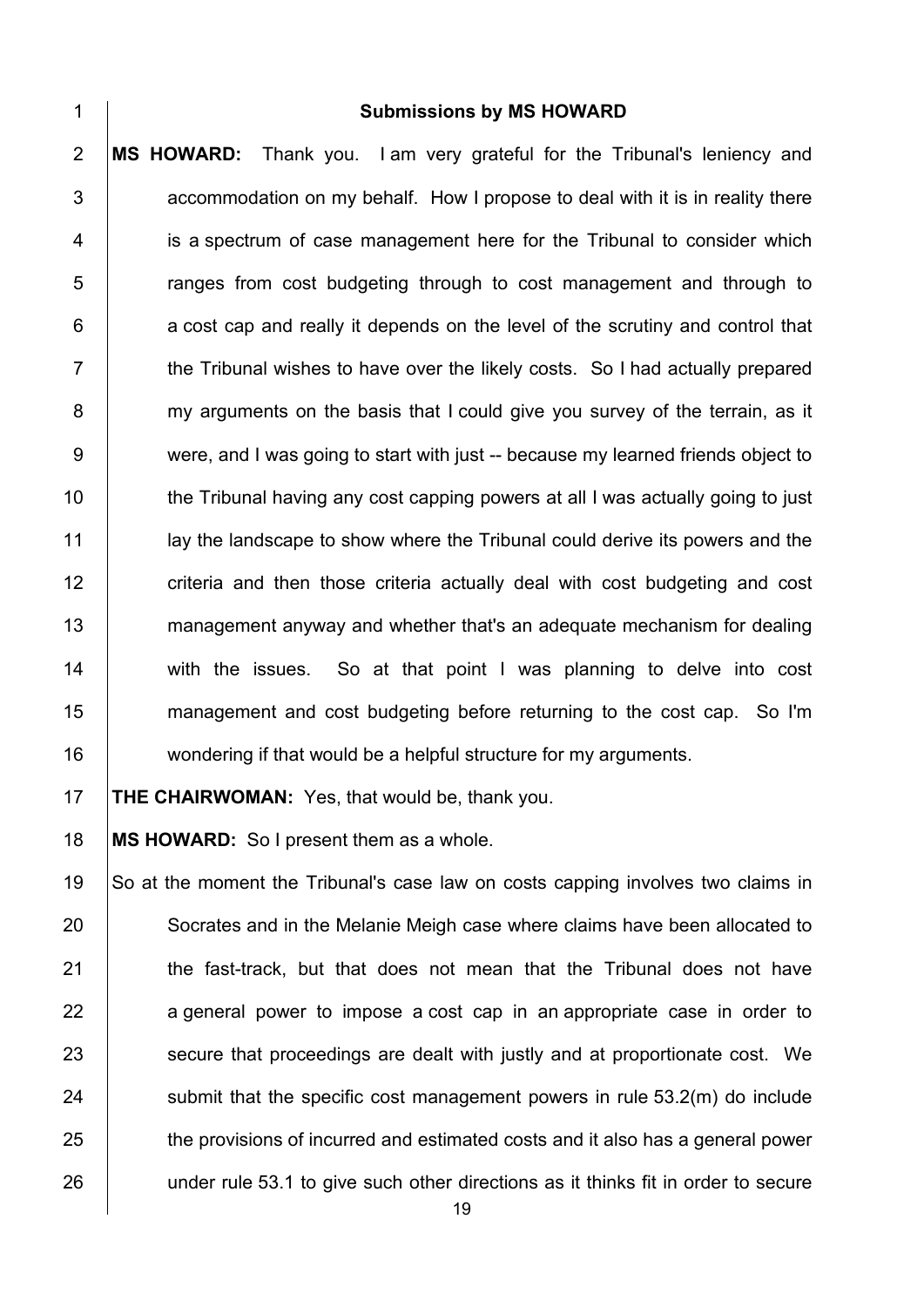1 that the proceedings are dealt with justly and at proportionate costs.

2 Now, those powers are to be read in the light of the governing principles in rule 4, | predominantly that the parties are on an equal footing, saving expense and 4 dealing with the overriding objective so that the case is dealt with in **a** proportionate manner.

6 I won't bore the Tribunal with reading that out further. But obviously that draws an 7 | inspiration from the provisions of the CPR and particularly the cost **Management powers in Part 3.19 and 3.15 to impose cost management, cost** 9 budgeting and a cost cap. The Tribunal's rules are derived from the CPR and **Fig.** are interpreted consistently with them.

 I think it's just worth standing back. I am not going to take the Tribunal to the **authorities.** We dealt with them at some length at the last CMC. So I was just 13 going to give you the references for your pen. But obviously in the **Melanie Meigh case, that's authorities bundle 12 at paragraph 2, it's the** 15 Tribunal held that, albeit in a fast-track context, the cost cap exists to ensure **that smaller businesses and traders who would otherwise be deterred from bringing claims can bring reasonable and genuine claims and that applies The Stepardless of whether the claim is allocated to the fast-track or not.** 

 Similarly, Socrates at tab 17 of the authorities bundle, paragraph 3, it's the policy 20 behind the cost cap regime is to enable SMEs to obtain access to justice and **So** it's very important that the Tribunal strikes the right balance between **a**ccess to justice on the one hand as well as a measure of protection for the Defendant, at paragraph 14.

24  $\vert$  So we submit that the Tribunal does have cost cap power and can draw on the criteria in CPR 3.19 by analogy. Just to flag, a cost cap can be imposed in **respect of the entire litigation or in respect of issues tried separately. That's**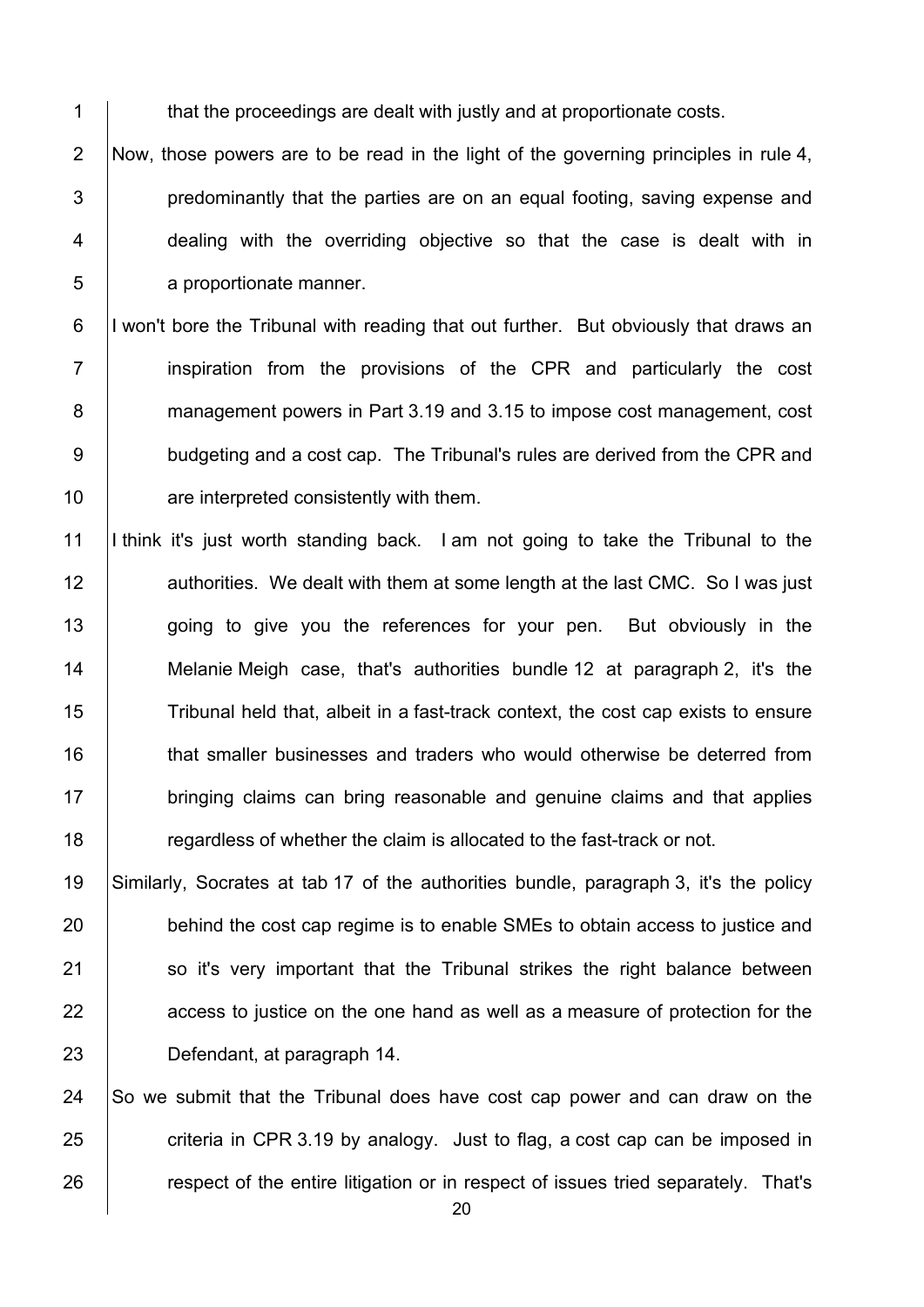1 Subparagraph 4. It can be applied against all or any of the parties. That's 2  $\vert$  subparagraph 5. So it can be imposed in a one way and not a mutual way. 3 Then the criteria are set out in 3.19 of the interests to justice, substantial costs risk 4 being disproportionate; thirdly, whether the cost risk is controllable by case 5 management or budgeting, that's what we call ex-ante controls, or ex-post 6 **controls through a detailed assessment of costs.** Then the last element is 7 **budge 1** obviously there is an exercise of discretion to further the overriding objective. 8 So I think what I will do at this point is I will delve into the cost management and cost 9 budgeting aspect and come back to why we submit that that is not sufficient

 $10$  and it would help to have a cost cap.

11 On the cost management, dealing first with ex-ante powers, a cost budget does not **normally set an overall maximum for the entire proceedings.** All that it does is 13 Set phased limits, indicative limits for the different stages of the proceedings 14 which are then taken into account at the detailed assessment stage later. So **decived 15** although it provides a guide, it doesn't impose a ceiling and it's always open to **the Defendant to revise its budget on the basis of a significant development.**  If that threshold of significant development is met, then revision is mandatory  $\parallel$  and that's if you look at CPR 3.15(a). And what is more, the Defendant can make repeated applications to vary the cost budget throughout the **proceedings**.

 Now, there is a broad concept of significant development and I am just going to give 22 you note for the pen, but if you look at the White Book page 197 there are examples of what counts as a significant development in 3.15(a). That **includes the disclosure of more documents than was initially foreseen, the need for further expert evidence or the increase in a number of days for trial.** Here, we are already seeing the issues of the experts appear to be expanding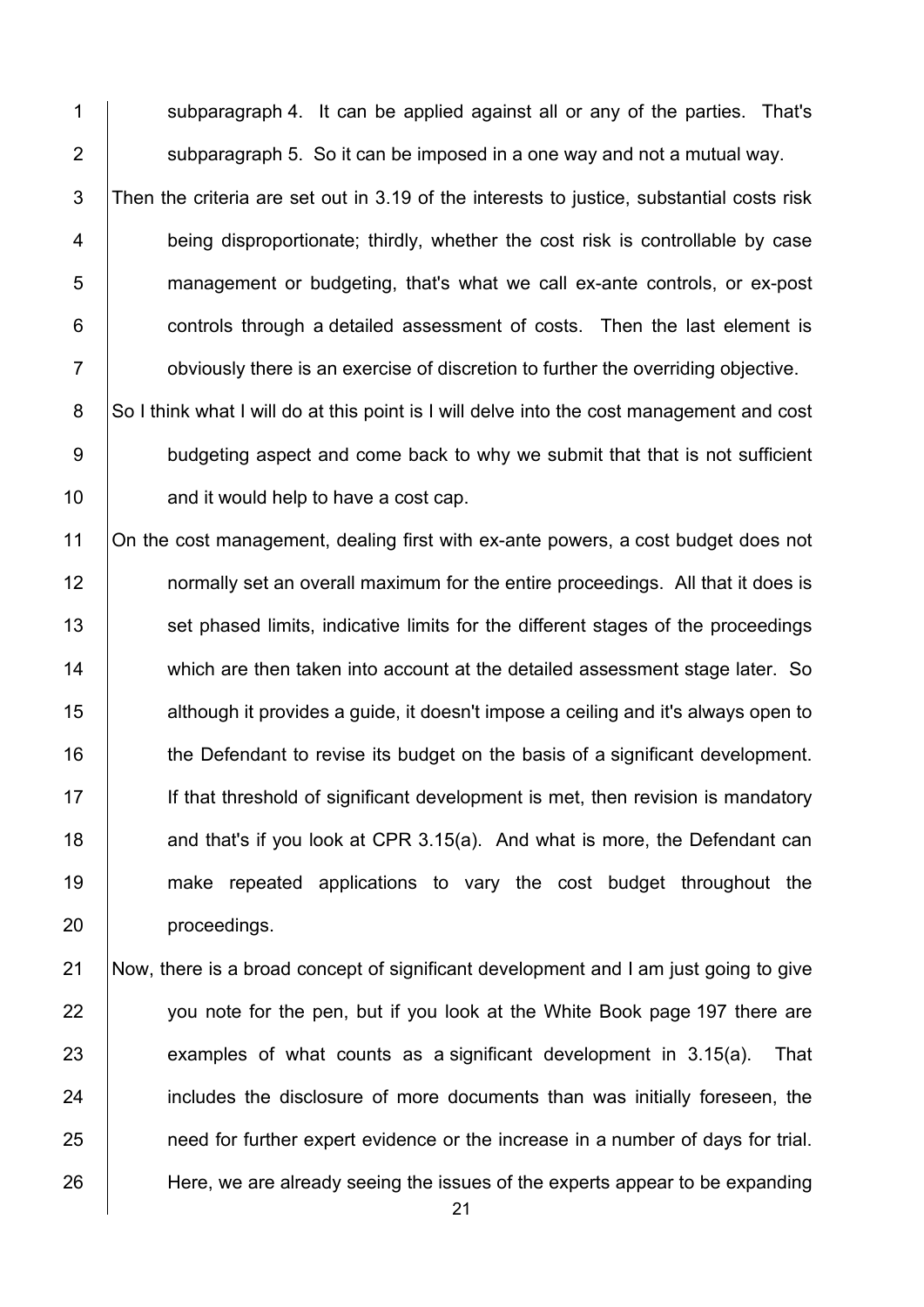1  $\vert$  quite rapidly. So we have moved from what we understood to be a narrow 2 **i** issue of what was the effect of conduct that took place in the US and Canada  $3$   $\vert$  and did that have an effect on the UK market, the competition on the UK 4 market. That now seems to be expanding into a broader analysis of what 5 were the anti-competitive effects of the Defendant's conduct, particularly in 6 **Fig.** relation to the platform ban and in relation to discrimination. So we have put  $7$   $\vert$  a marker down that we are concerned that the issues on which expert 8 evidence may be prayed in aid by the Defendants may expand and we are 9 **concerned about that not just for our own costs budget but obviously for the** 10 adverse cost risk as well.

11 The Defendant is already making noises about the trial length and whether there is 12 aneed to expand the trial length and we are concerned that, as often 13 **happens** in competition cases, the economists often drive the litigation 14 Strategy, they come up with new arguments which then the parties have to 15 **Fig.** respond to and the case takes on a life of its own.

 What's crucial, as Ms Sheppard has set out in her evidence, is that the Claimant has **certainty.** I am not going to take the Tribunal to the confidential evidence that 18 we adduced in Ms Dutton's statement. You will remember the redactions at **paragraph 20 and onwards.** 

20 **THE CHAIRWOMAN:** Yes.

21 **MS HOWARD:** But the Claimant is in a difficult financial situation. She's referred 22 openly to levels of debt and to cash flow issues. And that financial situation, 23 we submit, has been the direct result of the Defendants' conduct. She has  $24$  behaved very responsibly in bringing this litigation, both by trying limit the 25 scope of the claim to what is absolutely necessary to prosecute it, to try to 26 bring it on a fast-track basis, which ultimately wasn't successful, but really to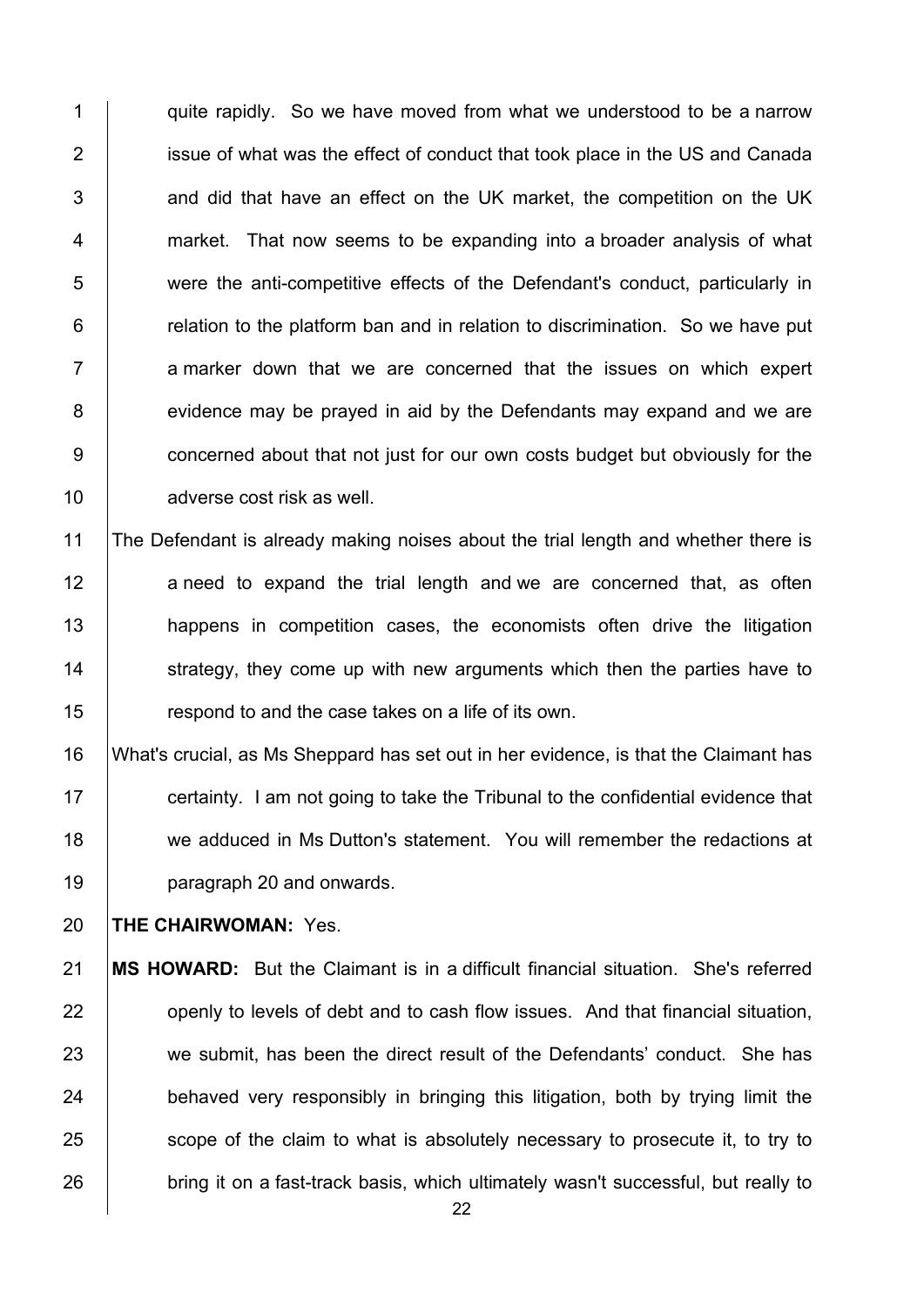1 cut her cloth to focus on the issues that really are necessary and relevant to 2 the claim.

3 The Claimant is very concerned that should the costs of this litigation escalate she 4 | has already increased her costs budget by a significant amount. The original  $5$  | estimate was that the adverse costs would be 220, was the original level of  $6$   $\vert$  the cap. In the light of the Tribunal's directions and the Defendant's 7 **Fig.** arguments on the need for economic evidence, she has revised that cost 8 budget and more than doubled it to 450,000 and has actively sought out an 9 increase in the ATE insurance. But obviously there is both a limit in the ATE 10 **insurance and the premium that's payable and her ability to afford additional** 11 **costs over that ATE insurance when the Claimant is already in a position of** 12 indebtedness. At some point the cost benefits of bringing this litigation are 13 a finely balanced question anyway but, as Ms Sheppard has said in her 14 Second statement, there is a risk that she will simply not be able to afford this 15 **I** litigation and to continue if the adverse costs risks is too high.

16 So what she needs to pursue these proceedings is certainty and transparency. Because leaving the Claimant bearing a costs risks that exceeds the level of **its ATE** insurance will threaten the very existence of its business. While we 19 consider that there is a strong case on RPM in this case, she has to be **Fig.** responsible and mitigate that adverse costs risk but she needs to be able to **have the transparency and certainty of exactly what her risks are going to be.** 22 We do not consider that simply applying costs budgets will give her the **helong interest 23** necessary level of certainty that she needs.

24 The other angle is whether detailed assessment is going to be satisfactory ex-post. 25 There are difficulties at that end of the equation as well because the 26 Defendant can always argue that there has been a need to depart from the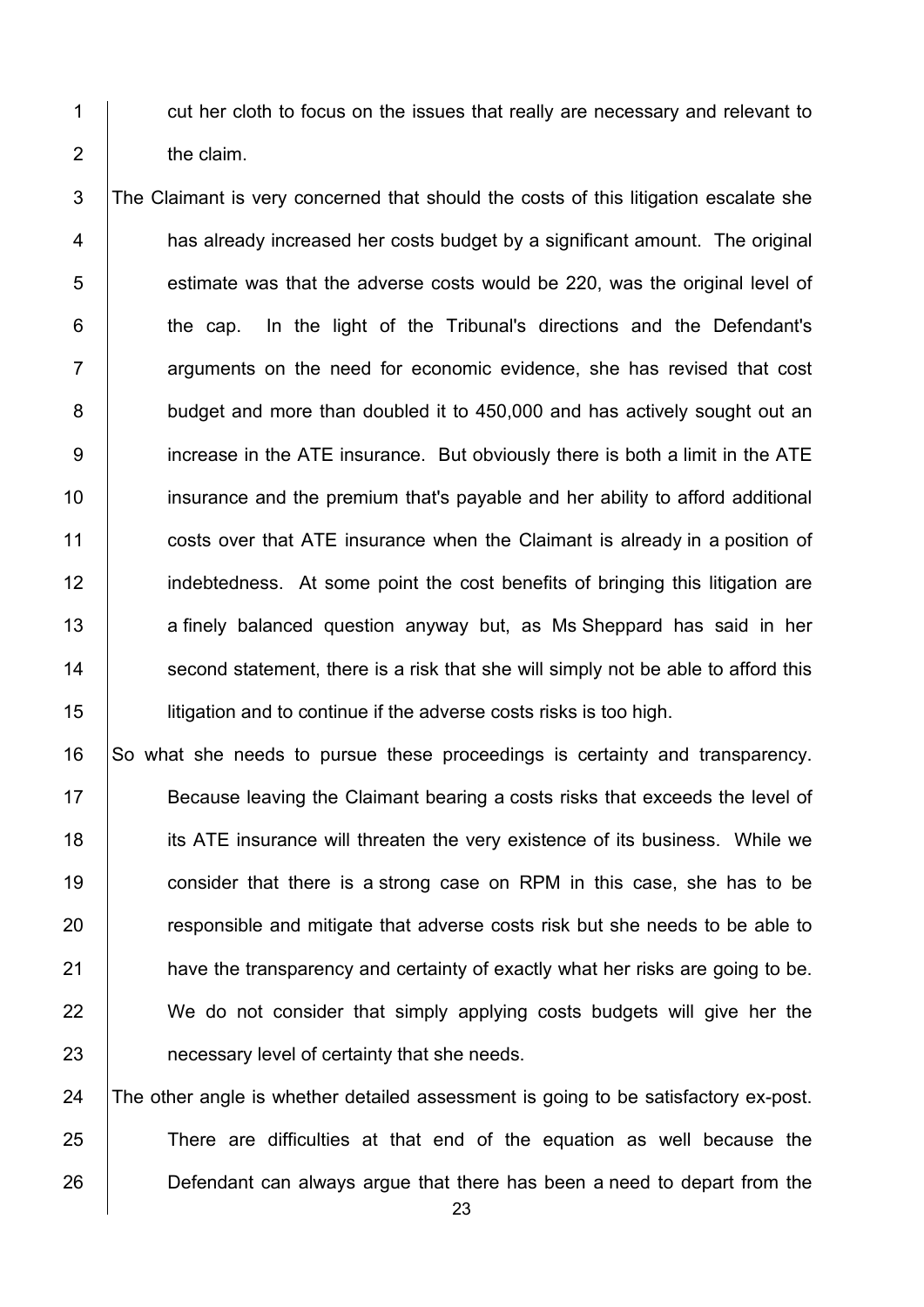1 cost budget that was given by the court. It can still argue that its costs are **Fig. 2** reasonable and proportionate and insist on detailed assessment, which will be 3 very expensive in itself and adds a further uncertainty.

4 As the court recognised in the Tidal case, which is in the supplementary authorities  $\vert$  bundle at tab 3, although the costs cap jurisdiction is in an exceptional case, **there are still cases which merit consideration.** So this case at tab 3 is **Fig. 2** a ruling by the Court of Appeal by Lady Justice Arden.

**THE CHAIRWOMAN:** Can I just pause you there whilst we all find it. I think the **panel all has a tab open at the top of our screens.** 

**MR O'REGAN:** The bundle is at page 63, madam.

 **THE CHAIRWOMAN:** Thank you. We have four electronic bundles so I am just **12 anticipating we need to locate the right one.** 

**MS HOWARD:** Tidal Energy, yes, thank you.

14 So this was a case, it dates from 2014 so it's quite an early case in the history of **costs management because the reforms were only introduced in 2013.** The actual facts of the case are not really relevant. It was a claim brought by 17 a start-up company against a very substantial payment which unfortunately **18** arrived in the wrong account holder and so it was a claim against its bank in **Fig.** respect of a payment which was removed and can't be returned. But Lady Justice Arden at paragraph 7, having set out the criteria under 3.19, **Focused on the adequacy of the control of costs by case management** 22 directions or detailed assessment and at paragraph 10 in that case she felt **that cost management or detailed assessment was a sensible approach but**  she put down a clear marker that a mechanism can only "constitute adequate 25 control if it neutralises or satisfactorily manages the risk" and "it may not be **possible to eliminate a risk but only to manage it."**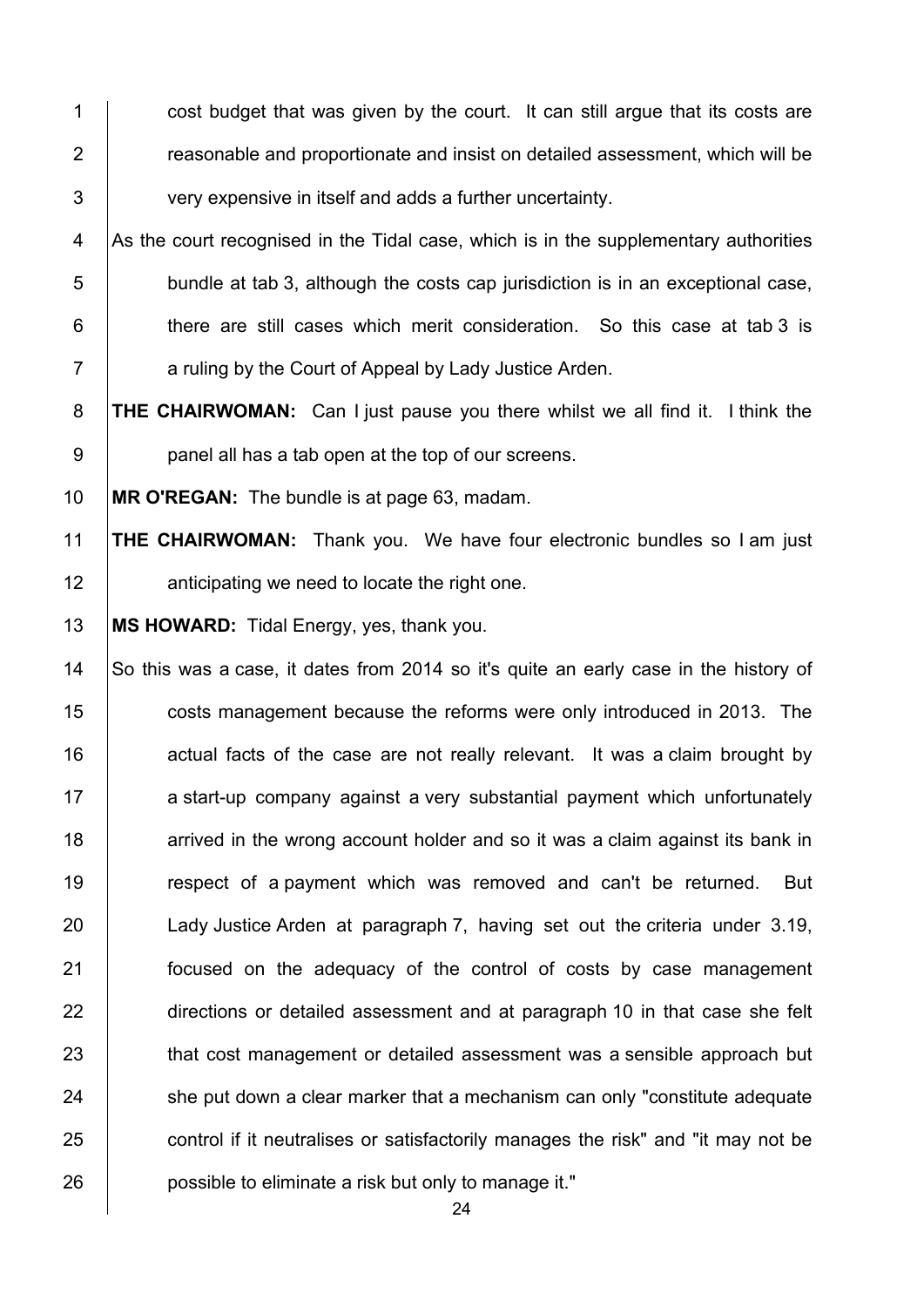1 Then over the page in that case she considered that cost management would work 2 **but at paragraph 13 she says:** 

 $3$   $\vert$ "I would add this. The decision ... does not mean that in another case a party may 4 | not be able to lead evidence ... that the cost judge could not adequately 5 distinguish between costs reasonably incurred and costs unreasonably 6 incurred, for instance, of very extensive and detailed litigation on a technical 7 **Fig. 2** matter land that each case turns on its specific facts]."

 $8$  So the Tidal case obviously turned on its specific facts, which we say are very 9 different to the present case, and that this case, involving competition law with 10 **Fig. 2** economic evidence of effects, it's going to be very difficult for a cost draftsman 11 to really draw the line between what's reasonable and unreasonable after the 12 event because if the Defendant is successful in defending the claim, that then 13 Shifts the narrative and there's almost a presumption that the Defendant under 14 the ordinary costs rules is entitled to their costs and they will argue that those 15 **costs are entirely reasonable and proportionate to the issues, whereas even if** 16 the Tribunal were to say that not all of this evidence was helpful, it would be 17 very difficult for the Claimant to overcome the natural assumption that the 18 **Defendant is entitled to their costs.** 

19 **THE CHAIRWOMAN:** Can I just pause you there. I was looking at the Tribunal's 20 **powers in terms of costs when they arise.** I was looking at rule 104. I just 21 wonder if you have it handy.

22 **MS HOWARD:** I am just trying to bring my screen up but my screen has frozen. 23 **One second.** Thank you.

24 **THE CHAIRWOMAN:** In substance the point is really this, that the Tribunal has 25 quite wide powers when it comes to determining costs and sub-rule two  $26$  suggests that we may at our discretion at any stage of the proceedings make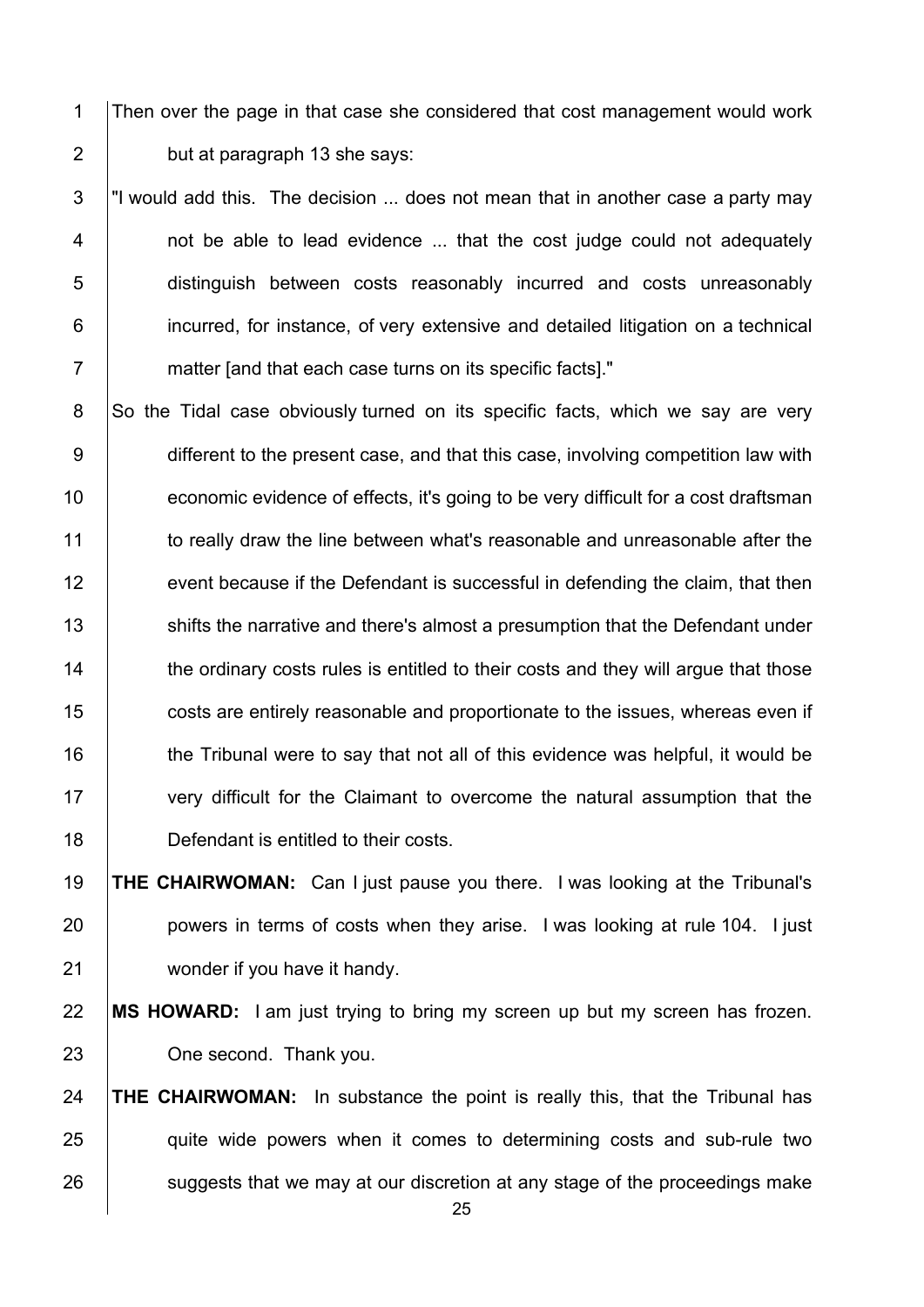1 any order it thinks fit in relation to payment of costs in respect of the whole or 2 **part of the proceedings and sub-rule five seemed particularly pertinent, that** 3 we may assess the sum be paid under any order and we may direct the  $4 \mid$  assessment be by the president, a chairman or the registrar.

 $5$  So it may be that we might be minded to assess the costs ourselves at the 6 **conclusion of the proceedings.** 

7 **MS HOWARD:** Yes.

8 **THE CHAIRWOMAN:** Would that address your concerns about the detailed 9 assessment?

10 **MS HOWARD:** So what I had envisaged was that if the Tribunal weren't minded to 11 issue a costs cap on our primary argument, then there are alternative 12 mechanisms in addition to costs budgeting that you could have recourse to, 13 whether under the Tribunal's rules or under CPR Part 3 or other relevant parts 14 **14** of the CPR and I was going to suggest those alternative bells and whistles, if 15 you call them that, might help to manage the costs process going forwards, if 16 **that would help.** 

17 **THE CHAIRWOMAN:** Thank you.

18 **MS HOWARD:** So in this case we consider that if this case had been allocated to 19 the fast-track then a cost cap would have been mandatory in any event and  $20$  the sole reason why the case is not on the fast-track is because the multiple 21 witnesses and the economic evidence mean that the hearing has expanded 22 **beyond the window that's normally allocated to fast-track cases and there are** 23 additional economic arguments that make it more complex. But we feel that  $24$  the mere label that's being given to the case, whether it's fast-track or not, 25 should not deprive the Claimant of the benefits of a cost cap if that's 26 **necessary to secure access to justice and give it some protection against**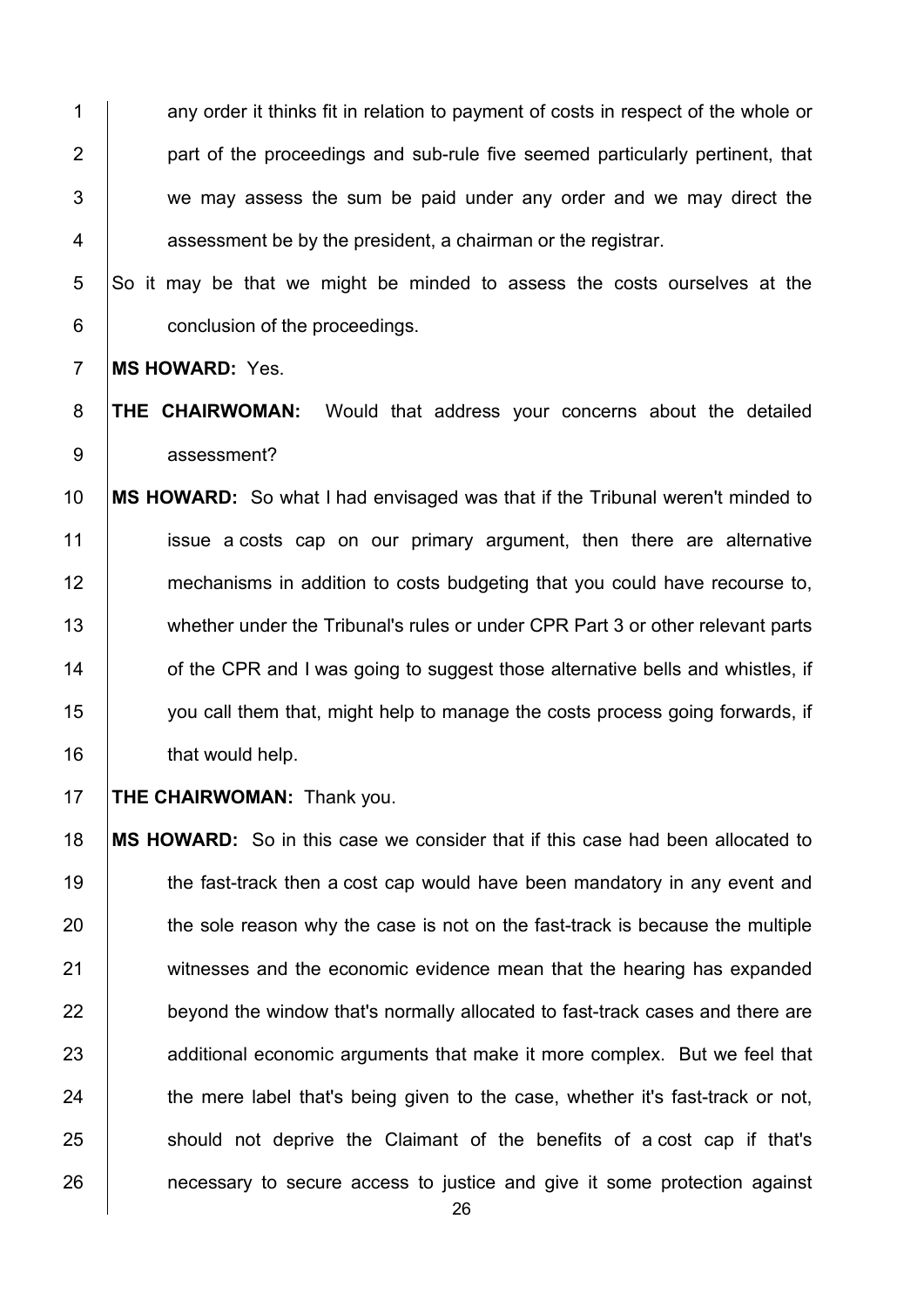1 adverse costs.

2 If I could turn into cost management first, let's explore those and then we'll come  $3$   $\vert$  back to the powers. I think there are three main concerns that we have in 4 The relation to the Defendant's costs budget. Firstly is the overall level of the  $5$   $\vert$  costs, which we say are excessive for a claim of this nature. I think we just 6 **1** need to step back and to put the Claimant in the position of having looked at  $7$   $\parallel$  the CMA's monitoring notices. So if you look at this case there have been 8 The three warning letters from the CMA regarding RPM which are referred to in 9 Ms Sheppard's statement. I would like to just take the Tribunal to the first one 10 **just to show the practical realities of bringing this trite litigation.** It's at, I think, 11 **tab 41 of the original CMC bundle. The CMA's letter starts at F13.** 

12 **THE CHAIRWOMAN:** Yes.

13 **MS HOWARD:** Now, this letter dates from 20 June 2017 and this is the general 14 **industry-wide warning letter that the CMA sent to both suppliers and resellers** 15 The regarding re-sale price maintenance. It followed on from the fine that had 16 | been imposed in the light fittings case. But the CMA referred to the steady 17 Stream of RPM complaints and the need to provide guidance for businesses 18 **18** and consumers to protect them from anti-competitive behaviour. At the 19 **bottom of page 13** it notes that the internet is an increasingly important 20 channel for businesses to advertise and sell their products, it opens up 21 markets, provides customers with more choice and enhances price 22 **competition**.

23 Then over the page at F15 and F16 it refers to the key points to know, if you are 24 supplier, you must not dictate the price, you must not impose a minimum 25 advertised price, you mustn't use threats such as withholding supplies or 26 **Fig.** offering less favourable terms to make resellers stick to the re-sale prices and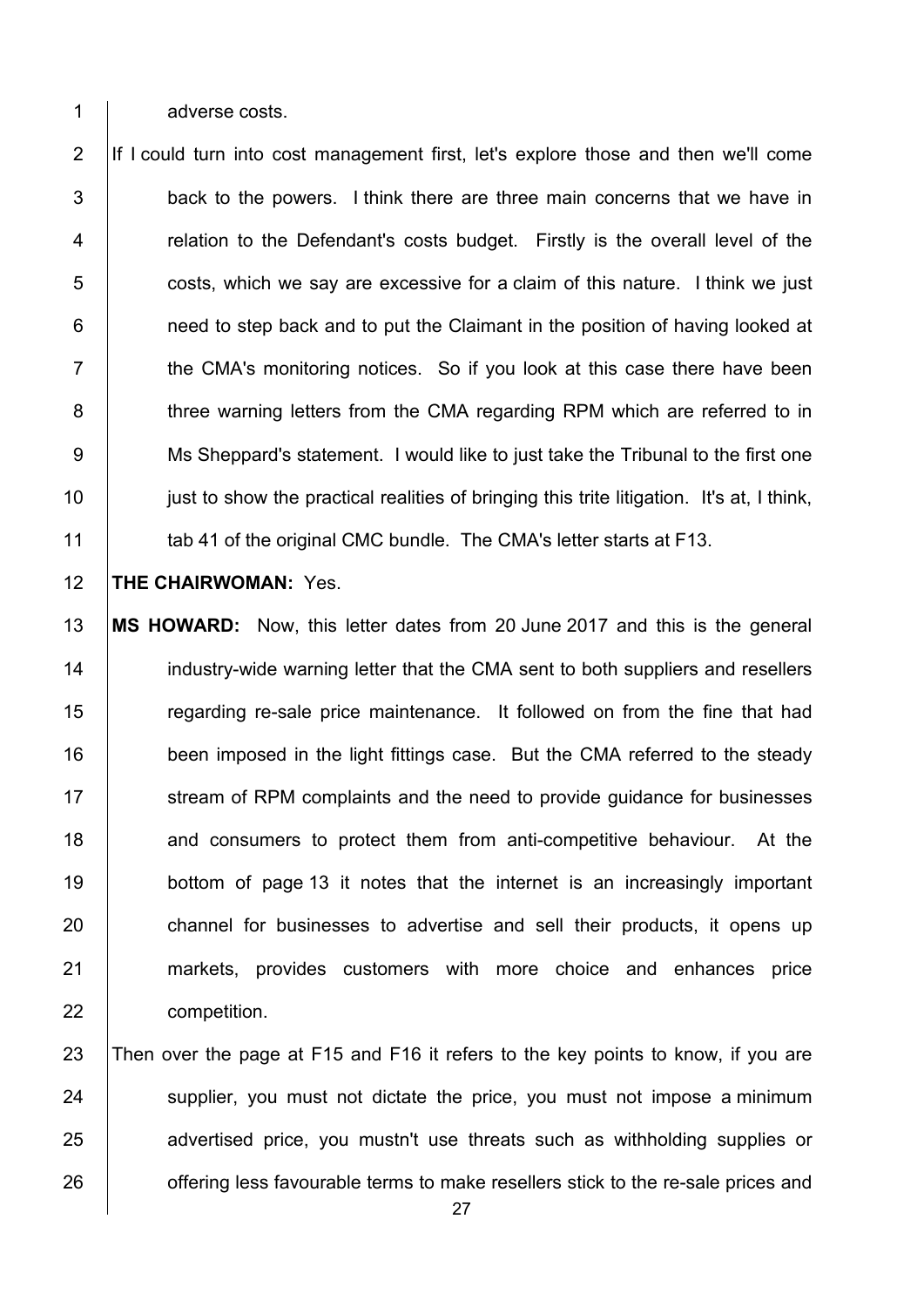1 vou can't hide the agreements.

2 Then if you are a reseller, over the page on F16, it makes clear that you are entitled  $3$   $\vert$  to set the price of the products, whether online or through other channels, 4 Suppliers are not allowed to dictate the price and you should report this to the 5 CMA otherwise you might be found to be breaking competition law.

6 Now, we know that this letter has been followed up in 2018 with a specific warning  $7$  | letter to the lingerie sector and I would also check the CMA only update its 8 website on an annual basis but there has been another further letter in the 9 | lingerie -- I am going to say I am sorry I have not presented evidence on it but 10 | I can do, it's public record -- there was another warning letter in the lingerie 11 Sector which was sent in 2021. So this is obviously of grave concern to the 12 CMA and what is a reseller supposed to do in this situation because the 13 warning letters aren't working? And so the Claimant in this case has taken 14 a stand to try and protect its position and to call out the breaches of 15 **competition law that are arising and are endemic in this industry.** 

16 We submit that there is a very significant public interest in this case and we have 17 The referred to the Corner House principles, which obviously we understand is 18 a judicial review case, but we submit that the Corner House principles at 19 **paragraph 74 are relevant here.** And it's not just for the Claimant's own 20 **private commercial interests. This isn't the same type of case as a contractual** 21 dispute or a clinical negligence claim which is a bilateral claim confined to the 22 **parties'** private interests. There is a wider important public interest here, not 23 just for the Claimant but for other resellers in the market, for the process of 24 **competition in these markets and most importantly for consumers, who are** 25 entitled to have the benefits of choice and lower prices. And so this case 26 does have important ramifications not just for this sector but also for other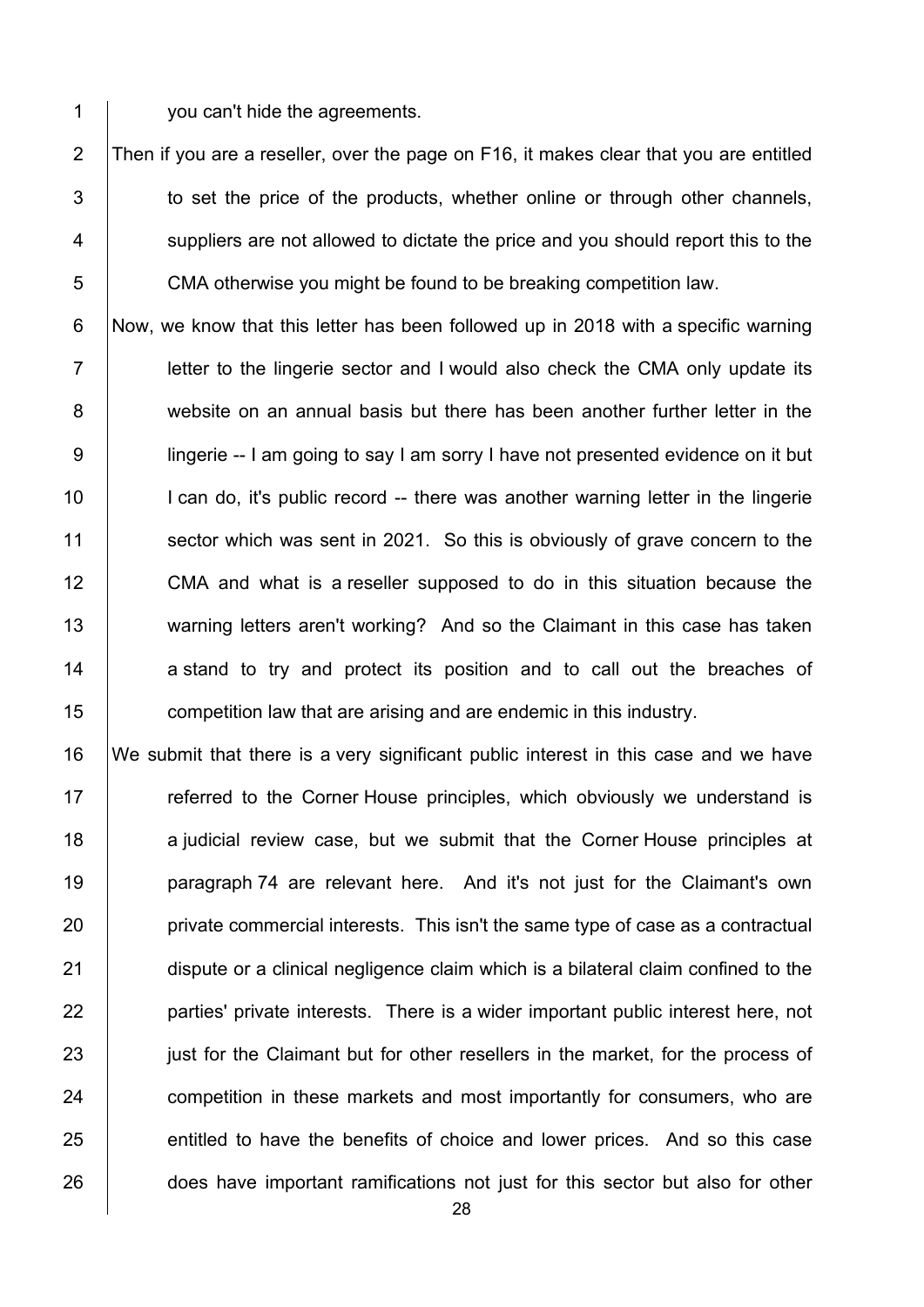1 **i** industry sectors because there is very little case law on RPM and refusals to 2 Supply that really set the marker down of what is expected and a ruling from  $3$   $\parallel$  the Tribunal will have significant impact for industries going forward.

4 So there are additional interests here, we say, why a cost cap is necessary in the 5 interests of justice and for effective enforcement of competition law. 6 Secondly, we have the risk that the claim will be stifled and the Claimant will 7 **be unfairly exposed to the risk of insolvency if costs are not managed in** 8 a sensible way and there is a real risk here that the costs are going to be 9 disproportionate. The Tribunal referred earlier to the kind of philosophical 10 divide between the parties as to what this case is actually about. From the 11 Claimant's perspective RPM is a straightforward object infringement and you 12 do not need to prove anti-competitive effects. The conduct that we have 13 **complaint about we say are all manifestations of the same overall common** 14 **plan which is directly or indirectly to bring about price stabilisation in the** 15 market and to stop internet resellers like the Claimant discounting.

16 Now, obviously the Defendant is entitled to their world view of this case and they are 17 **entitled to bring in their complex economic effects arguments and theories,** 18 but there's no good reason why the Claimant should have to pay for that if 19 those arguments are actually not necessary, not relevant and are not going to 20 **All in assist the Tribunal.** 

21 **THE CHAIRWOMAN:** If I can just pause you there, I think this came up at the CMC  $22$  and I think my issue with that, and it would be very helpful to have your  $23$  explanation, is to how much this case has to do with effects because effects 24 are pleaded in your claim form. So I don't know if you can assist us on how 25 much this is an effects case.

26 **MS HOWARD:** We have pleaded and when you pushed me I did not want to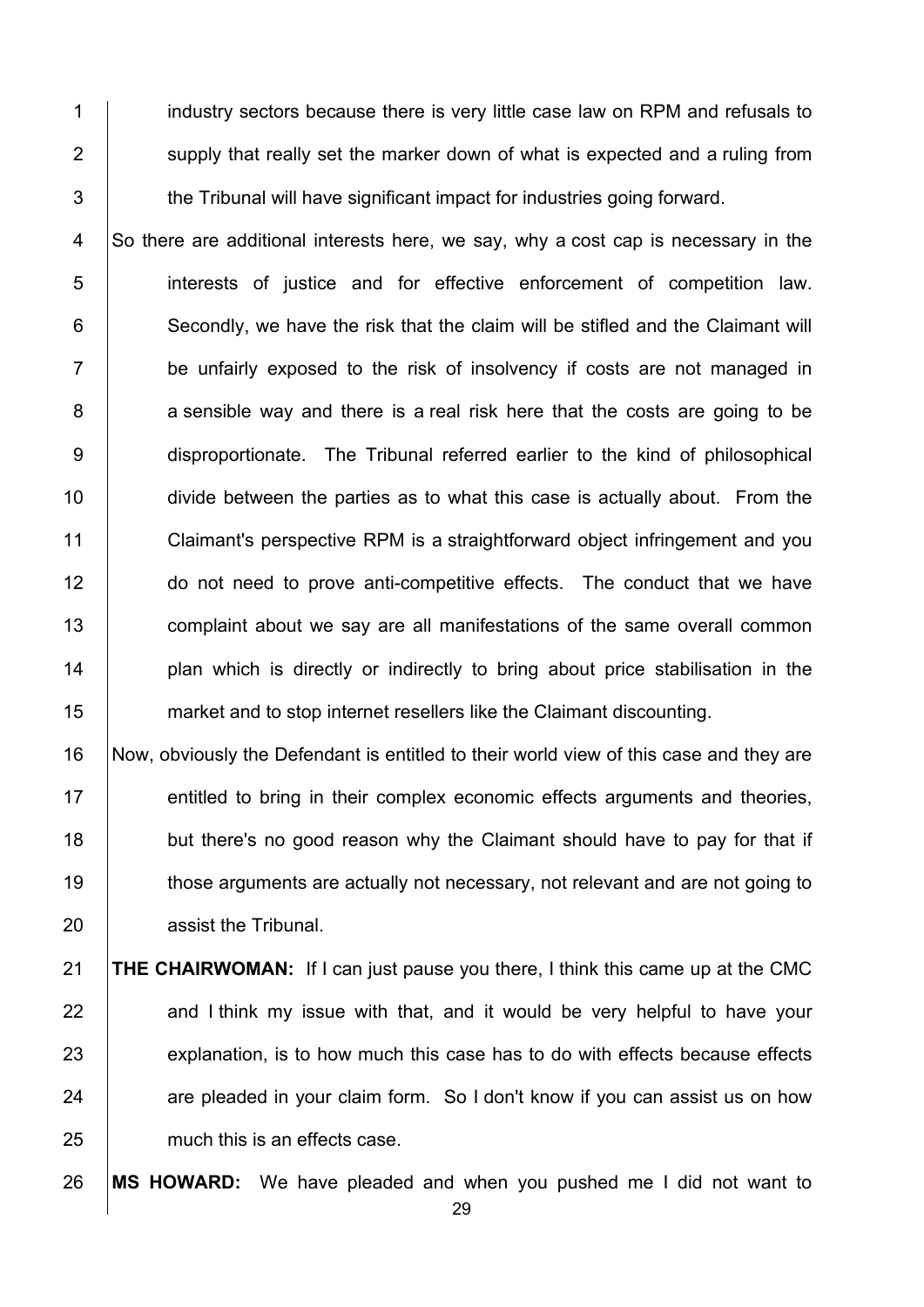1 T relinguish that pleading of the effects but it's very much in the alternative **because we have various strands of conduct here, so we have what we say**   $\vert$  are direct RPM provisions in the VAPs which we say are just plain vanilla **budge object infringements, written terms, insisting on minimum advertised pricing or**  minimum retail pricing. Then there are the refusals to supply, which again we say are just an ancillary measure that is part and parcel of the RPM because  $7 \mid$  that is the threat or the sanction that's being imposed to enforce it. There is 8 the platform ban as we say, the eBay platform ban, but the wording and the **correspondence that I took the Tribunal to last time is rather curious because** 10 the Defendant's sales representatives appear to accept that products can be **lacks** listed on eBay provided they are at the right price. They only object if the **price is below the MRPs.** So again we say that is just another form of RPM.

13 The last element is discrimination, and this was explained in the witness evidence of 14 Ms Sheppard, we say we could show that relatively simply through 15 Screenshots of the thousands of other resellers that were entitled to sell on 16 **eBay or were allowed to discount on eBay.** So our primary case is that we 17 don't need to go into effects in great detail, we just need to show the conduct 18 **and that this all forms part of the same overall plan.** 

19 The Defendant obviously, their world view, which they are entitled to, is that this 20 **conduct just took place in Canada and the US and it was ring-fenced and it** 21 didn't have any effects on markets outside the US or Canada. So there is an 22 assessment of what were the effects and did they migrate across international 23 **borders into the UK.** That's their case. But we say that effect is not 24 **hecessary because actually when you look at the evidence, and obviously this** 25 will be a matter for evidence for the Tribunal, this conduct, these practices 26 were imposed directly on sales in the UK, so they were implemented directly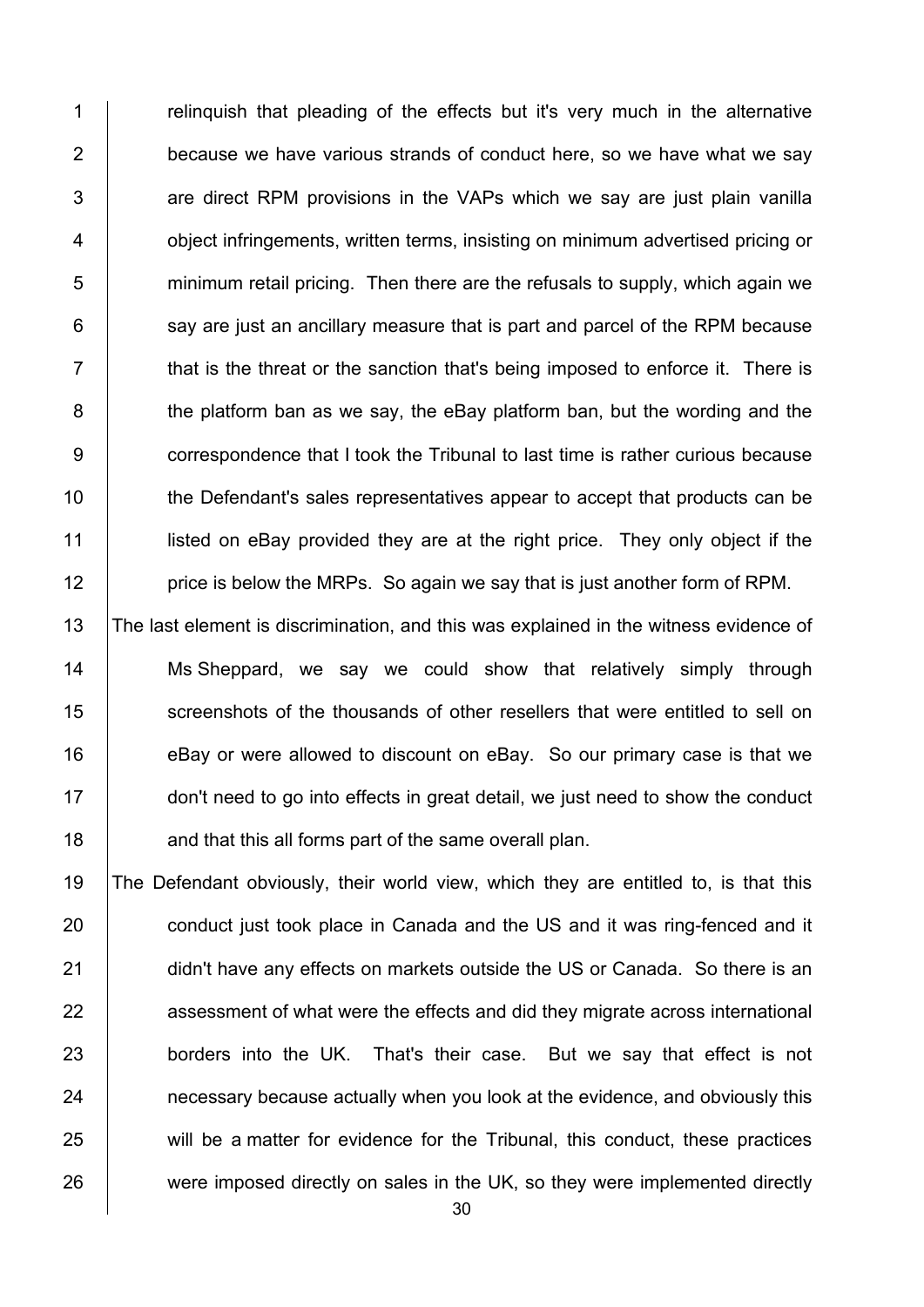**in the UK. It's not just a migrated effect from overseas.** 

2 Really the issues of anti-competitive effects, we say, are subsidiary. They are not  $\parallel$  the primary argument because we don't actually need to show them. All we **1** need to show is there is an object infringement or a hardcore restriction of **b** passive sales and that is almost presumptive of harm that's been caused.

6 For an object infringement one of the elements that arises from the Court of Justice  $7 \mid$  case law is that the conduct has to be the nature, the nature of the conduct or 8 the type of conduct is such that it is likely to cause harm, and that rises from 9 the Court of Justice case in British Airways v Intel, and so there is then **an economic kind of theory, an argument of what types of conduct are so** 11 injurious to the nature of competition and effect of competition on the market **that they are presumed almost to have those effects.** That is a matter of **economic theory.** As my learned friend said, it doesn't require any empirical **14** analysis of the evidence. You are not actually having to demonstrate an **deger** actual anti-competitive effect. So really the effects analysis, as competition lawyers are well attuned to in damages cases, is not necessary in this case **because of the nature of the conduct that we are complaining about.** 

 That's why we have been saying from the outset that really the economic analysis 19 | should be relatively self-contained, it's market definition. I mean, even a lawyer could give you the relevant factors and considerations, it's not going **to involve too much detail because it's an object kind of logical process and**   $\parallel$  this effect is a survey of the academic literature and applying it to the legal test.

 **THE CHAIRWOMAN:** So you say that the effects analysis is principally limited to 25 economic theory?

**MS HOWARD:** That's right, and to the extent that we need to show discrimination,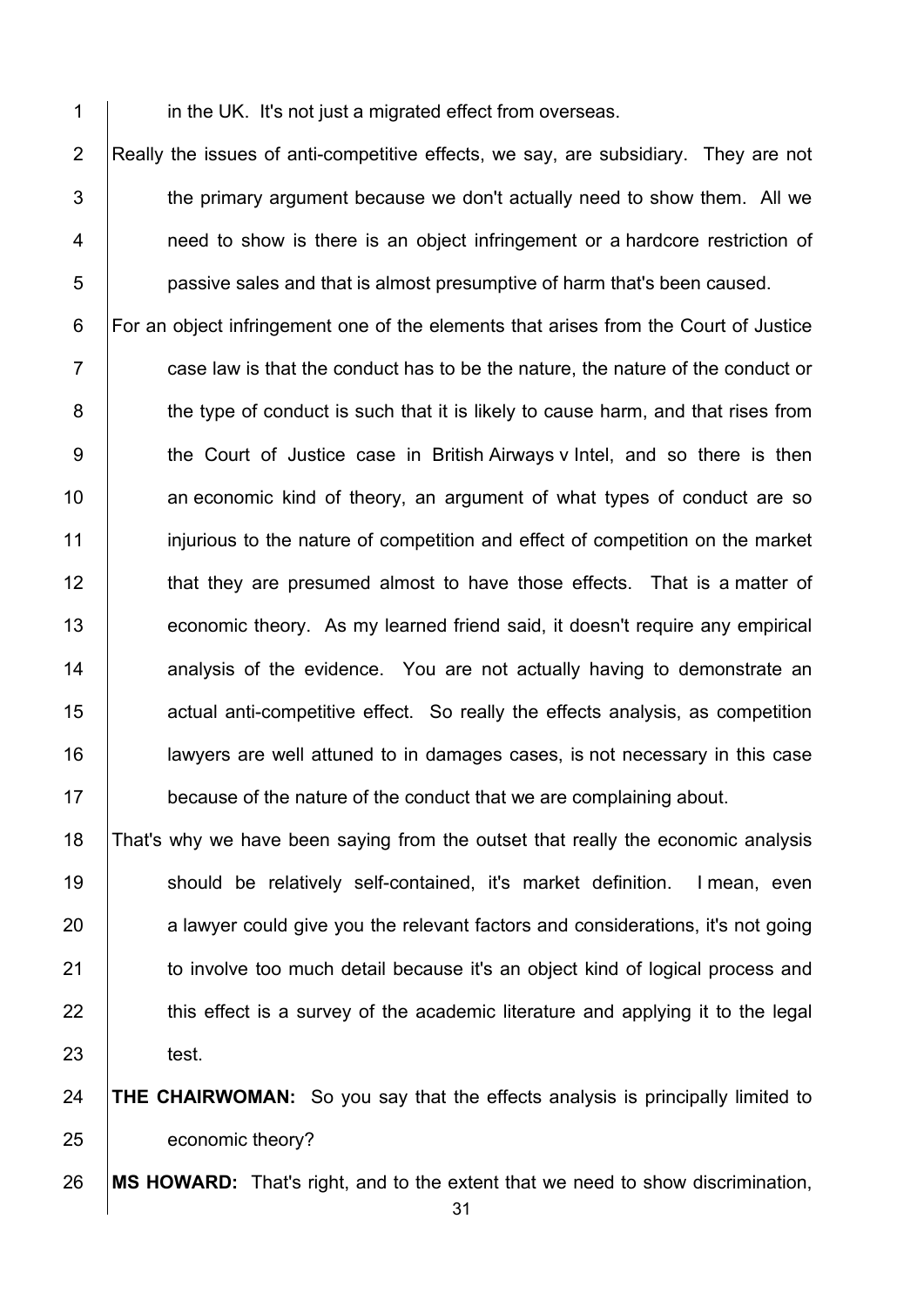1 we can do that relatively simply just by a pointing out the numbers of resellers 2 **that were not subject to the same restrictions as the Claimant was.** 

#### 3 **THE CHAIRWOMAN:** Thank you.

4 **MS HOWARD:** I am just going to take one instruction. Sorry, my instructing solicitor 5 **has just reminded me of course this is not a purely vertical case, there are** 6 **horizontal elements principally because the Defendant is a retailer themselves**  $7$   $\parallel$  and the evidence is that they were setting up their website in the UK at the 8 | same time as this conduct was implemented and so there is a horizontal 9 dynamic here that makes it even more serious and makes it an object 10 | infringement.

11 **THE CHAIRWOMAN:** Thank you.

12 **MS HOWARD:** We are concerned that there is on the Defendant's world view a risk 13 here that the economic evidence is going to take on a life of its own and will 14 Trun out of all sense of proportion to the case. And having been in previous 15 Small claims of this kind, however much you try to contain the economic 16 **expert evidence, it always ends up being much higher and more significant** 17 than you anticipate the first time because of the reporting. At the moment we 18 **have simultaneous exchanges of expert reports and replies and then the joint** 19 **Statements and the joint meeting and the joint statement but things get thrown** 20 **up during that which you are not expecting that you then have to respond to** 21 and that can cause the economic experts' bill to escalate quite quickly.

## 22 **THE CHAIRWOMAN:** I don't know if now is an appropriate time to raise it but I 23 think in your solicitor letter you mention the possibility of sequential expert 24 reports.

## 25 **MS HOWARD:** Yes, I think sequential expert reports are helpful in normal cases 26 because it avoids the problem of ships in the night and not meeting. The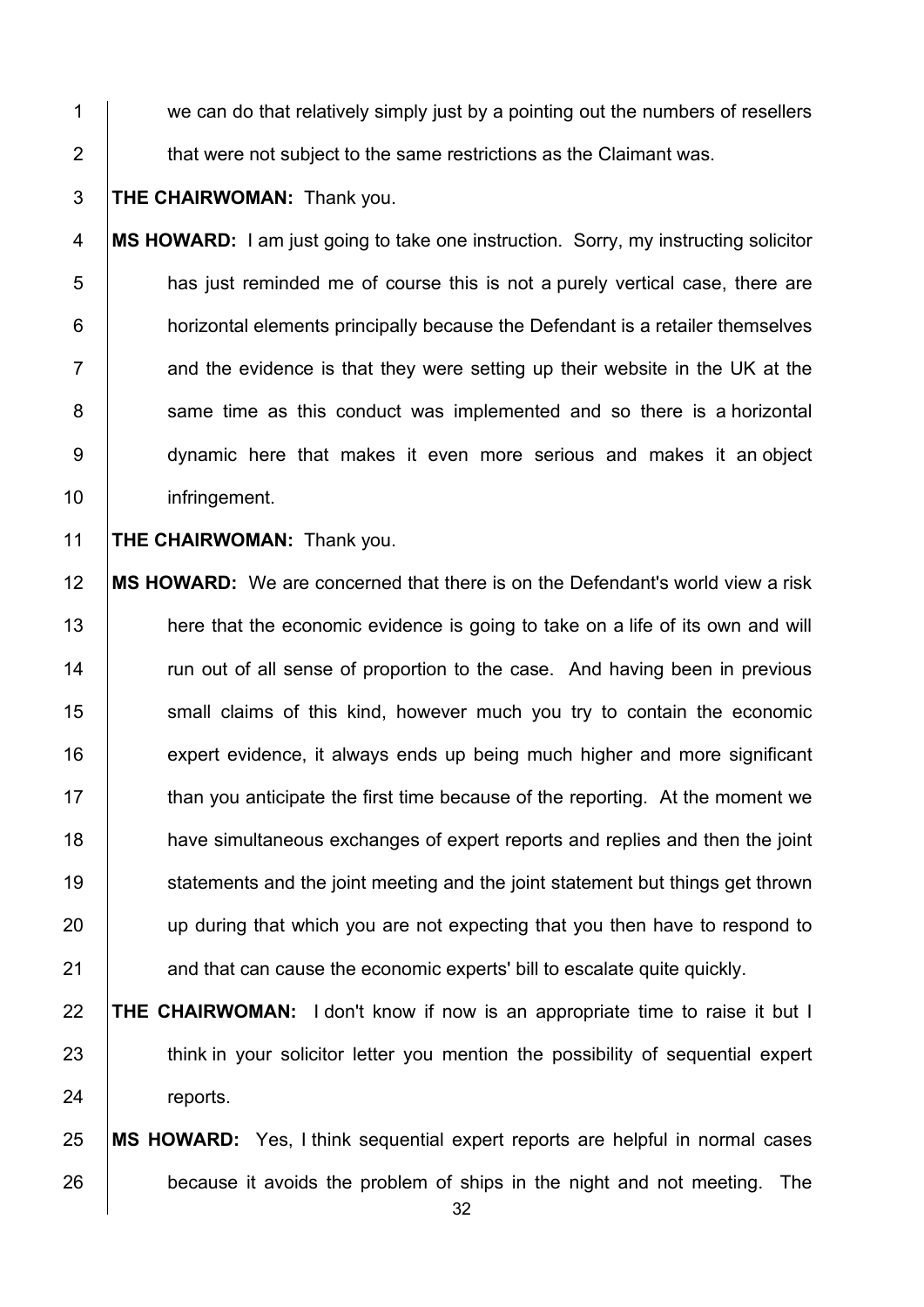**problem in this case is obviously our assessment of the economic evidence is**  $\parallel$  going to be very, very short. The Defendants, we anticipate, will come in with a great deal of material and a great extent of new arguments that we don't 4 | anticipate are necessary or relevant and then we will need to be able to  $\overline{5}$   $\vert$  respond to them. So it's going to need, even if they were sequential, a further **Fig. 2** reply from our experts in order to deal with them fairly because the Defendant is the party that is really driving the economic analysis in this case. Unless 8 vou reverse the order and they went first and we went second.

9 **THE CHAIRWOMAN:** Is it your submission that sequential expert reports would 10 **Arror** assist with cost management?

11 **MS HOWARD:** I think it would, provided the Claimant had an opportunity to reply to 12 them, but that then involves in itself an additional layer of expense.

13 **THE CHAIRWOMAN:** Thank you.

14 **MS HOWARD:** Perhaps now is the point to really focus in on our concerns with the 15 **cost management in this case and how the Tribunal might consider dealing** 16 | with them --

17 **THE CHAIRWOMAN:** Yes.

18 **MS HOWARD:** -- on the particular elements of the budget. It might help to have the 19 Defendants' cost budget open, which is at tab 2 of the supplementary bundle. 20 I just want to make a point at the outset that obviously our submissions focus 21 | on the Defendants' cost budget because we have applied for cost 22 management of their budget. We are not suggesting that there should be 23 management of our budget and there has been no application to manage our 24 budget or any objections raised to elements of our cost budget. It's quite 25 **permissible under the CPR rule 3 and under Tribunal's rules to apply what is** 26 a one-way cost budgeting cost management to any party in the proceedings.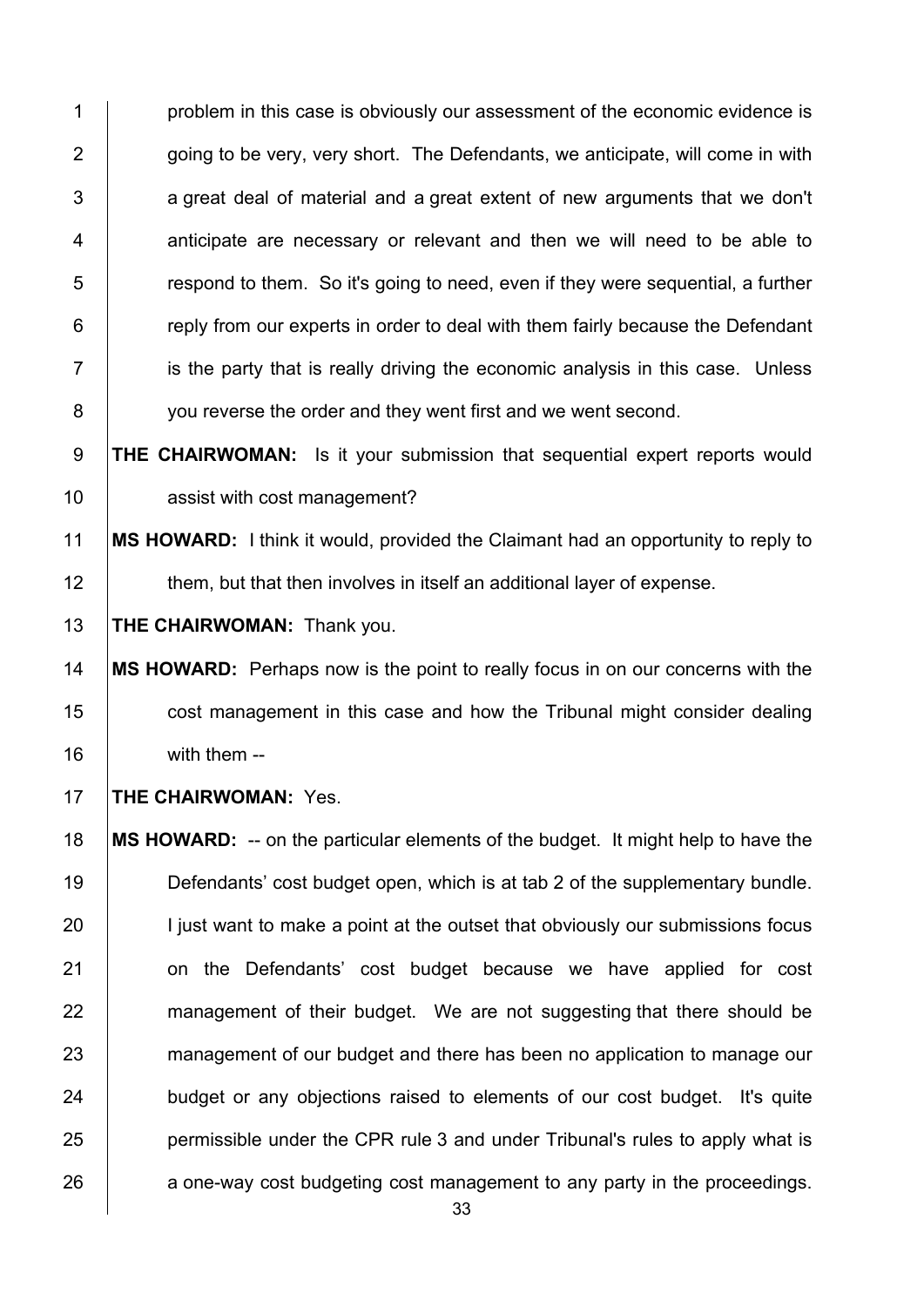1 So it does not have to be both parties. We submit that there is no suggestion 2 **that the Claimant's budgeted costs are excessive or disproportionate when we**  $3$   $\vert$  are all working on reduced rates with deferred and conditional payments. So 4 it's our submission the Claimant's budget should not be subject to cost 5 management at all but there is a concern with elements of the Defendants' 6 budget.

7 Looking at their budget so far, obviously the Tribunal doesn't have any ability to 8 impose costs management over the incurred costs to date but the incurred 9 **costs by the Defendants, which you can see on the left-hand side, the yellow** 10 **columns, both by their solicitors and their counsel, are substantial. They are** 11 well over £200,000 so far, which we consider is hefty when you compare to 12 the Claimant's costs when obviously the Claimant has had to do all the 13 Tunning so far in establishing the claim, dealing with the pre-action 14 **correspondence, getting ahead of disclosure, engaging the expert and dealing** 15 with the expert, which we are pretty advanced down the track and we've 16 **deg already made extensive disclosure of our documents.** 

17 You will recall at the last CMC my learned friend admitted that the Defendants had 18 **18** not even engaged with disclosure and had not responded or considered any 19 **19** of the categories that the Claimant had requested back in 2019. So those 20 costs of incurred costs are significantly higher than our costs relatively 21 Speaking and we don't know what they've been spent on. You cannot impose  $22$  any controls over those and I think it's a sad story that we've put in our costs 23 application in December 2021, over three months ago, and the Defendants  $24$  did not engage with that and did not submit even a cost budget until it was 25 **ordered to by the Tribunal.** Obviously that has opened the window for 26 incurred costs, unfortunately, which are now beyond the Tribunal's control, but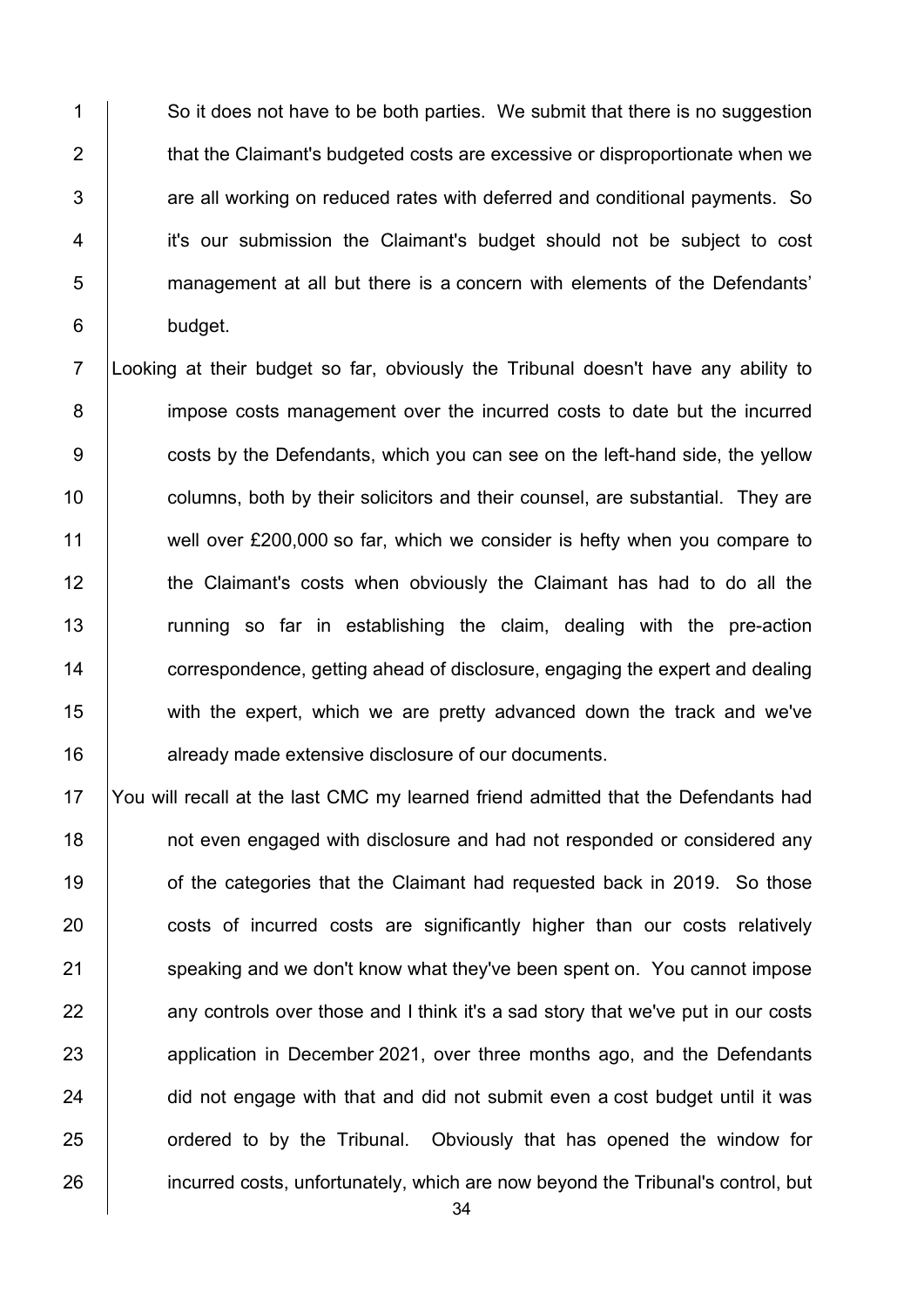1 we wanted to put a marker down that even if you don't have the ability to 2 **2** control those through the cost budgeting system, you can make comments on  $3$   $\parallel$  them that will be taken into account at the detailed assessment process. 4 | Our second concern is that there is no overall figure for the proceedings as a whole.  $5$  That is why we wanted to take the Tribunal to the new authority in 6 **Red and White, which has been handed up in hard copy version.** I would  $7 \mid$  suggest it's added to the supplementary authorities bundle at tab 4. 8 **THE CHAIRWOMAN:** Yes. 9 **MS HOWARD:** We consider that this case is instructive because it is a competition 10 | law claim. It was by Mr Justice Birss sitting in Cardiff. 11 Now, I think it's helpful just to explain the context and facts of this case. I will 12 Summarise, basically, paragraphs 1 to 6 because this was a case involving 13 bus services in Cwmbran and the allocation of slots at the Cwmbran bus 14 Station and the Defendant raised the competition law arguments by way of 15 defence, as you see in paragraph 2. But it was all relating to competition law 16  $\parallel$  and land law leases. But it was a much more complex claim than this claim, if 17 | you look at paragraphs 2 and 3, because it alleged not just a chapter 1 18 **infringement but also chapter 2 abuse of dominance infringement.** So there 19 were extensive issues about market definition which were going to be very 20 significant, dominance, effect issues under chapter 1, questions of abuse and 21 **quantum.** So it was a complete trial. It was going to be ten-day trial, you'll 22 **Solut** see midday down paragraph 4, with two economic experts and seven factual 23 Weitnesses. It was also a multi-party case because there was a third party that 24 **intervened who was the freeholder of the bus station.** 

25 If you look at paragraph 5, where the parties' costs budgets are set out, the 26 Defendant's cost budget was just under 300,000, which the Tribunal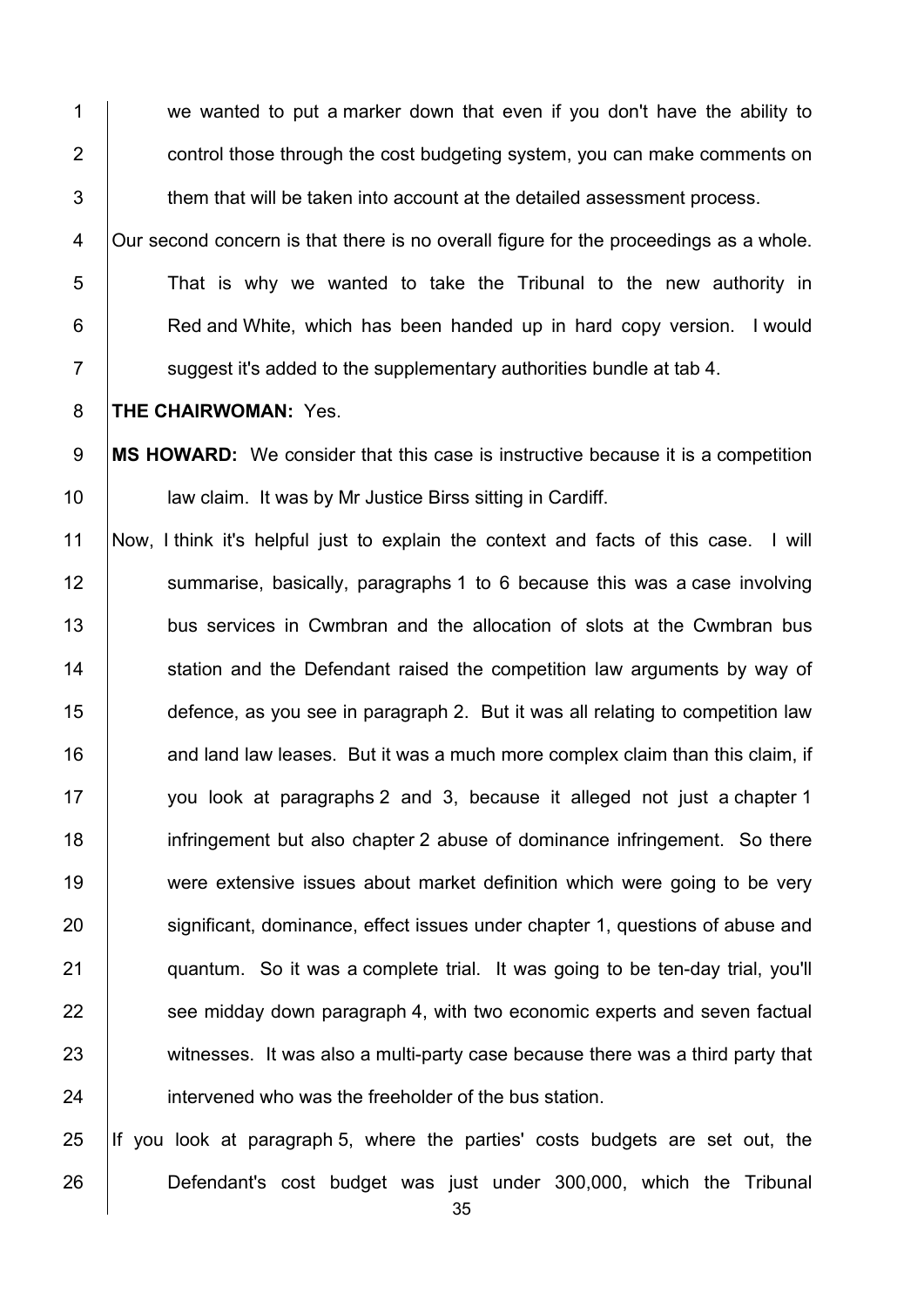1 considered to be too low, but the Claimant's and the third party budgets were 2  $\vert$  each 1.5 million for a claim that was worth in the region of £80,000 to  $\overline{3}$  | £120,000, you'll see at paragraph 6.

4 Now, the judge in this case referred to the authorities of ways in which costs  $5$   $\vert$  budgeting had been dealt with previously. This is at paragraphs 9 to 17. I am 6 just going to summarise but there was one case, the Willis, case where the  $7$  judge refused to make a costs management order at all and left the whole 8 issue of costs to go to detailed assessment. That's at paragraph 9. Then 9 | another case was Mr Justice Flaux in Wright v Rowland and that's at 10 **paragraph 10.** In that case, the judge decided to manage some parts of the 11 cost budget but then leave other parts to be done at a later stage when the 12 **complexity of the claim became clearer.** 

13 Then in this case Mr Justice Birss talks at paragraph 18 onwards: how do I resolve 14 Solve this? He went on to consider proportionality of the claim, the costs 15 budgets in comparison to the value of the claim.

16 I think the important paragraphs to take the Tribunal to are paragraphs 23 to 24 and 17 | 26 to 29. You might like to just read those while I summarise. He referred to 18 the fact of competition law having a public law aspect, it being a very serious 19 | matter:

20 "However [that] cannot be used in ... itself as a form of trump card justification for  $21$  a very high budget. The significance of approving a budget is that the costs  $22$  are more likely to be recoverable from the losing party. Thus a very 23 significant aspect of budgeting is concerned with the other party's cost risk. 24 This is obviously something of concern to the Defendant in this case."

25 Then he carries on:

26 "Costs budgeting is not directly concerned with how much a party can actually spend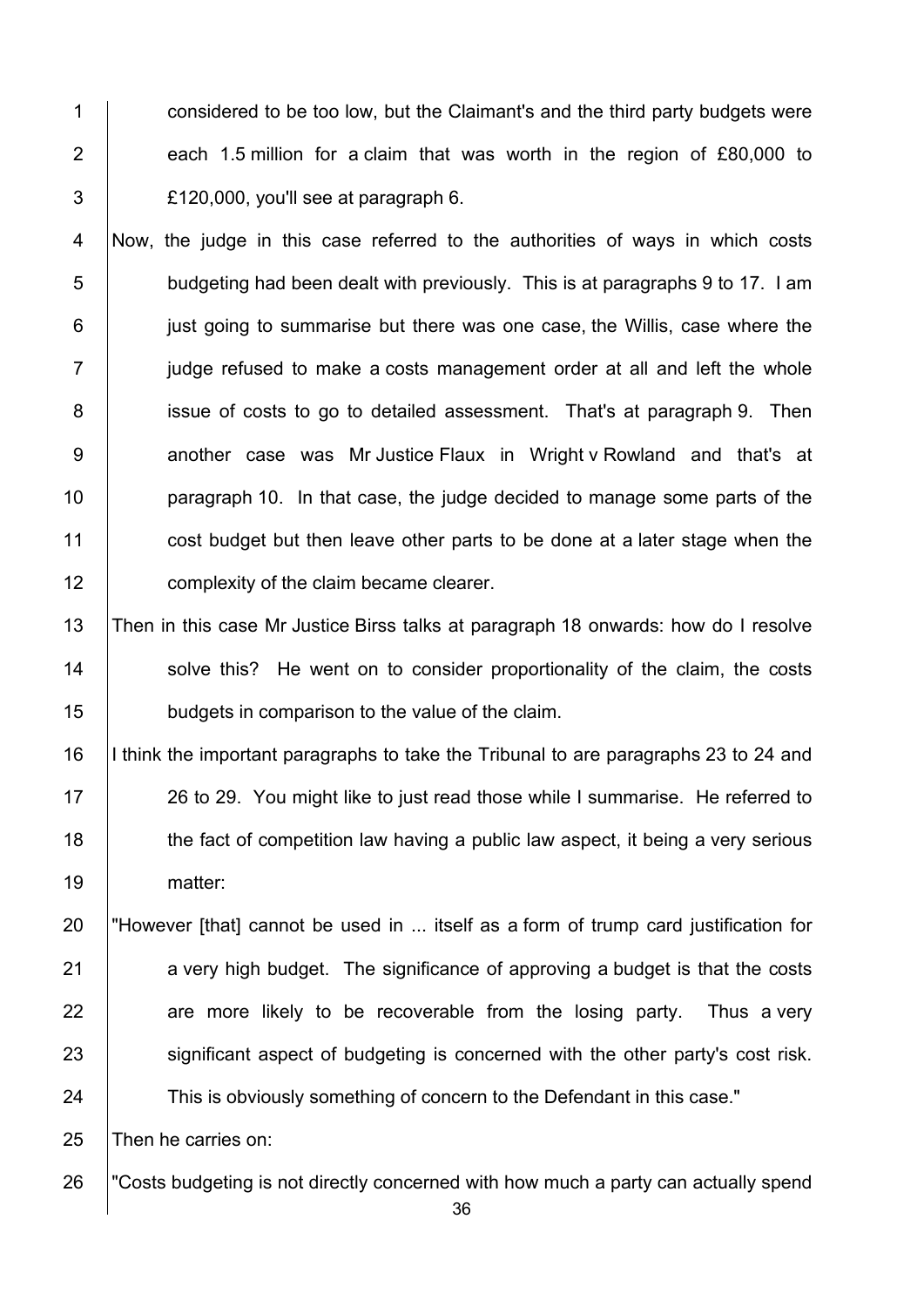1 to protect their reputation either. Wealthy litigants can spend what they like 2 but whether they can recover what they spend from the other party is  $3$   $\vert$  a different matter. The budget is concerned with recoverable costs. In other 4 words ... how much a party can spend whereby the other party then has to  $\overline{5}$  bear the costs risk that they might have to pay ... if they lose the action."

6  $\vert$ In this case at paragraphs 26 and onwards he held that:

 $7$   $\vert$ " ... a costs budget of £1.5 million is not just on the high side, it is disproportionate. It 8 is and should be possible for a competition law claim about a bus station to be 9 Tried at a more modest costs level than that. Cost proportionate to the issues 10 **in a claim like this ought to be lower.** The question which needs to be 11 **grappled with is what to do about that."** 

12 Now, stopping there, you can see that with contingencies the Defendants' costs 13 budget in this case is in equivalent ballpark to the 1.5. They are 1.15 million. 14 And obviously our claim is worth a lot more than the 120,000 that was 15 **estimated in this case.** So the proportionality assessment is different. 1.084, 16 I am corrected. So obviously the proportionality balance between the value of  $17$  the claim and the cost budget is slightly different in this case but the issues, 18 we submit, in this case are not as complex as an abuse of dominance case, 19 which will have a lot of economic analysis and market definition and 20 **dominance let alone the effects of the abuse.** 

21 **Obviously this is a single claim by a single Claimant against a single Defendant.** It's  $22$  | not having a multi-party dynamic either.

23 So at paragraph 27 Mr Justice Birss marks down the budget for experts, which again 24 he felt was entirely disproportionate. It might make sense to just turn over the 25 **page because he helpfully annexed a schedule of the likely costs and you'll**  $26$  see in that case the budgets from the claimant and the third party for their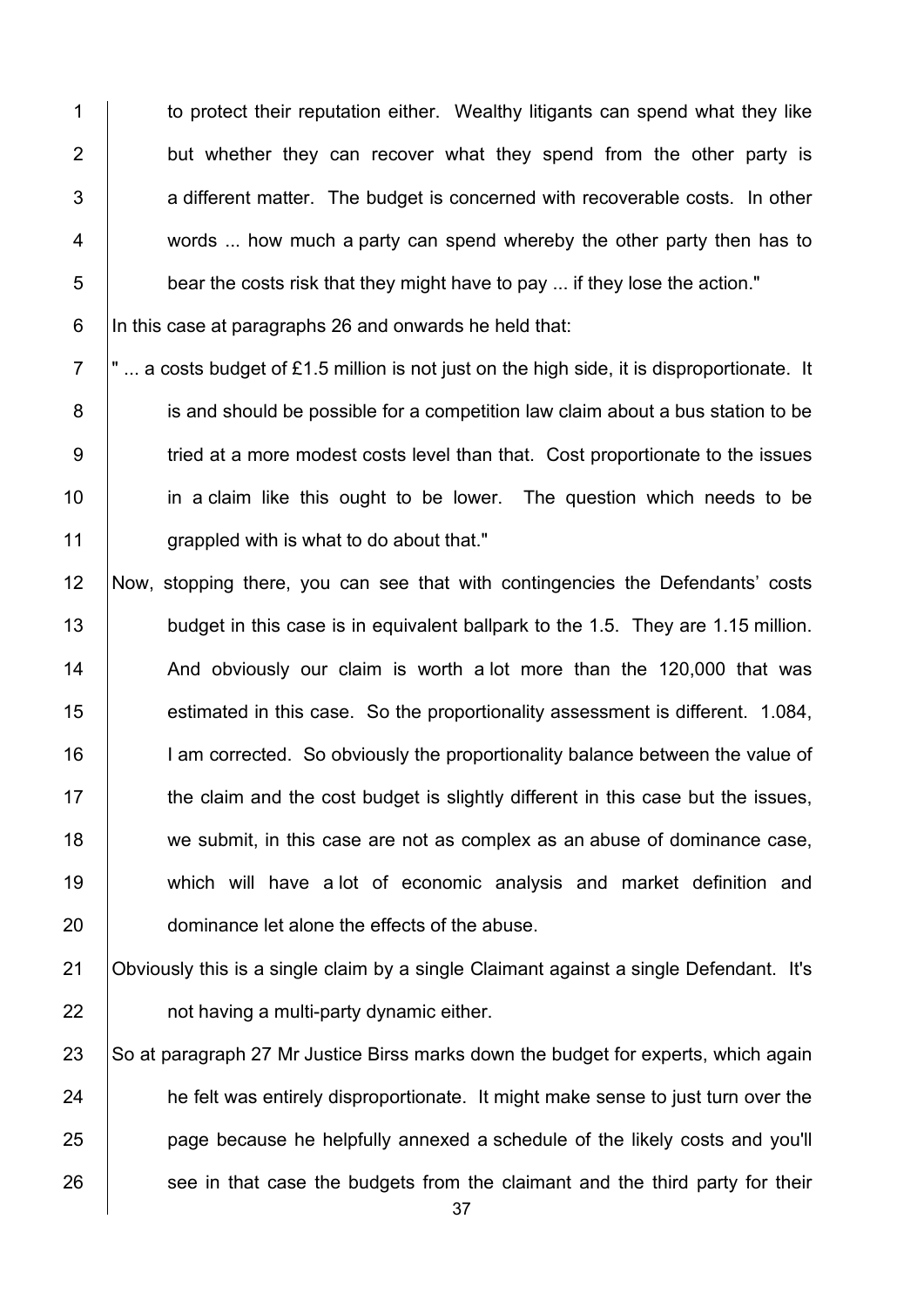1 experts were 150,000 and 190,000, which he held were disproportionate and 2 Surprising. In our case the total economic experts' bill is 220,000 from the 3 defendants and the industry expert is 45,000. So he continues at 28: 4 | "Simply to send this case away on the footing that the costs budgets are 5 disproportionate helps nobody. Also, simply to decline to make a costs 6 **Fig.** management order also helps neither side and [makes] the situation worse by 7 | prolonging uncertainty." 8 | Then at the bottom of that paragraph he continues: 9 The problem in this case is about the overall figures, not the detail." 10 Paragraph 29 is important. He says: 11 "It seems to me that if the court can come up with an overall figure which is 12 **12 appropriate, then that is the course that the court should take. In doing that** 13 | I must bear in mind what is at stake, both in terms of the quantum but also ... 14 **the ... wider issues that particularly the Claimant and third party have** 15 **emphasised [and his experience in high value commercial litigation]**." 16 At paragraphs 31 to 32 he takes an approximate approach to estimating a proper 17 **overall level for the future costs of one party and in his judgment the** 18 **18** appropriate overall figure in that case should be 800,000 and that's double the 19 **initial estimate from the defendant.** 20 Then in paragraph 32 he goes on to again comment about the incurred costs which 21 **he felt were not proportionate and were out of kilter with the reasonable** 22 incurred costs. He added that as a point of detail. So I think there is a helpful 23 **parallel from this case where in effect what Mr Justice Birss was doing was** 24 | using the cost management powers to impose an overall figure for the  $25$  litigation as a whole. We suggest that this may be an approach that's akin to  $26$  a costs cap by focusing -- you can focus on the detailed stages of the litigation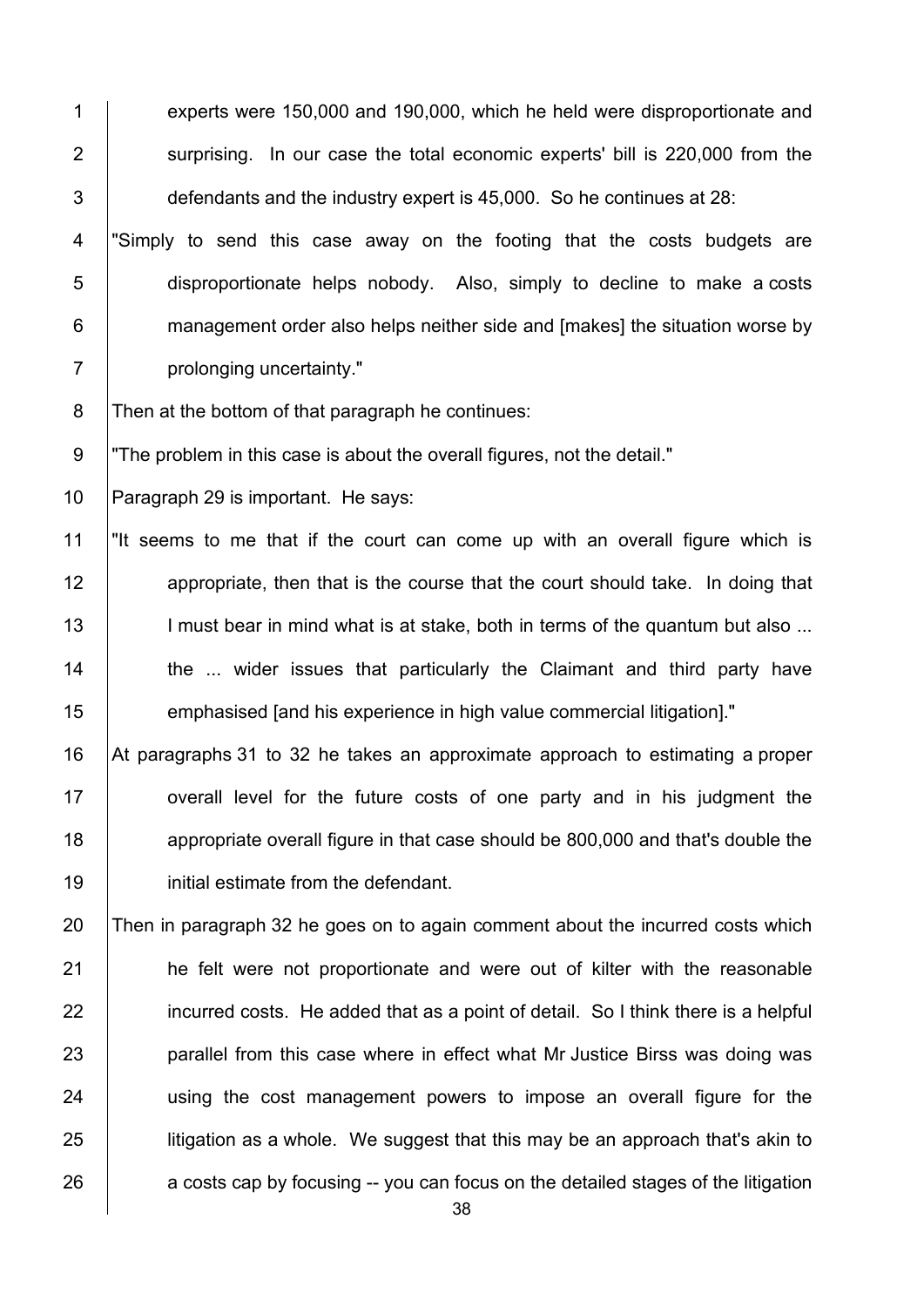1 to then arrive at an overall figure for the proceedings as a whole and that  $2$  | might be a reasonable compromise in providing the claimant with a relative 3 **level of certainty about the costs risk they are exposed to as well as making** 4 Sure from the Tribunal's perspective these proceedings are managed and 5 conducted on a proportionate basis.

6 **THE CHAIRWOMAN:** Thank you.

7 **MS HOWARD:** If I might now just delve into that which you will see we've set out in 8 the correspondence on the cost budget: we could not understand the 9 **Defendant's high cost for its economic experts and its industry experts and so** 10 we sought clarification from them in correspondence. I am just going to bring 11 it up, it's tabs 7 and 8 of the bundle. The Defendant's estimated costs for their 12 **economic experts are 175,000.** That's just for the reporting stage. That does 13 **not include their attendance at trial.** That compares to the Claimant's budget 14 **14** of 25,000. Obviously reflecting the difference between the parties as to what 15 The role economic evidence should play. We consider, the Claimant considers 16 that the four discrete areas that the Tribunal gave permission for are relatively 17  $\parallel$  self-contained. You will see that at paragraph 20 of the order. Those limits 18 **are important because the evidence should be restricted to what is necessary** 19 to ensure fairness. That's an instrumental part of giving permission for the 20 **parties to adduce expert evidence.** The evidence must be necessary to 21 **decide an issue, not merely helpful.** So there are a series of questions that  $22$  the Tribunal needs to ask itself whether if it's not necessary in the first place is 23 it actually going to assist the Tribunal and is it reasonably required when you 24 **let in the proportionality of the claim bearing in mind its value, the** 25 significance and effects of the judgment either way and who is responsible for 26 the costs.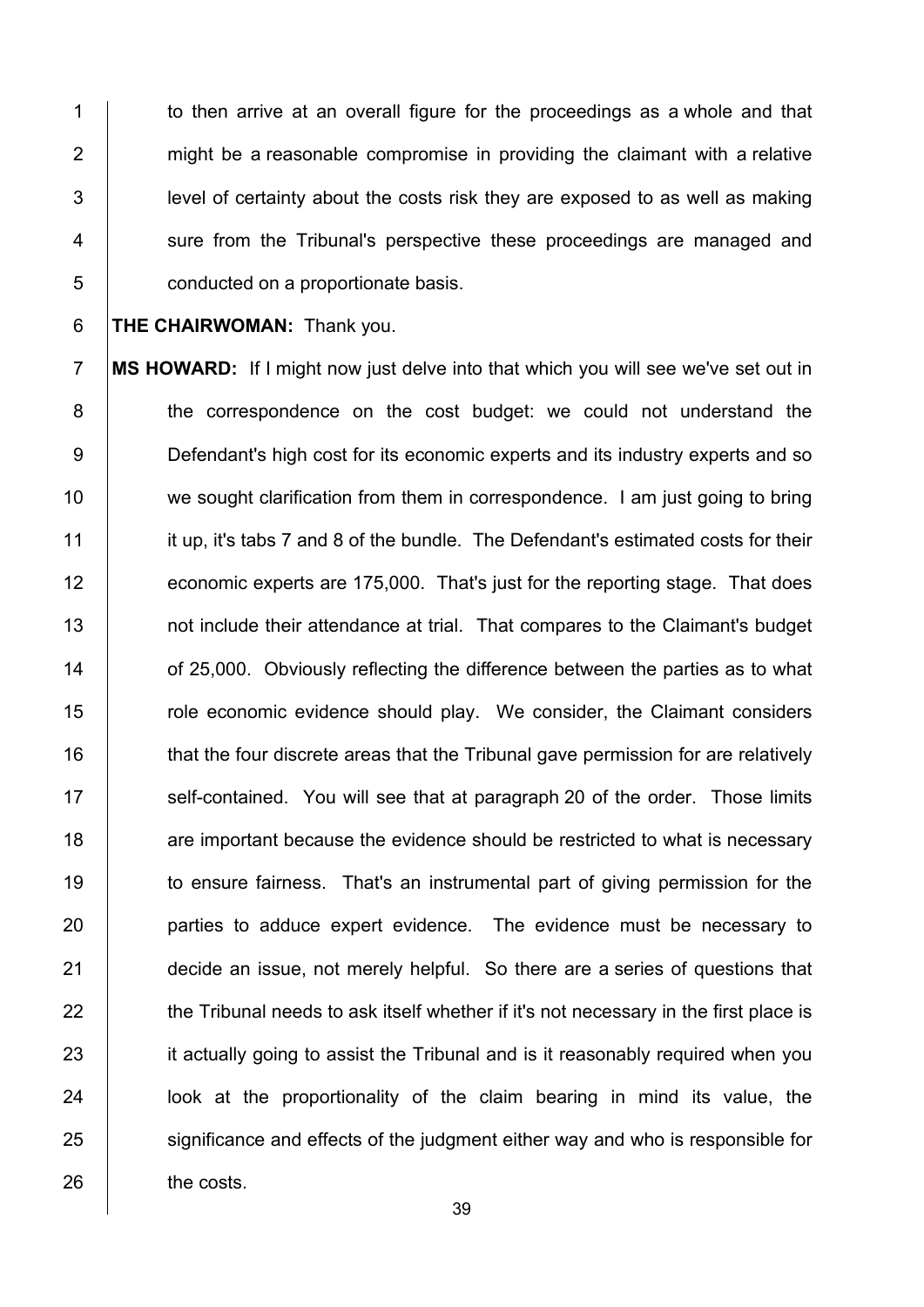1 Now, in this case the Defendant's reporting costs for economic experts are over ten  $2$   $\parallel$  times the level of the Claimant's expert fees. In fact they are spending more  $3$   $\vert$  on their expert reports than they are on their solicitor pre-action costs, which 4 we have already said we consider to be disproportionate. So we tried to 5 tease out exactly how these costs were being spent and given that they are 6 **commensurate with the solicitor and counsel fees, where you have to set out**  $7$   $\parallel$  the members of the team and their level of seniority and their charge-out 8 | rates, we wanted to know exactly how many economists were being 9 **instructed.** The Defendants' letter, which you'll see at page E4, at tab 8, deals 10 with this and explains that the expert, at the top of page E5, will be a partner 11 at a well-known consultancy and will be assisted by one or more junior 12 **colleagues.** So that's plural. But we don't know their level of seniority or how 13 much they will be charged out at, which does not give us transparency over 14 **how the work is going to be allocated on these issues.** 

15 The Defendant has already conceded and in fact conceded this morning that no 16 detailed economic empirical analysis is necessary, that the economic input is 17 | going to be based on abstract theory working from first principles. So we 18 **don't really see what or why the reporting costs are so extensive.** 

 We have also asked them what is going to happen in terms of disclosure. What **happens in many of this competition claims is that the economic experts are just given wholesale access to the entire case file and they are given what's called a free-roaming access to analyse all the data and the evidence and the** 23 witness statements to basically pick the bones and see if they can come up 24 with new arguments. The Defendants in their letter say:

25 "The expert will, as is usual, be granted access to the documents and data disclosed 26 in the claim, including those that he may specifically request, and it will be for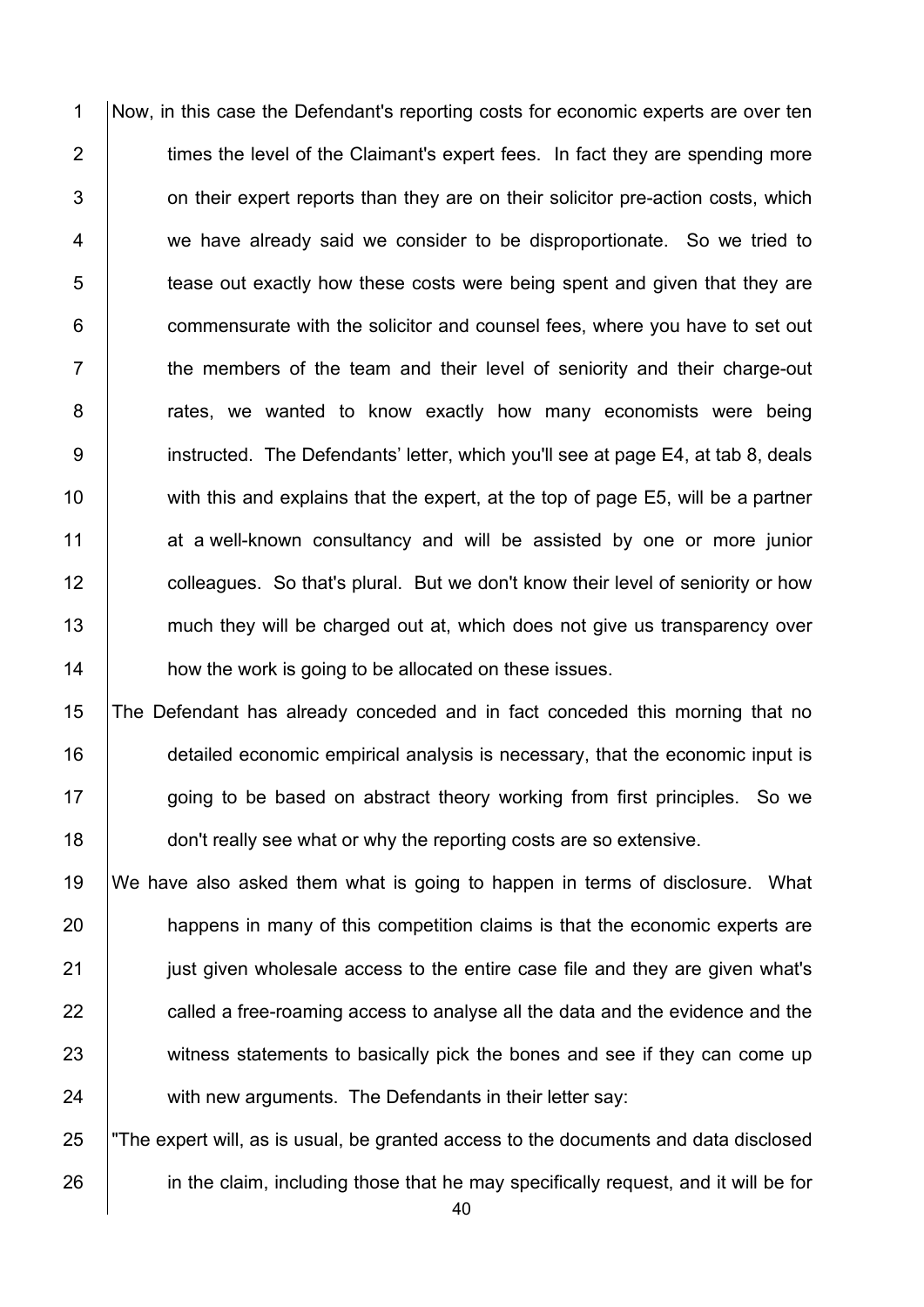1 the expert to determine the use of the documents and the data."

2 Now, our solicitors on the Claimant's side are being extremely cautious of how their  $3$   $\vert$  budget is being spent and analysing the data in order to make sure that the 4 **expert is given a package of relevant materials and is not sifting through at** 5 vast expense of irrelevant materials. Similarly we don't understand why the  $6$  | expert should need to review all the witness statements when there is no 7 **Fig.** connection between the factual facts and the expert opinion that they are 8 being asked to provide here which is principally based on economic theory.

9 We would ask the Tribunal to exercise its powers under CPR Part 35.4, which may 10 **be the equivalent in rule 104, to limit the amount of expert fees and expenses** 11 | that are recoverable from the Claimant. We can put forward some 12 Suggestions as to suitable caps but we think that reductions have to be 13 imposed at each stage of the reports, the reply reports and the joint meeting 14 and joint statement, but we don't have a breakdown of those. You'll see the 15 breakdowns at the top of E5.

# 16 **THE CHAIRWOMAN:** Yes.

17 **MS HOWARD:** But given that just one element, one line of that, the reply 18 **Statements, are more than the entirety of our expert costs altogether.** 

 Next on industry experts, again the Defendant has provided a budget of £25,000 for 20 their reports and the joint meeting and joint statements. But it's a mandatory **preaduity** prerequisite under CPR Part 35.4 that before permission is given the party is 22 to provide details of the expert, the issues and the likely cost. But the **Defendants explained in their letter that they haven't even engaged an expert** 24 yet and they haven't actually surveyed the market to see what the costs are **likely to be.** So they've completed the details of the cost budget without **a**ctually enquiring as to what the likely costs are to be.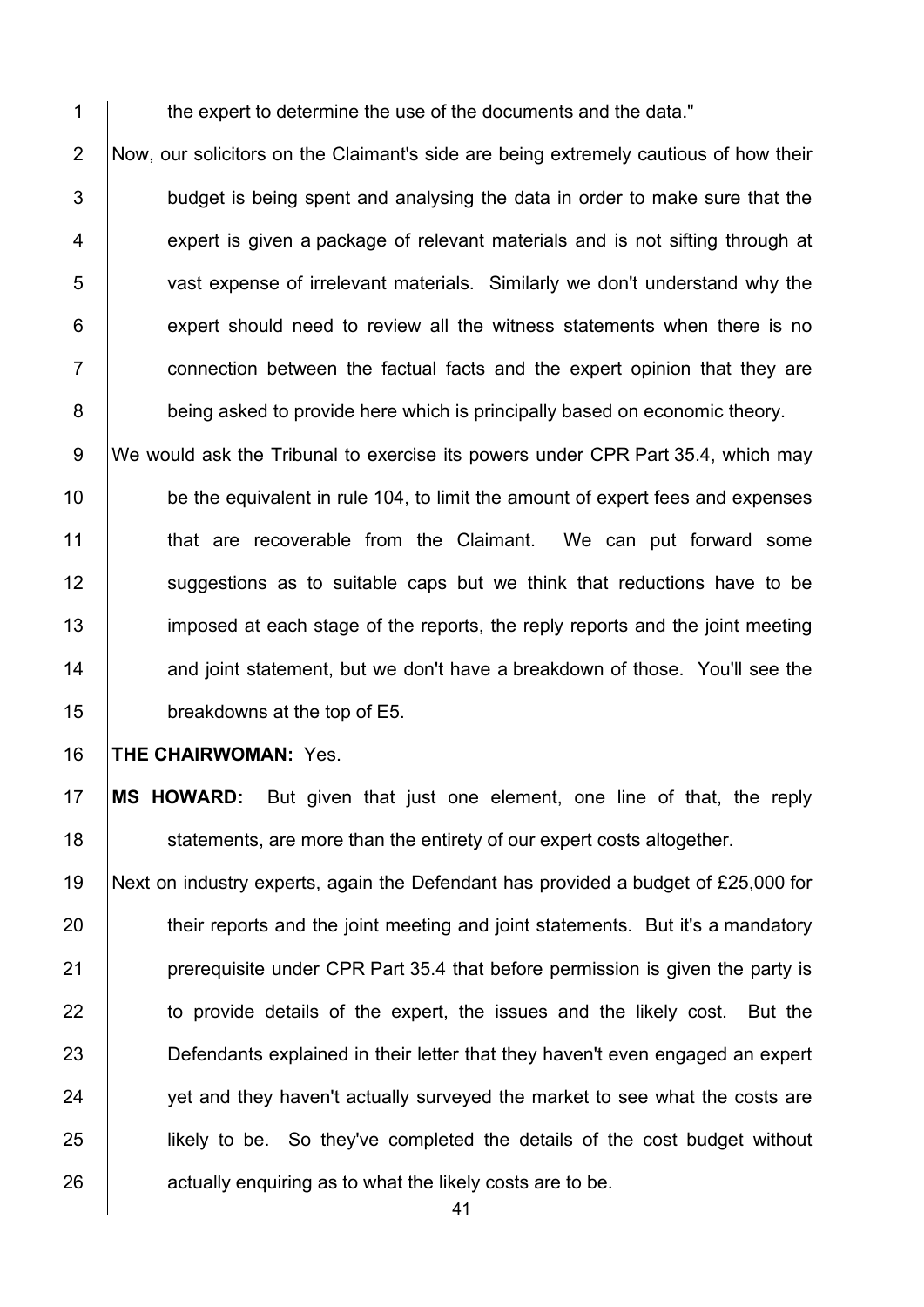1 The Claimant on the other hand has taken steps to come up with a market figure, 2 which is £5,000 for the reports. It's submitted that that benchmark is the 3 Fig. 3 are reasonable and proportionate limit for input from the industry experts. We 4 would add actually in this case the nomer industry expert is a bit of  $5$  | a misnomer because really this evidence of fact, it's all to do with eBay 6 **functionality and how listings work.** There's not really much opinion.

7 Lastly we've raised issues with attendance at trial and we've explained that there are 8 excessive amounts both for the solicitors' attendance at trial, the expert and 9 the industry expert. At the moment the solicitors' attendance bill is a total of 10 £50,000 for five days, so that's £10,000 a day, which is equivalent to the 11 entire team of four lawyers attending every day for 8 to 10 hours a day and we 12 Submit that is not proportionate, there's no need for the senior lawyers such 13 **as partners and legal director to attend every day, particularly when they can** 14 **watch it on livestream back in the office.** 

15 Similarly, there is a bill of £45,000 or £9,000 per day for the experts, but they don't 16 **need to attend every day.** They certainly don't need to attend to hear opening 17 and closing submissions. They don't need to hear injunctive relief or the 18 **industry expert.** And we would say there is no connect between the factual 19 evidence and expert analysis in this case. So really there should be one 20 expert in attendance for the half a day of their evidence, which should be at 21 **b** about £4,500 rather than £45,000.

 Similarly that also applies to the industry expert. There's been an estimate of **EXEL** 23 **EXELL** 23 **EXELL** 23 **EXELL** 23 **EXELL** 23 **EXELL** 23 **EXELL** 23 **EXELL** 23 **EXELL** 23 **EXELL** 23 **EXELL** 23 **EXELL** 23 **EXELL** 23 **EXELL** 23 **EXELL** 23 **EXELL** 23 **EXELL** 23 **EXELL** 23 **EXELL** 23 **EXELL** 23 24 half a day and especially when this is a discrete issue. I think we've allowed **E1,000** for the attendance of our industry expert at trial.

26 **THE CHAIRWOMAN:** Can you remind me what your solicitor's attendance costs are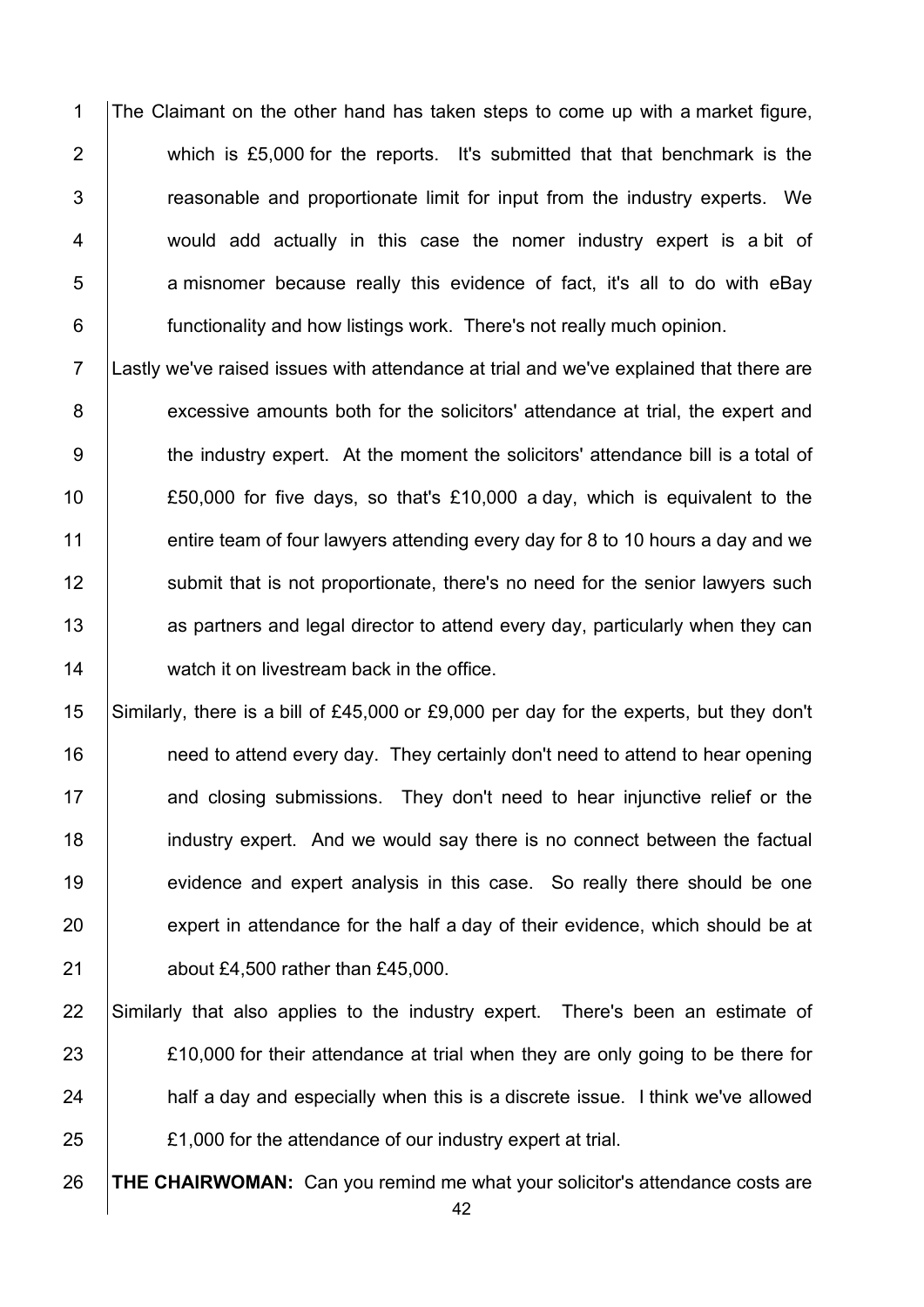1 for trial per day?

**MS HOWARD:** Yes, I shall look for that. It would help to have numbered rows, 3 wouldn't it? I think it's 25,000. But obviously we've only got one solicitor.

**THE CHAIRWOMAN:** Yes.

**MS HOWARD:** I do need somebody to take instructions from.

**THE CHAIRWOMAN:** Yes, it's 25 I think.

**MS HOWARD:** Yes, thank you.

**THE CHAIRWOMAN:** And what cap were you going to propose for the economic 9 experts?

 **MS HOWARD:** We consider that the economic experts should be reduced by approximately 130,000. We broke that down as taking 50,000 off the reports, 45,000 off the reply and 30,000 off their attendance at trial. That would bring 13 their total economic expert bill down from 220 down to approximately 90,000 14 | I think. Which we submit is a pretty hefty economic bill in a case of this size 15 anyway.

### **THE CHAIRWOMAN:** Yes.

 **MS HOWARD:** Then for the industry expert again we thought that should be **The Studie control** reduced by 20,000. Even if it was reduced by 20,000 that would still be 15,000, which is more than double the allowance that we've had for our **industry expert.** So that could come down further.

**THE CHAIRWOMAN:** Thank you.

 **MS HOWARD:** I think there are two alternatives for the Tribunal here. Firstly 23 whether you can use the case management suite of tools to effectively 24 manage this case. We submit that merely allowing for cost budgeting is not 25 going to be sufficient because of the flexibility for the Defendants to increase 26 that cost budget and to pray in aid significant developments in terms of trial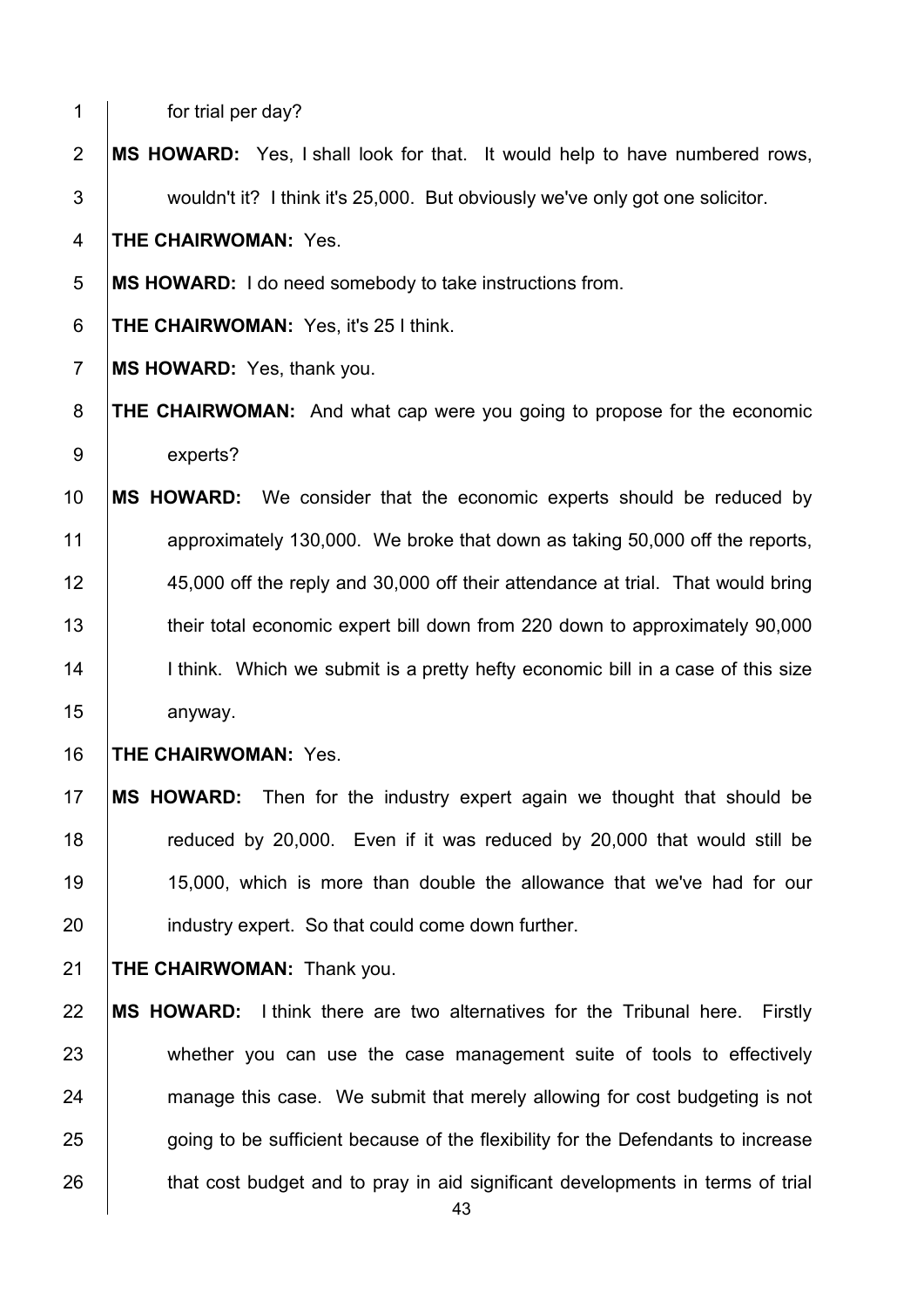1 **length or economic evidence in this case, there is a risk of a movable feast** 2  $\parallel$  here. But if you are minded to go down that route we feel there do need to be  $3$   $\vert$  additional bells and whistles and that you should use your powers under 4 **Part 35.4 to limit the amount of expert fees and expenses that are recoverable** 5 to impose an overall limit similar to that imposed in Red and White for the  $6$  | overall level of the fees, try to limit the opportunity for the Defendants to apply 7 for variation or to seek to departure from the approved budget at the 8 **8** assessment stage. So that where it has included contingencies, for example, 9 it's not allowed to vary or depart for those issues it's already flagged and 10 make comments about level of incurred costs and whether they are entitled to 11 all be recovered.

#### 12 **THE CHAIRWOMAN:** Yes.

13 **MS HOWARD:** But for the Claimant and for the reasons that we've set out with the 14 | uncertainty, the public interest considerations here, the limits of costs 15 budgeting and detailed assessment, and the risk of oppressive behaviour 16 where costs are being used here to make the Claimant more vulnerable --17 | I am trying to be careful because I don't want to make free-wheeling 18 allegations, but it is a constant theme of this litigation that the Claimant has 19 **had to do all the running and you will have seen from the pre-action** 20 correspondence we set out a 44-page letter before action, we received two 21 very sort letters in response. Even the issue of the timetable, the Defendants 22 didn't engage, the Claimants had to do all the running of setting out the 23 timetable, producing all these beautiful drafts and amending them and writing 24 **letters to encourage the parties to come together only to find that objections** 25 **are raised at the last minute.** 

26 We've had applications to amend which we then had to produce the detailed matrix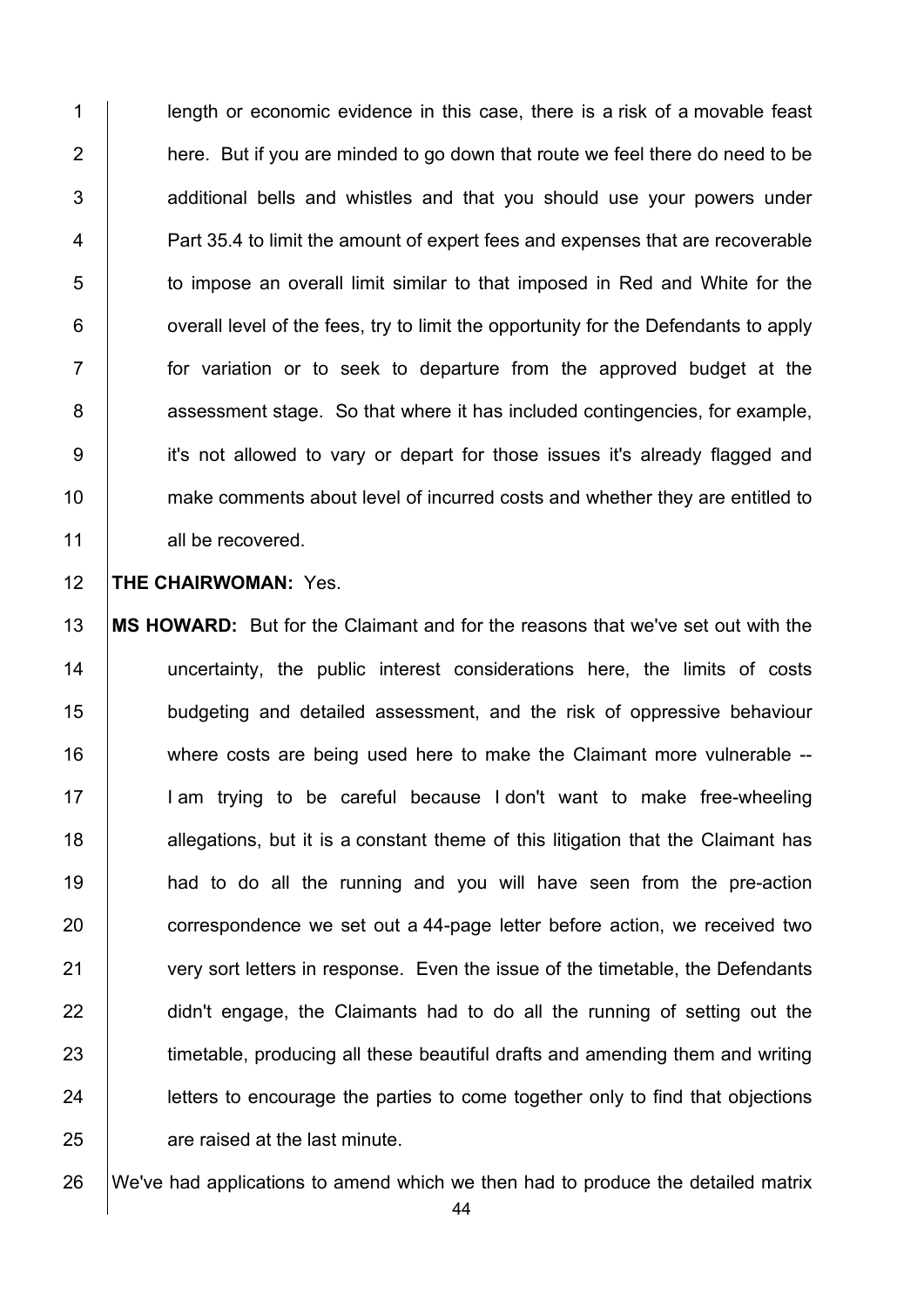1 to explain and track back the evidence of the pleadings to show it was 2 **baseless.** We've had requests for disclosure that we've then gone through  $3$   $\vert$  and found all the relevant emails and disclosed them as part of our evidence  $4$   $\vert$  to then be criticised for doing that. Those small day-to-day grates just serve 5 to add costs on to our cost budget and to add costs to the Defendants' side as 6 | well which then intimidate the Claimant into not pursuing this litigation and  $7 \mid$  there is a real risk here that if costs management is used to push up the costs 8 **that this claim will be stifled and the costs benefits of this litigation will simply** 9 become unfeasible and the claim will not continue.

10 Ms Sheppard has set out those risk very carefully in her second statement of the 11 extreme caution that she's taking to manage the Claimant's costs on her side 12 and we feel that the same degree of scrutiny should be applied to the 13 **Defendants'** costs to make sure that they are kept and contained within 14 The reasonable and proportionate limits. I am conscious of the time so I will stop 15 there.

16 **THE CHAIRWOMAN:** Can I ask you one issue before you do. Is there any scope, 17 given that there is this difference between the parties as to the economic 18 **ignor** issues that are in dispute, is there any scope, do you think, for having the 19 experts agree a more particularised list of issues? Because it just occurs to 20 me at the moment we have some fairly broad assertions in the order as to 21 what it's anticipated should be covered, but it occurs to me and it occurs to my 22 **fellow panel members that if we can get a little bit more clarity and drill down** 23 into exactly what needs to be covered then that might keep expert evidence --24 it might make sure that we don't have ships passing in the night and it may 25 ensure that expert evidence costs stay within reasonable bounds.

26 **MS HOWARD:** I have certainly used that approach producing a common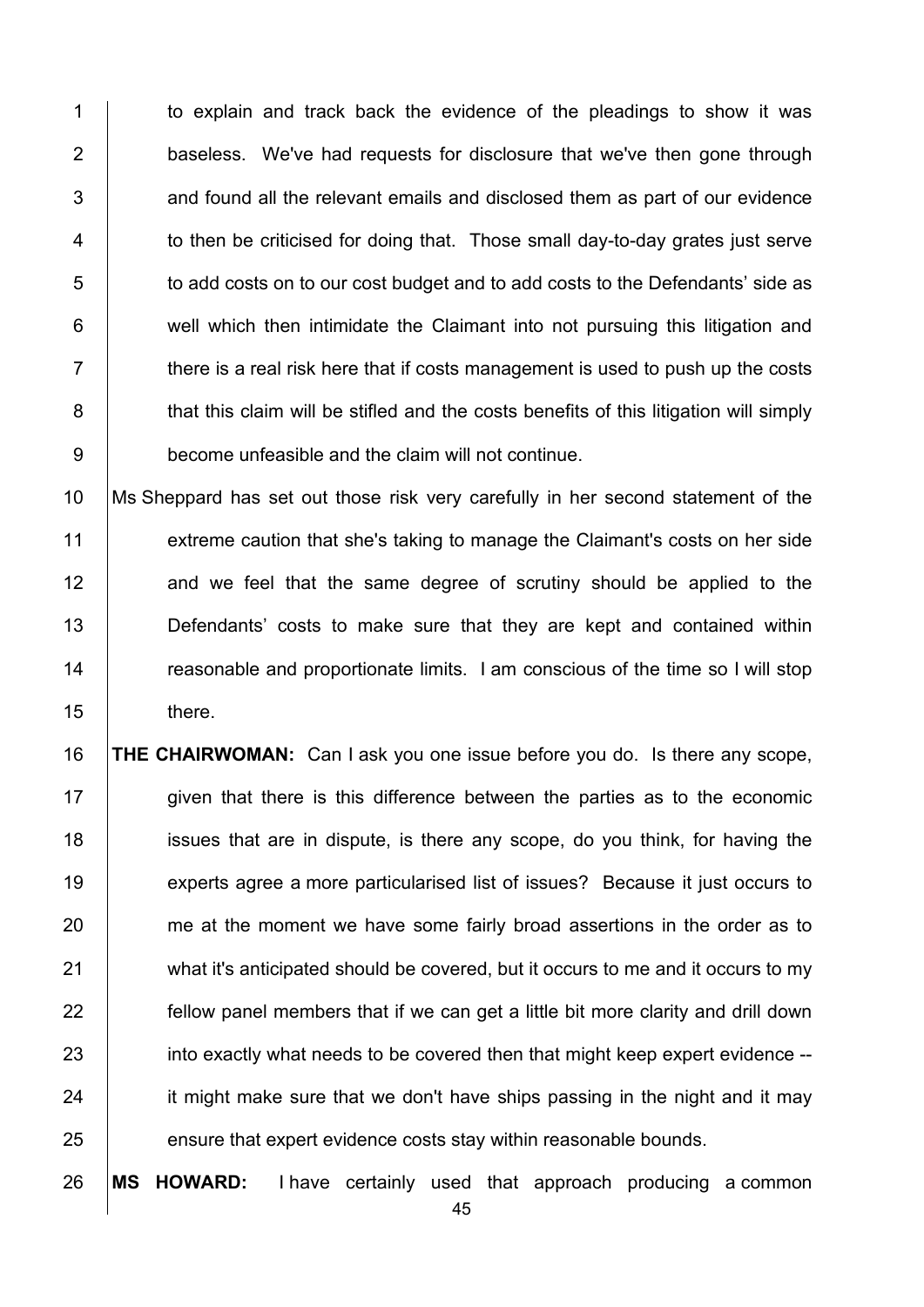1 methodology in quantum assessment before the experts embark and it's been 2 very helpful, so I think that might help. I think what it might do is flush out the 3 differences so you know where the areas of disagreement are rather than 4 **1** necessarily the areas of agreement, but that may help at least assess where  $5 \mid$  the risks are and the likely costs that are going to ensue. 6 **THE CHAIRWOMAN:** Thank you. 7 **MR O'REGAN:** Madam, I wonder if I might pray indulgence for a two-minute break, 8 if that's possible. 9 **THE CHAIRWOMAN:** Yes, certainly. 10 **MR O'REGAN:** I am grateful. Literally 2 minutes. 11 **THE CHAIRWOMAN:** We will rise until 25 to. 12 **MR O'REGAN:** I am grateful. 13 **(12.28 pm)** 14 **(A short break)**  15 **(12.35 pm)**  16 **MS HOWARD:** Sorry, I have just risen on my feet because my learned friend has 17 asked me to clarify the scope of our application and whether we are still 18 **maintaining that we want a cost cap and what I have explained is obviously** 19 there is a spectrum of approaches you can take to this which is obviously in 20 vour discretion based on proportionality. We are maintaining our application 21 **for a cost cap.** We feel that our cost cap of 450,000 is a sensible and  $22$  | proportionate approach to the conduct of this litigation. If you approach the 23 cost management approach and you do take off the reductions that I have 24 Suggested, that still brings the cost budget down within contingencies to  $25$   $\pm 25$   $\pm 700,000$ , which again is not binding and can be increased and may not be --26 may increase and that would put the Claimant in a significant difficulty, partly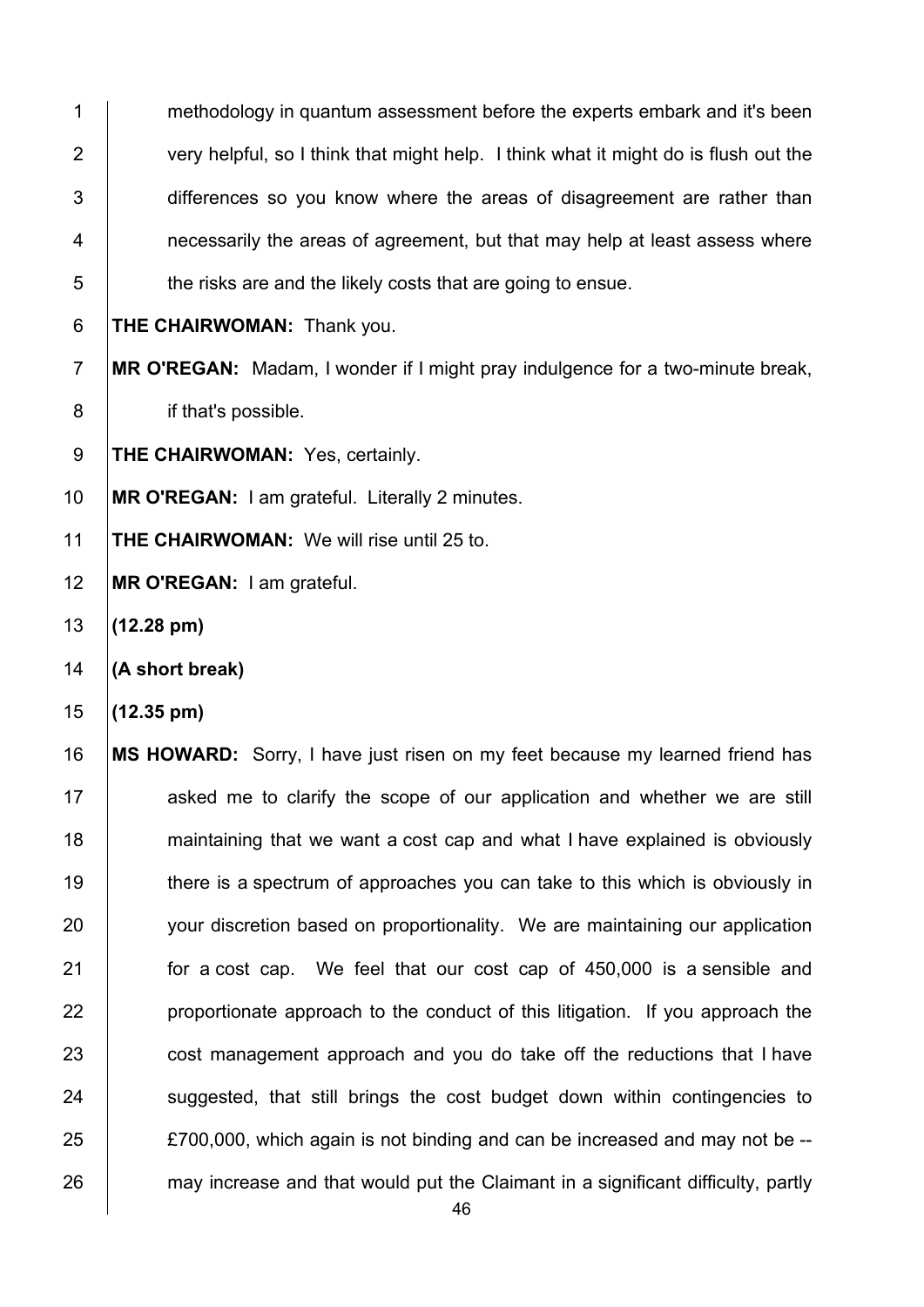1 because if the economic expert ramps up, she then also has to incur upfront 2 **costs in instructing her own experts to address those problems.** So it's not  $3$  just the adverse cost risks but also a parallel impact on the actual costs that 4 | she has to bear upfront and whereas Ms Sheppard than modulate her own  $5$   $\Box$  costs and defer them so they're not payable upfront, she can't do that with the  $6$  experts. So we are seeking -- our primary case is a cost cap of 450,000 but if  $7$   $\parallel$  the Tribunal is not with us on that then we ask for the costs budgeting costs 8 management with the extra adds on that I suggested for the overall costs and 9 b the detailed limits for experts and attendance.

10 **THE CHAIRWOMAN:** Yes, there's one point if I could just raise with you on that. 11 Reading the correspondence from, is it, Temple, it seems that it's not an 12 **Arror** absolute limit to ATE policy, it could be increased.

13 **MS HOWARD:** Yes, I think the problem is the issue of certainty and the level of the 14 **premium that would be payable because their letter does explains -- it's in the**  $15$  confidential bundle, isn't it -- that there will be an element of delay, there is 16 a requirement for additional opinions, which obviously carry cost 17 **consequences, they have to go through an approvals process, so they can't** 18 say whether that approval process will be given and at what level they would 19 be consider. And for the Claimant there is obviously then, because of the 20 waterfall structure that applies under these arrangements, you have to take off 21 **the ATE premium, which is not recoverable, you have to take off success** 22 **figure 1** fees, the actual amounts of damages that comes to the Claimant at the end of 23 the day is significantly reduced if the ATE premium is increased. So while the  $24$  client is trying to change practices in the industry, she's not totally altruistic 25 and at some stage she does need to get some damages to recover for the 26 **let in loss that's inflicted on her business so that that would be factored into the cost**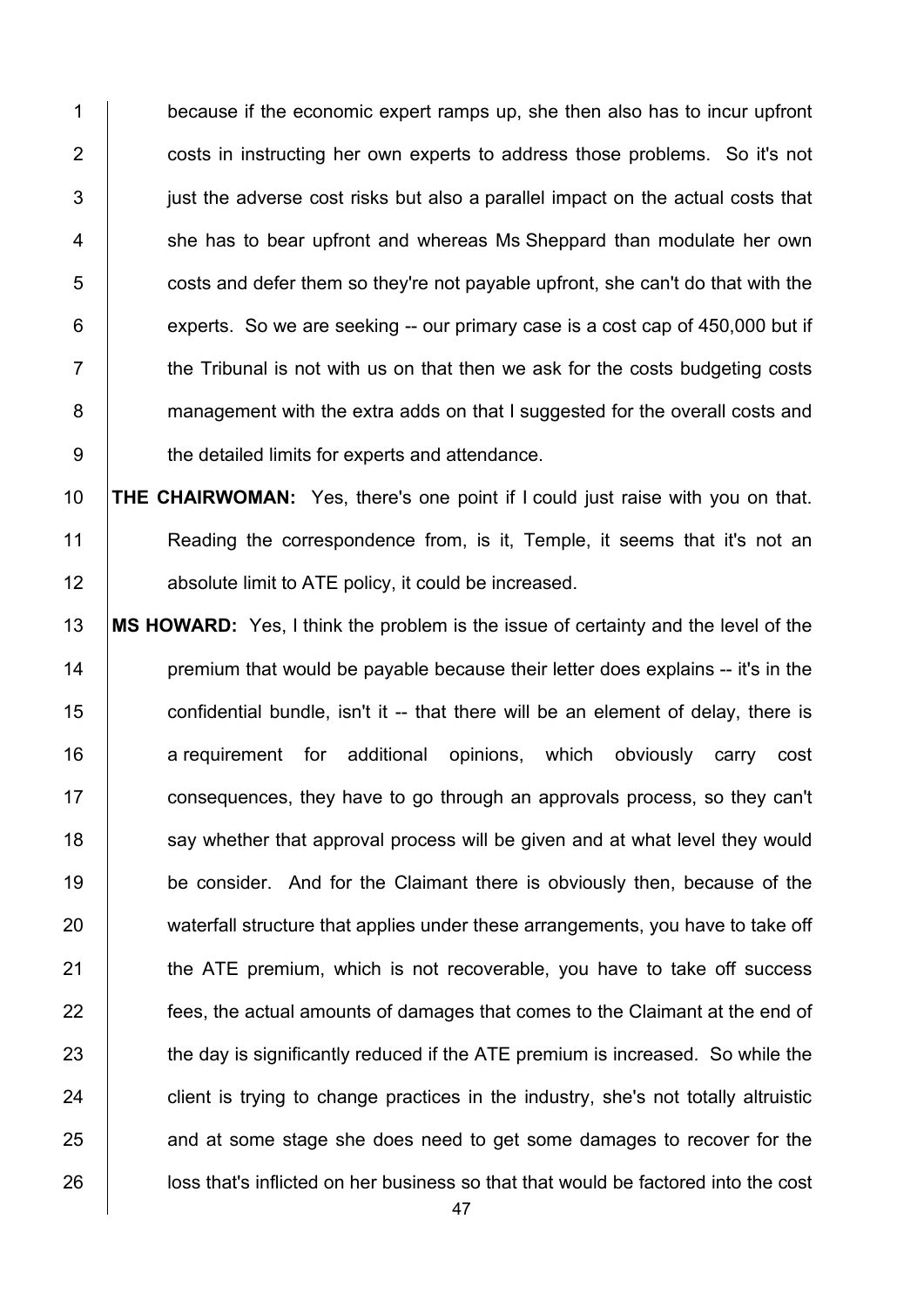48 1 **benefit of pursuing the litigation.** 2 **THE CHAIRWOMAN:** Thank you. 3 Mr O'Regan. 4 5 **Submissions by MR O'REGAN**  6 **MR O'REGAN:** Madam, I thought it might be helpful to start by first of all responding  $7$   $\vert$  to some immediate points that my learned friend has made plus taking the 8 Tribunal through what this case is and what it isn't, which again I think is 9 | something my learned friend has taken you to. 10 My learned friend has confirmed that she's maintaining an application both for costs 11 management but also for a costs capping order. Now, in her submissions, in 12 my submission, she's elided the two concepts. It's very clear that the first step 13 | that needs to be to determined is what for both parties -- and we for 14 | avoidance of doubt think that the Claimant's budgets need to be cost 15 **managed as well and that's what we had understood that the Tribunal would** 16 be doing at today's hearing, that's why costs budgets were served -- the first 17 Step is to determine whether a party's costs are reasonable and proportionate 18 **because that's the whole idea and purpose of cost budgeting and then to** 19 move on if necessary to consider the second question that whether or not 20 those costs are reasonable and proportionate for the party, the Defendants in 21 **this case, to fight its case at the lowest cost possible that is reasonably** 22 **possible whether or not it's still necessary to reduce the recoverable maximum** 23 costs even further. That's the second question. That's the costs capping 24 **order question.** So it might be helpful if I could understand how you would like 25 me to address you on those points, madam, as they are quite discrete and, in 26 **Julie 26** our submission, sequential.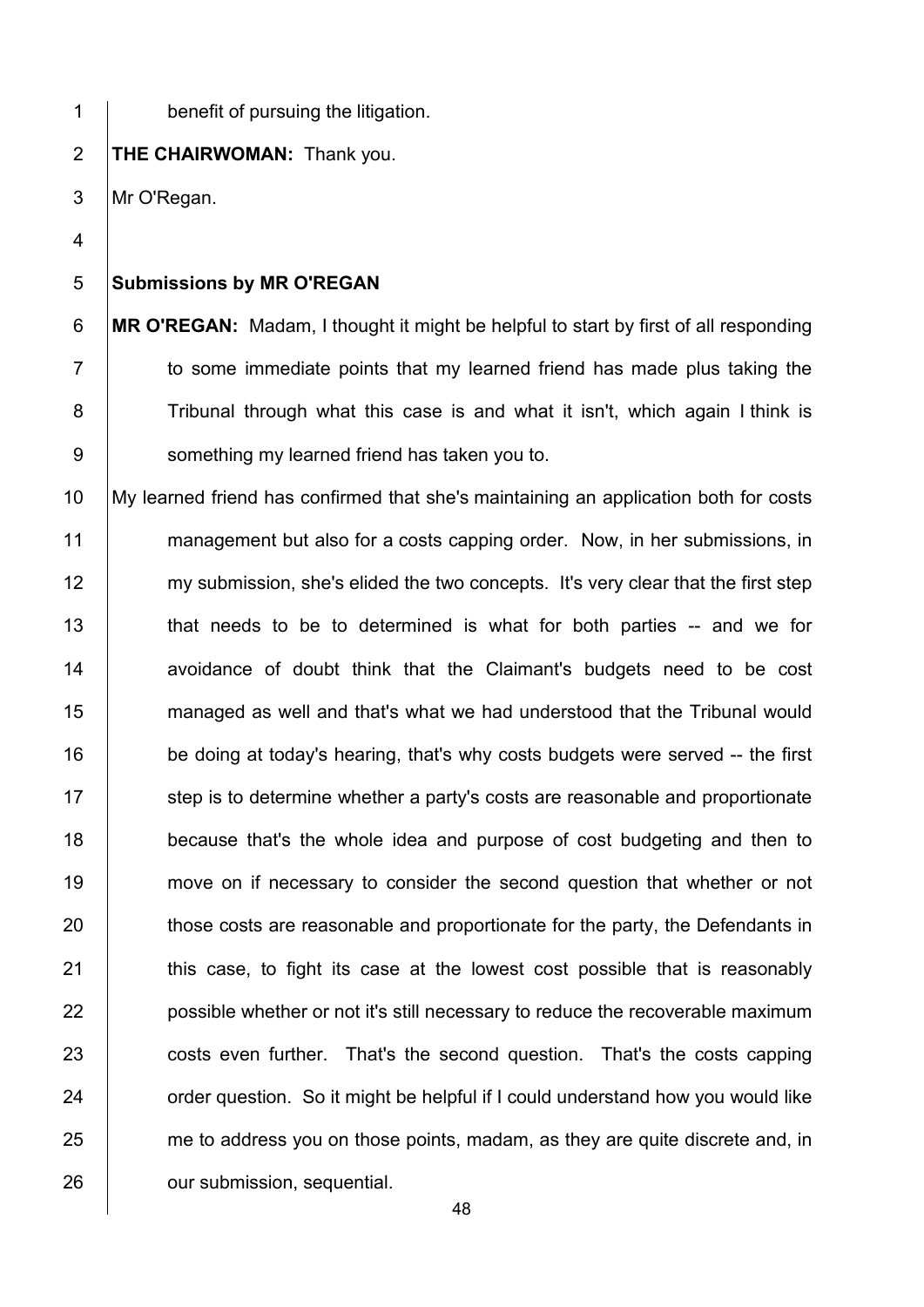- **THE CHAIRWOMAN:** Yes, if you would deal with the costs management issues 2 first.
- **MR O'REGAN:** I am grateful.

**THE CHAIRWOMAN:** Then we can move on to the costs capping order. I think you **1** are probably right because the costs capping order comes in once you've **considered what the reasonable and proportionate costs are as an extra sort of break, as I understand it.** 

**MR O'REGAN:** Yes, madam. First of all just to respond to some points my learned 9 friend made. The Defendants are not running this case as a money no object 10 | Rolls-Royce gold-plated service with the intention of running up wholly 11 unnecessary costs purely for the purpose, whether it's intended or otherwise, **12** of intimidating the Claimant. This is not what the Defendants have been doing 13 at all. I don't need to take you to it, my learned friend has already taken you to, *Red & White*, Mr Justice Birss made it quite clear that competition law **claims are serious and that therefore they need to be litigated and managed 16 appropriately.** That's where the Defendants are. The Defendants have been **accused of an extremely serious breach of competition law and they are** 18 entitled to take reasonable steps to defend themselves and that, in our 19 | submission, is what they are doing.

 In terms of our incurred costs to date we've merely been responding to the **pleadings, dealing with fast-track and costs capping orders.** In relation to the **claim of disclosure, that was merely pointing out that various documents that** 23 Should have been served with the Claim Form had not been. So that's clearly **just an ordinary course event not something to place undue expense on the Claimant.** 

26 In terms of the Reply, we were merely identifying new points that had been made by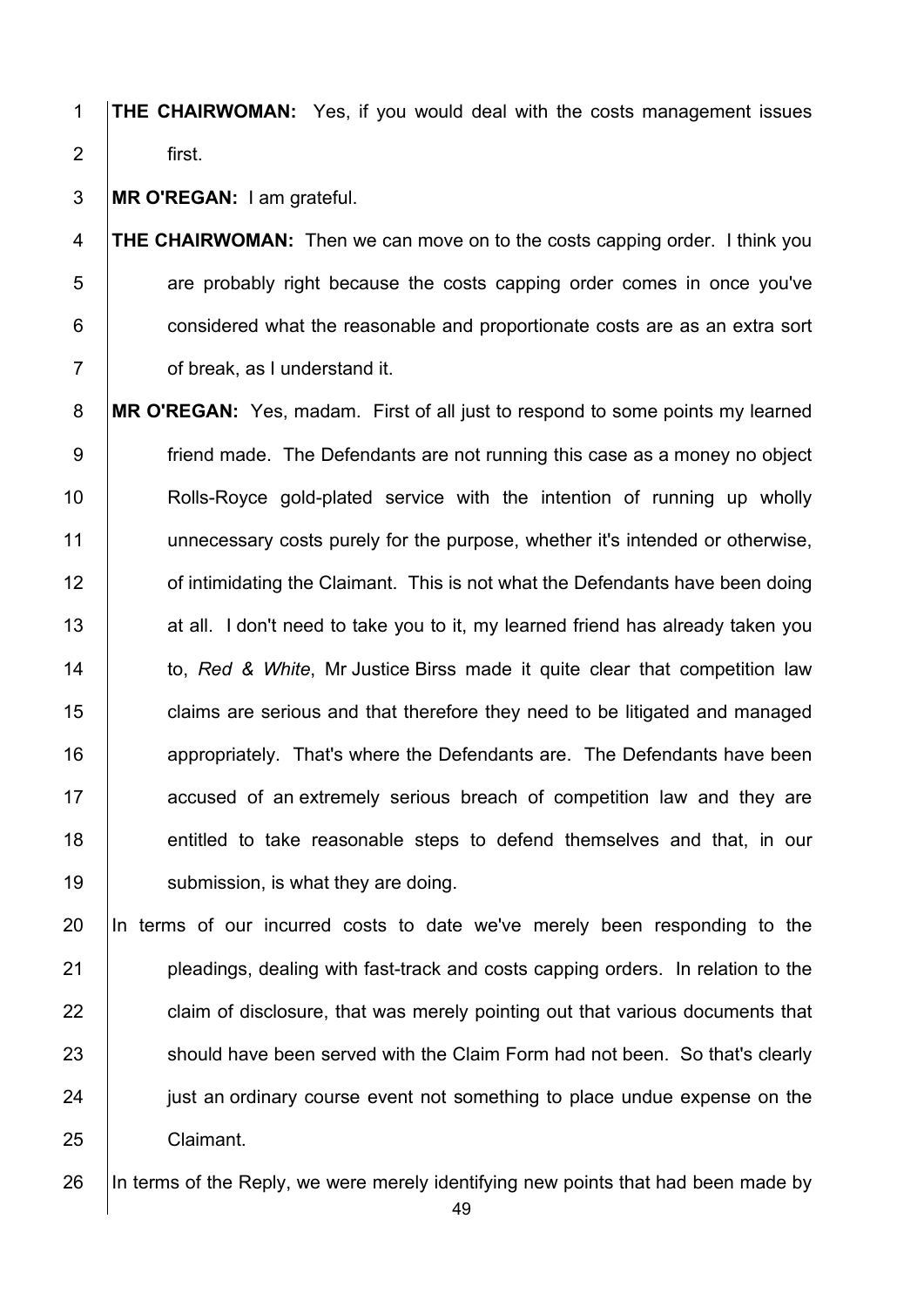1 the Claimant. It was up to the Claimant whether to spend a weekend drafting  $2$   $\vert$  a 49-page document saying what were and were not new points. We were  $3$  | not expecting them to do that. There has been a lot of time and effort spent 4 **1** on issues of confidentiality but they have really arisen because the Claimant 5 was taking an unrealistic approach as to what was and was not confidential,  $6$  | as indeed was confirmed by their acceptance that various points they'd 7 applied for were not actually confidential at all.

8 So we are not running a Rolls Royce service or a gold-plated service. It's a point 9 | that's been made repeatedly by the Claimant. In our submission, it's 10 **completely without merit whatsoever.** We are merely running this claim in 11 **terms of, certainly the solicitors and counsel, how we would run any other** 12 case in which we are defending a claim as a defendant in the same 13 circumstances.

14 Turning to what this case is and is not, this case is, in simple terms, a claim under 15 Section 47A of the Competition Act for damages. That's a private litigation 16 **brought by the Claimant in its personal interest.** My learned friend has taken 17 you in writing but also this morning to a number of cases relating to the 18 The streatment of costs and costs capping in judicial review cases. They are 19 **clearly only appropriate and relevant to cases brought in the Admin Court or** 20 **judicial review in cases that are brought in the public interest.** I don't think 21 | I need to ask you to turn up the references but it's quite clear from both 22 *Plantagenet* at 59 and 60 and *Corner House* at paragraph 76 that those 23 **principles where the protective costs order is put in place are only applicable** 24 **first of all where a case is brought on a general fundamental point of public** 25 importance and interest and where the Claimant has no personal interest in 26 the case whatsoever so is effectively bringing it on behalf of the public at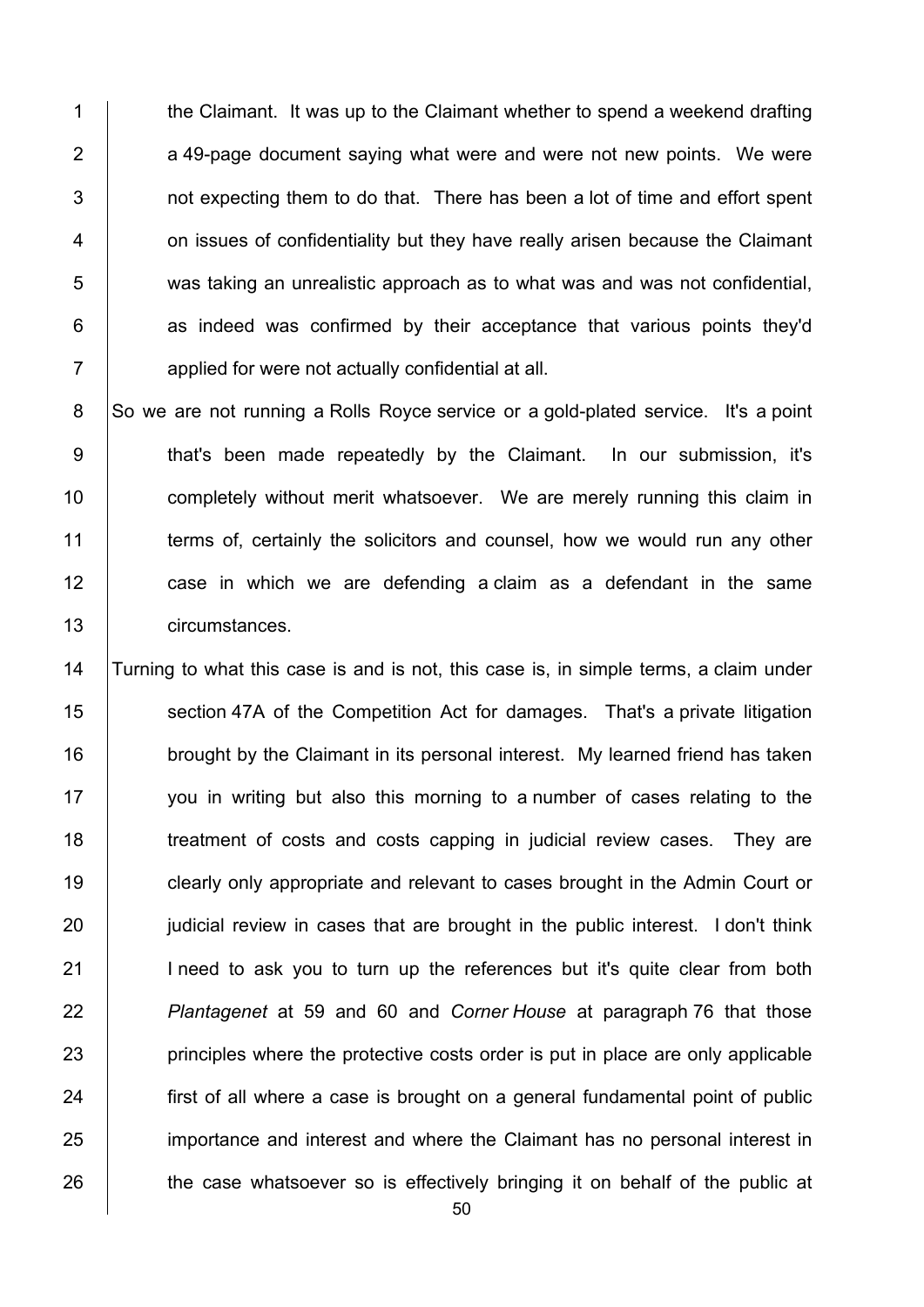1 | arge. That's clearly not the case here. So any reliance that my learned friend 2 wishes to place upon those principles as set out in *Plantagenet* and in 3 *Corner House* is completely misplaced, in our submission.

4 I mean, the Claimant seems to be trying to run this case as some kind of test case 5 when it really is nothing of the sort. It's clearly a claim by it for damages that it  $6$  | alleges were suffered by the acts of the Defendants. We of course deny  $7$   $\parallel$  those but it certainly isn't a case that has been brought either in the interests 8 **on** of the public generally or in the interests of consumers. It may well have 9 Some wider effects, indeed any litigation will set out what the law is on various 10 **points and that will lead to everybody now and in the future having a clearer** 11 understanding of what the law is but that doesn't make the case a public 12 interest case or a test case brought in the interests of consumers. This case 13 is nothing of the sort, it is purely a case that has been brought by the Claimant 14 **for damages, interest, costs and an injunction.** 

 In relation to the Defendants' costs, our submission is that those costs are a **Figure 2** reasonable and proportionate estimate. We were only asked to provide an 17 | estimate. This is not full Precedent H cost budgeting. It's a reasonable and **proportionate estimate of the costs that will be incurred to trial on the question of liability.** Our differences are largely to do with the costs of the economists 20 and the industry experts but I think it's fair and reasonable to point out to the 21 Tribunal that the Claimant actually intends to spend considerably more on **legal costs from the start of the claim until conclusion as do the Defendants.** 

 In terms of base costs though without contingencies, the Claimant is at **EXA** 24 **EXA** 24 **EXA** 24 **EXA** 24 **EXA** 24 **EXA** 24 **EXA** 24 **EXA** 24 **EXA** 26 **their legal costs will be higher, £868,000 for the Claimant and £816,000 or thereabouts for the Defendant.**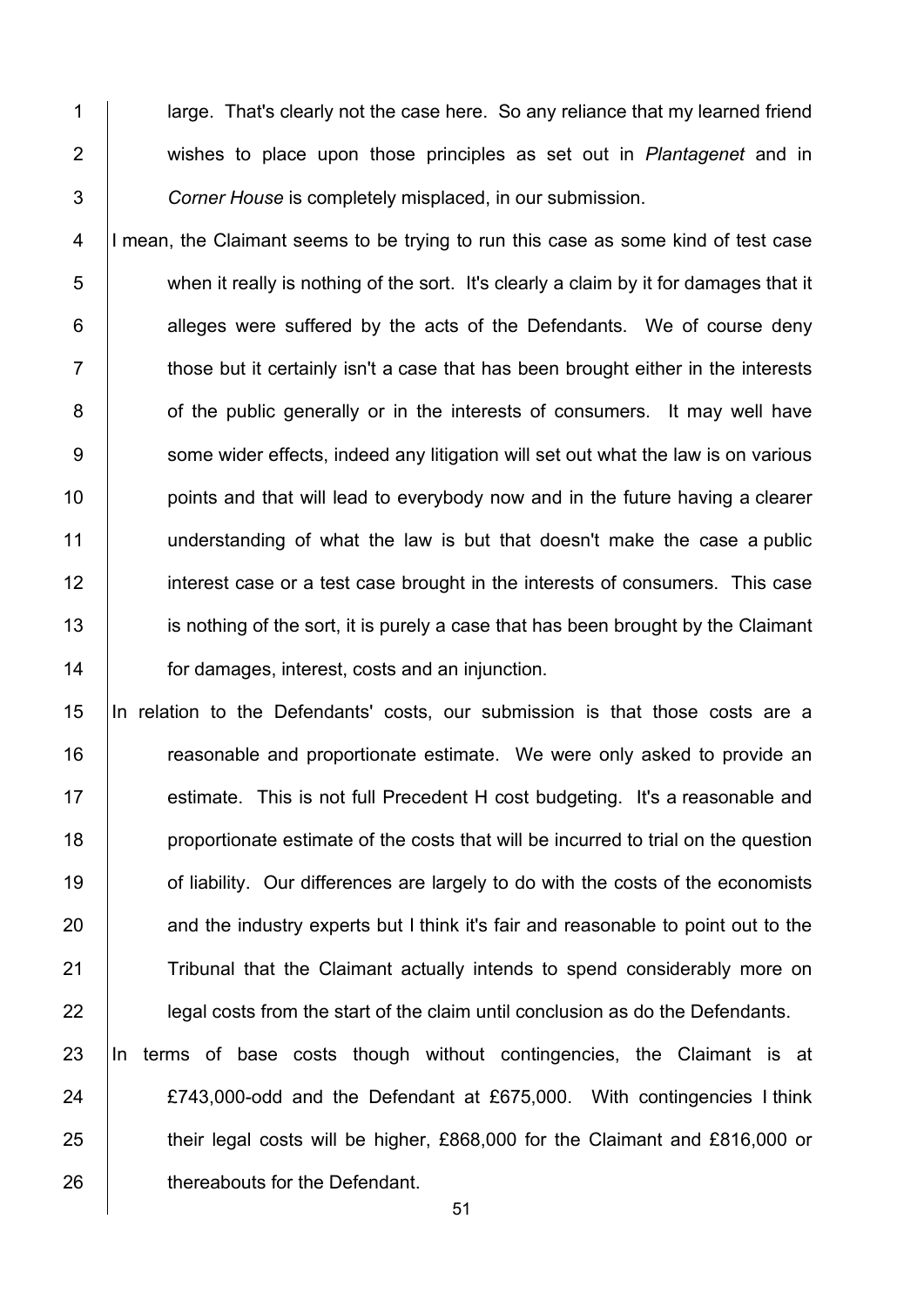**THE CHAIRWOMAN:** Can you just give me those figures again.

**MR O'REGAN:** Yes, madam, it comes from the costs budgets. The Claimant's base 3 legal costs, so that's solicitors and counsel, and I have included, I think, within **that paralegal costs as well in the case of Claimant, who obviously might have to hire in support, not having it in-house.** The Claimant's on the base costs, | so without upon contingencies, are £743,450.

**THE CHAIRWOMAN:** Yes.

**MR O'REGAN:** The Defendants' are £675,000. With the various contingencies the 9 Claimant's will be £867,950 and the Defendants' £815,990.

**THE CHAIRWOMAN:** Thank you.

 **MR O'REGAN:** That is despite the Claimant's solicitors working on significantly **Fig. 7** reduced rates, we are told, with CFA uplifts on top. Obviously, the CFA uplifts **Fig. 2** are not something that is recoverable from the Defendants but nevertheless 14 that gives an indication that the high numbers that have been identified by the **Claimant for legal costs are despite them working on reduced rates.** 

 The suggestion is again we are running this on a gold-plated basis and that the Defendants are a large multinational with considerable means and a large **legal team and that we are not cost sensitive. The Claimant says that in paragraph 21 of my learned friend's skeleton**, and that we are seeking to **busion** tactical advantage through lengthy drawn out timetables. We've merely 21 attempted to be realistic but obviously we've taken on board your ruling of this 22 morning, madam, in relation to that, as to whether or not five days appropriate.

24  $\parallel$  In terms of applications, the Defendants have only made one and that was the one **on paper, an extension of time to serve a defence due to non-availability of leading counsel, whereas the Claimant has now made three, all of which have**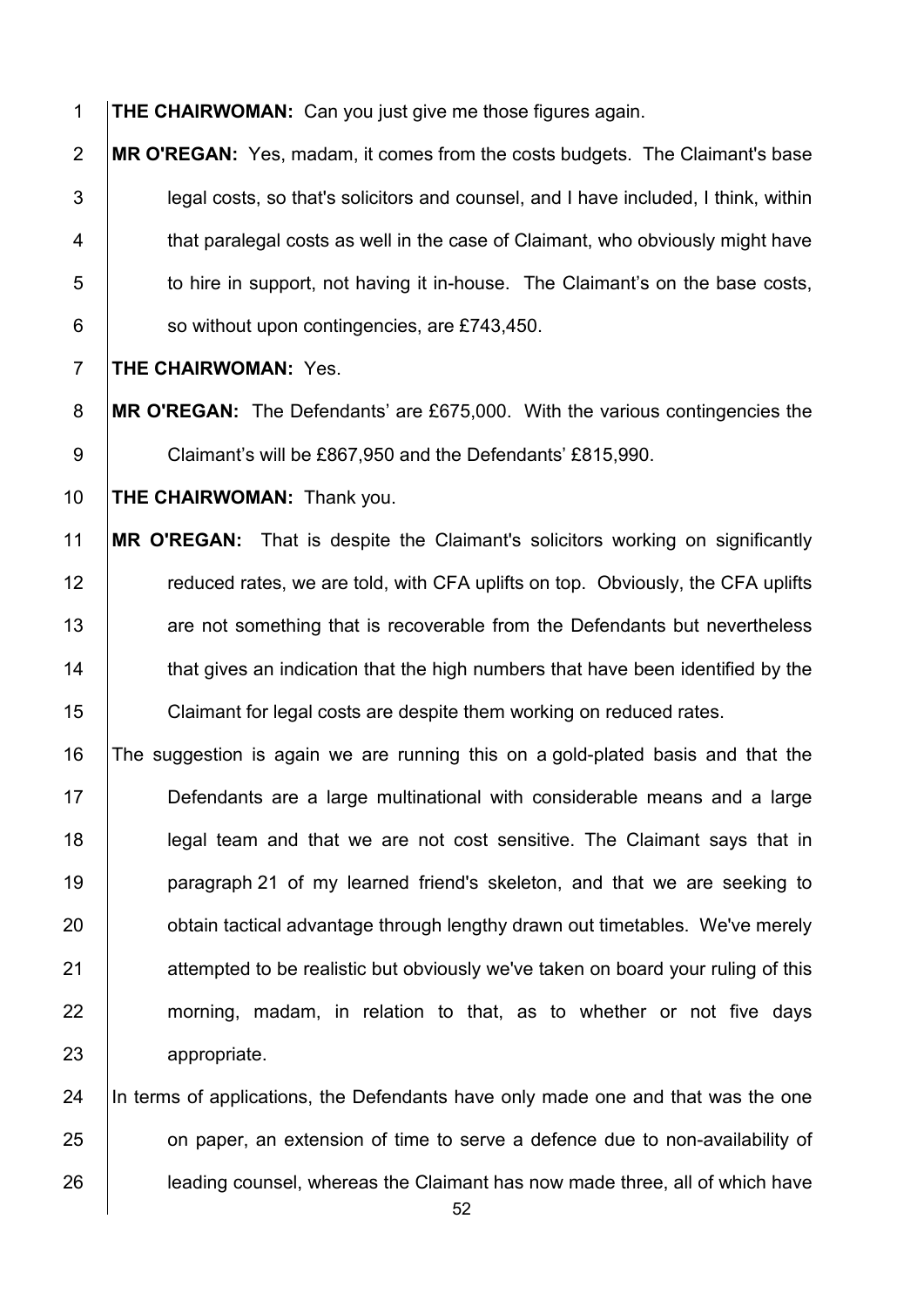1 1 1 necessitated hearings at costs management conferences. So that's the FTP,  $2$   $\vert$  the CCO and the issues on confidentiality, all of which have taken up 3 **Fig. 2** considerable time for the Defendants, both in writing and at the hearings, at 4 CMCs.

5 The amended pleadings point, as I've mentioned, is only in relation to the new issues 6 **in the Claimant's Reply but we were not otherwise intending to amend our**  $7$   $\parallel$  own pleadings save in relation to one typographical error that we'd identified 8 which in any event could have just stood as it was.

9 We've not been holding multiple CMCs. The CMC and today's hearing were both in 10 | the ordinary course of events. The Defendants don't have in-house counsel, 11 so rely on instructing solicitors. They are based in Manchester. So they 12 **clearly are working at considerably lower hourly rates than the Claimant's** 13 | solicitor, who is based in London. Mr Lye, who has conduct of these 14 **proceedings, who is behind me, he is an experienced legal director who has** 15 **conduct of the proceedings and you will see his rate is on the costs budget,** 16 **b** obviously if Mr Lye is content for me to disclose that, yes, that's 17 **EXALGO** E315, whereas the Claimant's solicitor is at considerably higher than that and 18 **Starts with a five.** 

19 **THE CHAIRWOMAN:** Yes.

20 **MR O'REGAN:** In terms of other lawyers being involved, there's not been any 21 | duplication, a different solicitor handled the pre-action phase of the 22 **proceedings and whilst he's had some involvement since, it's been extremely** 23 limited. There are a couple of other names that appear on the team that's on 24 the Confidentiality Ring Order, two of those are senior lawyers who provided 25 an extremely limited amount of input to Mr Lye on specific issues in which 26 they had would have experience but he did not, so it's not a case of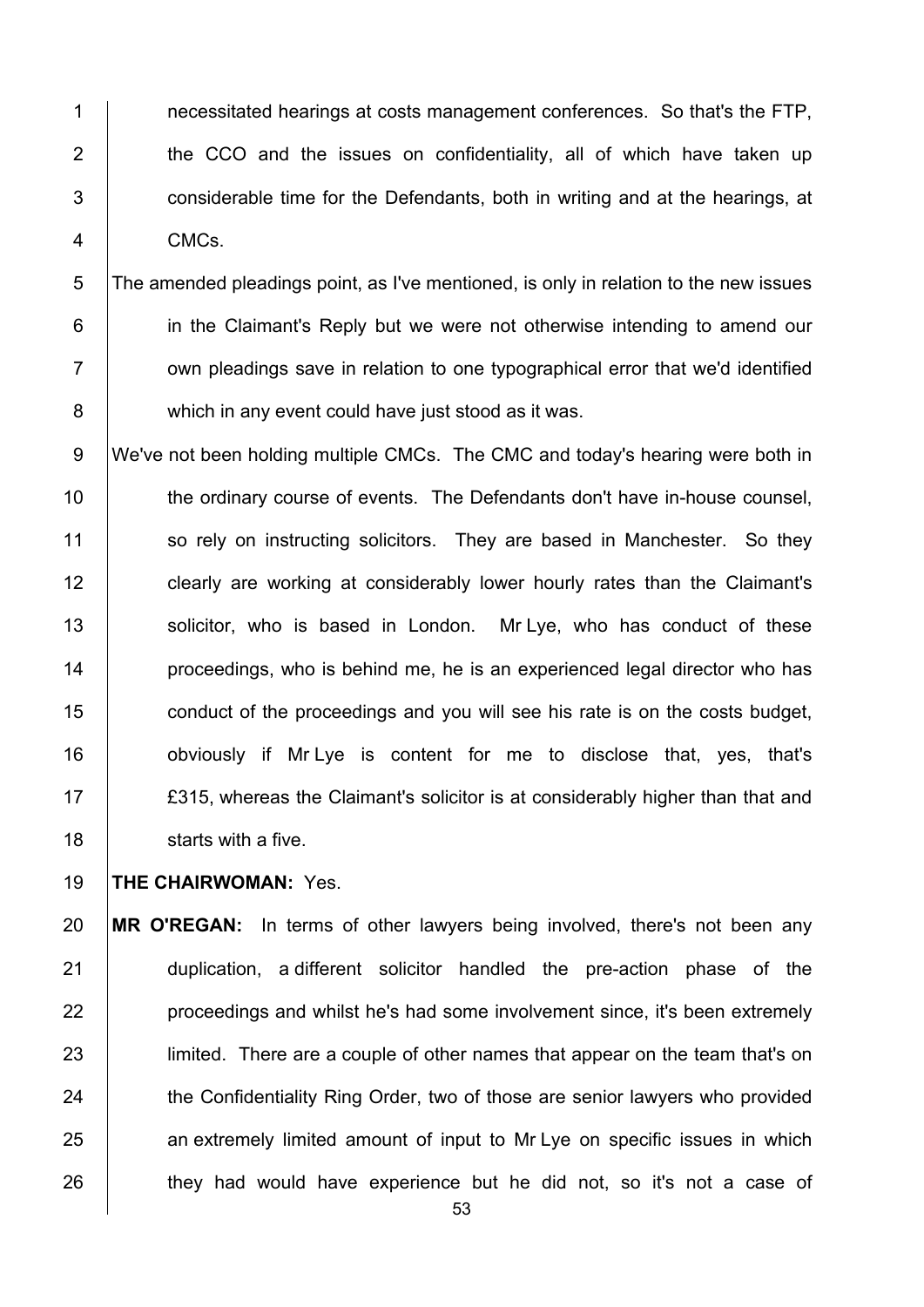1 duplication but just the ordinary course of solicitors in a larger firm using each 2 **b** other's resources and then a junior associate may be used for disclosure, 3 which in our submission is cost effective, and then there is some potential 4 **time for a trainee, if that trainee indeed is even charged for.** 

#### 5 **THE CHAIRWOMAN:** Yes.

**MR O'REGAN:** It's clearly appropriate for leading and junior counsel to be instructed  $\parallel$  because that is what the Claimant has done. One could rhetorically ask if the 8 Claimant is so cash-strapped so as not to be able to afford the litigation, why they are instructing a silk on a claim that they say is worth £1.5 million, it's  $\parallel$  actually pleaded at, £7.7 million is the maximum liability. That again is an 11 important factor that one needs to take into account, that this is not a small **claim, it's not in the hundreds of millions, but £7.7 million is nevertheless** 13 a significant amount of money for both parties. It's considerably more than **the sum in dispute in** *Red & White v Anslow***, which was £80,000 to £120,000, and yet nevertheless costs admittedly for a full trial on liability and quantum of**  £800,000 were considered to be reasonable. So reasonableness and **proportionality isn't just the amount of time it's going to take but also the value 18** of the claim and our submission is our costs are reasonable and proportionate **b** on the basis of that.

20 In terms of the experts, we've certainly not been instructing them on the basis that 21 **they can incur as much costs as they like.** The economists, and I will turn to  $22$  economists first, but the point also holds or will hold in relation to the industry 23 expert. We are still finalising the instruction of an economic expert. It's literally 24 the dotting I's and crossing T's stage. It has taken slightly longer than one 25 would have hoped for but we have had indicative budgets from them.

26 As my learned friend said, the expert who will give evidence is a partner in a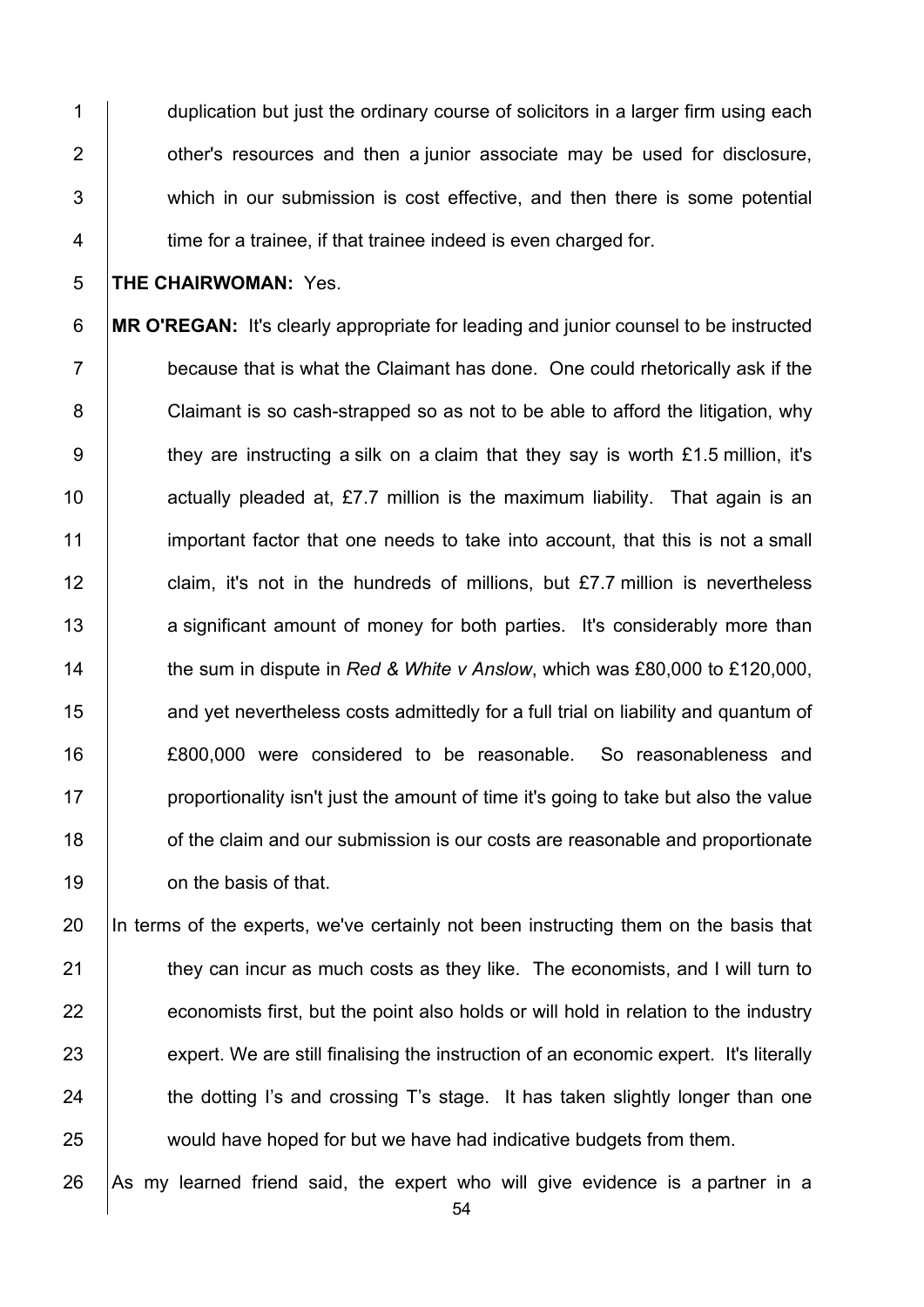1 well-known consultancy with considerable experience of expert witness 2 **practice in both the High Court and the Tribunal in competition claims.** 

3 In order to get the costs estimate from them they had been provided with the 4 The relevant pleadings and orders, so they've had a full understanding of the 5 issues involved in the case, so they have prepared their estimate on the basis  $6$  | of that. The instructions are to provide a report fully and squarely within the 7 four corners of the CMC Order at paragraph 20. In our submission, the 8 Claimant seems to have rather either underestimated the legal and economic 9 **issues involved in this case or have simply chosen not to engage with them.** 

10 **THE CHAIRWOMAN:** Are you able to summarise for us what you see them to be? 11 **MR O'REGAN:** Well, they are as set out. What is not in dispute is that if resale 12 **price maintenance is implemented in the United Kingdom and it has an effect** 13 on competition and trade within the UK that is a breach of the Chapter 1 14 prohibition. There is case law in that. It's the Tribunal's judgment in *Roland* 15 **and obviously there are a number of decisions of the European courts to like** 16 **effect.** That's not really in dispute. That's not what this case is about. As 17 I submitted at the last CMC, this case is about whether or not restrictions that 18 are imposed on a UK-based internet reseller using eBay.com, eBay.co.uk, 19 whether or not those restrictions on them, either the use of that platform to sell 20 to customers in the US and Canada or to require them to sell at a minimum 21 The retail price, which is the price that's prevailing in the United States and 22 Canada, whether or not that is sufficiently serious and is capable of having 23 effect so as to affect competition and trade within the UK and competition 24 being affected and harmed by object and not by effect. So it's quite simply  $25$  that is the key point is it's a matter of -- it's pleaded against us - that that is an 26 object restriction. That is there is no case law on that, certainly not that we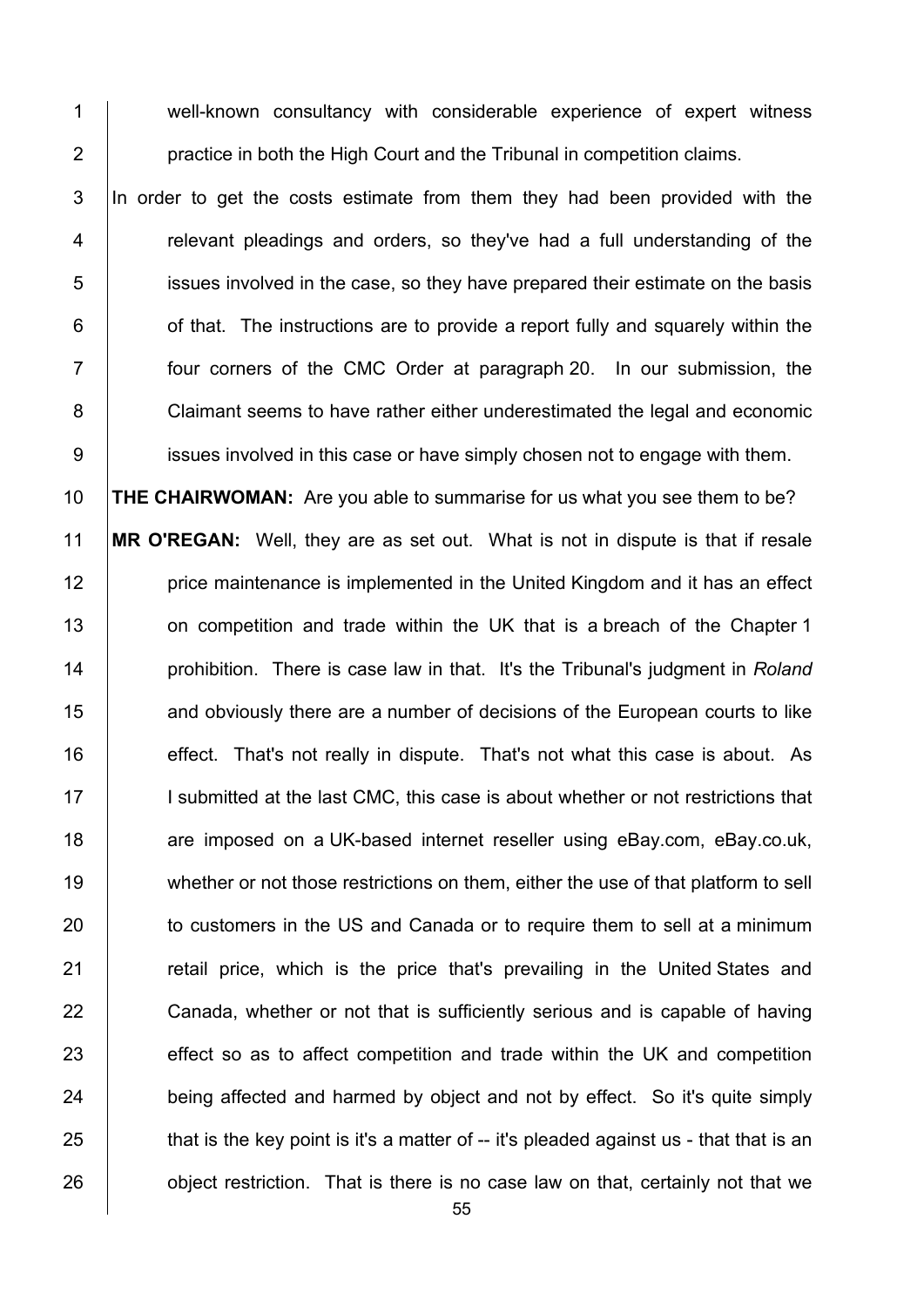$1$  are aware of. So clearly that is in some respects new ground.

 $\overline{AB}$  As to whether or not restrictions on export sales from the UK can nevertheless **b** constitute an infringement of the Competition Act Chapter 1 prohibition, we say that clearly whether or not it's capable of doing so is largely an economic **Fig. 2** question. So, as my learned friend says, it will predominantly be based upon **conomic theory.** 

7 Now, my learned friend also has pleaded and confirmed this morning that the 8 Claimant will continue to claim or maintain an effects case. That will obviously 9 also require expert evidence. It won't require, as we understand things at the 10 moment, an enormous amount of quantitative assessment as one might 11 expect in a damages claim where it's quantum that is in issue but there will 12 clearly need to be some effects, there will need to be analysis of whether 13 there are any effects at all in the first place and, if so, whether they are 14 appreciable.

 Ultimately, they are matters for the Tribunal but they are matters upon which it will be **16** assisted by expert evidence from the economists. There's clearly also, as my 17 | learned friend said, the question of market definition, which I think is **particularly relevant in the context of the effects case but also is relevant to the object case.** 

20 Those, we say, are the key economic inputs into the case. It's not about doing an 21 enormous, huge roam through vast databases to conduct empirical analysis. 22 That's not what this case is about. Indeed, we would expect there would be 23 **Fig.** The relatively limited empirical data at this stage because we are dealing with 24 **lightlight** liability and not with quantum. No doubt there will be some. But in order for  $25$   $\parallel$  the expert to be able to give a full report that assists the Tribunal, it will of 26 course be necessary for them to be appraised fully of the facts of the case,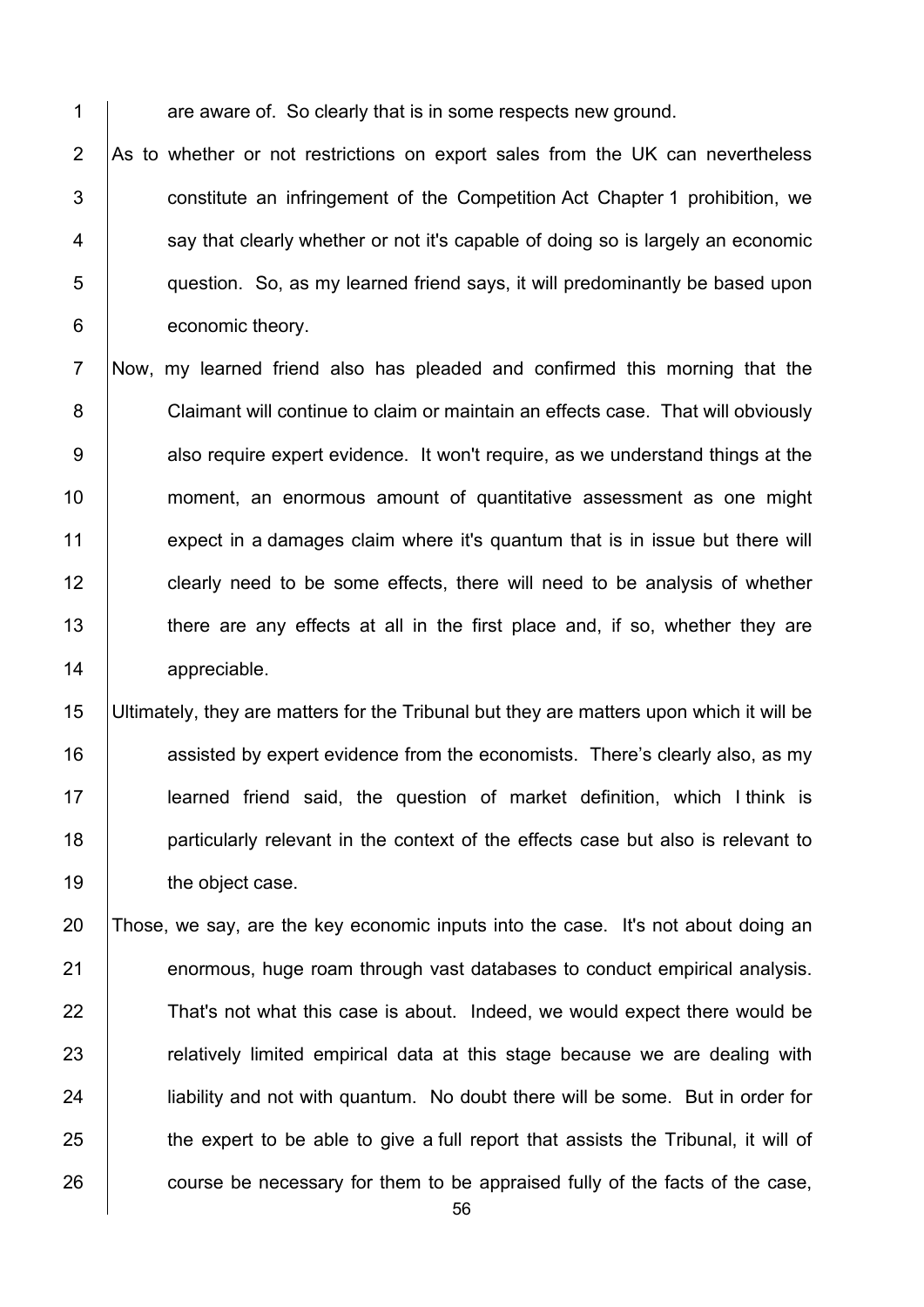1 and that's both as pleaded and as in evidence. So an expert will require sight 2 **1** of the pleadings and the witness statements and any relevant documentation 3 that's disclosed.

4 So it's not that we are giving our expert carte blanche to engage in an enormous 5 unrestricted fishing trip expedition. It's not at all that. It's simply that they will 6 **Fig.** require access to those documents in order to write their report and assist the  $7 \mid$  Tribunal. That is the basis upon which they have been instructed. That is the 8 basis upon which we have received the estimate that we have inserted into 9 | our budget. They are the numbers that the expert has come up with. We've 10 **not asked them to come up with a particular number.** They are the numbers 11 that they believe, the expert believes, will be reasonably necessary for them, 12 **based upon what they know at the moment, to write their report, any reply** 13 **report and --**

 **THE CHAIRWOMAN:** Can I just ask you how much of the documentation they will 15 15 actually need to see? There is a suggestion that there is going to be a sort of **16** open door policy with all the documentation, and yet generally there is some **form of sifting process where someone says, well, these documents are Figure 18** relevant for your analysis --

 **MR O'REGAN:** Yes, and that will be undertaken, but we don't know what those 20 documents are as yet, so at the moment we are assuming they will see such **documents** as are relevant, but we expect they will actually be relatively **lacks** limited in this case.

23 **THE CHAIRWOMAN:** Relatively limited documents.

24 **MR O'REGAN:** But we just don't know what's going to come out of disclosure on 25 either side at the moment because that exercise has not been undertaken. 26 What the expert has confirmed to us is that his report and evidence will be on market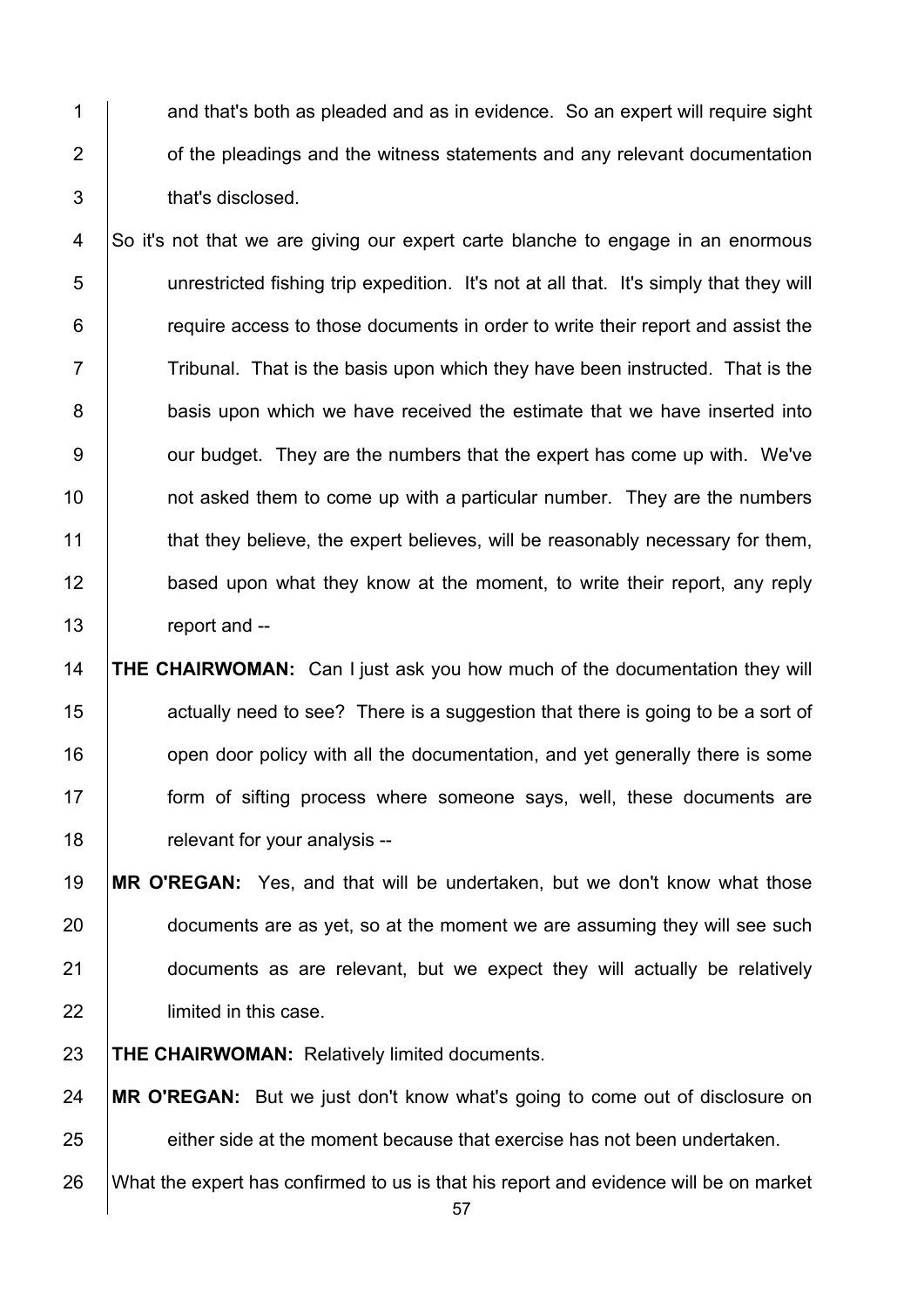1 definition and what he puts as the conceptual analysis of the potential harms 2  $\parallel$  that might flow from the complained of behaviours, which we say is entirely 3 Focused on liability. There will be no work on causation or quantum at all 4 **because that's clearly for phase 2, if we ever get to phase 2.** 

5 But quite how much documents and data the experts on either side will need to have  $6$  | available to them, never mind what they have to see, we just don't know at the  $7 \mid$  moment, but we are not expecting it to be in the millions of data points.

8 **THE CHAIRWOMAN:** Is it fair to say that most of the documentation would actually 9 be in your client's hands at the moment?

10 **MR O'REGAN:** Some documentation will, which relates to correspondence that they 11 **have had.** It depends on what my learned friend wants to -- the Claimant 12 Seeks disclosure of but, as I understand it, they want disclosure of internal 13 documents relating to pricing and communications that the Defendants have 14 **had with other retailers.** That's what I understand they are looking for. So 15 that clearly, other than in relation to correspondence with the Claimant, will be 16 held by the Defendants.

17 Now a key issue in this case is going to be, on the Claimant's side, what exactly 18 Mrs Dutton did in response to the requests by the Defendants to comply in 19 The relation to sales to the US and Canada with the VAP policy, and that's 20 **building** bobyiously something that, partly, she will have to give evidence as to what she 21 did and no doubt there will be documents showing what she's done or did at  $22$   $\parallel$  the time, but that will also partly be a question of expert evidence as to what 23 could have been done and whether or not she actually took the right 24 **approach**.

25 **THE CHAIRWOMAN:** That's more the industry expert, is it?

26 **MR O'REGAN:** It will be, yes. It's a question really, as my learned friend said,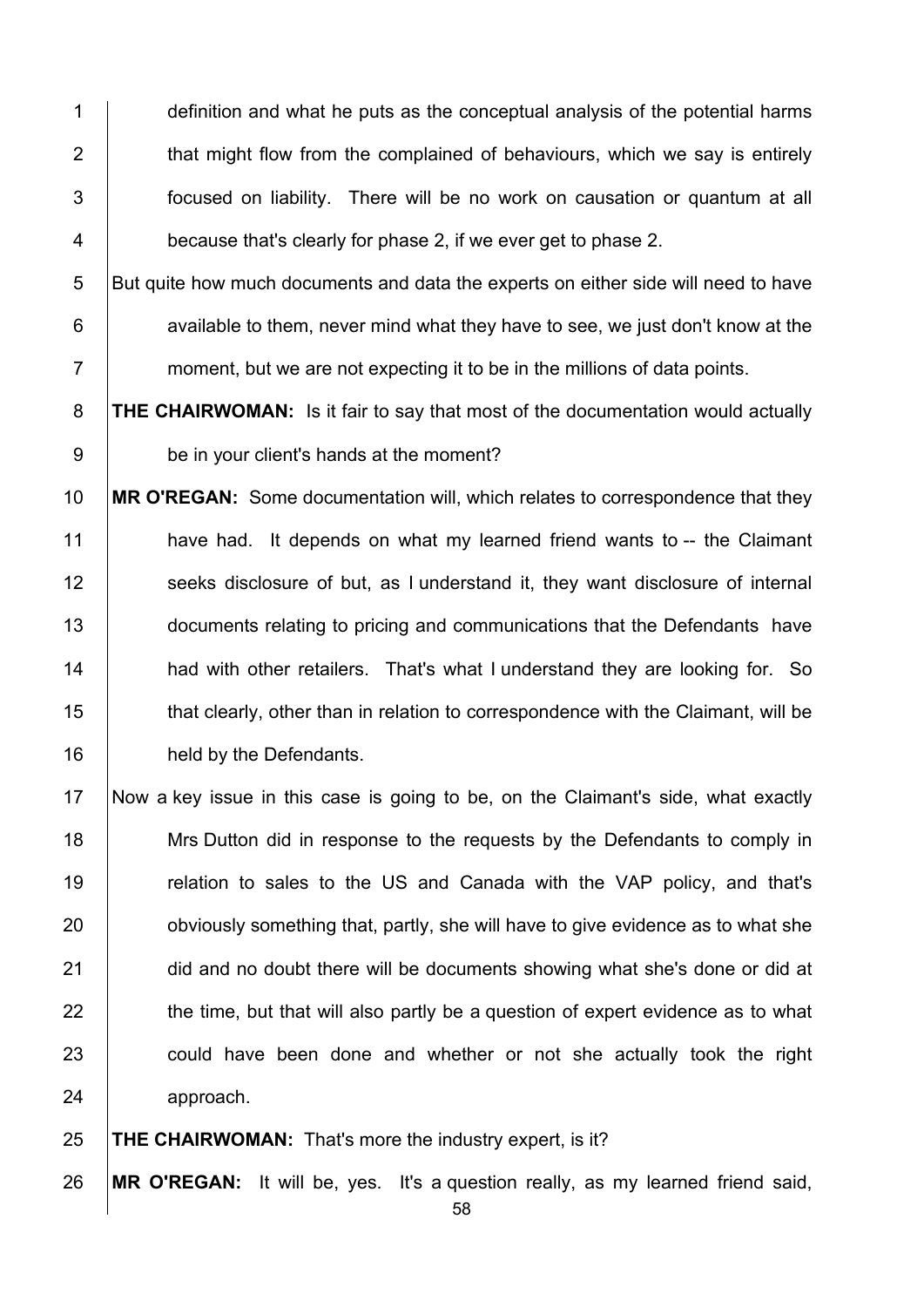1 mainly of fact but with some opinion as to what would be a potentially **Figure 2** reasonable approach to addressing the issue of restricting sales to the US. That will be a question for the industry expert, but obviously the economist will **1** need to understand that in order to give a view and opinion on whether or not that conduct is capable of having economic effects in the UK, which I think is 6 why the industry experts are going first with their reports. The economists will  $7 \mid$  then have sight of those as part of the factual matrix in order to answer those **questions of principle, largely, as to what is an object restriction.** 

9 **THE CHAIRWOMAN:** Whilst we are still on the topic of economic experts, 10 | I mentioned it to Ms Howard, can you give me your view about sequential 11 Teports and also the possibility of defining a more instructive and 12 **particularised list of issues for the experts to cover and the impact that that** 13 may have on costs management.

14 **MR O'REGAN:** I think there would be some benefit but the difficulty here, as I think 15 the parties, as my learned friend put it, are ships in the night at the moment. 16 They are just seeing the case in completely different ways which means we 17 may well end up in that position again. It may be worthwhile experts incurring 18 a limited amount of costs, but it may well be that the parties are still in 19 disagreement with each other and the experts will need to prepare their 20 **reports accordingly and then comment on each other's reports in reply.** 

21 **THE CHAIRWOMAN:** I am not altogether sure that necessarily follows because it 22 **Seems to me that the Tribunal could then manage the issues that it wanted to** 23 **hear evidence about, the issues that it thought would be most instructive.** 

24 **MR O'REGAN:** Yes, madam, the Tribunal always has that power and that is quite 25 clear from the rules, I can't remember which rule off the top of my head, but 26 **it's clearly within the scope of the powers on directions as to --**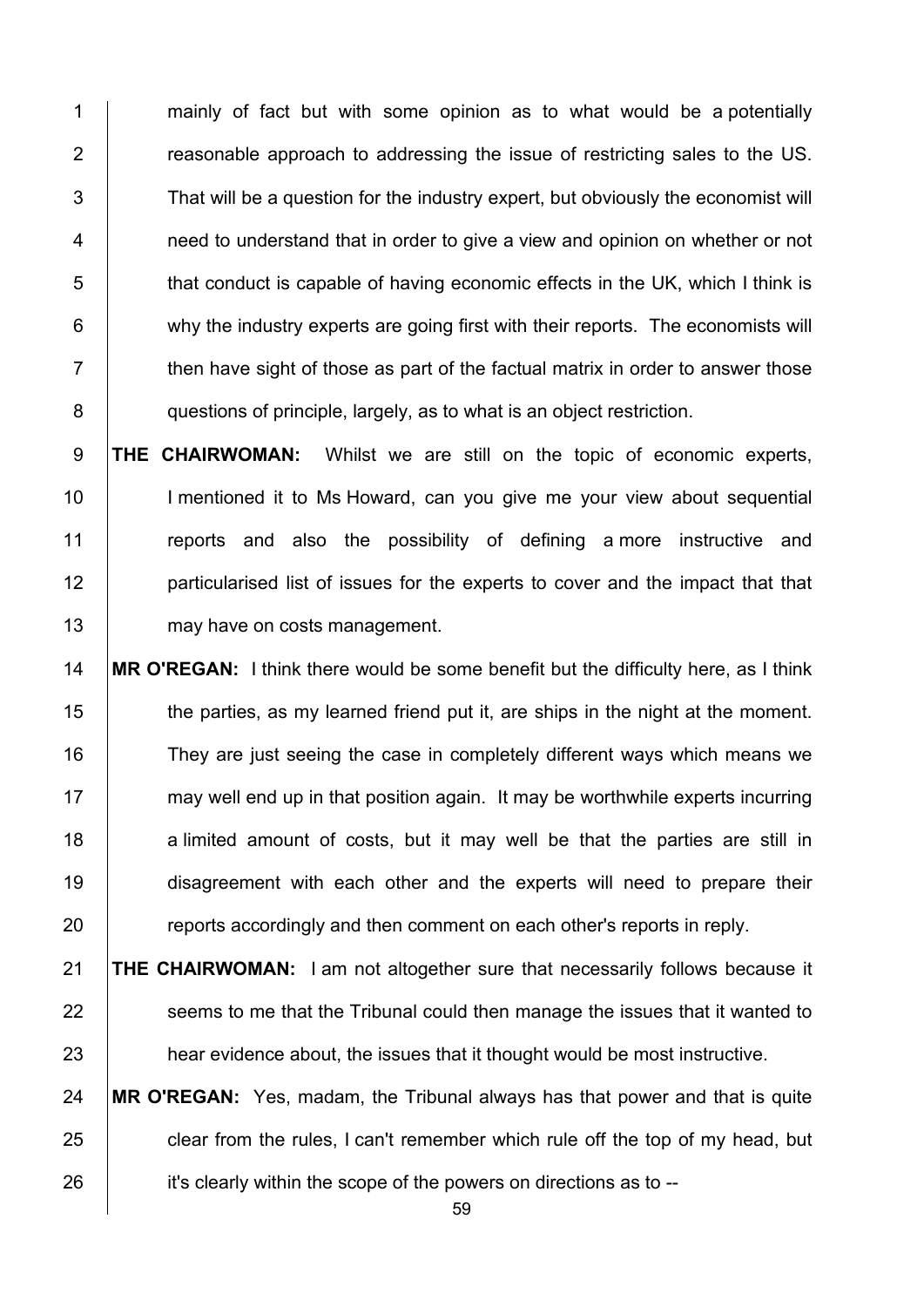**THE CHAIRWOMAN:** What we don't want to have is ships passing in the night.

**MR O'REGAN:** Absolutely, madam. So it may be there is some value in seeing 3 what agreement can be reached, but if there isn't agreement, and I suspect 4 that will be the case simply because the parties see the case in completely 5 different ways -- we are basing ourselves upon the pleaded case that we have **to meet and we say that these issues arise, the Claimant disagrees, but in our** 7 | submission, I think the Claimant either isn't engaging with them or has not **appreciated them.** 

**THE CHAIRWOMAN:** Or the Claimant may reply: well, actually we are not going to  $\parallel$  take you on on that, we are happy to take that as read.

**MR O'REGAN:** Yes.

**THE CHAIRWOMAN:** Our major issue on this is --

 **MR O'REGAN:** So there may be some value in both saving costs but also focusing **14** on the issues for the experts to at least, once they've had an opportunity to **The Step and all the documentation, to have a pre-discussion, if you like,** 16 a pre-meeting, as to where there is agreement and disagreement both as to **the answer but also what questions** --

**THE CHAIRWOMAN:** Exactly.

 **MR O'REGAN:** Well, on both hopefully and then we can really narrow the issues 20 down. But if there's still substantial disagreement, then it may be we have to **Fig.** return to the Tribunal for further guidance and ruling on what the Tribunal 22 wishes to hear evidence on.

 **THE CHAIRWOMAN:** Yes. I am quite tempted by that course. That's why I am **b** asking you for your submissions on it.

**MR O'REGAN:** Yes.

**THE CHAIRWOMAN:** Just because it does seem you are poles apart and your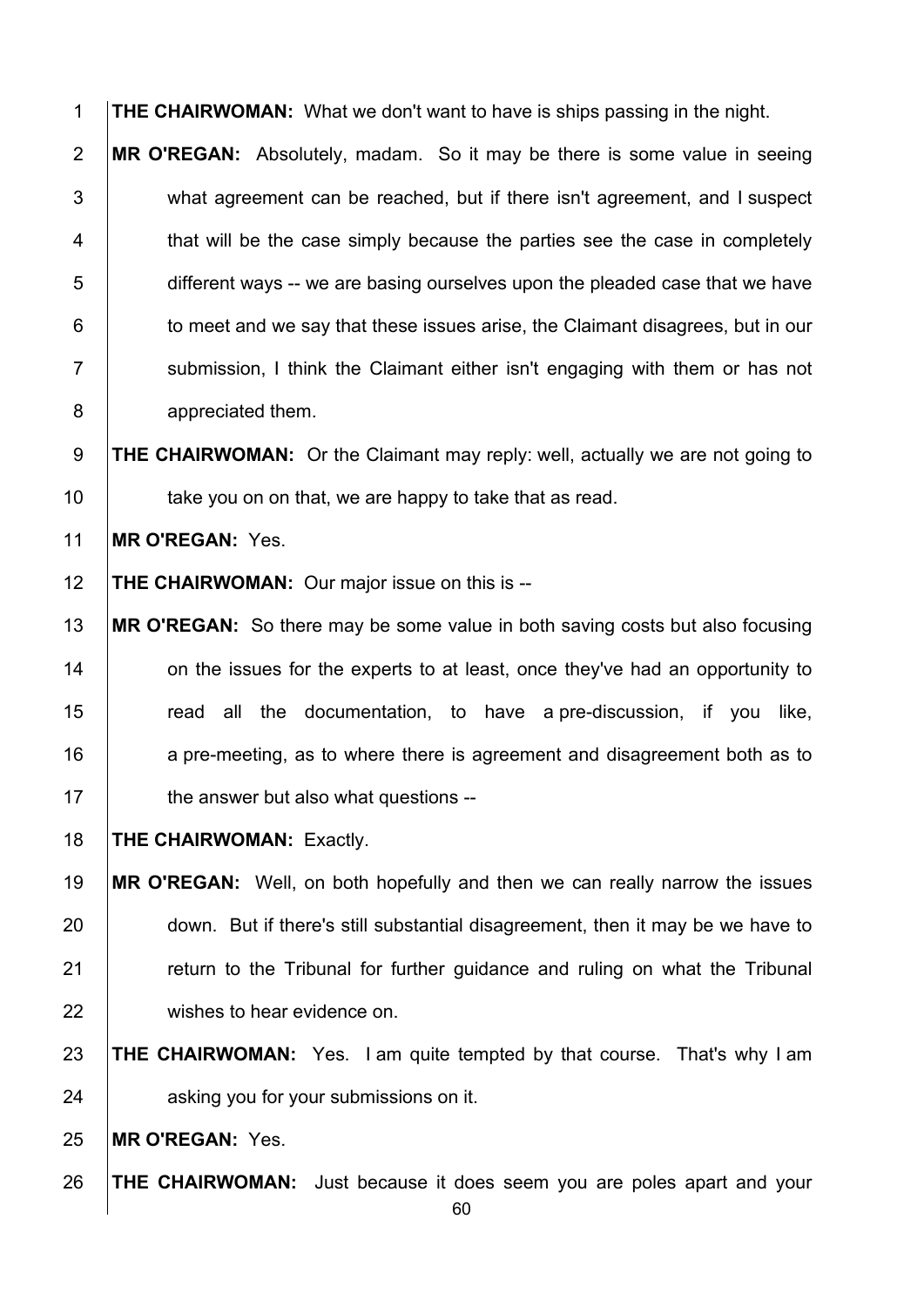1 costs budgets are therefore poles apart. So I will leave that with you. We | have got a lunch break coming up in a few moments. I just want to address 3 you on that.

4 We have an availability issue with Mrs Walker from 3 o'clock this afternoon. Now **I** am quite conscious that the Tribunal took the time to consider the proposed **timetable and what should be done about Ms Howard's availability.** So we 7 | took time out of this case management conference so obviously I am not **going to say stop now.** 

9 Do you think you will be able to finish your submissions by, say, 2.30?

**MR O'REGAN:** Starting again at what time, madam?

 **THE CHAIRWOMAN:** That's what I was coming to really. How long do you think 12 you'll need, and then we may have to tailor the lunch break accordingly?

**MR O'REGAN:** Probably another half an hour, I would imagine.

**THE CHAIRWOMAN:** Another half an hour.

 **MR O'REGAN:** I think we are getting well -- possibly less. We are getting well **through the points I think that need to be addressed on costs budgeting because they are largely about experts and on some attendance at trial** 18 points. In a lot of areas, if one breaks it down, the costs budget estimates of 19 the parties are reasonably close and in some areas the Claimant has spent **Substantially more.** Most of those incurred costs are obviously not something 21 we can take account of in costs management going forward. So I think it may **be that I only merely need to address you on costs capping. I think if we were** 23 to start, say, at quarter to two, then I think -- or even earlier. I was not expecting to still be on my feet but --

**THE CHAIRWOMAN:** Yes.

**MR O'REGAN:** A relatively short lunch adjournment. I don't think we need an hour.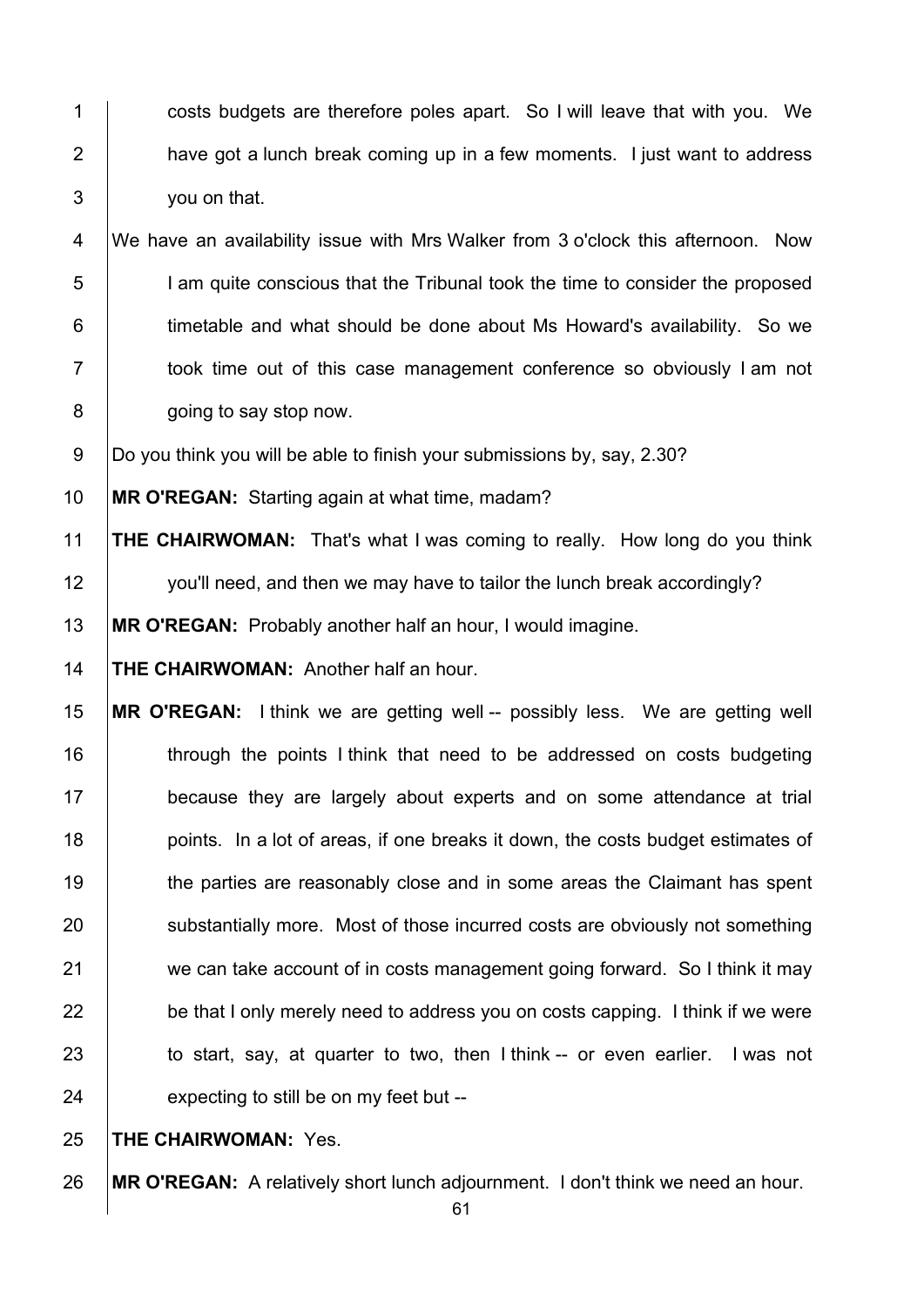- **THE CHAIRWOMAN:** No, I am grateful for that.
- **MR O'REGAN:** If Mrs Walker has a hard stop at three, and I am assuming you will  $\vert$  be wishing to make a ruling on costs management and/or cost capping by 4 3 o'clock, then I would suggest we restart in half an hour at most. I am **b** entirely in your hands on that, madam.
- **THE CHAIRWOMAN:** I have to say, with all of the authorities that we have been  $\parallel$  referred to, I doubt very much whether we will be giving a ruling by 3 o'clock. 8 | I suspect it will be reserved, and I appreciate that's adding that to my **bomework, so don't worry about that.**
- **MR O'REGAN:** Obviously Ms Howard needs some time to reply.
- **THE CHAIRWOMAN:** Yes.
- **MR O'REGAN:** I think if we were to start again at a quarter to two, I think we would **both be finished by 3 o'clock.**
- **THE CHAIRWOMAN:** Thank you.
- **MR O'REGAN:** Unless there is anything else we also need to consider by 3 o'clock?
- **THE CHAIRWOMAN:** For my part, and the rest of the Tribunal, I don't think there is.
- 17 So if we rise now and come back at a quarter to two then.
- **MR O'REGAN:** Yes, madam.
- **(1.08 pm)**
- **(The luncheon adjournment)**
- **(1.45 pm)**
- **THE CHAIRWOMAN:** Yes, Mr O'Regan.
- **MR O'REGAN:** Good afternoon, madam. I think we were part way or nearly to the 24 end of economic experts, so if I may just address you on the remainder of that.
- **THE CHAIRWOMAN:** Yes.
-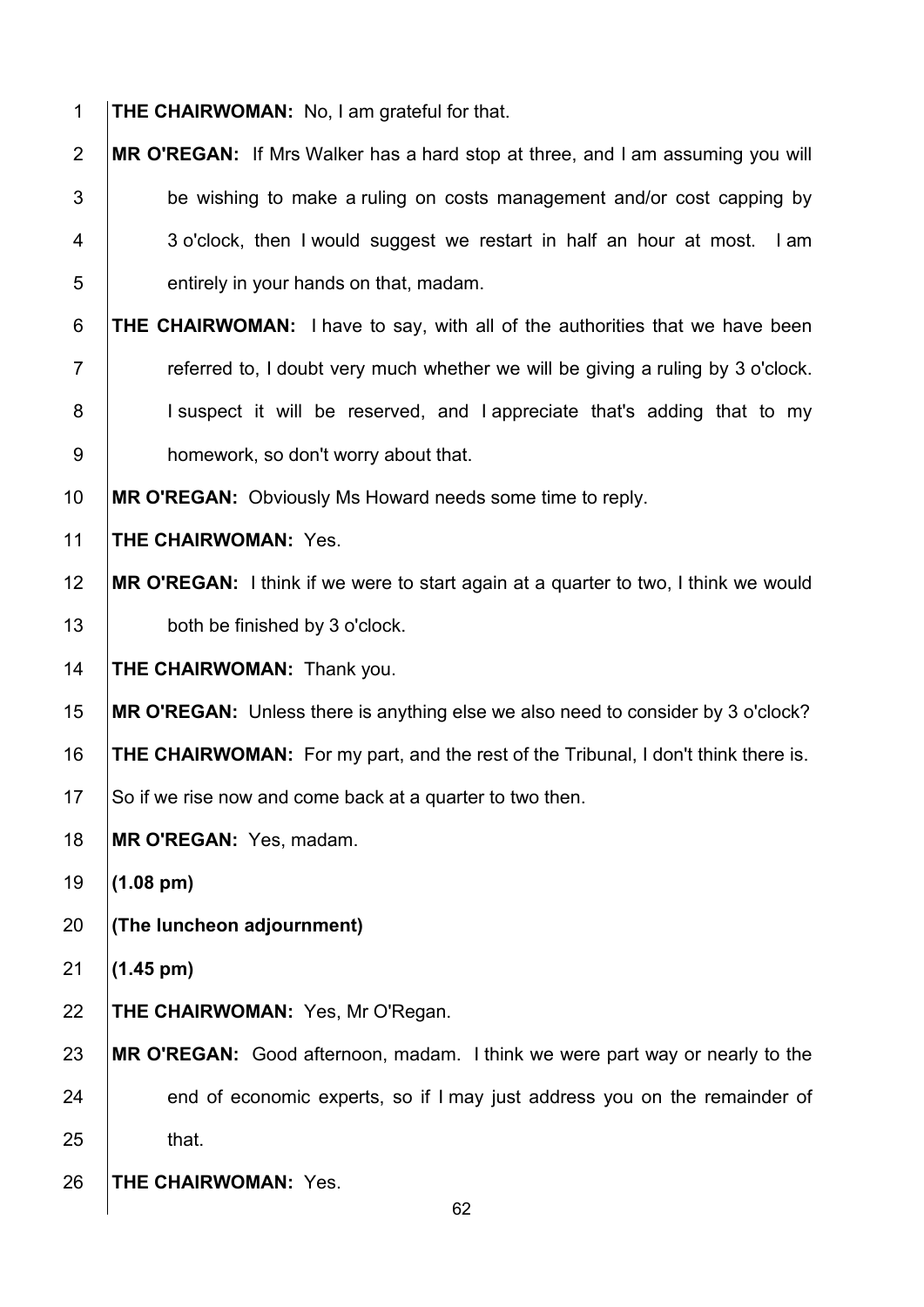1 **MR O'REGAN:** I have given you our submissions in relation to the extent of their 2  $\parallel$  reports and the fact they will not be given free licence to roam over the plains 3 **S** of the economic data without restriction.

4 The proposal from the expert is that he is assisted by a number of individuals, it may  $5$  be one, it may be more than one, simply because that's the most efficient and  $6$  effective way of doing the work, partly because obviously the expert's own  $7 \mid$  availability is somewhat limited, he's as I understand it a very busy man and is 8 giving expert evidence in a number of other cases before the Tribunal and it's 9 Simply neither time nor cost effective at his particular charge-out rate to do all 10 the research and write the report on his own. It may be the Claimant's expert 11 is prepared to do all of that but in our submission the most cost-effective way 12 of preparing the reports is for a team, but an efficiently constructed team, to 13 manage that. It's not a case of having lots of people working on it adding no 14 value, there certainly won't be any passengers on the team, it is going to be 15 **tightly controlled and managed, as one would expect.** 

16 Obviously, this is an estimated budget at a high level, it's not a full Precedent H and 17 **17** at this stage it won't be possible to identify with precision exactly who is going 18 to do what hours, that's why it's an estimate, but it has an upper bound to it 19 and that upper bound is what you see in our budget. We are not saying we 20 are going to come back and spend more unless of course the case changes 21 **dramatically but it's not something that we are intending, that's obviously** 22 Something that, if that were the case, would be for the Tribunal consider. 23 We'd have to make an application for a further costs budget. That's certainly 24 **not our intention or expectation.** The four corners of the expert's evidence 25 **have already been set and we don't expect anything more. It's not a case**  $26$  with a quantum dispute where lots of other issues may arise at any point. The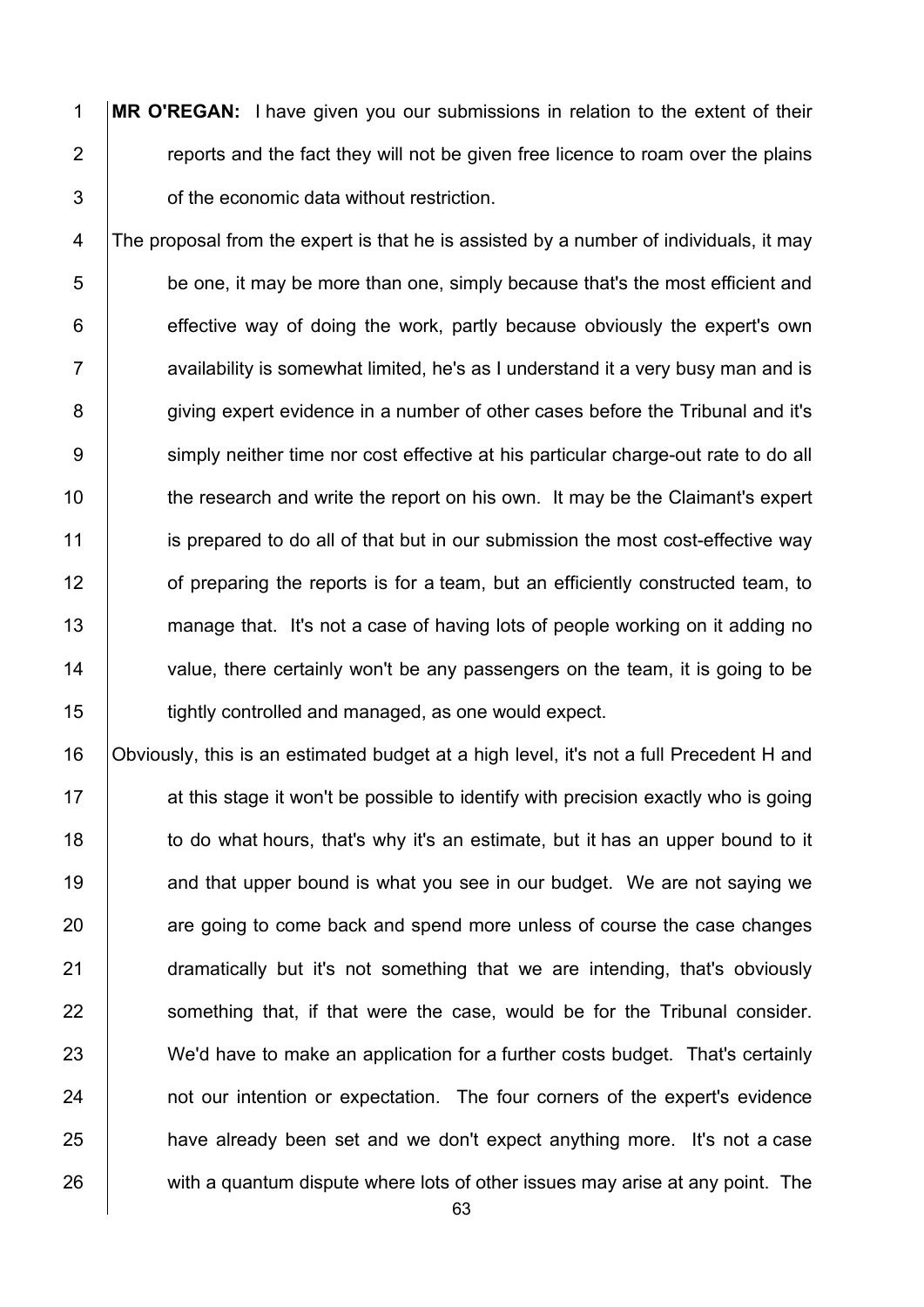1 case will be the expert will give his evidence in respect of those issues the 2  $\parallel$  Tribunal says he may and within the four corners of the pleaded case.

3 In terms of his attendance at trial, the rate, the estimate obviously includes  $4$  | attendance at trial but also preparation. It's not a case where an expert can 5 turn up without preparation, that would not be of assistance either to him or  $6$   $\vert$  the parties or the Tribunal, so clearly there needs to be an element built into 7 T the budget for appropriate preparation, including or expected to include 8 **8** a conference with counsel at some point. Obviously one part of the expert's 9 work is to identify issues for cross-examination of the other party's experts. 10 So there will be some form of preparation and conference and that has been 11 budgeted for.

 We are expecting that there will be one day required, whether that's four hours or **five is immaterial, in our submission, the expert is not going to charge on an hourly rate.** It will be for the full day. Now, when the budget was prepared we **took** a contingency that he may be required to give evidence over two days, 16 we just didn't know at that stage, but if it is going to be one day then that's **obviously** something the Tribunal can take into account. But in our 18 Submission, it will be necessary for a member of the team to attend trial **throughout because there may be economic issues that arise either in** 20 submission or in evidence and that would be an entirely proportionate and 21 appropriate approach to take. That wouldn't necessarily be the expert, and **one wouldn't expect that he'd necessarily want to be available for the four or five days, but a junior member of the team may attend. So that deals with the** 24 attendance of an expert at trial.

25 In terms of the actual numbers, if it may assist, I can break those down for you, the 26 Tribunal. No costs have been incurred to date because they've not been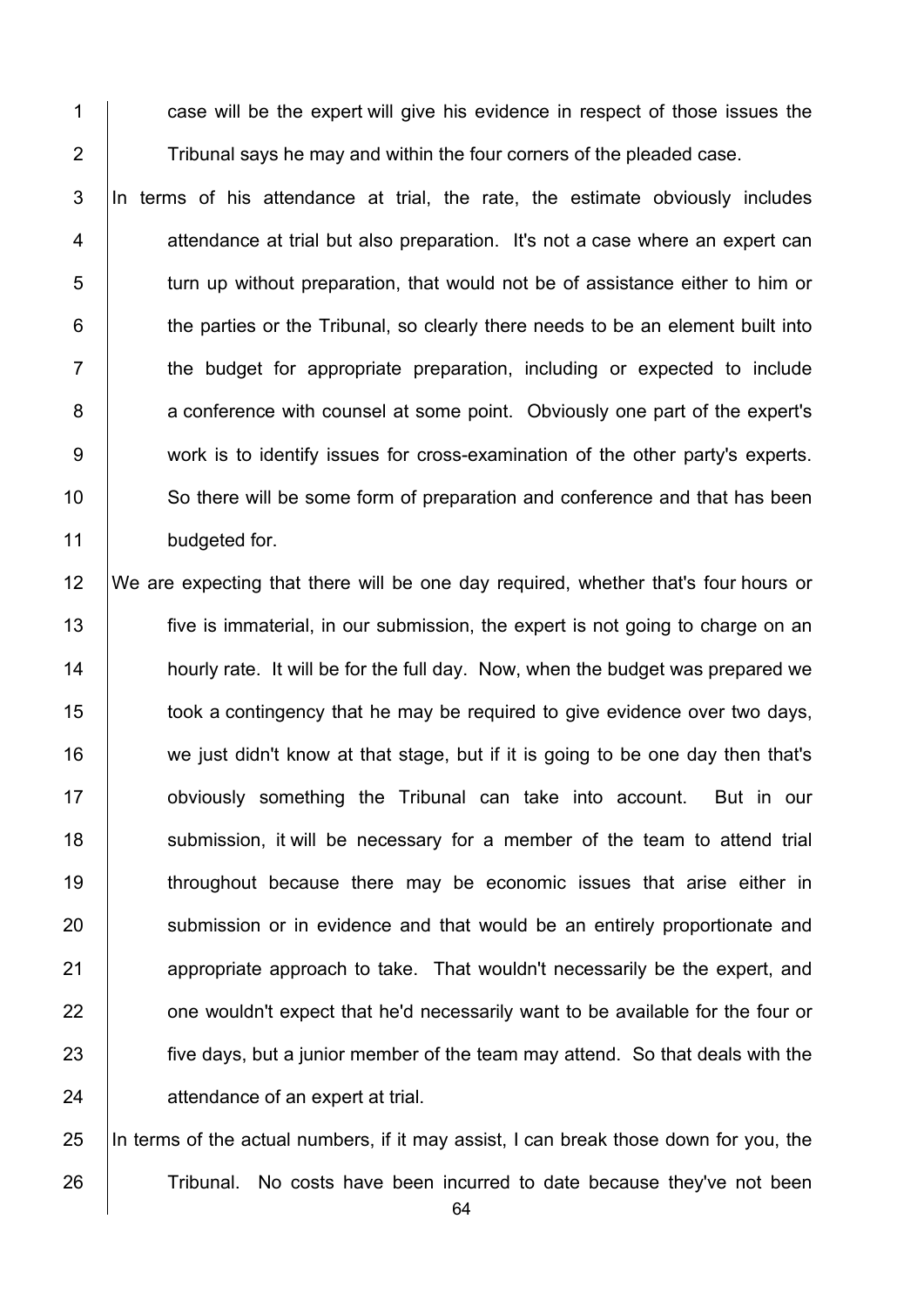1 instructed, we are still at the early stage. The report, the upper bound is **E115,000.** Reply report is at £30,000. Joint statement is another £30,000. **Supers** Obviously that will entail preparation, attendance possibly at an all-day **Fig. 2** meeting with the Claimant's expert and then drafting the points of agreement **and disagreement.** 

6 Trial has an upper bound at £45,000 on the basis of two days with the expert and then another junior member of the team, plus preparation for the expert.

**THE CHAIRWOMAN:** Do we have any more visibility about how that £45,000 is 9 broken down, other than the bare details you've just given me?

 **MR O'REGAN:** I don't have any further details. I will see if those instructing me do, 11 madam but I don't think so. No, I regret we don't have any further breakdown 12 at this point, madam, so the assumption is two days of trial attendance, plus 13 a junior member of the team for the other three days, and preparation time. 14 So those are the upper numbers, which come to £220,000, which is the **15** number that's in the budget. That was reduced down from the original figures **16** once the Defendants' experts became aware of the terms of the Order and **precisely upon what evidence was required.** So we've not asked them to **come up with numbers, we've just asked them to tell us what their fee would** 19 be -- and those rates I am instructed are at a 10 per cent discount off the normal rates that would be charged by this firm.

## **THE CHAIRWOMAN:** Thank you.

**MR O'REGAN:** In transparency, they are the upper ranges.

 **THE CHAIRWOMAN:** Yes. Were they also asked to provide, if you feel you can answer this, I don't want to you to say something you don't feel you can, were  $\parallel$  they asked for any lower or mid range --

**MR O'REGAN:** I can give you the lower range, if that would assist. Expert report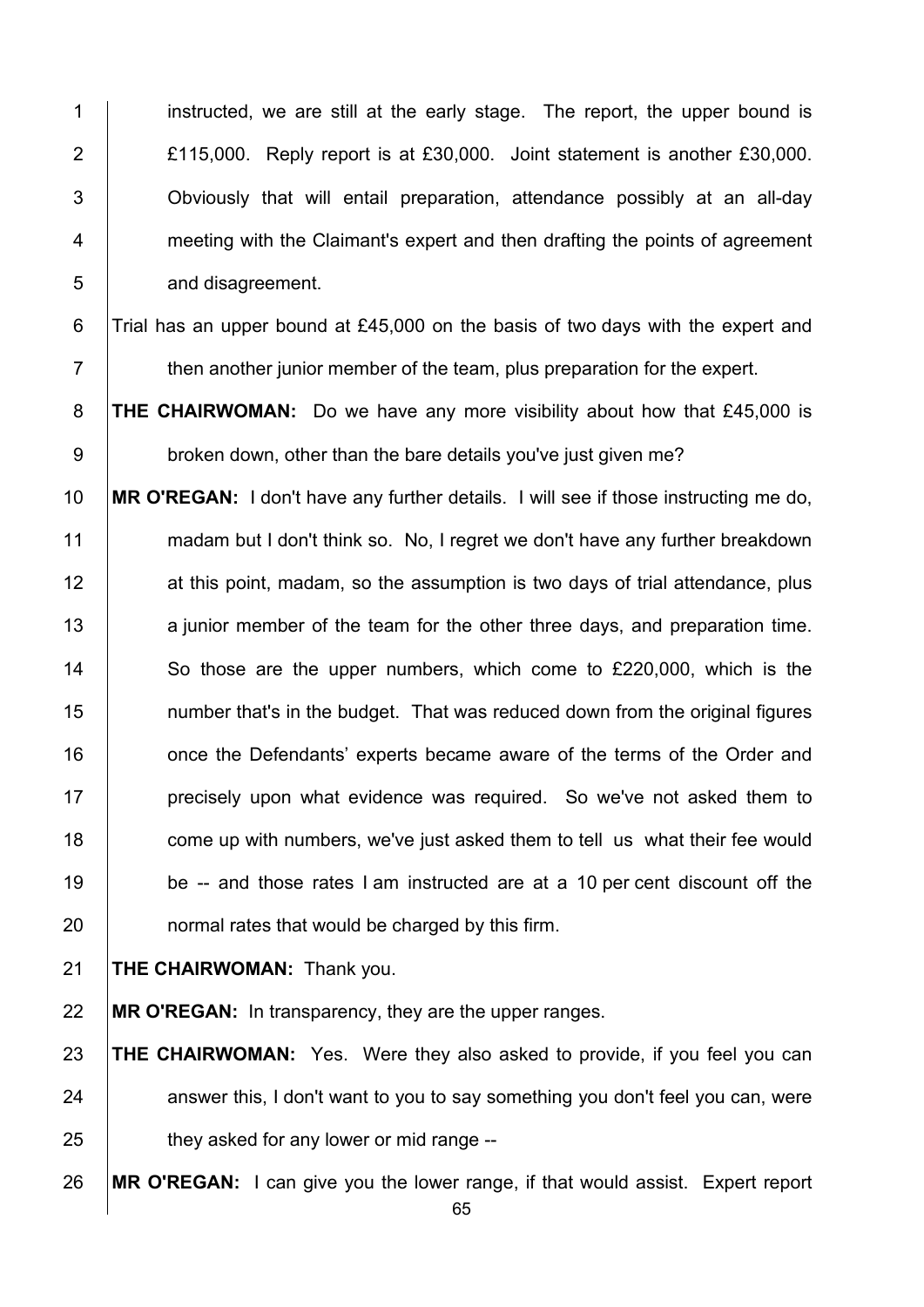| 1              | £65,000.                                                                                  |
|----------------|-------------------------------------------------------------------------------------------|
| $\overline{2}$ | <b>THE CHAIRWOMAN: Thank you.</b>                                                         |
| 3              | MR O'REGAN: Reply and joint statement £25,000 each. Trial would also be                   |
| 4              | £25,000.                                                                                  |
| 5              | <b>THE CHAIRWOMAN: Thank you.</b>                                                         |
| 6              | <b>MR O'REGAN:</b> That gives a total of £140,000. But obviously at the present time it's |
| $\overline{7}$ | very difficult for them to identify precisely what work would be required without         |
| 8              | more information.                                                                         |
| $9\,$          | THE CHAIRWOMAN: Yes.                                                                      |
| 10             | MR O'REGAN: But in our submission the upper numbers are proportionate and                 |
| 11             | reasonable and maxima, not numbers that are to be exceeded and then                       |
| 12             | claimed for in due course. So those would be what we submit are the                       |
| 13             | appropriate budgeted numbers.                                                             |
| 14             | The Claimant's costs are extraordinarily low. They total, I think, £30,000, including     |
| 15             | costs already incurred, including £2,500 for attending trial. That seems to me            |
| 16             | to be extraordinarily low for an expert including preparation time even if the            |
| 17             | expert were attending only for one day. Obviously, we have no indication as               |
| 18             | to what those rates are, whether they are heavily discounted, whether or not              |
| 19             | there is an amount of pro bono time thrown in, we just have no visibility, but            |
| 20             | they do seem, on even a straightforward claim, even claims on the fast-track,             |
| 21             | economists' costs are considerably above £30,000 or so.                                   |
| 22             | Of course the $E$ 30,000 number is almost exactly the same as the initial budget that     |
| 23             | was filed with the fact-track application, which was at £28,000, including                |
| 24             | £12,000 already incurred, which now seems to have come down to ten.                       |
| 25             | So it seems to us either the -- I keep repeating myself -, but either they haven't        |
| 26             | engaged with the issues we think are necessary or have underestimated the                 |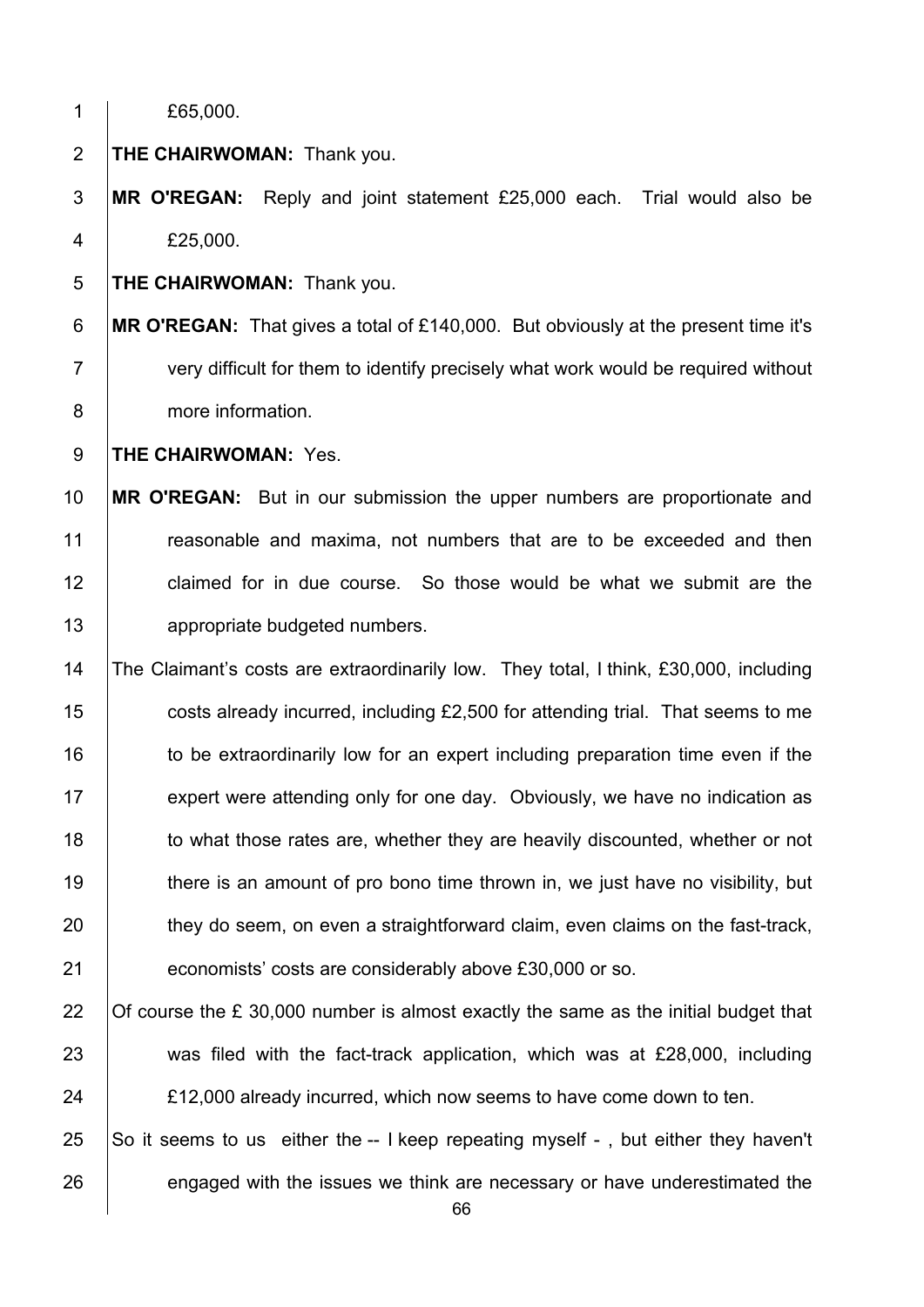1 work or £30,000 just doesn't seem -- in a claim raising these issues, even on 2 **lignt** liability without the need for significant empirical analysis, £30,000 does seem 3 extraordinarily low.

4 So, in our submission, it would it be unfair, unreasonable and disproportionate for the 5 Defendants' costs to be capped to what the Claimant is prepared to pay or 6 **their expert is prepared to accept.** 

7 So that's all I have submissions on in relation to the expert evidence.

8 **Briefly in relation to the industry expert**, the Defendants are still in the process of 9 | identifying an expert. It does not seem to be a particularly easy task to 10 **identify someone who might be suitable, although there is somebody they** 11 **have in mind who they will be speaking to in the next few days.** So we 12 basically had to estimate and that is simply on the basis of five days in total 13 **for the report, reply and the joint meeting and statements, everything up to** 14 Trial. Then one day of trial. Again, an expert is not going to charge on 15 **an hourly rate when effectively they will be committed for the full day.** One 16 day of preparation. That will be seven days, effectively, of work, it may be 17 | less in reality but we've budgeted -- estimated and it's no more than an 18  $\vert$  estimate -- seven days at £5,000 a day.

19 Again, £1,000 for trial and £5,000 for the full report by the Claimant's industry expert 20 **does seem to be quite low.** 

 Again, in relation to documents, they will be provided with the pleadings, the witness statements, et cetera, and any relevant documents that go to the use of eBay 23 but nothing further because they don't need to see anything further because it **Fig. 24 really is about how eBay works and how online retailers can adjust settings on** 25 eBay to effectively blank out the United States and Canada and, if so, how that can be done and what impact, if any, that has upon sales to the rest of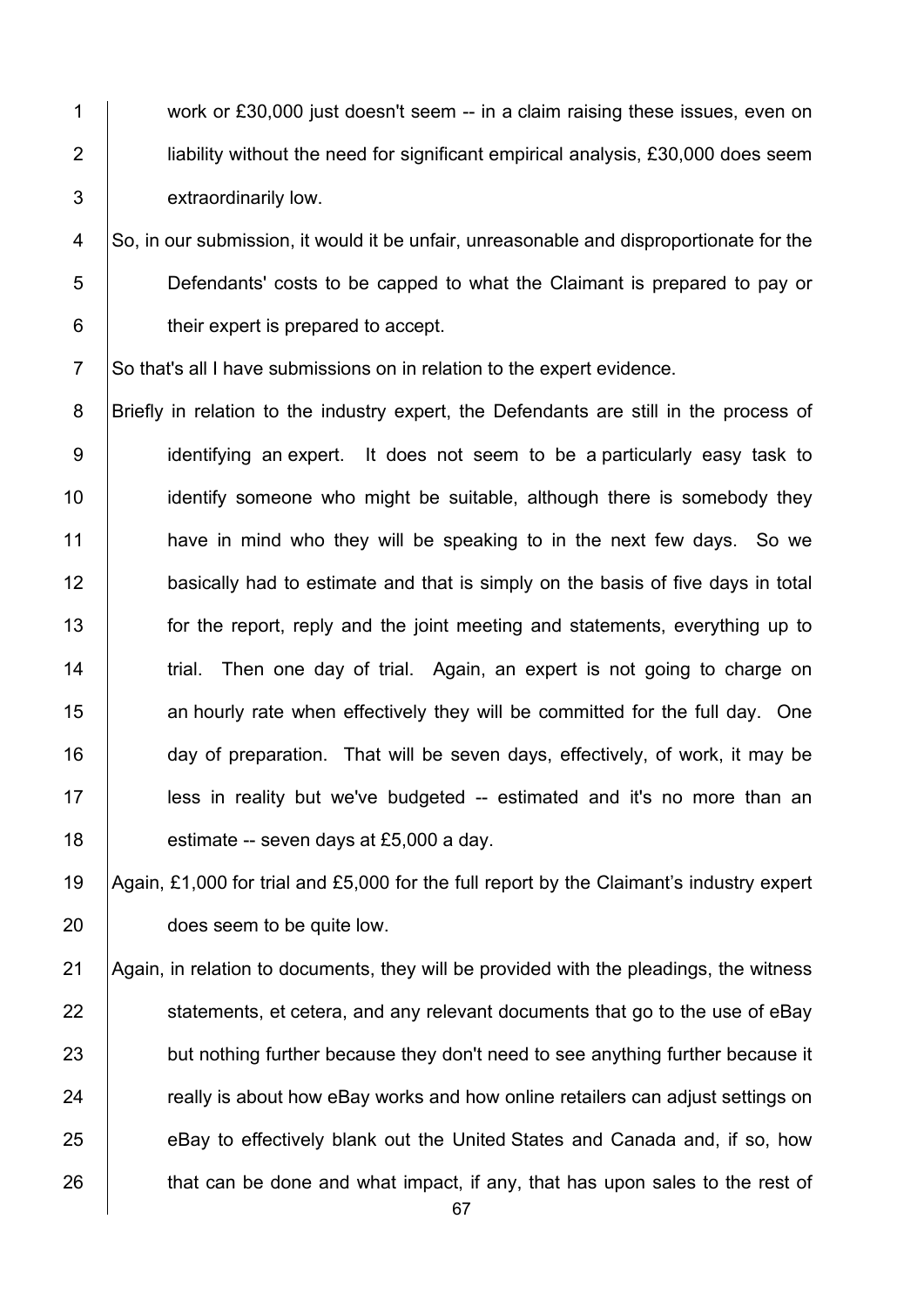1 the world, including within the UK. So it is fairly tightly constrained. So I think 2 **i** in reality the number will be significantly lower but we just have no knowledge  $3 \mid$  and it's a best estimate at this stage.

4 So just to conclude on the Defendants' costs, there was some objection taken to the 5 **6** costs of attendance at trial. We've dealt with economists and industry  $6$  experts. The industry expert will not attend other than when giving evidence.  $7$  I it's not like the economist. The intention is at the moment there will be two 8 Supersteright and a trainee dealing with different issues. Mr Lye behind me is an 9 | experienced litigator but not a competition litigator. There is another partner 10 **in the firm who deals with competition and others issues and effectively** 11 advises the Defendants on those issues, so that is why he is intending to 12 attend trial.

13 The suggestion from my learned friend is that they can all watch online. I don't 14 **Theory is example to really, with respect, follow that suggestion.** Obviously, it's something one had 15 to do during pandemic but we are past that stage and it would be far more 16 **effective and efficient for those instructing me to attend in person, as indeed** 17 | would the Claimant's solicitor.

18 The trial days now are from, at least on three days, 10 until 5, the Tribunal actually 19 Sitting. So in reality that means time in the Tribunal precincts, if one wishes, 20 9.30 to 5.30, that's 8 hours straight through, and obviously there will be later 21 **preparation and conference and that obviously needs to be factored in and we**  $22$  have factored that time into the numbers we've given. So it won't be a short 23 day of 6 hours, it will be a 10 to 12-hour day likely for all lawyers on both sides  $24$  and that's what we have budgeted for.

25 **THE CHAIRWOMAN:** Just on that, I am not saying that this timetable is necessarily 26 what we will be adopting, I hope I made it clear earlier, it may be that when we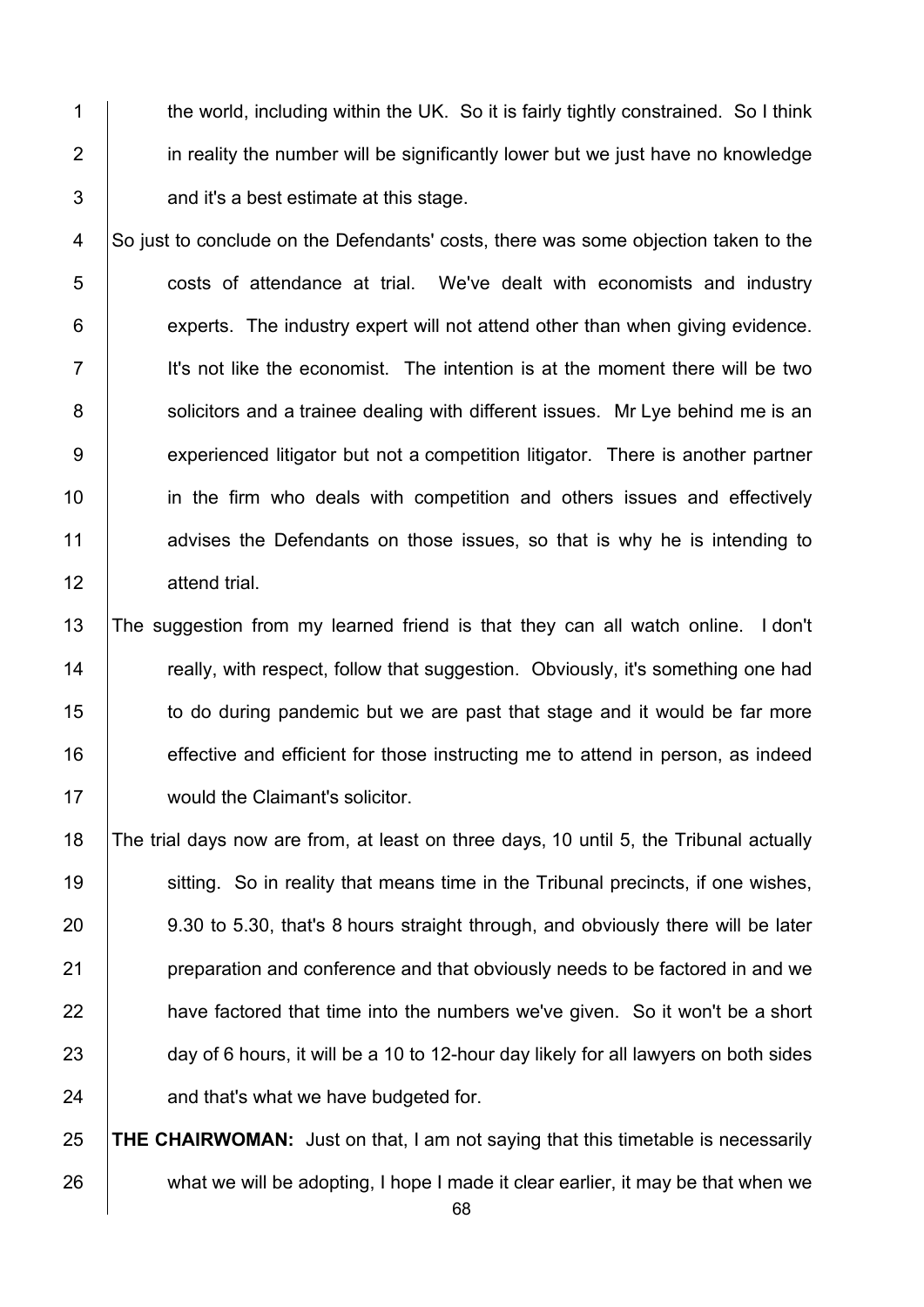1 come back or shortly before trial the parties will be able to produce a different 2  $\parallel$  timetable and it may be that we can start a bit later or rise on time but anyway 3 **that's the intention, it's not written in stone.** 

4 **MR O'REGAN:** No, it's not. Obviously, those instructing me are not based in 5 London, so there is travel time and hotel accommodation and train tickets and  $6$   $\vert$  the like on top and as we are over a weekend there will be two return trips to 7 London. So that is all factored into the costs of attending trial as well and 8 **again that's reasonable, in our submission.** 

9 Now, my learned friend suggested that costs management wouldn't be sufficient to 10 give certainty and protection to the Claimant because the Defendants would 11 be able to increase their costs. Now, whilst that is theoretically possible and 12 **costs do increase in hearings before the Tribunal, clearly that requires a good** 13 The reason and it requires the permission of the Tribunal. So that provides 14 a degree of control. So if additional costs are not reasonable and 15 **proportionate, then they won't be allowed.** If they are, then they will be 16  $\parallel$  allowed. And it's by no means obvious that any additional work necessitating 17 an increase in costs would be as a result of the Defendants making an 18 **18** application. It could well be that the Claimant wishes to deal with additional 19 issues and that therefore obviously they will need to be budgeted and paid for 20 **conting 1** on the Defendants' side as well.

21 My learned friend took you to *Red & White.*

22 **THE CHAIRWOMAN:** Yes.

 **MR O'REGAN:** I don't think we need to turn it up, I just wanted to draw a few key **points from it and the paragraph numbers.** That was a competition law **counterclaim for maximum of "120,000 in an abuse of dominance case** 26 involving a bus station. I would expect the economic evidence would have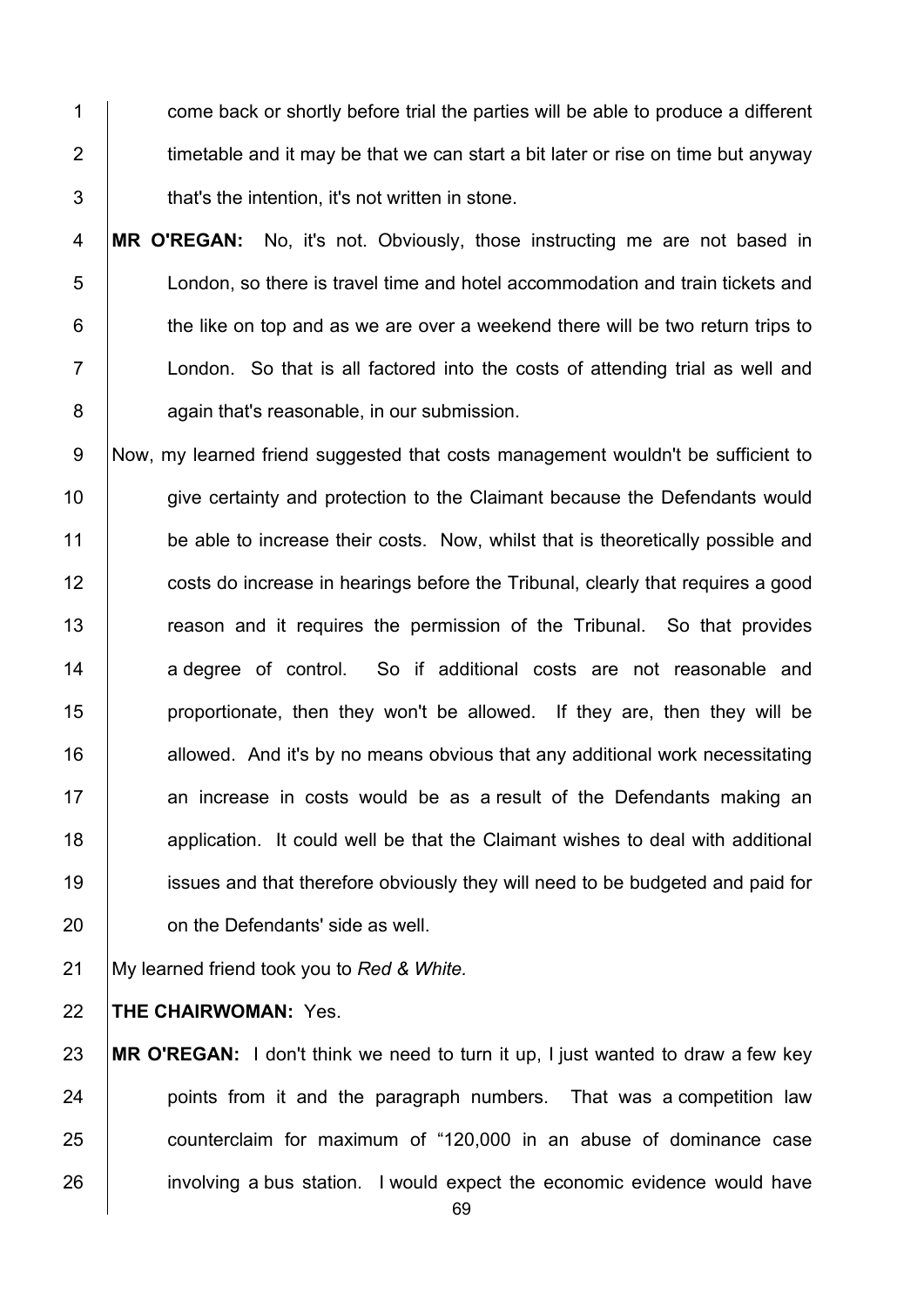1 been fairly limited as to the relevant markets. I mean, bus stations have 2 a limited geographic footprint and a relatively small number of users, so it 3 Would be fairly obvious if a bus company were being adversely affected by not 4 **having access to the bus station, which was the case in that case.** 

5 This case is obviously somewhat different. That claim was, as I say, for £120,000  $6$  and yet the costs budget was approved at £800,000. Each case is obviously 7 T completely different and one can't read across from one case to another but 8 what Mr Justice Birss' judgment does show is that competition litigation is 9 expensive. That's the first point. As the learned judge did in that case, one 10 | needs to take account of what is the proper level and in that case, at 11 **paragraph 26, a £1.5 million budget was disproportionate in a claim for** 12 **E**120,000. We are clearly not in that category, we are at £7.7 million at its 13 **highest**.

 Interestingly, in that case, at paragraph 27, the learned judge found that the 15 defendant's budget was too low and the costs for its experts were, in his words, "surprisingly low". So it's clear that limited guidance as to what is **Figure 2** reasonable and proportionate can be gained by looking simply at the costs 18 that one party has put into their budget. One needs take a step back and look at things in the round. That's clear from *Red & White*.

20 The second authority that my learned friend has sent to the Tribunal, I think either 21 last night or this morning, is a case called *Harrison*, which my learned friend 22 did not take you to. So that is the second one that was handed up this 23 morning. That was a medical negligence case and the issue there was post  $24$   $\parallel$  trial to do with whether or not a cost judge can go behind a budgeted cost  $25$  amount and, if so, when; do they need to have a good reason to do so or can  $26$  they do so without a good reason? So that is the point that was being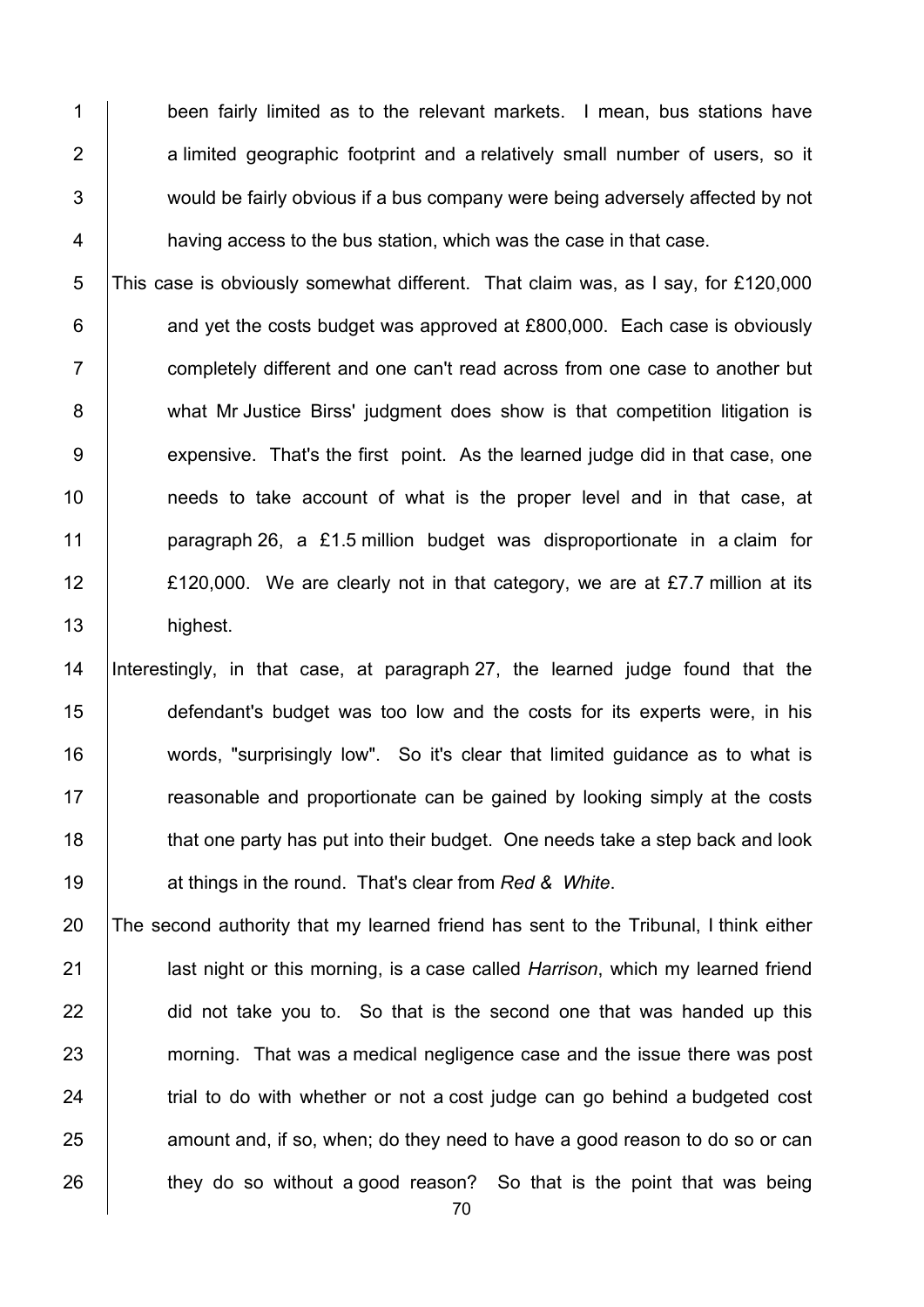1 considered.

2 It was held, it's not the relevant point I want to take you to, in that case that they  $3$   $\vert$  could only do so with good reason. The same would clearly apply here. But 4 I'll take you to paragraph 29.

5 **THE CHAIRWOMAN:** Yes.

6 **MR O'REGAN:** It's on internal page 9.

7 **THE CHAIRWOMAN:** Yes, I have it.

8 **MR O'REGAN:** I am grateful. Now, it says:

9  $\parallel$ "I have to say that I was a bit bemused by some of the aspects of the arguments 10 advanced before us. At times the citation not only of authorities but also of 11 what were described as 'extra-judicial documents' almost descended into a 12 kind of arms race in collecting views or comments which might lend support to 13 **1** one point of view with regard to costs budgeting in preference to another."

14 It's somewhat where we feel we are in the case we have been put to, that there is  $15$  a lot of material that is being presented, whether it to be to do with the 16 approach taken in the *Corner House* cases on judicial review and cost 17 **capping there, there's references in my learned friend's skeleton to the** 18 approach under section 88 in relation to judicial review cases and cost 19 **capping there, but the Claimant really is casting around for a way in which** 20 they can avoid the usual costs consequence of, if they lose, having to meet 21 **the successful Defendants'**, the receiving parties' reasonable and 22 **proportionate costs.** In our submission, there is no reason for that and the 23 appropriate course is simply for the Tribunal to determine what level of costs 24 is reasonable and proportionate, which in our submission is the number in the 25 budget.

26 **THE CHAIRWOMAN:** Was there another point?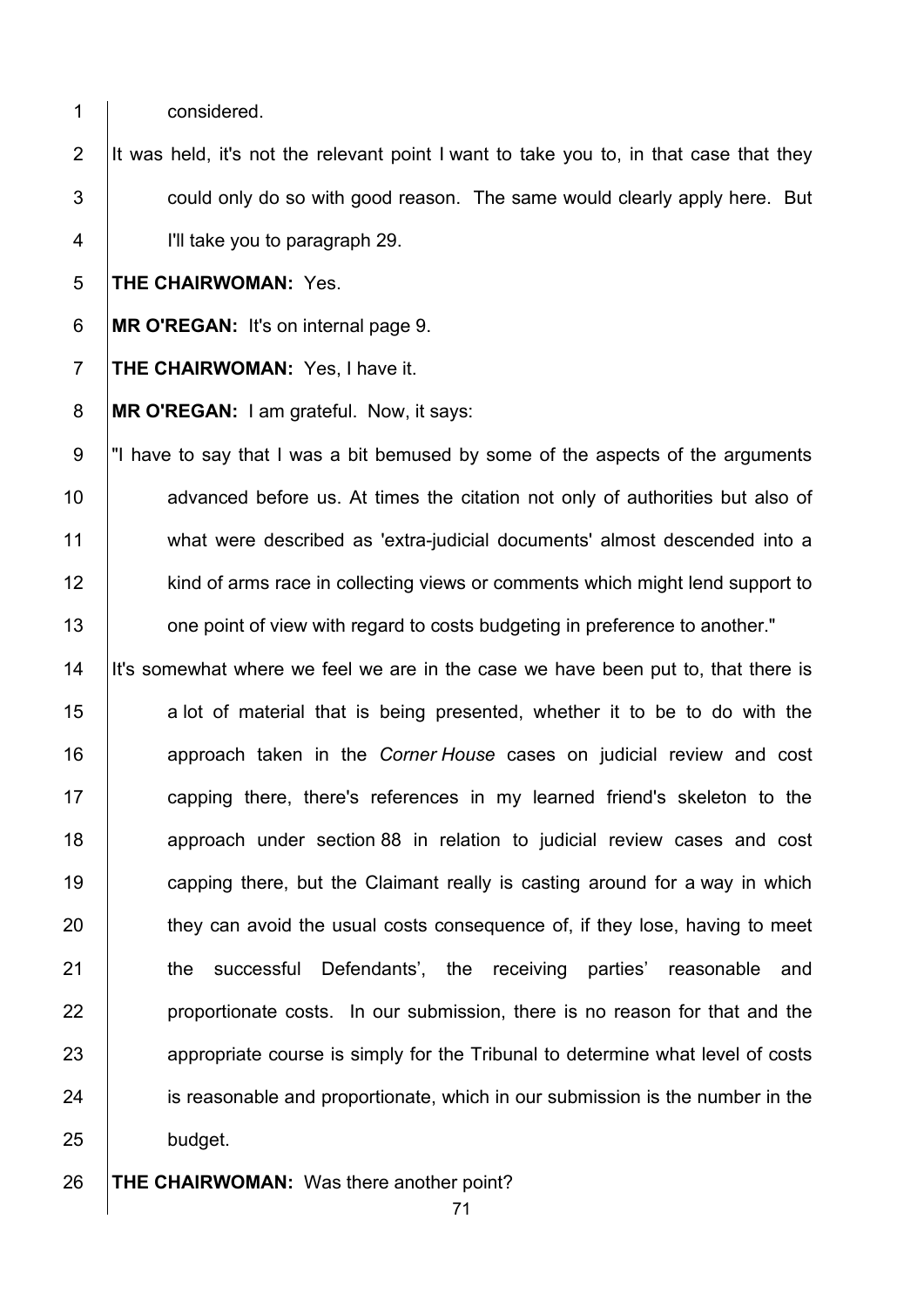**MR O'REGAN:** There's also, moving on to the Claimant's costs, we take no specific **i** issue with any of the budgeted costs other than to observe significantly that 3 the incurred costs to get to this stage are, in our submission, very high. It's 4 well over £300,000 to date by a Claimant who claims that they have no **Fig. 3** resources, that seems to be a very large amount of money in what they say **would have been a claim dealt with in two to three days on the fast-track** 7 where costs at those levels are extremely unusual.

8 So in our submission, it's appropriate that the Tribunal should apply its cost 9 management powers to both parties' budgets and it's not appropriate, in our 10 Submission, as the Claimant suggests, that a limit should be imposed only upon the Defendants' costs and the Claimant can effectively incur whatever **costs they like, only subject to detailed assessment in due course at the end** 13 of the proceedings. That's not likely to assist in leading to these proceedings **being dealt with justly and at proportionate cost.** 

Those conclude my submissions, madam, in relation to costs management.

**THE CHAIRWOMAN:** I just have one question in relation to that.

**MR O'REGAN:** Yes, madam.

 **THE CHAIRWOMAN:** We are looking at the budget and you say that we should determine that the costs set out in the budget are reasonable and **proportionate**.

**MR O'REGAN:** Yes, madam.

 **THE CHAIRWOMAN:** In relation to a number of the points you said this is very 23 much an estimate and we actually don't know what will be involved at this stage because we haven't seen it, and I understand that and we are at a very early stage in the proceedings, but is your proposal that we basically sign off 26 on the costs budgets and say these are reasonable and proportionate and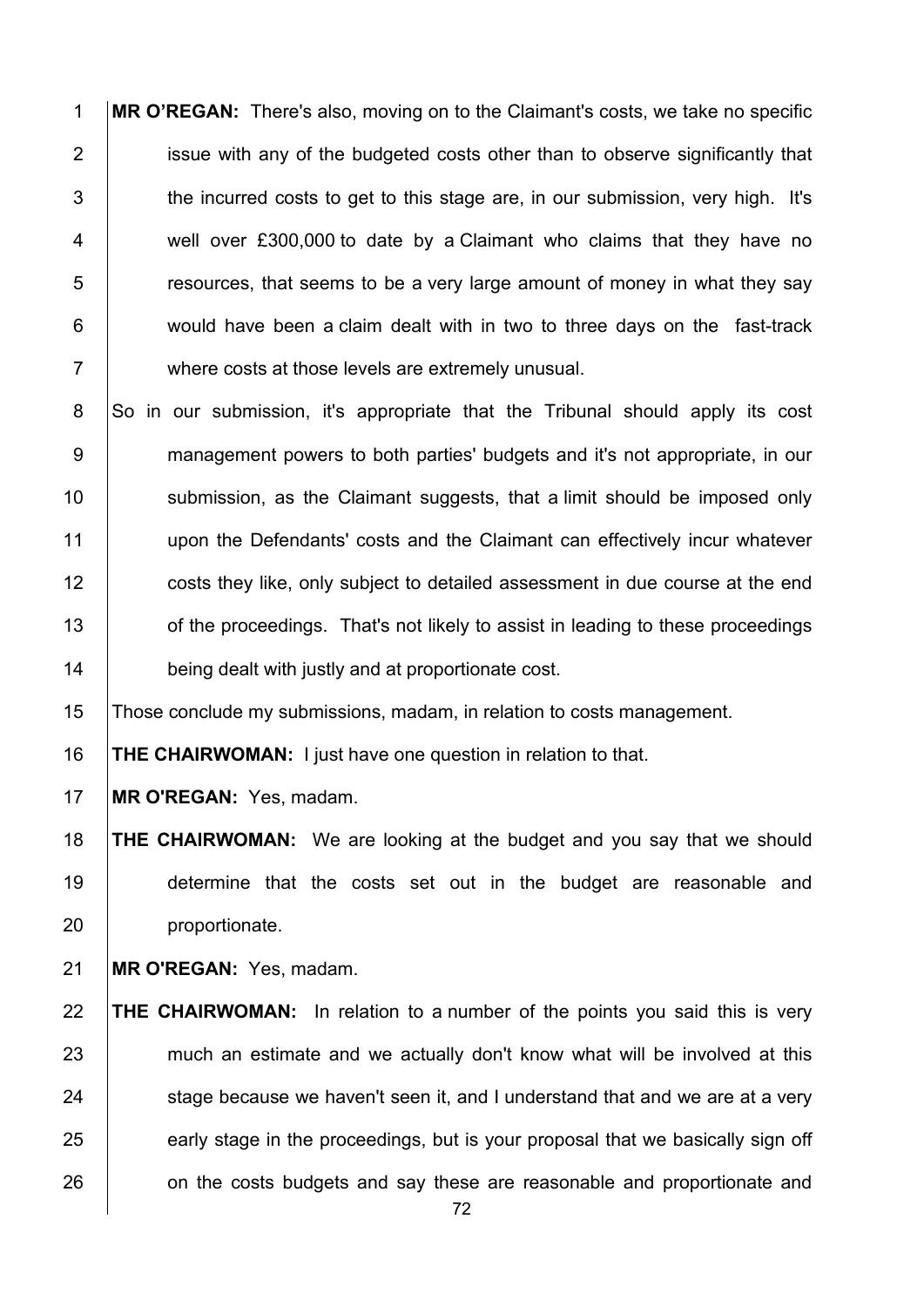1 they are not revisited once we realise that perhaps the work isn't required, for 2 example?

3 **MR O'REGAN:** Well, I am not exactly sure our's is in respect of both parties'  $4$  | budgets. In any budget it's an estimate as to future work that may or may not  $5$  be required. Experience tells us in some areas the budgeted numbers are too 6 | low, in others they may be a little bit too high. We are very much in your  $7$   $\parallel$  hands, particularly on the industry expert, where we have effectively taken  $8$  | a very broad brush unscientific estimate as to what we thought the highest 9 | level of costs might be. In relation to the economist, we have bound numbers,  $10$  that's what they say their maximum cost is going to be and that is the 11 maximum cost to prepare a report that deals with all the issues but in 12 a reasonable and proportionate manner. So those are the appropriate 13 | numbers to put into our budget. Obviously, I have given you the lower 14 | numbers and the Tribunal will need to come to a view upon that question but 15 **our view is that the higher range is the more realistic one. If they are lower,** 16 then the Defendants will be charged less and there will be less to recover. It's 17 **1** not a case that if less work is required suddenly the rates will go up to £1,000 18 an hour to meet the upper level of the cap. That's not what is intended. If that 19 were to be done, I am not saying it will or it won't, but if that were 20 **hypothetically to happen, that would be dealt with post trial** --

21 **THE CHAIRWOMAN:** In detailed assessment.

22 **MR O'REGAN:** In detailed assessment, yes, madam. If I may address you on costs 23 **capping.** 

24 **THE CHAIRWOMAN:** Yes.

25 **MR O'REGAN:** You will see from our written submissions we basically have three 26 **points here.** First of all, the Tribunal does not have power to make the order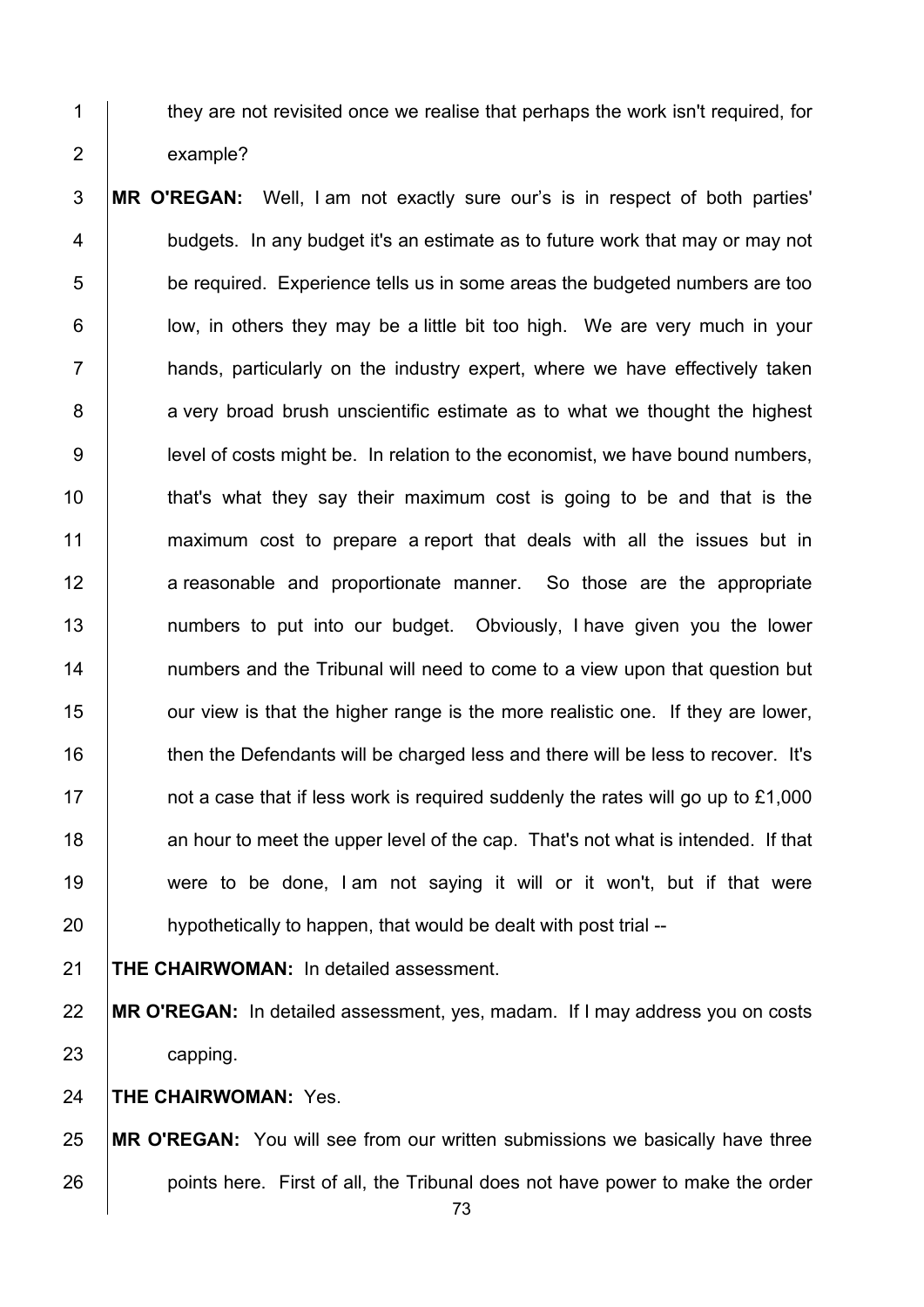1 that sought, it's not provided for in the rules. Secondly, if you don't accept that 2  $\vert$  argument then we submit that CPR 3.19 should apply by analogy, which  $3$   $\vert$  again is the approach my learned friend was urging upon you this morning.  $4$  | But, three, in any event, the application should be refused. I will explain why. 5 Very briefly, in terms of power to make an order, making a costs capping order is 6 very much an exception to the general approach in litigation, which is that the 7 | successful party should be able to recover their costs from the unsuccessful 8 party.

9 Now, we are not on the fast-track so rule  $58(2)(b)$  simply doesn't apply. Where costs 10 **capping is an exception, it requires specific provision, whether in CPR 3.19,** 11 Section 88 of the Criminal Justice and Courts Act 2015, which is the one 12 | I couldn't remember a moment ago in relation to certain but not all judicial 13 The view claims, but in those cases that's where the applicants don't have any 14 **personal interest in the proceedings, and thirdly in the Tribunal we have** 15 **building** obviously rule 58.3(b) on cases on the fast-track.

16 So they are all exceptions that have been laid down by the rule makers and we see 17 the same in a slightly different context in environmental claims with the 18 Aarhus Convention cases where costs are capped at £50,000. So they are all 19 exceptions to the general rule. Now, if the rule makers had intended that 20 there would be an exception and that cost capping orders were permissible  $21$   $\vert$  outside of the fast-track then the rules would say. Our submission is they 22 simply don't.

23 The cases my learned friend took you to, *Socrates* and *Meigh v Prinknash Abbey*, 24 **they are both fast-track cases, so of no real assistance.** 

25 The second ground is that if the Tribunal considers it does have the power to make 26 a cost capping order nonetheless, CPR 3.19 should be applied. That seems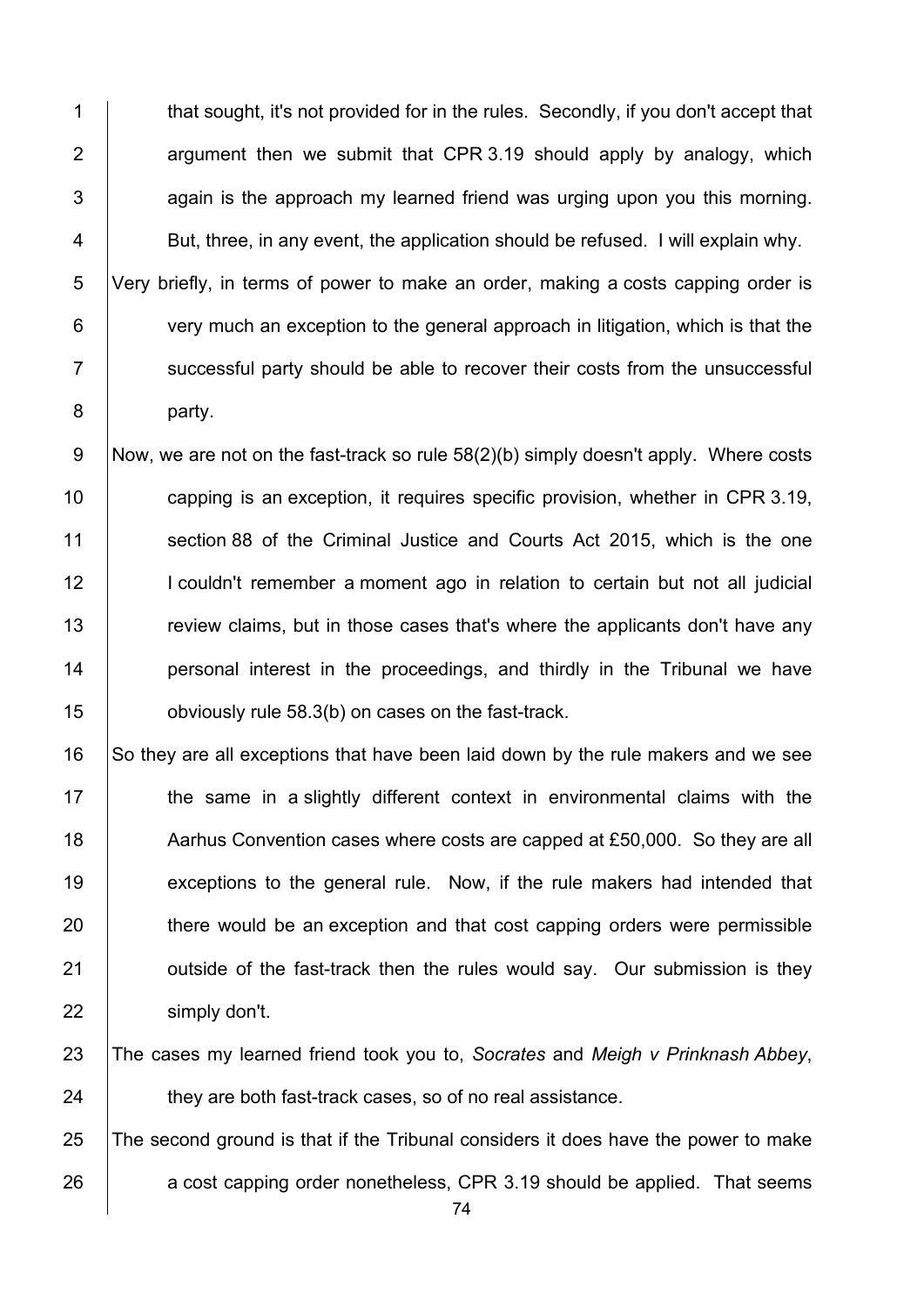1 | to be common ground now.

2 That obviously only applies in relation to future costs. And there are three grounds  $3$   $\vert$  that must be taken into account, which my learned friend took you to this 4 **morning.** First, it needs to be in the interests of justice. Secondly, there must  $5$   $\vert$  be a substantial risk that without an order, costs will be disproportionately 6 **i** incurred. The third point is that the court cannot manage that or the Tribunal 7 | cannot manage that by case management directions and detailed 8 assessment.

9 If I can take you to *Black v Arriva*, which is in the original authorities bundle at tab 4. 10 **That's page 130 on the electronic PDF.** 

11 **THE CHAIRWOMAN:** I am just going to take you back to the jurisdiction point 12 **because this actually quite important.** We might have skated over it a bit. 13 | I think Ms Howard referred to rule 53.1, which provides that:

14 "The Tribunal may at any time on the request of a party or of its own initiative at 15 **a** case management conference give such directions as are provided for in 16 **paragraph 2 below [and we all know the list] or such other directions as it** 17 | thinks fit to secure that the proceedings are dealt with justly and at 18 | proportionate cost."

19 Do you say that does not encompass a costs capping order?

20 **MR O'REGAN:** That's our position, madam, yes, because costs capping is such an 21 extreme exception to the general rule on costs that it's something that ought 22 to be provided for expressly in the rules or in the legislation and that is the 23 case in the four other examples that I took you to and that includes obviously 24 **in the Tribunal on the fast-track.** That is our position on that.

25 **THE CHAIRWOMAN:** But just because some things are expressly provided for 26 somewhere else does not mean that quite wide wording "such other directions"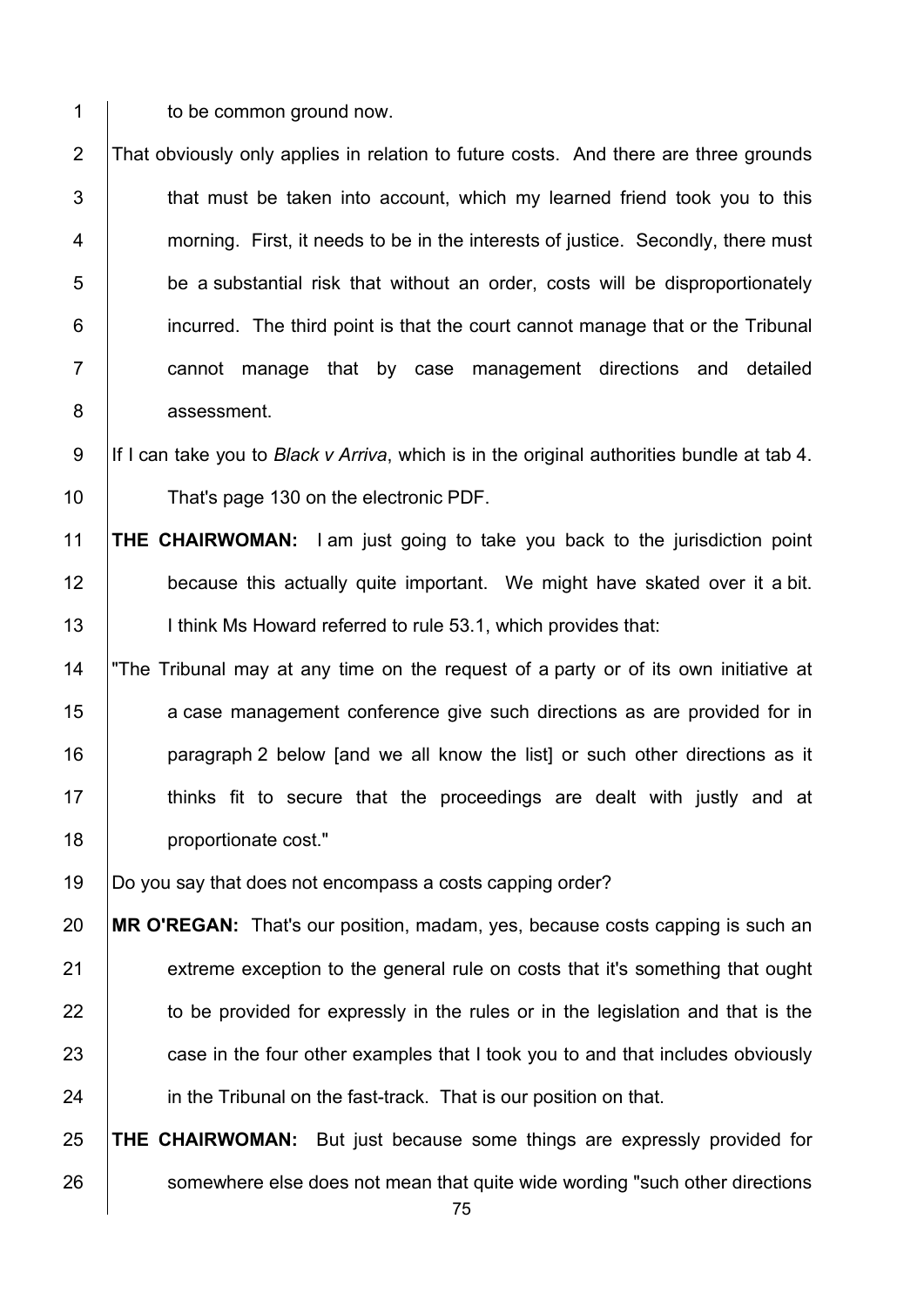1 as it thinks fit to secure proceedings are dealt with justly and at proportionate 2 **costs** don't also cover the very eventuality that has been highlighted in 3 a separate part of the CPR, does it?

4 **MR O'REGAN:** The CPR makes specific provisions for costs capping within the 5 **general provisions of CPR rule 3, including costs management and costs** 6 **budgeting.** So therefore it follows that that is an exception to the general 7 | approach. It's a very significant exception it. It deprives a successful 8 defendant in this case of the ability to recovers its reasonable costs in the  $9 \mid$  ordinary way and if that had been the intention of the rule makers, and it is the 10 intention in relation to cases on the fast-track and there's a good policy reason 11 **for that, if that were the reason, then in my submission the rule makers would** 12 also have made that provision in rule 53. Indeed there are plenty of other 13  $\parallel$  small cases that are not on the fast-track for various reasons in which it's cost 14 management that applies not costs capping. Costs capping is a lex specialis 15 that really, in our submission, only applies, in Tribunal proceedings, to those 16 **b** on the fast-track.

 Now, it may be unfortunate for the Claimant that this case is not on the fast-track but **ignor** it never was suitable for the fast-track and that's why the Tribunal --I have not 19 Thereform of the reasons for that, madam, but the Tribunal refused that **application.** This was never going to be a two to three day case.

21 **THE CHAIRWOMAN:** But isn't the significance of rule 58 that it's mandatory that 22 **there's costs capping if it's a fast-track case?** 

23 **MR O'REGAN:** Yes.

24 **THE CHAIRWOMAN:** Rather than you can't have costs capping in any other case.

25 **MR O'REGAN:** It's mandatory and in my submission it's been made mandatory 26 because there's a policy reason and the rule makers have taken account of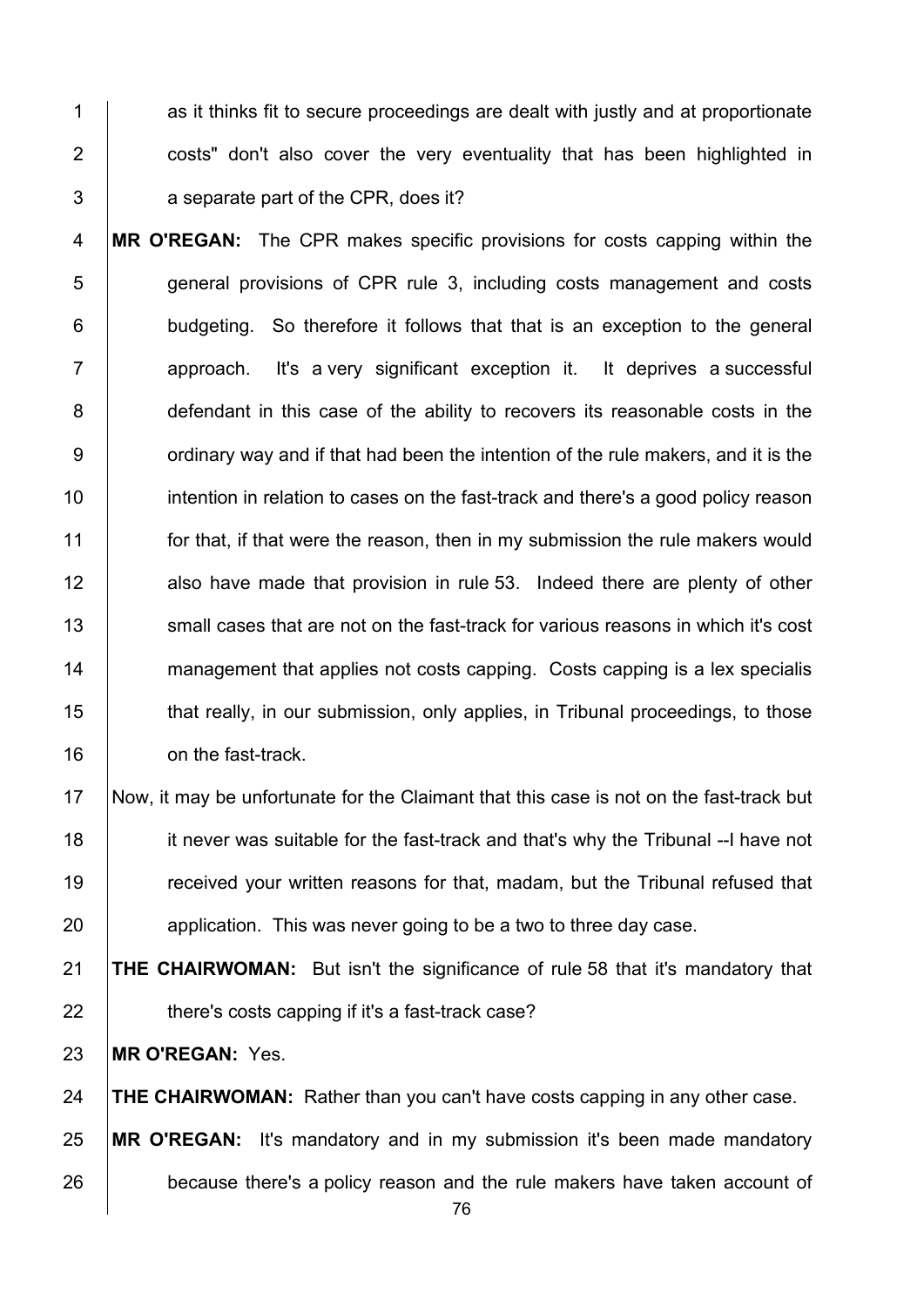1 that policy and the exception in which a successful defendant will not be  $\parallel$  entitled to their full recoverable costs. I can't assist you any further, madam,  $\parallel$  that that is giving effect to that exception to the general rule.

**THE CHAIRWOMAN:** But the distinction between, as I see it, CPR rule 3.19 and  $\vert$  rule 58 is that rule 58 is actually saying costs capping is mandatory. **Rule 3.19 does not say costs capping is mandatory in any particular form of civil litigation.** 

**MR O'REGAN:** No, but that applies to all civil litigation by exception, a specific 9 exception, and we see the same specific exception for other types of specified **let is unity-** litigation and we see the same thing in the personal injury field with qualified **1** one-way cost shifting, again where there is a policy reason why a claimant 12 Should not be liable for costs. Indeed one of the authorities on costs capping is the *PGI v Thomas* litigation, which again was a qualified one-way costs **case.** I can take you to that case in a moment. I am conscious of time, 15 | I probably can't address you any further on that particular point, madam.

 **THE CHAIRWOMAN:** No, no, that's fine. That's been helpful. Yes, let's move on to 17 vour submissions on 3.19.

- **MR O'REGAN:** Yes, madam. If you've got *Black* at the authorities bundle, tab 4, **19** original authorities bundle, tab 4, page 830. If I take you to paragraph 12, 20 which is on page 133 of the bundle. At the very end of that paragraph, Lord **Justice Christopher Clarke states that:**
- $\parallel$ " ... the indication in the Practice Direction [that's a Practice Direction to rule 3.19] **that an order for costs capping should only be made in exceptional** circumstances."

 In our submission, there are no exceptional circumstances because costs can be 26 appropriately managed through cost budgeting and through a detailed ex-post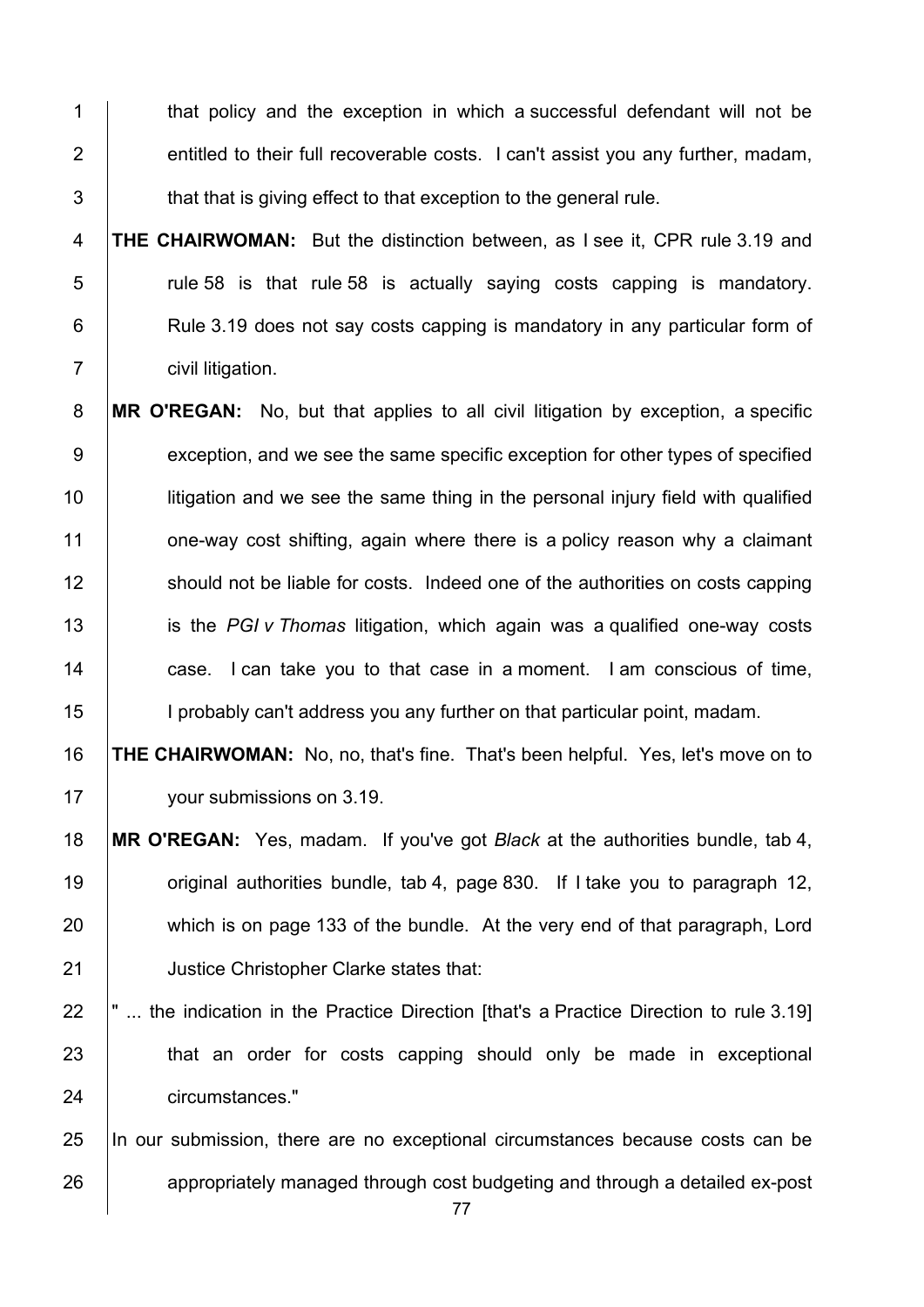1 assessment of costs. I am conscious of time. That's addressed in writing at 2 paragraph 36 of our skeleton and the reference to *Black v Arriva* is at 3 paragraph 35.

#### 4 **THE CHAIRWOMAN:** Yes.

5 **MR O'REGAN:** In that case costs capping was refused even though the case was of 6 **general wide importance, because it was a disability case and it was really** 7 about the obligations of bus operators to accommodate people in wheelchairs. 8 So whilst it was brought as a claim for damages, that probably being the only 9 way it could be brought, in reality it was really a test case, so it was very 10 different to the circumstances that we are in in the present case. But even 11 then, despite the disparity in resources between the parties, which the court 12 expressly took notice of, a costs capping order was refused because there 13 was no exceptional reason why the defendant, if successful, should not be 14 **entitled to recovery of its costs.** We are in a very similar position here. 15 There's no good reason why costs capping or detailed ex-post assessment of 16 **costs would not be sufficient to control costs.** 

17 My learned friend said in relation to the *Tidal Energy* case that this is the exceptional 18 **case where the Tribunal cannot manage costs either ex-ante or ex-post.** In 19 **July 20** our submission, that clearly isn't the case. There is nothing exceptional about 20 this case whatsoever. It's a fairly standard competition claim. Costs are 21 being budgeted at quite a high level of transparency and, certainly will be on 22 assessment as to the costs that have been incurred and that is something that 23 the Tribunal and the High Court in its parallel jurisdiction deal with all the time 24 on a day in day out basis, whether on the basis of summary assessment or 25 detailed assessment. They are quite capable of identifying what costs are 26 and are not reasonable. Indeed Red & White shows that. The court was able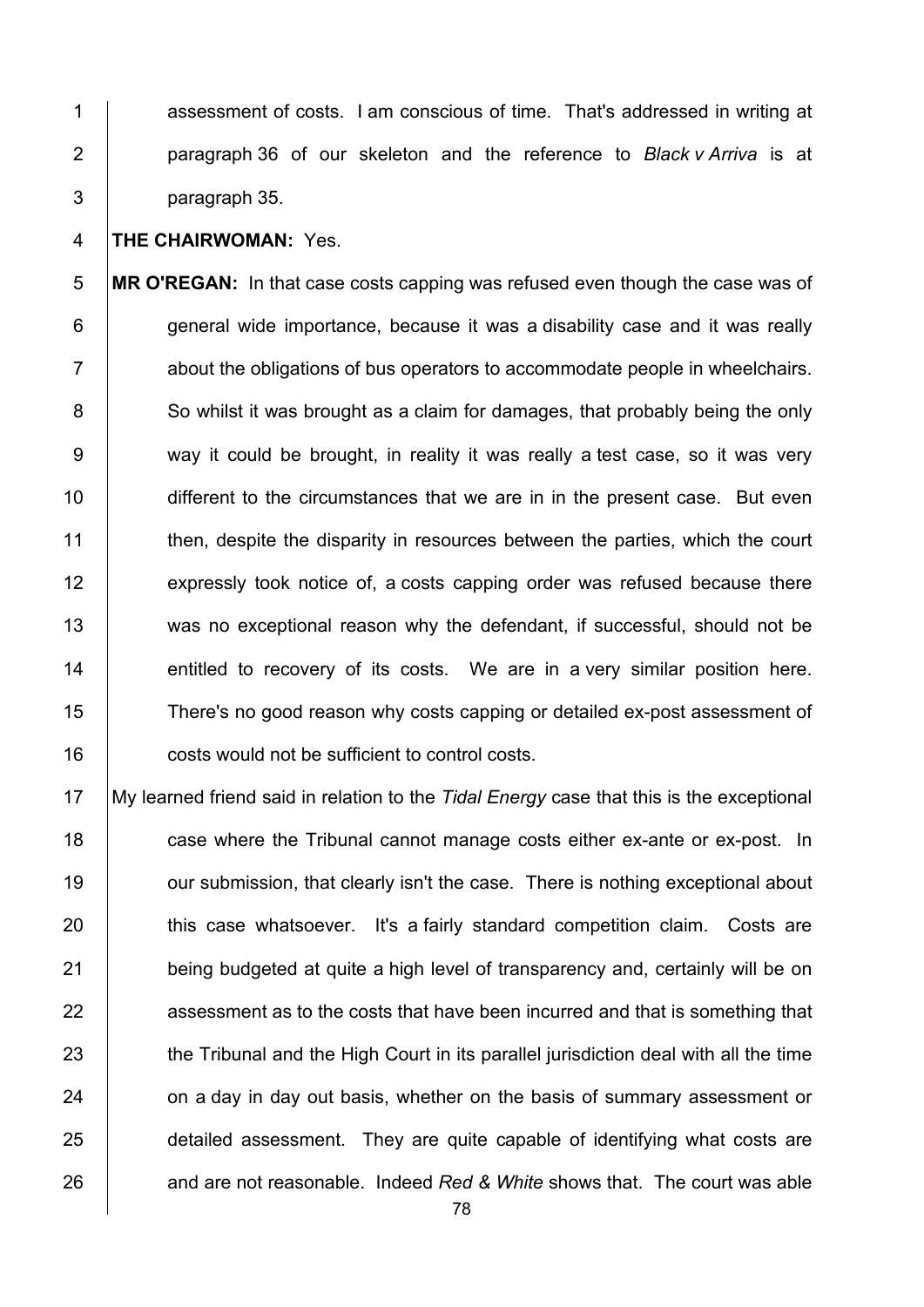1 there to bring down claimed costs of £1.5 million to £800,000 and that was at 2 **a** very broad brush preliminary level.

 So, in our submission, there really is no risk in this case of disproportionate costs not **being controlled and it's clear from the judgment of Lord Justice Coulson in** *PGI v Thomas*, which is at paragraph 37 of our skeleton, that a CCO should  $\vert$  only be made if protection against disproportionate costs cannot be controlled 7 by either costs management or cost capping and this case is nowhere near **that kind of level, it is clearly a case that can be appropriately dealt with.** 

9 Those extraordinary exceptional circumstances have the effect, of course, as 10 **Lord Justice Coulson observed at paragraphs 26 to 28 of his judgment, that** 11 the successful party's recoverable costs are less than the minimum sum 12 The reasonably required for it to fight its case. So in this case the Claimant is 13 expecting, notwithstanding it spending the best part of £800,000 on its own 14 **budget, expecting the Defendants to fight their case not just through these** 15 **proceedings but, as I understand it, also through Phase 2, if we get ever get** 16 there, for a maximum of £450,000, which is not much more than half what the 17 | Claimant is expecting to spend on Phase 1. In our submission, that just 18 **Soluty 18** simply isn't fair, just or reasonable and isn't necessary.

19 Again, in *Black*, if I take you back to *Black* at 11, Lord Justice Christopher Clarke 20 makes it clear that the function of costs capping orders is not to remedy 21 **problems of access to finance for litigation.** The Claimant says it can't afford  $22$  to litigate. Now, that may well be true, but that's not a reason for making 23 a cost capping order. If it can't afford to bear its own costs of litigation, and in 24 **our submission the reasonable costs of being unsuccessful, then it shouldn't** 25 be bringing the litigation in the first place, which is something I will come on to 26 expand upon in our third ground.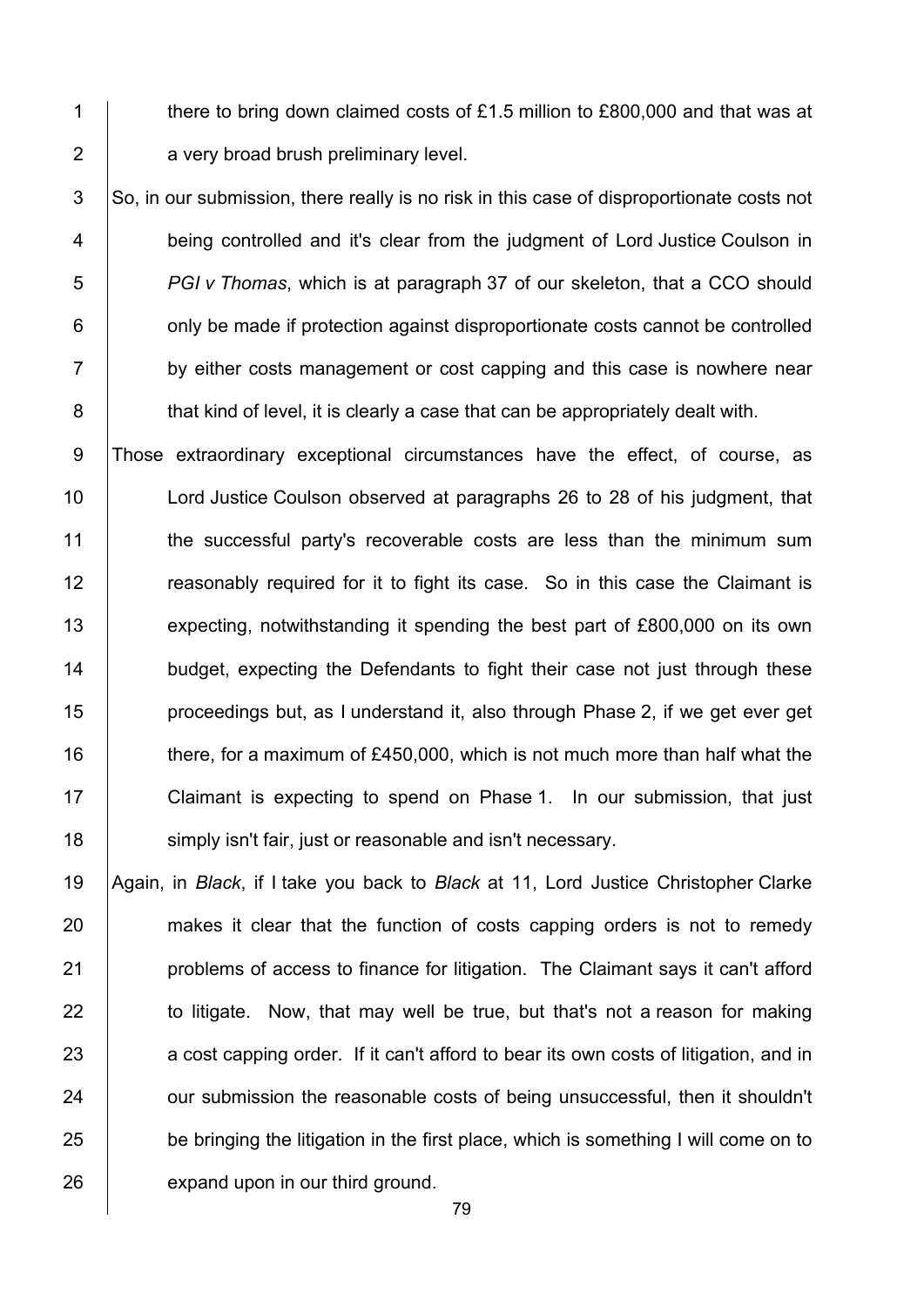1 As we say in our submissions in writing, *Black* is entirely on point here. It's not 2 distinguishable. It's clearly a very similar case in which a claimant, as on the 3 Claimant's case here, suffered a cost disparity but in that case really was 4 **bringing public interest litigation, whereas this is clearly a private case entirely.** 5 Whatever the Claimant says, it's not a test case and it's clearly not a collective 6 proceedings.

7 Very briefly our third ground is that if you are not with me on that, the Claimant has 8 **budge 1** nevertheless not made out any good reason why a cost capping order should 9 be made in the sum of £450,000. The Claimant has not actually made an 10 10 application to change its application to amend the figure of the cap from the 11 £220,000 in its application but I understand £450,000 is the number but if the 12 Tribunal is not satisfied that that is the number and that an appropriate 13 | number would be a higher number, then the Tribunal cannot substitute 14 a higher number. That's clear again from Lord Justice Coulson's judgment in 15 *PGI v Thomas*. That's at paragraph 33. So it's £450,000 or nothing.

16 In our submission, £450,000 is unreasonably low. And £450,000, it isn't certain they 17 Will get ATE cover at that level, it's just been confirmed in principle, they 18 **clearly haven't entered into an agreement to that effect.** It's too low, basically, 19 **in relation to what the Claimant now expects to incur, which is £783,000-odd** 20 without contingencies or £908,000-odd with contingencies. So the disparity 21 becomes even larger if some of those contingencies arise, not all of which are 22 | within the Defendants' control. So the Defendants will be effectively 23 hamstrung in their defence or will have to face the consequence of having to 24 bear their own costs even if successful, which we say is not reasonable and 25 **proportionate.** 

26 In terms of the reasons, the Claimant, as we understand it, is simply seeking a CCO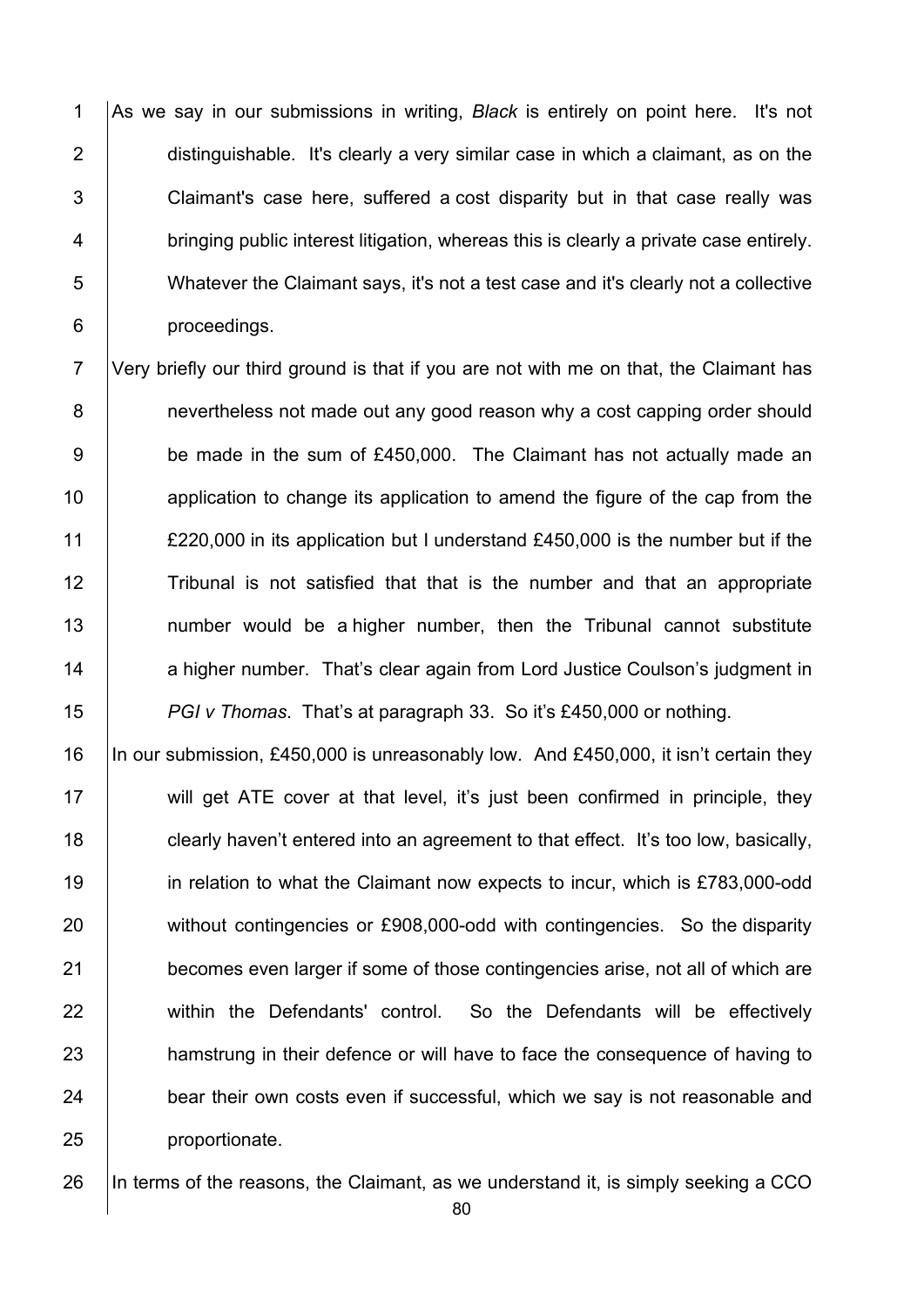1 because this claim could not continue in the absence of one, which is a point 2 my learned friend took you through again this morning. Now, whether or not  $\parallel$  the Claimant can afford its own costs at trial, that's not a matter for a costs **Fig. 2** capping order. What Mrs Dutton says in her evidence, and I will give you the references, it's in the confidential bundle from the first CMC at tab 3 and that's 6 page A19.

**THE CHAIRWOMAN:** ves.

**MR O'REGAN:** She says, and I don't think this is confidential: we cannot afford 9 long-term litigation. That's at paragraph 20. And: it's essential we know the **costs risks to our business from the outset.** It's said: we cannot be sure 11 whether this litigation poses a threat to the survival of our business without **first knowing what maximum adverse legal costs will be.** We've passed that 13 | point already because the litigation has started but in any event that will be **14** appropriately addressed through costs management and costs budgeting.

 Ms Sheppard gives similar evidence about the Claimant's wish to protect itself 16 16 against exposure to adverse costs above the level of the ATE insurance. So **in reality, in our submission, what the Claimant's principal motivations are to bubb** obtain greater certainty, costs management will provide that, and the second **19** one seems to be that it wants to continue this litigation without regard to the financial consequences of the claim being unsuccessful and that's obviously 21 Something that every litigant, whether a claimant or a defendant need to take **into account, so there's nothing exceptional there.** 

 What the Claimant doesn't do is provide any evidence whatsoever that it would be **unable to meet the Defendants' costs or an adverse cost liability if it were** 25 | unsuccessful at the time of judgment. Now, that's in about probably | nine months' time, something like that, judgment, if we have a trial in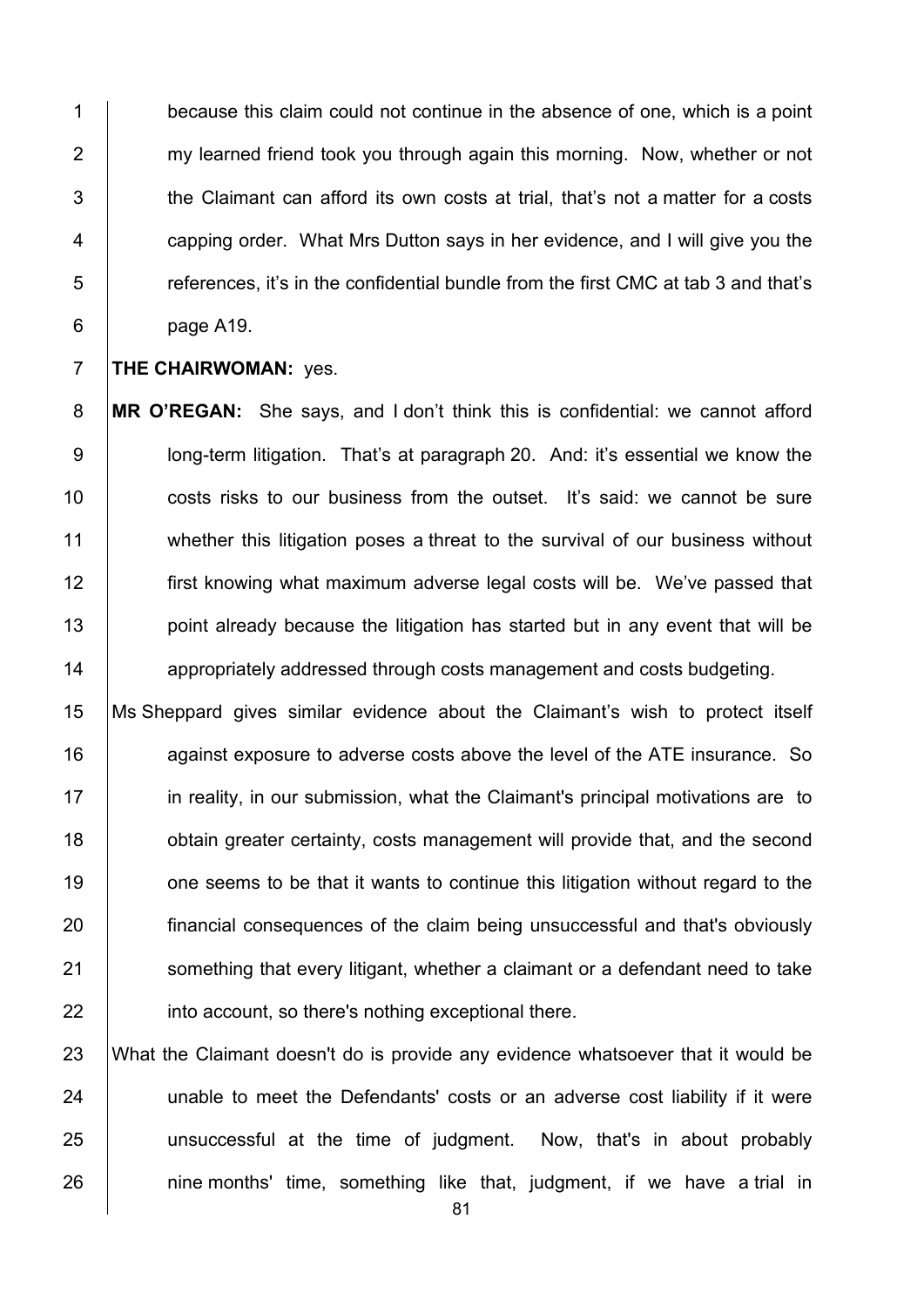1 mid-September, one would expect judgment to be handed down by the end of 2 the year. There's absolutely no evidence whatsoever from the Claimant on  $3$   $\vert$  that. No accounts have been submitted or exhibited. Even the audited 4 accounts, the only audited accounts are the ones that we've exhibited to, I 5 think it's our fast-track application response. So the Tribunal had absolutely 6 **1** no evidence whatsoever as to the Claimant's actual position now beyond its 7 | level of indebtedness and its turnover. That doesn't give the Tribunal any 8 indication at all as to its ability to meet these costs. There's no evidence of 9 <br>9 any of the profits or cash flow. There's no evidence of any additional sources 10 **10** of funding which may be available. There are no management accounts. 11 There's no cash flow forecast. There's no profitability forecast. There's 12 **12** nothing. The Claimant simply has not met the test that it needs to meet, and 13 it's a high test, that it would be unable to meet the Defendants' costs and that 14 would stifle the claim. It says it might discontinue because it's too expensive 15 **but that's not the same thing.** So clearly the Claimant just hasn't shown, in 16 **16** our submission, what it needs to show in order for a cost capping order to be 17 made. Now, we've made that point more than once in previous written 18 | submissions, which the Claimant will have seen. But it's just not been 19 **addressed, it's not been engaged with.** 

20 So, unless I can assist you further, madam, those are our submissions in relation to 21 both the Defendants' costs, the need for costs management of the Claimant's 22 costs, although we don't object to any costs to be incurred in the future and in 23 many areas they are the same, experts are the main area of difference, and 24 thirdly that the application for a costs capping order should be refused.

25 **THE CHAIRWOMAN:** Thank you very much.

26 **MR O'REGAN:** I am grateful.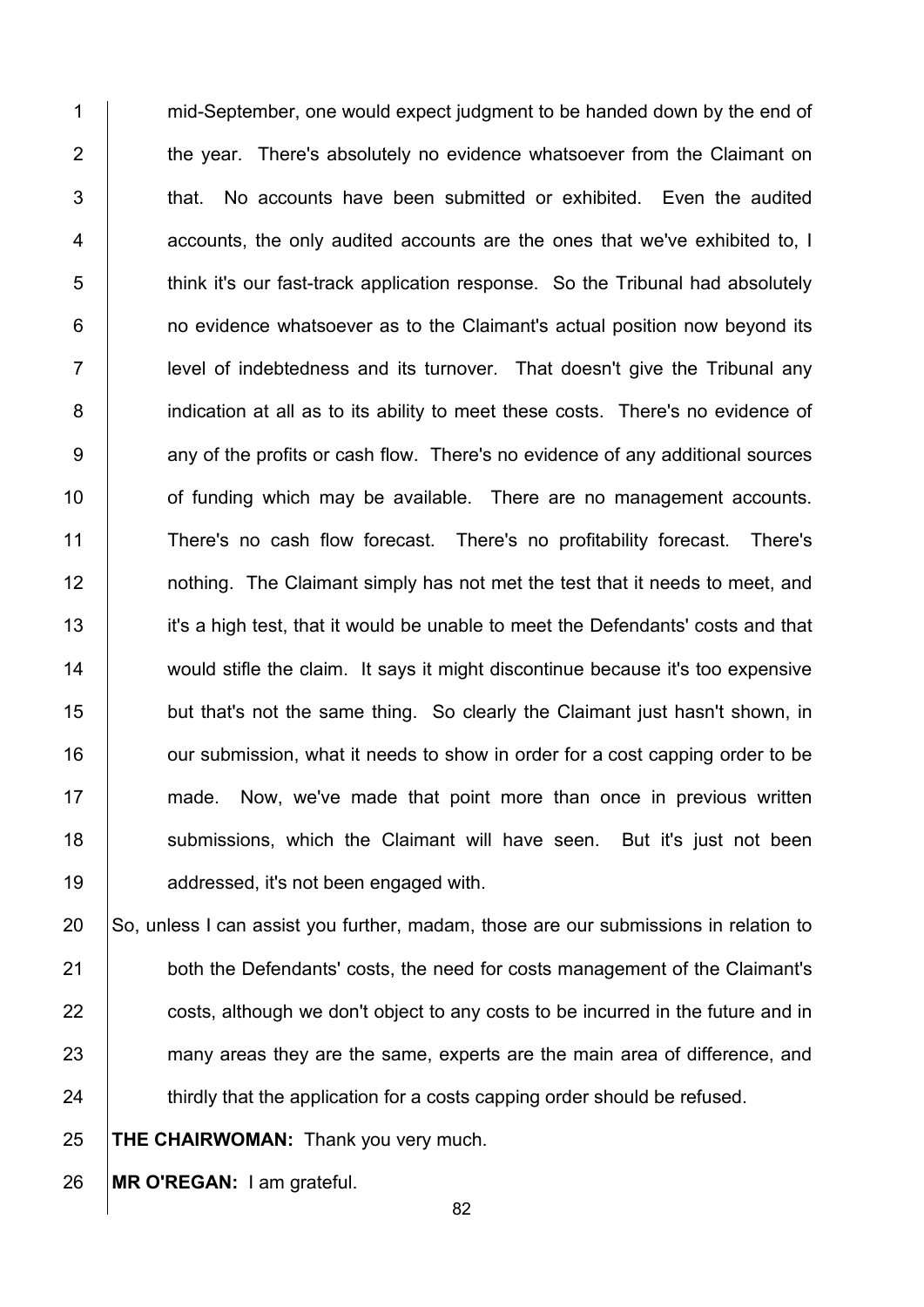### **THE CHAIRWOMAN:** Ms Howard.

#### **Reply submissions by MS HOWARD**

**MS HOWARD:** I am just going to take the points mainly in the order the Defendants **have raised them. I may not address every single point.** 

6 Dealing first with the public interest and the Defendant's criticism of us drawing on 7 loads of external documents. We have drawn an analogy with the judicial **8** review provision but that's in exactly the same way as the Defendants **b** themselves did when they referred and said:

 "It's submitted the principals to cost capping in proceedings in the High Court can be 11 applied by analogy."

 And they refer explicitly to the judicial review cost capping procedures at **paragraph 13 of their response to the cost capping order at B370 and also over the page they refer to the case of Hawking. So I think both parties seem to be at least in agreement that there is a useful analogy.** 

 Secondly, the Defendants have criticised that this is not a public interest case **because the Claimant has a private interest here.** That was a condition in the **Corner House requirements but obviously that judgment was an early judgment that predates the 2015 Act and when Parliament actually looked at**  the criteria they did not put in a condition requiring that there was no private 21 interest as part of the test. The reference is AB on page 537. That's also **quite clear from Plantagenet at paragraph 27. That's the authorities bundle at** page 52.

 Now, I have already given the Tribunal my arguments on why this is public interest  $\Box$  case. We do regard it as a test case, particularly for this sector, and I am just 26 going to refer to the confidential bundle, confidential witness statement of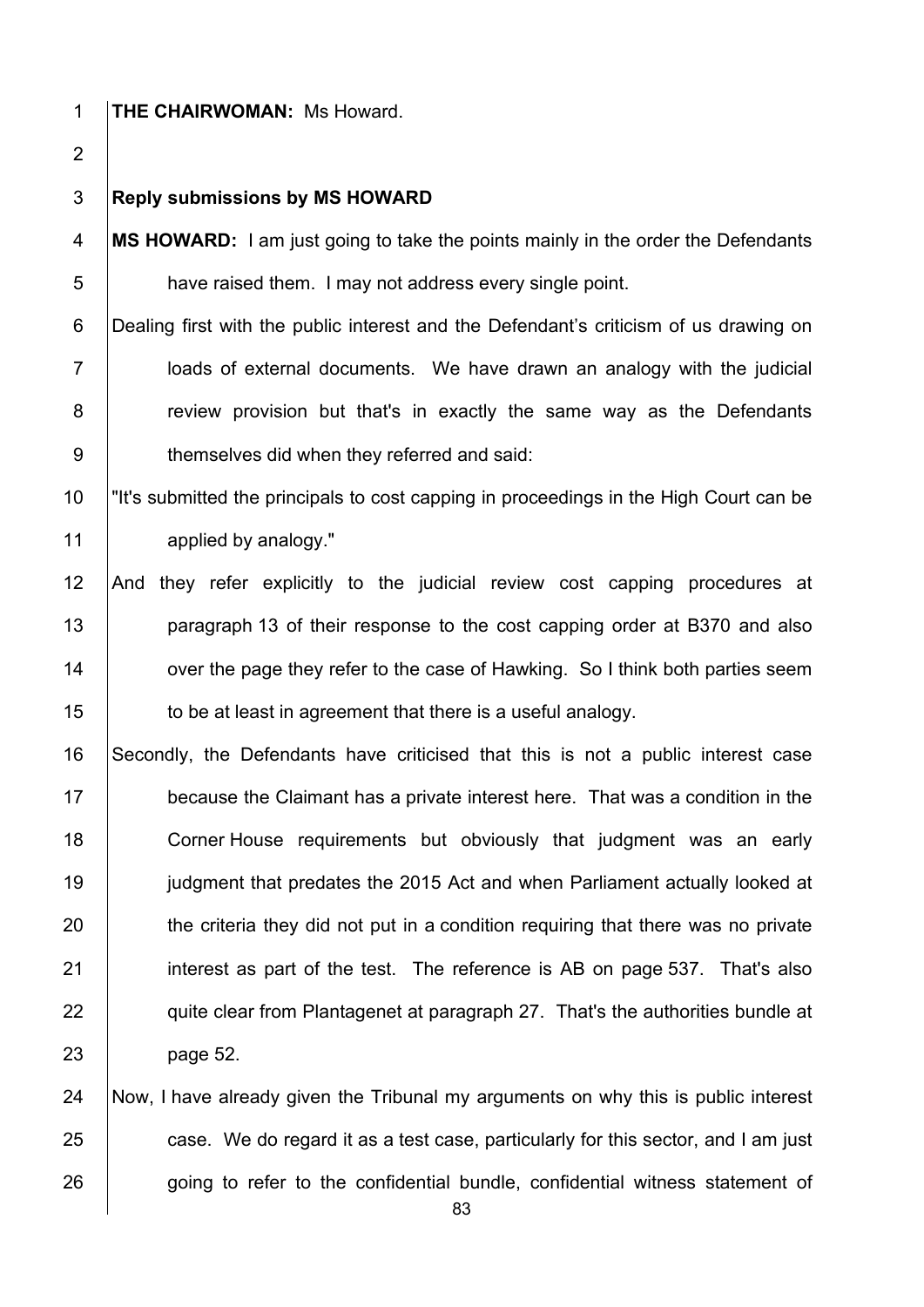1 Ms Dutton at paragraph 18. I am not going to reveal the contents there but 2 **just for your pen why this case has important ramifications for conduct in the** 3 industry.

4 My second point is the challenge to the Claimant's cost budget. I do think this is an 5 **important point.** We served the cost budget purely for the indicative purpose 6 **6** of comparing to what the Defendants' cost budget was. It's our application for 7 | cost management and a cost cap has always been what we call an 8 asymmetric application controlling the Defendants' costs budget. We have 9 **9** never suggested that there should be a limit to the Claimant's budget, and 10 **that's predominantly because we are all working on reduced fees, on a** 11 deferred and conditional basis, and the Defendants have never taken issue 12 with the Claimant's costs. It's not put in any application to apply costs 13 management to the Claimant's budget. Even today my learned friend said 14 **that they weren't taking issue with the Claimant's costs.** 

15 We submit that this has always been what we call a one-way application to impose 16 limits and scrutiny over the Defendants' costs budget precisely because of the 17 **Fig.** economic evidence that they are wishing to adduce.

 Now my learned friend compares the legal costs and seeks to argue that they are **comparable, but obviously he is ignoring the fact that for a claimant the cost** 20 burden is much higher precisely because they have to create the momentum **for the case, they have to set out the case, and there are various elements of** 22 the claim that the Defendants do not have to engage with. The Defendants' **case is more limited because it's largely responsive to the claim.** 

24  $\vert$  So in the particular case, yes, the Claimant's incurred costs are high, or higher than 25 the Defendants, but that's because they have had to front-load a lot of the 26 **necessary steps that might appear later.** They've had to send out the two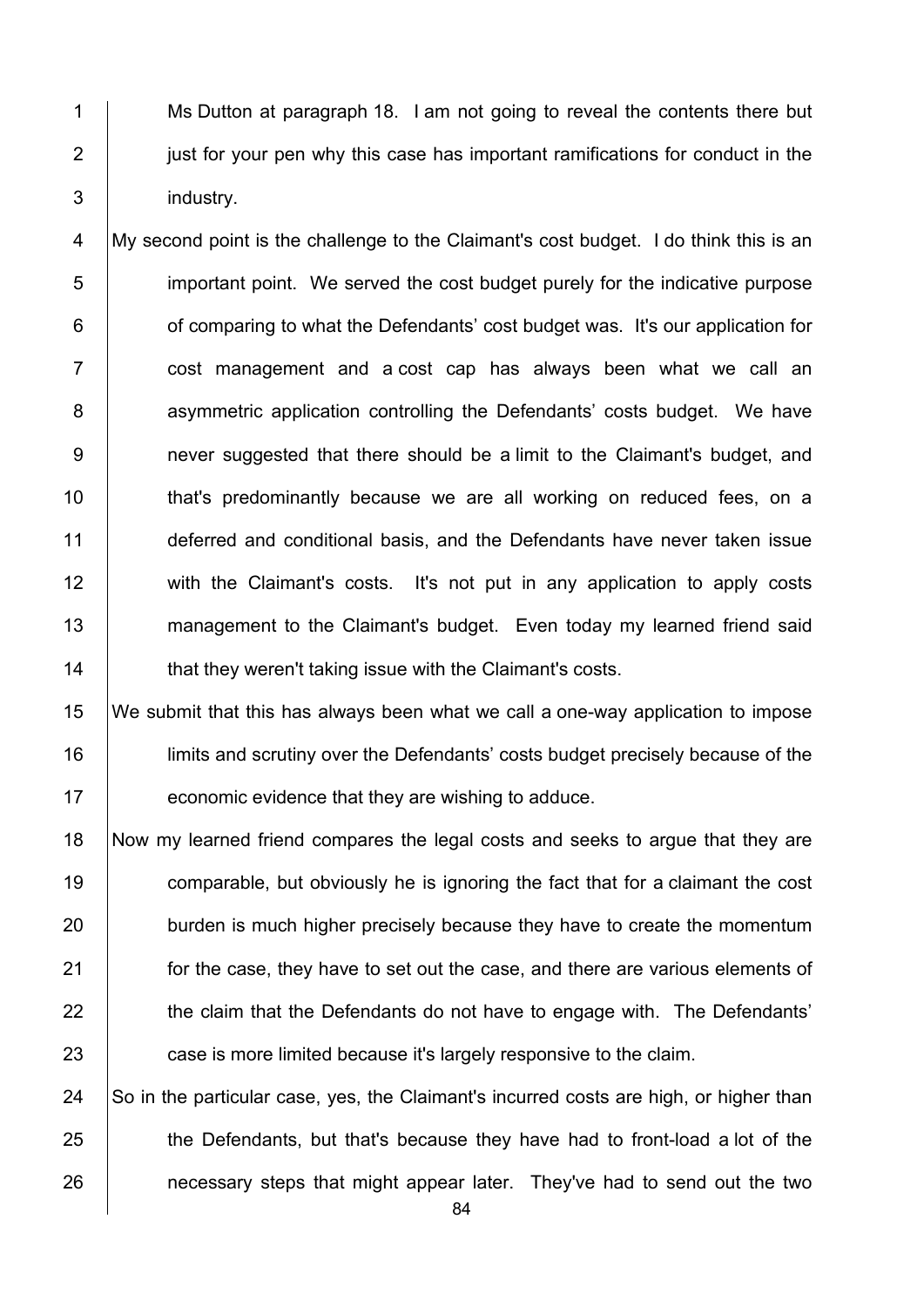**letters before action, engage with the experts, get some quantum assessment for issuing the claim, dealing with ATE insurance and getting the level of** 3 | quantum to justify that twice over. They've also had to deal with disclosure **4 and going through the documents at a very early stage.** 

5 Then, just in terms of actually keeping this case on track, the Claimants again have  $6$  had to do a lot of the running, particularly drafting the confidentiality ring order, 7 which the Defendants objected to, they said it wasn't necessary, but then at 8 **the CMC** they caved at the last minute and said it was fine. Again, providing 9 **Arror** additional evidence that the Defendants sought, dealing with the timetabling, 10 | all those sorts of issues where the Claimant finds opposition at every stage 11 does engage costs and protracted correspondence which then is dropped at 12 the last minute. So it's not fair just to compare the Claimant's costs and the 13 **Defendants'** costs as a like for like because that's comparing apples and 14 pears.

15 Dealing with the expert costs in the detail, my learned friend has now just been given 16 **new** evidence about the input of the economic experts which is totally 17 **i** inconsistent with the position that was set out in Gateley's letter when we 18 The requested clarification. In that letter, there was no sifting process. The 19 experts, it was contended, as was usual, would have access to all the data, 20 they would have access to all the witness statements and they needed to sit 21 **in during the entirety of the trial.** My learned friend's submission begs one  $22$   $\Box$  question: if the economic input is as limited as he now contends, we don't see  $23$  how that can amount to £175,000 for the expert's reports. That is obviously 24 the high end of his estimate, but even at the low end of his estimate we 25 Submit that's disproportionate for an object infringement of this case where 26 **most of this economic analysis will not be needed.**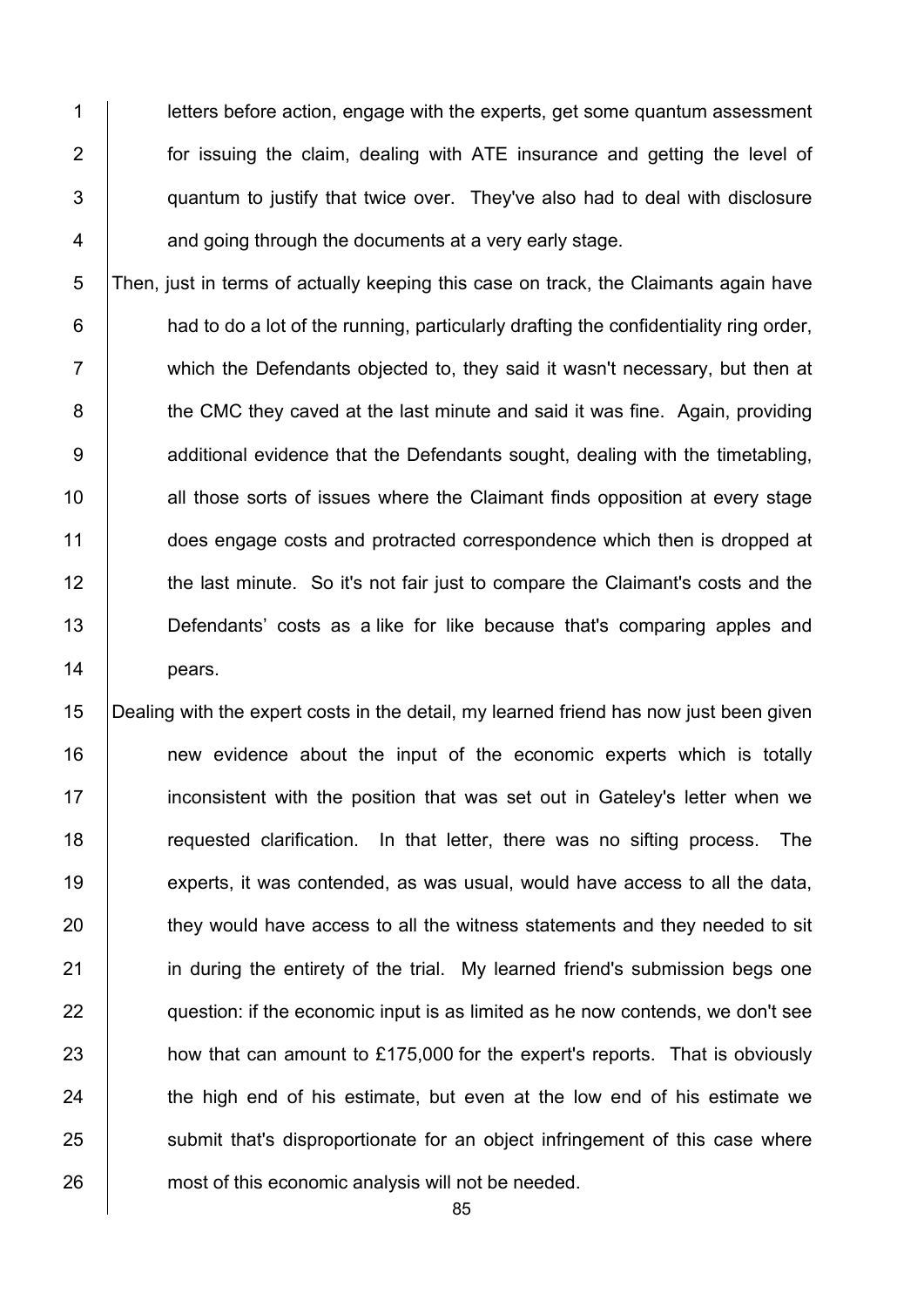1 He tries to defend that cost budget by attacking the Claimant's costs as being  $\parallel$  extraordinarily low and predicted -- that estimate is predicated on our analysis  $\vert$  of exactly what economic input is necessary and relevant to this claim. We've **budge 1** obviously added in a contingency to deal and respond to any wider issues that 5 the Defendants raise, but we don't see that as actually pertinent to the core **i** issues in dispute and so we have expressly said we need to have **A** a contingency for those elements.

8 Similarly, with the industry experts, which predominantly relate to questions of facts 9 within that expert's knowledge, there is no need for them to have access to all 10 the documents and to have access to all the witness statements, or to sit in 11 during those elements of the trial, as Gateley contended in their letter.

12 In dealing with the powers to deal with the cost capping order, my learned friend 13 Submitted that the rules in rule 53 are not wide enough to build in or graft in 14 the powers under CPR Part 3. I just wanted to flag that there are a number of 15 **Fig. 2** orders in the bundle where the Tribunal has explicitly referred to CPR Part 3 16 **and exercised those powers by analogy under CPR Part 3 when applying** 17 | rule 53.

 Just for your pen, there is the SSE order in authorities bundle 2, that was Mr Justice Jacobs, at paragraph 5, on page 5. I don't know if you want to turn 20 that up. But, there, he explicitly refers to CPR management. Hang on, I am **just going to ...** 

22 **THE CHAIRWOMAN:** Where is it?

23 **MS HOWARD:** Sorry, I have the ...

24 **THE CHAIRWOMAN:** Tab 23.

25 **MS HOWARD:** Sorry, I have it. Yes, my pen has gone too quickly.

26 **THE CHAIRWOMAN:** Tab 23, I think.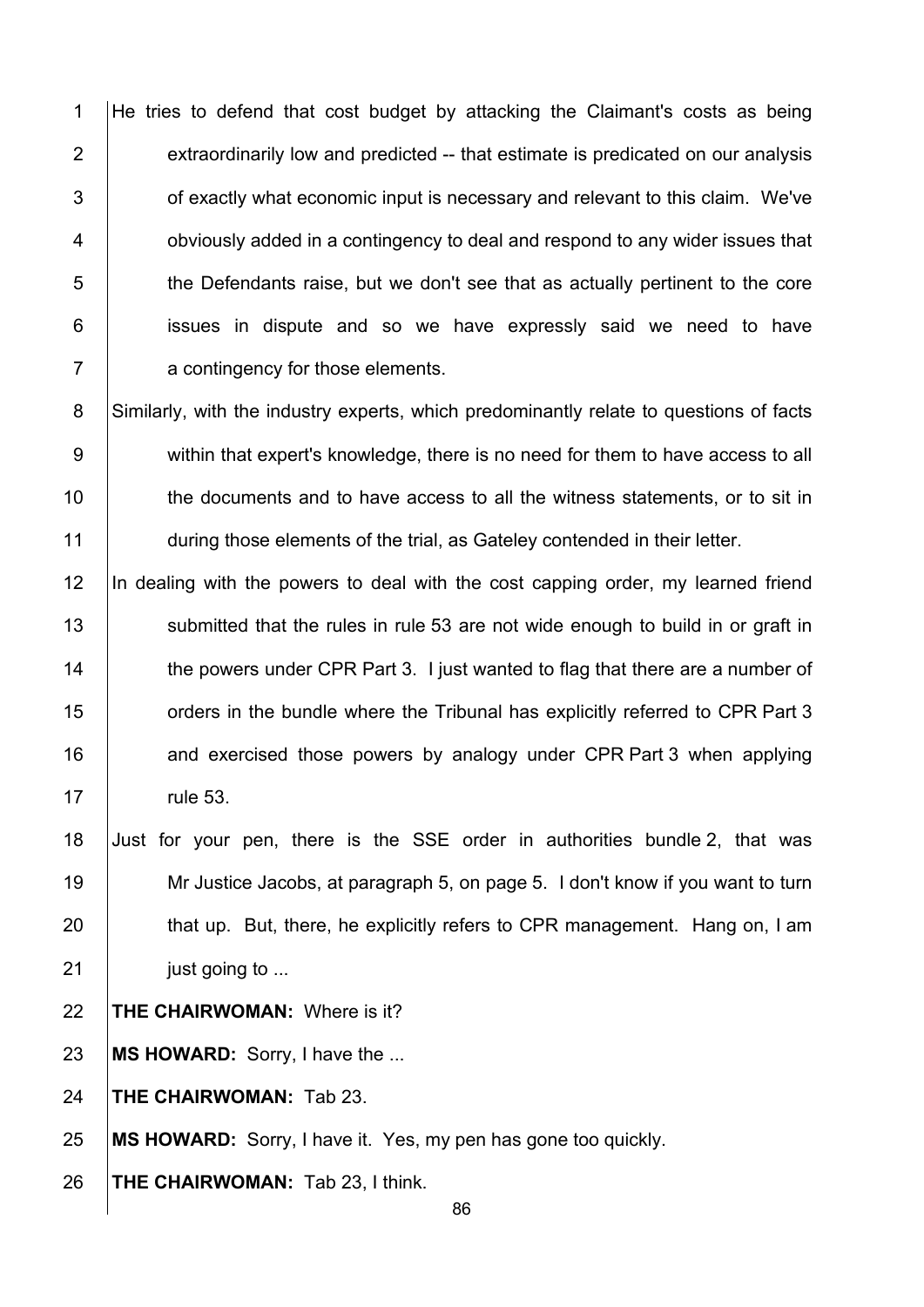**MS HOWARD:** It's tab 23, I am grateful. I think it might be the one before actually.  $\vert$  I think it's tab 22 and it's page 5. Paragraph 5, on page 5, refers to cost 3 management:

4 The SSE application that cost management be dispensed with, pursuant to CPR 3, 5 is dismissed", and then the parties were ordered to file their costs budgets. 6 There was actually a cost cap application in that case, but then I think the **Fig. 2** claim settled. I was acting in those proceedings on behalf of the Defendant, **but I think they settled before it came for determination.** 

9 Over the page, in the Churchill Gowns case, which is at tab 24, at paragraph 12, 10  $\parallel$  again the Tribunal there refers to "rule 53.2(m) and rules 3.13 to 3.19 of 11 the CPR and the Practice Direction shall apply by analogy", and so it's there 12 grafting those cost management, including the cost capping provisions of 13 3.19, to its powers under rule 53.

 The next authority is Rest & Play, just the next tab along. Now this was not 15 a fast-track case: if you see at paragraph 6, the Tribunal ruled that **designation was refused.** But it went on to apply a cost cap, over the page at **paragraph 17, and the cost cap was capped at 120,000 for both parties in those proceedings.** 

Then, again, similarly in the Vattenfall, which is at tab 27, Mrs Justice Smith --

 **MR O'REGAN:** Sorry to interrupt you, but can you give me the reference to the *Rest~& Play* case.

**MS HOWARD:** Sorry, that is at tab 25.

**MR O'REGAN:** The paragraph?

**MS HOWARD:** The cost cap was imposed at paragraph 17.

**MR O'REGAN:** 17?

**MS HOWARD:** Yes.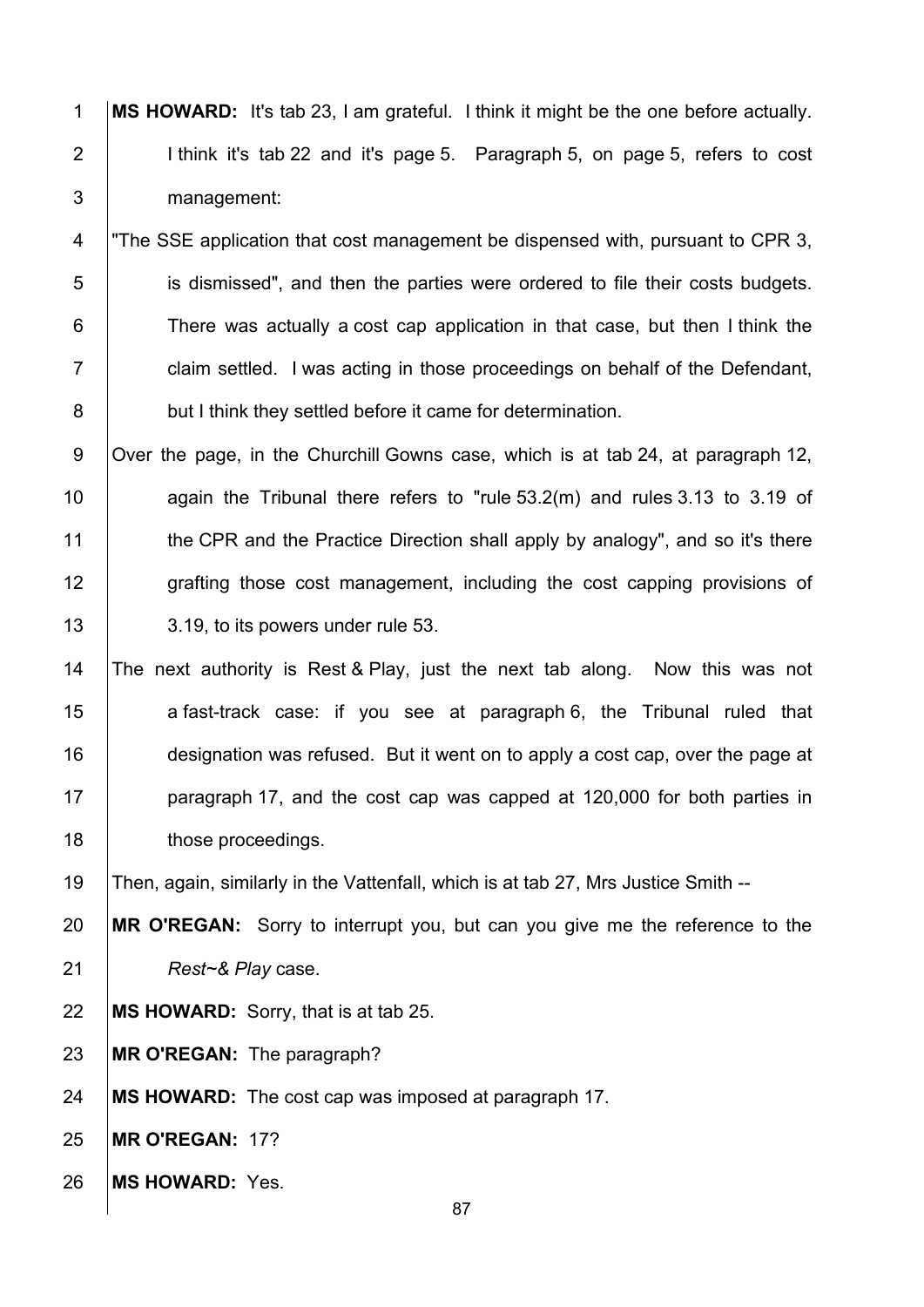1 **MR O'REGAN:** I am grateful.

- 2 **MS HOWARD:** Again, similarly in the Vattenfall, at tab 27, Mrs Justice Smith, this is  $3$  a transcript, but if the Tribunal could look at page 3, at lines 6 to 9, there she 4 also refers to the notes in the CPR at 3.15.3 and whether the value of the 5 **fig.** claim has been overvalued and she goes on to consider the expert costs at 6 **page 6 and then the counsels' fees and trial costs.**
- 7 So that provision relates to costs management, not specifically cost capping, in the 8 Vattenfall case there, but you can see there is frequent use of reliance on the 9 CPR cost management provisions by the Tribunal when exercising its case 10 management powers.
- 11 **THE CHAIRWOMAN:** Can I just stop you there. When you made some earlier 12 Submissions you seemed to be suggesting that we shouldn't exercise our cost 13 **management powers in relation to the Claimant's costs.**

14 **MS HOWARD:** Yes.

- 15 **THE CHAIRWOMAN:** Now if I look back at the order that was made at the CMC, 16 **that's tab 4 in the supplemental bundle, in paragraph 6 we ordered that the** 17 **claim shall be subject to costs management, pursuant to rule 53.2(m) and** 18 then at paragraph 9 we would determine how the cost of the proceedings are 19 to be managed, including your costs capping order. I am not quite sure how 20 we can carve out --
- 21 **MS HOWARD:** I think that was a slip, a drafting slip, because where we got to at the 22 **last CMC** was that I was urging the Tribunal to say that there should be some 23 cost management in principle, but obviously matters -- discussions were going 24 to be deferred until this cost CMC to define exactly how those powers were 25 going to be exercised and what level, but it was always in the context of our  $26$  application, the cost capping application, which, if I take you to it, was always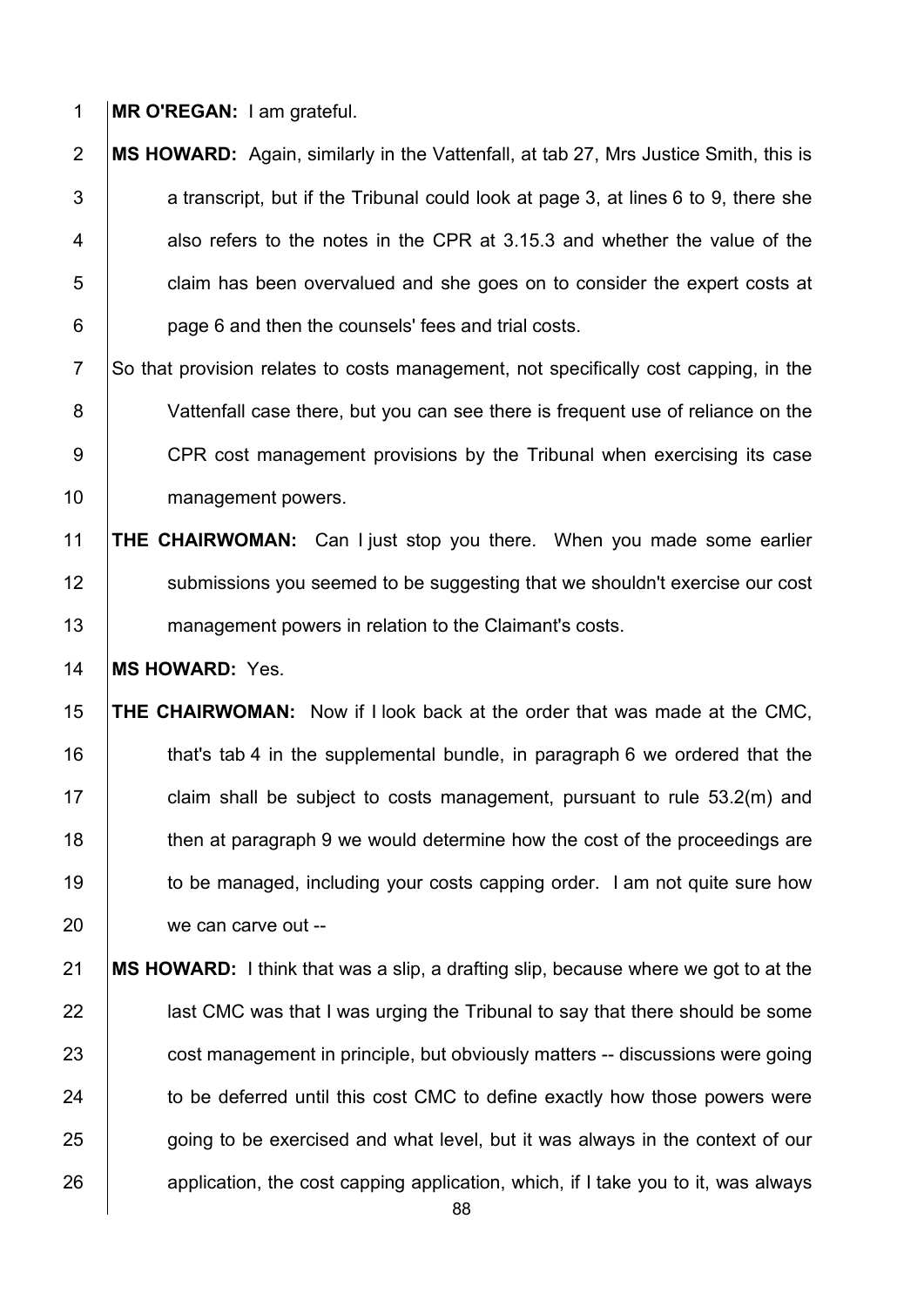1 an asymmetric cost cap.

- 2 Maybe it's worth bringing that application up. I think we also dealt with it in our 3  $\parallel$  skeleton. It's at tab 8 of the main bundle at B359. You will see at paragraph 1 4 of that:
- 5 "The Claimant seeks a phased asymmetric order limiting the costs that are **Fig.** recoverable by the Defendant from the Claimant in the event that the claim is  $7 \mid$  successful, and in the event that the claim is successful the Claimant will seek **b** to recover its costs in the normal way."

9 Then we go on to explain why this asymmetric nature is justified.

 **THE CHAIRWOMAN:** Can you just give me the reference again. I am just **Struggling to find it.** 

**MS HOWARD:** Sorry, it's the main CMC bundle.

**THE CHAIRWOMAN:** Yes.

**MS HOWARD:** For the last CMC and it is at tab 8.

**THE CHAIRWOMAN:** Tab 8.

**MS HOWARD:** On page 359.

**MR O'REGAN:** B359?

**MS HOWARD:** B359.

 **THE CHAIRWOMAN:** I had understood your costs capping order was asymmetric 20 but not the requirement for costs management to apply to both parties, if you 21 see what I mean.

 **MS HOWARD:** I think by cost management, because I had asked that we have **Some wording in the order to establish that in principle, obviously you had not resolved whether it should be a cost cap or a cost management, and I think for me that meant it was a term of art that covers cost budgeting, costs** 26 | management, a cost cap, as a broad term. I did not intend it to be specifically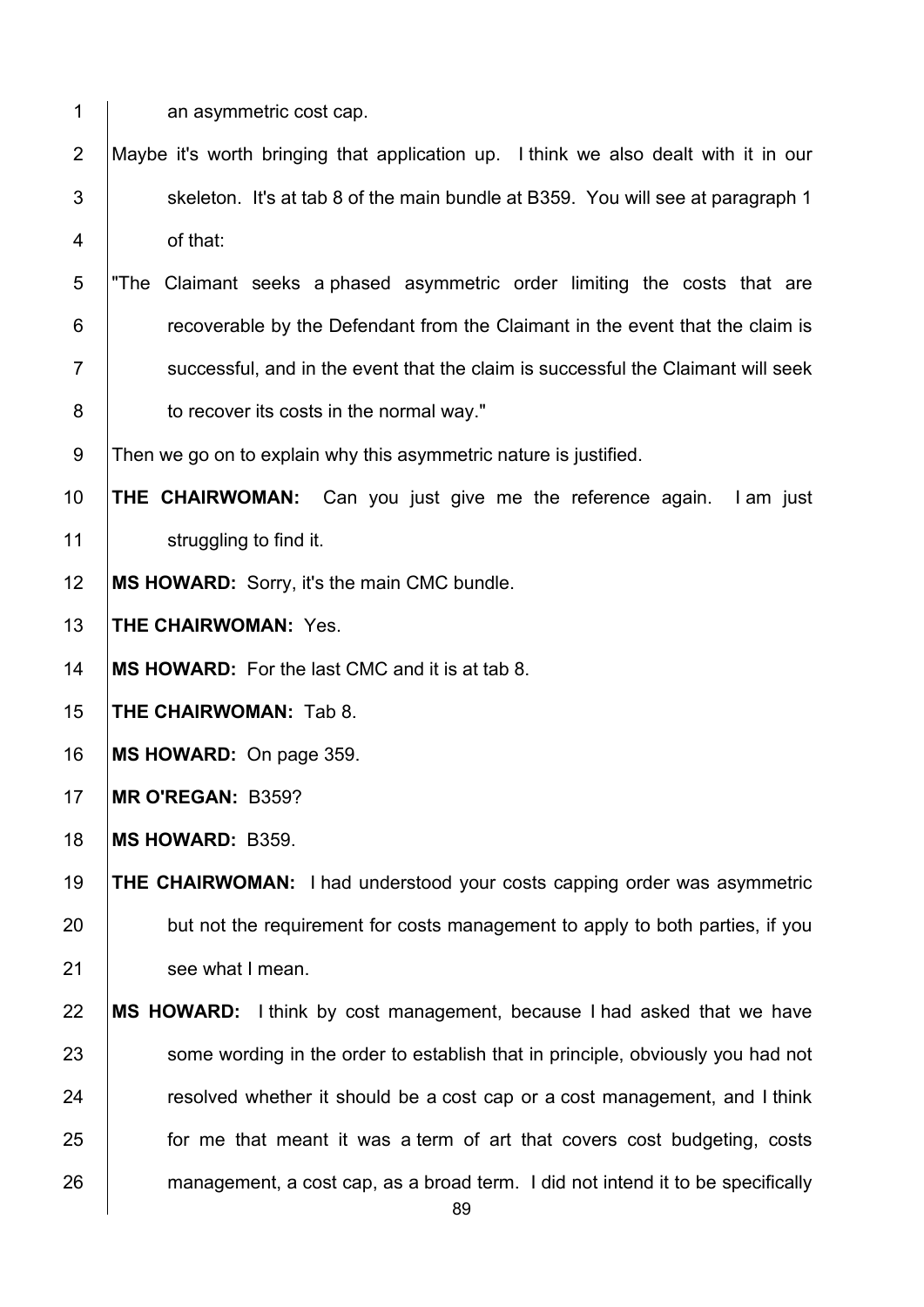| 1                | a costs management of the whole claim, and the wording probably should                 |
|------------------|----------------------------------------------------------------------------------------|
| $\overline{2}$   | have been, to reflect the application, the costs management of the                     |
| $\mathfrak{S}$   | Defendants' costs, but I think in shorthand at the Tribunal that wording slipped       |
| 4                | in unfortunately.                                                                      |
| $\mathbf 5$      | <b>MR O'REGAN:</b> That's not the Defendants' understanding of the wording at all.     |
| $\,6$            | MS HOWARD: I think if I can take you to the Defendants' response, which is at the      |
| $\overline{7}$   | next tab, B9, 3364, in the very first paragraph this is the Defendants'                |
| $\bf 8$          | response:                                                                              |
| $\boldsymbol{9}$ | "As set out below, the CCO application is for an [italicised] asymmetric costs order   |
| 10               | which, if granted, would prevent the Defendant, if successful, from recovering         |
| 11               | in full its reasonable and proportionately incurred costs while allowing the           |
| 12               | Claimant to do so in the event that it is successful."                                 |
| 13               | Then it continues:                                                                     |
| 14               | "For the reasons set out, it is respectfully submitted that the CCO application for an |
| 15               | [italicised] asymmetric CCO is premature, unsupported, misconceived and be             |
| 16               | dismissed and the Tribunal should proceed to exercise its costs management             |
| 17               | powers in the ordinary way."                                                           |
| 18               | So I think the Defendants did understand our application.                              |
| 19               | THE CHAIRWOMAN:<br>I think he -- I might be able to assist here, Mr O'Regan.           |
| 20               | I think Mr O'Regan's understanding may have been similar to mine, which is             |
| 21               | that the CCO is asymmetric but then in paragraph 2 he's going on to say that           |
| 22               | the Tribunal would then have a subsequent CMC where we look at both sides'             |
| 23               | costs budgets.                                                                         |
| 24               | MR O'REGAN: It may assist, madam, if we look at paragraph 1. It simply says that       |
| 25               | if a CCO was granted, the Defendants would be prevented from recovering                |
| 26               | their reasonable and proportionately incurred costs, whilst the Claimant would         |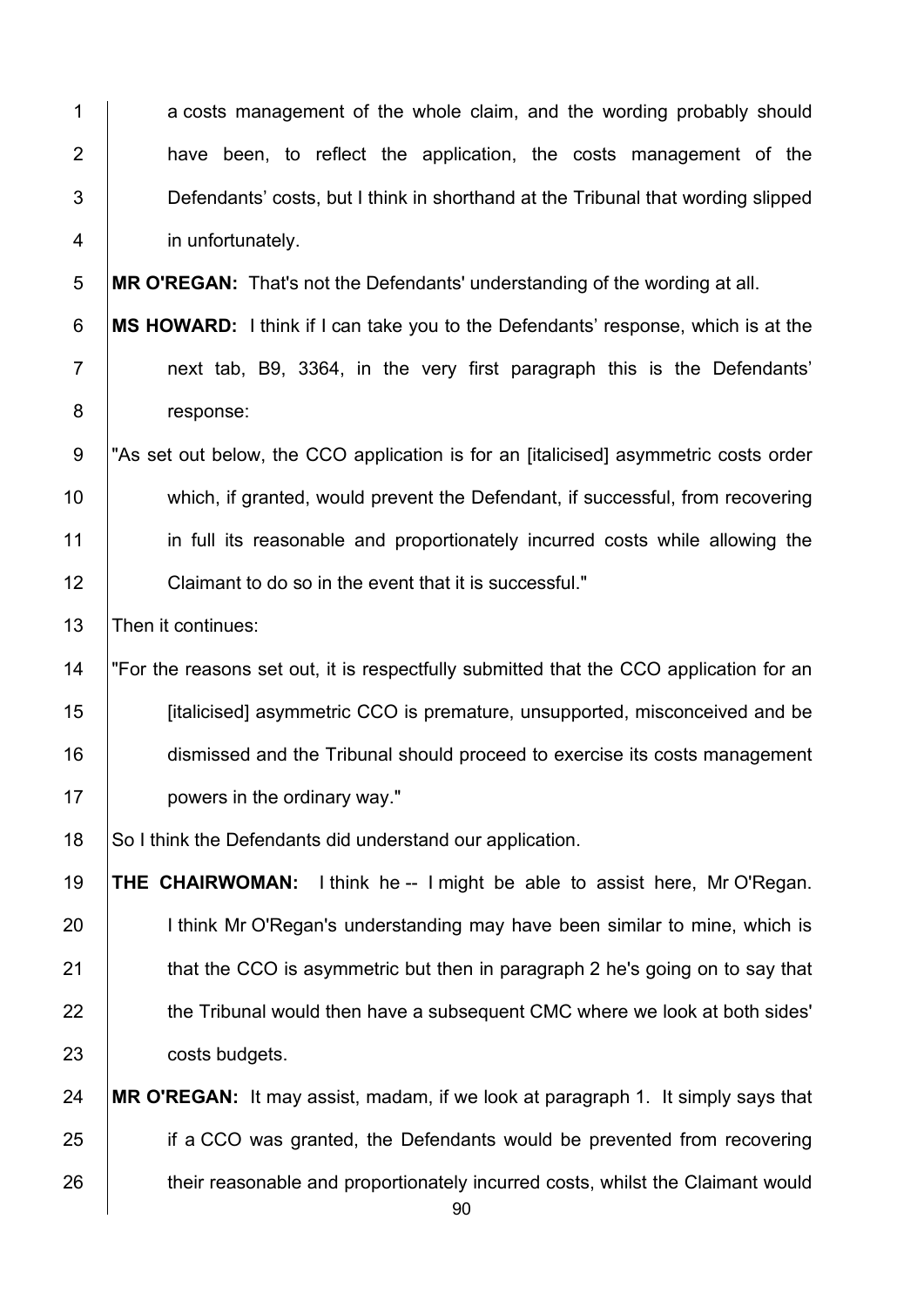1 1 not be in the event that it's successful. That is not a concession that the 2 Claimant's costs are not to be subject to costs management: the Order is  $\vert$  quite clear, they are. There's never been any concession or otherwise by the **Defendants that the Claimant's costs should not be costs managed in the b** ordinary way, and that's clearly not what the Order means. In paragraph 9 of **the Order, it refers to the costs capping order being determined later.** It 7 doesn't mean that that is the only issue in relation to this CMC. This CMC is **b** to discuss costs management and that's at paragraph 6.

**THE CHAIRWOMAN:** Yes, and I have your submissions on --

 **MR O'REGAN:** Otherwise why would the Claimant be needing to file a budget at all?

 **THE CHAIRWOMAN:** Ms Howard, I don't know how significant this point is for your 13 Submissions. I have to say I read the order the same way Mr O'Regan did, 14 which was that we were going to be looking at both of your costs budgets and we had subjected the claim to costs management, and in any event the 16 Tribunal could do it of its own motion. So I am not sure if it is a point you want **to press any further.** 

 **MR O'REGAN:** I don't recall the precise genesis of the drafting of the order, but the **19** order was first drafted by the Claimant's counsel for the last CMC and **b** obviously we'd by then commented in reply upon our different wording, but 21 | I doubt very much that that wording changed. That was the wording and it 22 would make no sense. We'd always understood, both before and after the **heart and Studing**, the first CMC, that there would be a second CMC at which costs 24 management generally would be considered.

**THE CHAIRWOMAN:** I am not sure, Ms Howard, that it does affect --

**MS HOWARD:** I think it does affect it because the cost budget that the Claimant has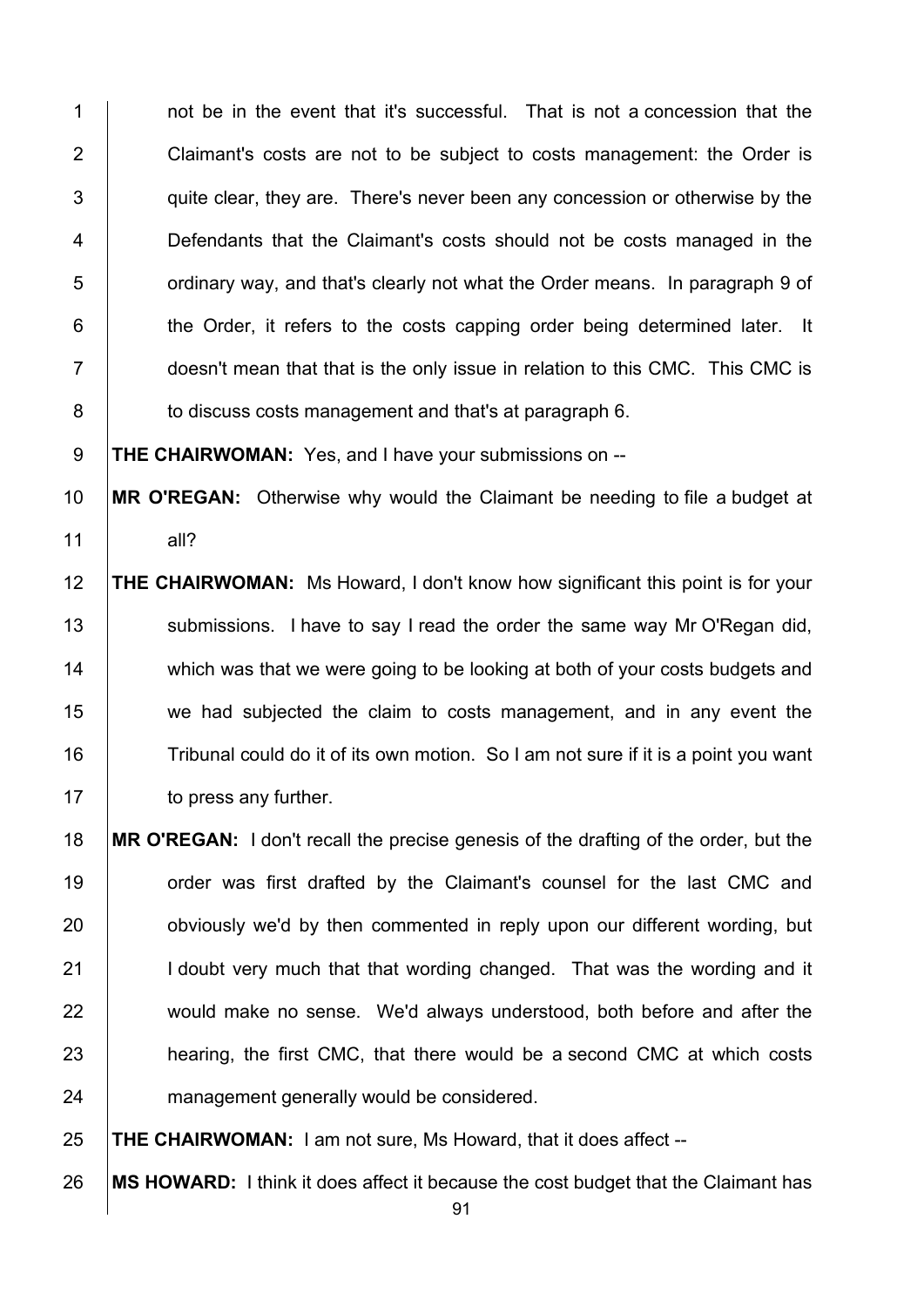1 put in you'll see where, particular on industry expert reports, where we have 2 | put in for 17,500. That's on the assumption that there is a submission of  $3$   $\vert$  a limited expert economist report, the main case involves object breaches with 4 a limited response to D's economic arguments. Similarly, on the industry 5 **EXECT** expert we do not understand that we need to undertake extensive work in  $6$   $\vert$  reply. I don't think the contingency, if you see for the industry expert reports, 7 T intere's no contingency in that budget for responding to any wider economic 8 issues that are raised, either by the industry expert report or by the economic 9 experts.

10 **THE CHAIRWOMAN:** Yes, I know it's a problem that besets most costs budgeting 11 exercises where everyone is making certain assumptions and making certain 12 estimates.

 **MS HOWARD:** The problem, as my instructing solicitor explained, is obviously that **cost budgets, particularly for experts, have to be paid upfront.** She can try **and mitigate the cash flow consequence for the Claimant through her fees,** 16 because she can not get paid effectively and can defer them right until the **end of trial, but she cannot do that with the experts, the expert's fees.** 

18 **MR O'REGAN:** Perhaps for a moment, if I may, as regards the industry expert, 19 there's no suggestion on either side so far today that the industry experts will 20 **need to see the economic reports, they come before it, and there seems to be** 21 a degree of common ground that the purpose of the industry expert report is 22 to opine on how eBay works and how merchants can manage their sales 23 through it. That's completely unrelated to the economic issues. My learned 24 **friend has said principally it's a factual issue, and if that's the case then there's** 25 **no need for the industry experts to revise their reports on the basis of the** 26 economists, it's more likely to be the other way round.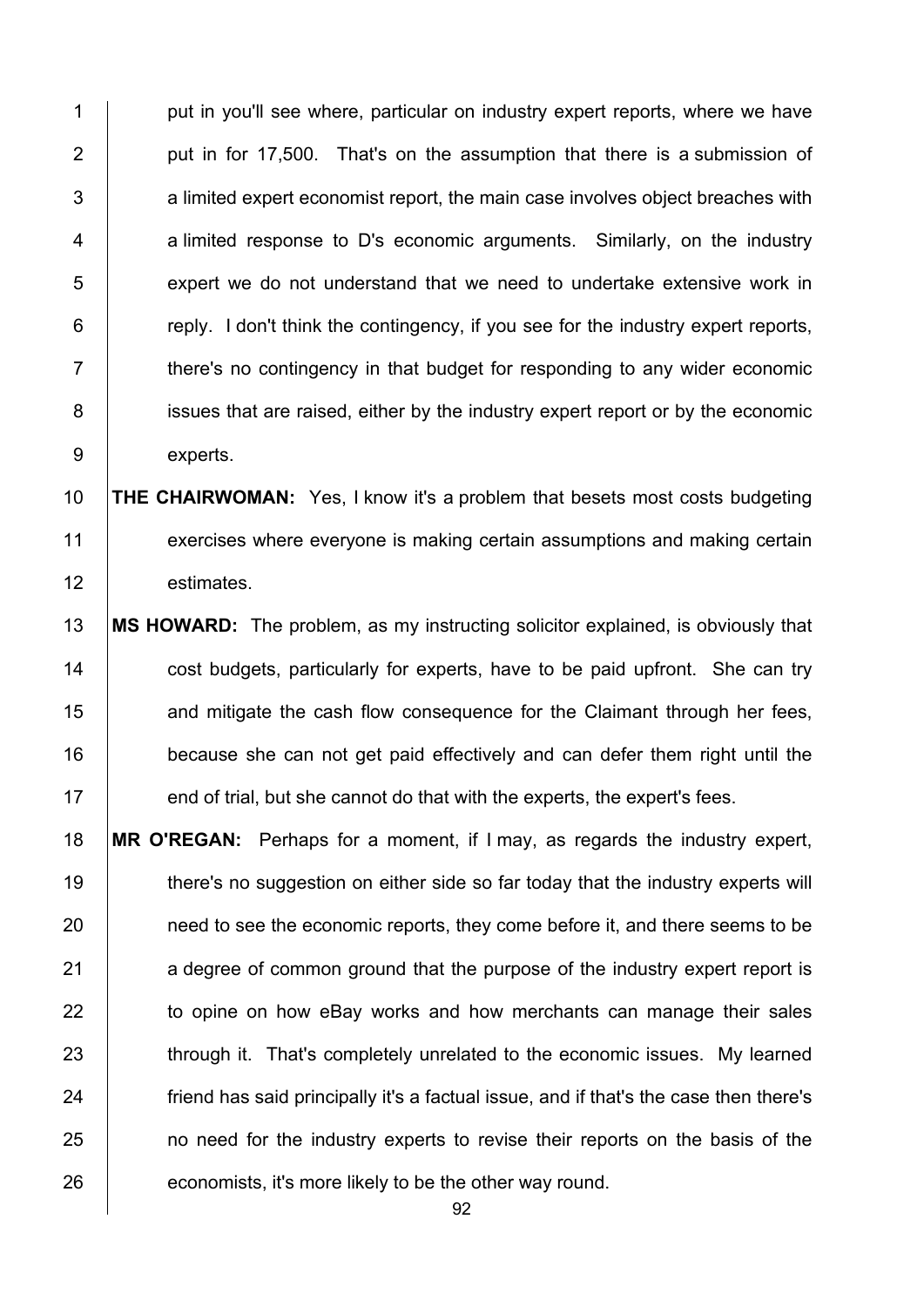| $\mathbf{1}$   | MS HOWARD: My learned junior just found -- I was looking for the original draft of |
|----------------|------------------------------------------------------------------------------------|
| $\overline{2}$ | the case management order ahead of the first CMC, which is actually at A,          |
| 3              | tab 2, I think it is. If you bring up that order where the claim -- it was the one |
| 4              | where there was blue and green writing. You'll see on page 4 of the costs          |
| 5              | management                                                                         |
| $\,6$          | <b>THE CHAIRWOMAN:</b> I have the original costs management bundle. Have you got   |
| $\overline{7}$ | a reference in the bundle?                                                         |
| 8              | MS HOWARD: My version -- I think this was because it was handed up in the          |
| $9\,$          | morning because we'd been trying to agree things overnight -- mine only has        |
| 10             | internal page numbering. But it was -- was it A3? I have it at A2.                 |
| 11             | MR O'REGAN: What document are we looking at, sorry?                                |
| 12             | MS HOWARD: It's behind tab 2.                                                      |
| 13             | MR O'REGAN: The draft order.                                                       |
| 14             | MS HOWARD: My junior says it's page A3.                                            |
| 15             | MR O'REGAN: My version has placeholder.                                            |
| 16             | MS HOWARD: Yes, there was a placeholder.                                           |
| 17             | THE CHAIRWOMAN: The.                                                               |
| 18             | MS HOWARD: The version in our bundle, and I can hand it up if that helps, had      |
| 19             | mixed blue and green writing, and the Claimant's preferred wording was that        |
| 20             | the costs recoverable by the Defendants should be subject to a cost cap, it        |
| 21             | was 220 at that point, but the Claimant's costs should be subject to ordinary      |
| 22             | principles of cost recovery. Then the Defendants' preferred wording was to         |
| 23             | seek -- defer the costs capping order to a further CMC, but there was nothing      |
| 24             | in there.                                                                          |
| 25             | So we wanted the Defendants to file their cost budget because they still had not   |
| 26             | done that to be considered. The Defendants wanted the parties to file their        |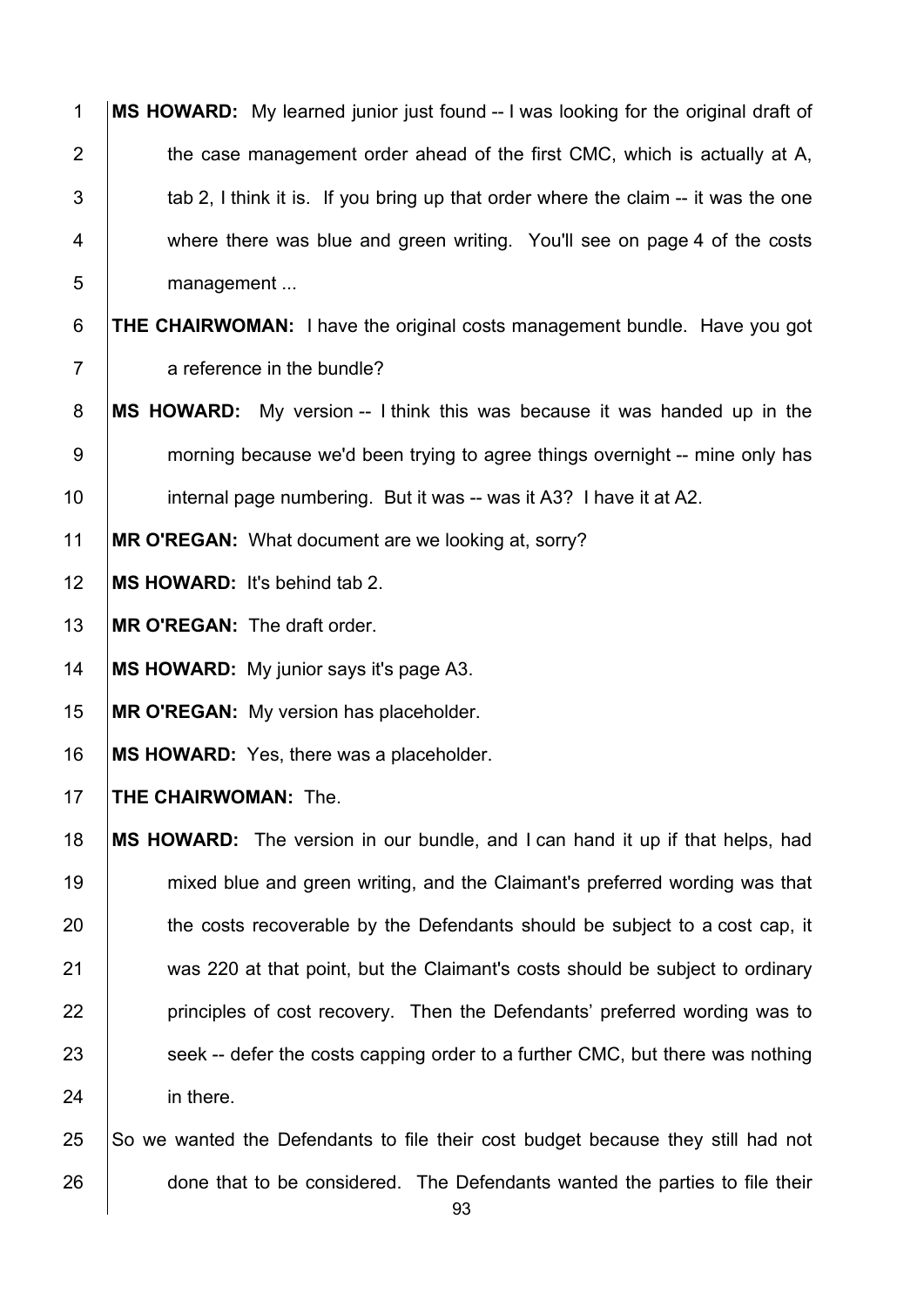- **1 costs budgets and we said we've already filed our budget already. THE CHAIRWOMAN:** Then paragraph 17. **MS HOWARD:** Then paragraph -- so there's some confusion between what the 4 Scope of the costs management was, but the Claimant's position was that it 5 was always in respect of the Defendants' costs budget. **MR O'REGAN:** Madam, that was the position -- **THE CHAIRWOMAN:** I think I can safely say that it would be slightly unusual for us **to manage one side of the costs equation in a case and not manage the other. MS HOWARD:** Yes, but there's power to do that under CPR Part 3. It can be over any or all of the parties, which is the provisions I took you to this morning. **THE CHAIRWOMAN:** Yes. **MS HOWARD:** So it can be just imposed against one party. **THE CHAIRWOMAN:** Yes. **MR O'REGAN:** Madam, the transcript will determine what your order on this point was. What was drafted before the hearing is only a guide as to the parties' intentions. **THE CHAIRWOMAN:** Absolutely. The order says what the order says. **MR O'REGAN:** Indeed, madam. I don't have a full note of the hearing, but my notes do say: "adjourn cost issues to a separate hearing, file budgets, further **Submissions, cost capping, 4 April, half a day**". **THE CHAIRWOMAN:** Yes. The order says what the order says. I hear what you say, Ms Howard, and I will give it consideration. But, as I say, it would be 23 | unusual for us to consider one side of a costs management exercise and not 24 the other. It's fair to say Mr O'Regan has not raised many issues with your **costs budget. MS HOWARD:** Yes, and I think the objections that we've raised to their budget,
	-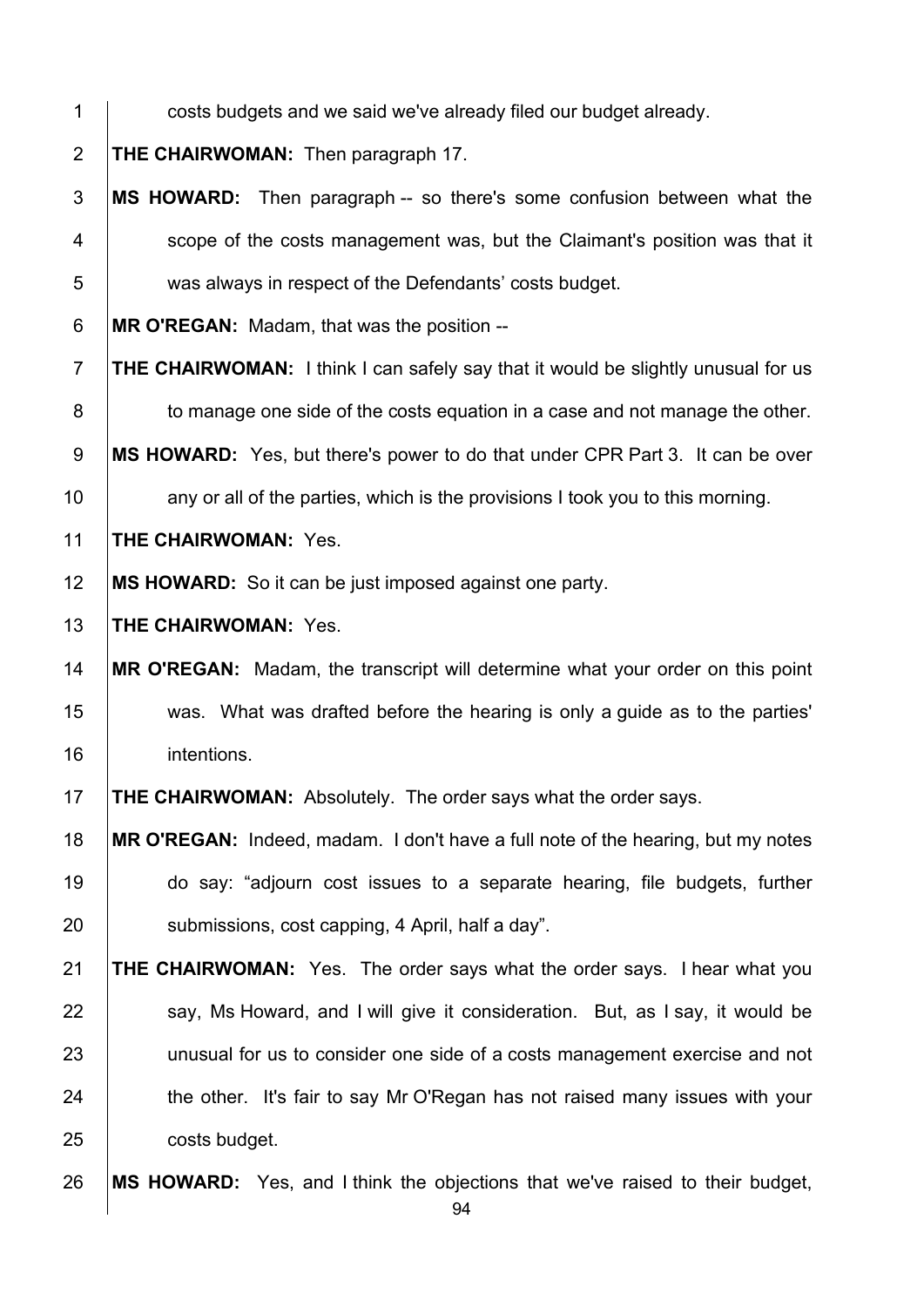1 I imink the lawyers are on similar figures in terms of their trial, but obviously we 2  $\parallel$  say we have much more work to do than their lawyers have because we are  $3$   $\vert$  raising the claim and having to be proactive and move the claim forward and  $4 \mid$  set out the case, whereas they are largely responsive. But also we have not 5 included these contingencies, figures for these contingencies for the experts, 6 **i** in this cost budget that we have added. So we are concerned that if it's  $7 \mid$  capped at this level of our costs budget and then there is a huge development 8 in economic costs -- issues that are raised by the Defendants, we are going to 9 **be held to that, and that creates injustice.** 

10 **THE CHAIRWOMAN:** There's always the power to apply to --

11 **MS HOWARD:** There is a power to apply.

12 **THE CHAIRWOMAN:** Yes. Is therefore anything else, Ms Howard?

 **MS HOWARD:** Sorry, I was just going to raise one point. Just I wanted to come **back on the Tribunal's suggestion of having a sort of list of issues about the experts.** We've had time to reflect on that over lunch. I think what today's 16 discussions have shown is that the parties have completely differing views as 17 to what this case is about, because certainly when I was listening to my **learned friend's explanation that just seemed to reinforce that any restriction** 19 on exports is a hardcore restriction on passive sales. So there is a fundamental, as I said, philosophical divide between the parties.

21 I think it would be very helpful for the Tribunal, if you need the assistance of the 22 **parties as well, but for the Tribunal to almost set out a list of questions that it** 23 **feels would assist the Tribunal but also the assumptions on which those** 24 questions are going to be answered, because at the moment the parties are 25 starting from opposite ends of the telescope and we are never going to meet 26 in the middle if one party is starting from one assumption and the other is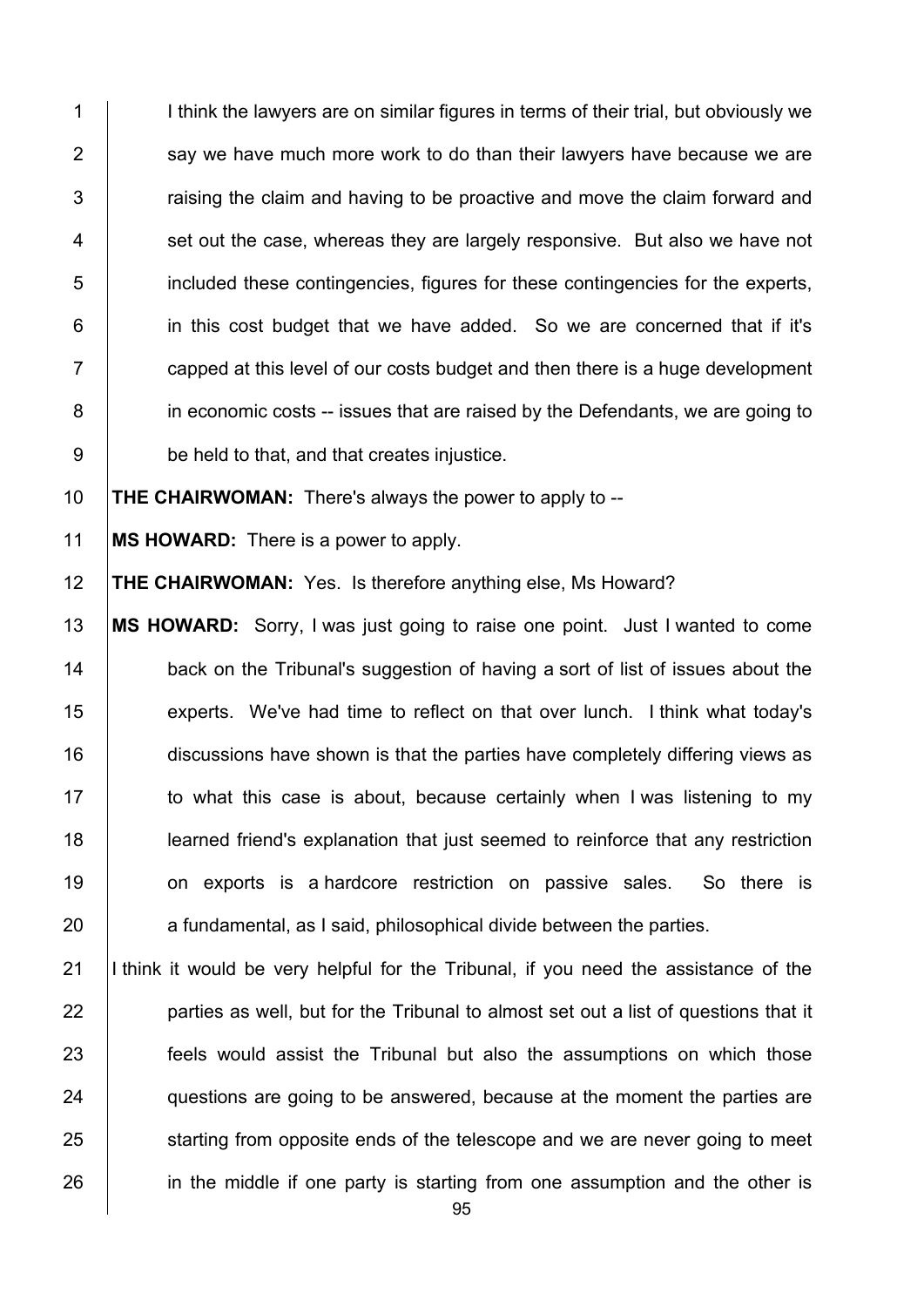1 diametrically opposed. So I think it would really help to marshal the expert 2 evidence to have this shopping list of questions that the Tribunal thinks is  $3 \mid$  going to be relevant and necessary to assist it.

## 4 **THE CHAIRWOMAN:** As you may have guessed, we had given that some thought 5 ourselves.

# 6 **MR O'REGAN:** The difficulty with that, madam, is simply then that may mean that  $7 \mid$  one party or other, on a point that they consider is important, is overlooked. It 8 is for the parties to present their case and there is a massive gulf between the 9 parties here.

10 **THE CHAIRWOMAN:** Well, Mr O'Regan, I hear what you say about that and it 11 wouldn't be -- if we went down this route, and we will give it further 12 **consideration, it would not be something that the parties would have no input** 13 in. So, for example, if there were issues that the parties thought were 14 | significant for reasons that the Tribunal perhaps had not fully appreciated, 15 then they could be raised with the Tribunal. It may be that the parties are the 16 **best place to start with this exercise and that the Tribunal has its input after** 17 the event, but I am very keen to avoid these ships on a collision course  $18$  and/or --

19 **MR O'REGAN:** (Inaudible due to overspeaking)

20 **THE CHAIRWOMAN:** -- disappearing over opposite horizons. Exactly. So we will  $21$  give some thought as to how to deal with it, but there will certainly be, when 22 we give our ruling, some directions as to how we expect the parties to 23 cooperate and have some clarity as to what the issues are on which we'll 24 **have to reach a view.** 

25 **MR O'REGAN:** I am grateful, madam.

26 **MS HOWARD:** Just to conclude, in summary we do still maintain our application for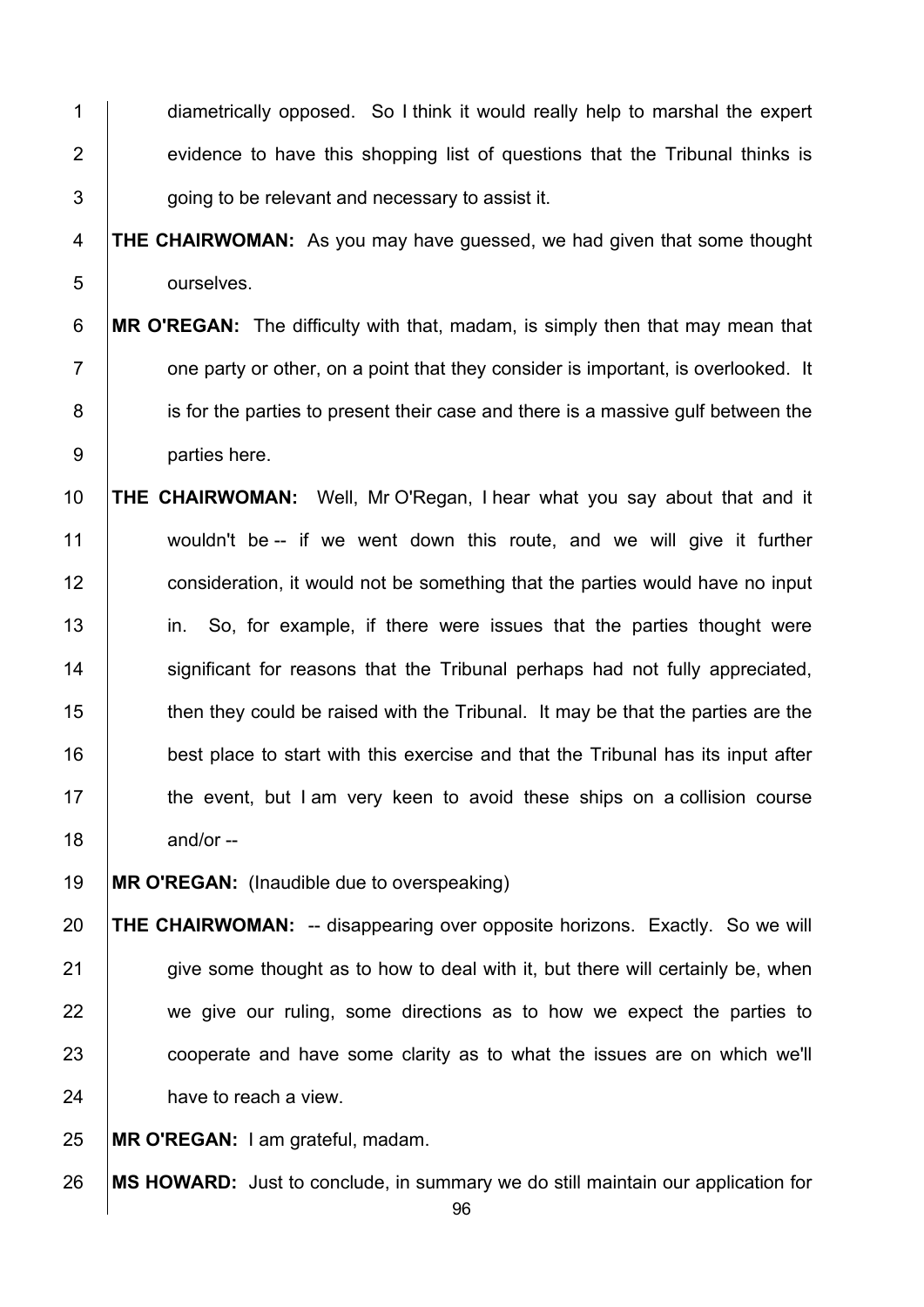1 a cost capping order. The figure that we have proposed of 450,000 is very **close, it's 56 per cent of what would be our costs for 800,000 effectively, so**   $\vert$  we do think that is a rational and proportionate approach to a cost cap which **i** is approximately the same as the level of costs that we anticipate spending in **b** these proceedings.

6 But if the Tribunal is not with us on that, then we would respectfully request that **there is very stringent cost management of the costs that have been spent, particularly in relation to economic expert and industry expert evidence and** 9 attendance at trial, and perhaps with a limit on the overall proceedings (sic) **that can be spent, in line with the Red v White case that we took the Tribunal** to.

12 | I am grateful.

**THE CHAIRWOMAN:** Thank you.

 **MR O'REGAN:** Madam, there's just one small point my learned friend raised right at the very start of her reply which was about the *Hawking* case.

**THE CHAIRWOMAN:** Yes.

- **MR O'REGAN:** Now my learned friend suggests that that was an analogy to the **18** availability or we were conceding that that was an analogy for the application **for the CCO** in these proceedings. That isn't what paragraph 13 says at all. **Paragraph 13 was merely directed at the question of filing of evidence.** At **that stage of course we were still pre your ruling on the fast-track.**
- **THE CHAIRWOMAN:** Yes.
- **MR O'REGAN:** So it's merely a point that evidence needs to be filed if you wish to apply for a CCO. It's nothing more. It's not a concession that the CCO does **a** apply in these proceedings. We are obviously off the fast-track.
- **THE CHAIRWOMAN:** Thank you, Mr O'Regan. I will be sure to read paragraph 13